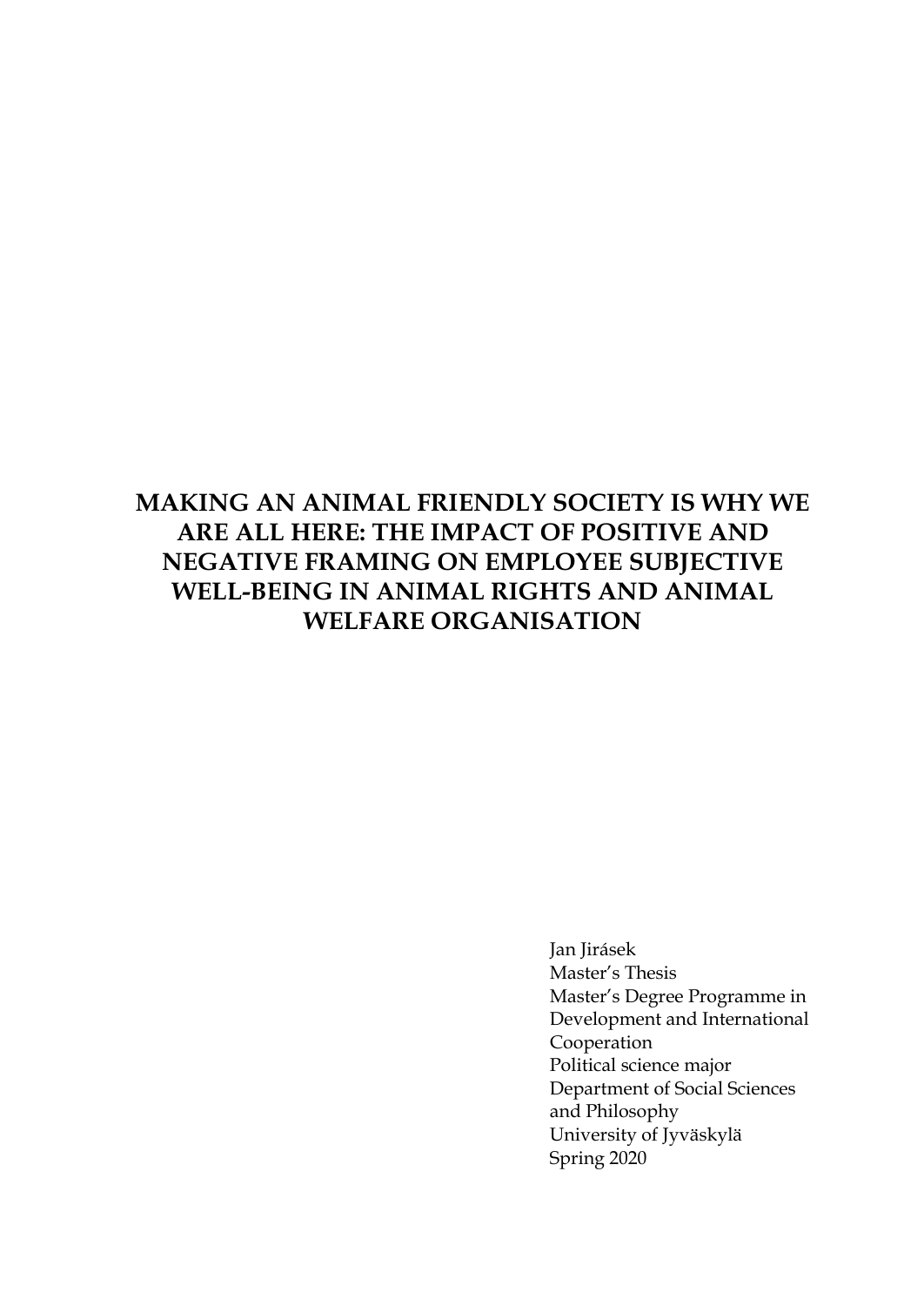# **UNIVERSITY OF JYVÄSKYLÄ**

| Tiedekunta - Faculty<br>Faculty of Humanities and Social Sciences                                                                                                                                                                                                                                                                                                                                                                                                                                                                                                                                                                                                                                                                                                                                                                                                                                                                                                         | Laitos - Department<br>Department of Social Sciences and Philosophy |  |  |  |
|---------------------------------------------------------------------------------------------------------------------------------------------------------------------------------------------------------------------------------------------------------------------------------------------------------------------------------------------------------------------------------------------------------------------------------------------------------------------------------------------------------------------------------------------------------------------------------------------------------------------------------------------------------------------------------------------------------------------------------------------------------------------------------------------------------------------------------------------------------------------------------------------------------------------------------------------------------------------------|---------------------------------------------------------------------|--|--|--|
| Tekijä - Author                                                                                                                                                                                                                                                                                                                                                                                                                                                                                                                                                                                                                                                                                                                                                                                                                                                                                                                                                           |                                                                     |  |  |  |
| Jan Jirásek                                                                                                                                                                                                                                                                                                                                                                                                                                                                                                                                                                                                                                                                                                                                                                                                                                                                                                                                                               |                                                                     |  |  |  |
| Työn nimi - Title<br>Making an Animal Friendly Society is Why We are All Here: The Impact of Positive and Negative Framing on<br>Employee Subjective Well-being in Animal Rights and Animal Welfare Organisations.                                                                                                                                                                                                                                                                                                                                                                                                                                                                                                                                                                                                                                                                                                                                                        |                                                                     |  |  |  |
| Oppiaine - Subject<br>Master's Degree Programme in Development and<br>International Cooperation, Political science major                                                                                                                                                                                                                                                                                                                                                                                                                                                                                                                                                                                                                                                                                                                                                                                                                                                  | Työn laji - Level<br>Master's Thesis                                |  |  |  |
| Aika - Month and year<br>May 2020                                                                                                                                                                                                                                                                                                                                                                                                                                                                                                                                                                                                                                                                                                                                                                                                                                                                                                                                         | Sivumäärä - Number of pages<br>$101 + 8$                            |  |  |  |
| Tiivistelmä - Abstract                                                                                                                                                                                                                                                                                                                                                                                                                                                                                                                                                                                                                                                                                                                                                                                                                                                                                                                                                    |                                                                     |  |  |  |
| The aim of this study was to describe and understand the impact of animal rights and animal welfare<br>organisations' external communication on the self-reported well-being of their employees. A number of studies<br>have documented various challenges to the well-being of activists and employees in animal- and socially-<br>oriented organisations yet no study to date has examined how an organisation's external communication affects<br>the ones, who communicate – the employees themselves. This study introduced two modes of organisation's<br>external communication - <i>positive</i> and <i>negative</i> framing. Positive framing was defined as framing that aims to<br>evoke positive feelings in the audience while negative framing aims to do the opposite: evoke negative feelings<br>in them. The theoretical framework of the thesis consists of the theory of "Subjective Well-being" and of the<br>borderline conceptual theory "Framing". |                                                                     |  |  |  |
| The thesis presented one research question: how positive and negative framing of animal welfare and animal<br>rights-oriented organisations affects the well-being of their employees based on employee experience? In total,<br>seven animal rights and animal welfare employees from three different European countries were interviewed a<br>semi-structured manner for the study and the data was analysed using the qualitative content analysis method.                                                                                                                                                                                                                                                                                                                                                                                                                                                                                                             |                                                                     |  |  |  |
| Most of the interviewed employees experienced that the external communication of animal rights and welfare<br>organisations conducted solely via positive framing had a positive impact on their well-being. One of the<br>employees indicated that the organisations' external communication conducted entirely via negative framing<br>had a negative impact on the employee's well-being. Based on employee experience, the positive impact of<br>positive framing on employee well-being was reduced by employees' awareness of animal rights and welfare<br>issues. Last, perceived social support and personal relationships within the organisations were seen by the<br>employees to positively relate to their well-being and to curb the negative impact of negative framing.                                                                                                                                                                                   |                                                                     |  |  |  |
| Asiasanat – Keywords<br>framing, collective action frames (CAFs), reverse framing, animal rights organisations, animal welfare<br>organisations, well-being, employees, activism                                                                                                                                                                                                                                                                                                                                                                                                                                                                                                                                                                                                                                                                                                                                                                                          |                                                                     |  |  |  |
| Säilytyspaikka - Depository<br>University of Jyväskylä, library's online archive JYX                                                                                                                                                                                                                                                                                                                                                                                                                                                                                                                                                                                                                                                                                                                                                                                                                                                                                      |                                                                     |  |  |  |
| Muita tietoja – Additional information                                                                                                                                                                                                                                                                                                                                                                                                                                                                                                                                                                                                                                                                                                                                                                                                                                                                                                                                    |                                                                     |  |  |  |
|                                                                                                                                                                                                                                                                                                                                                                                                                                                                                                                                                                                                                                                                                                                                                                                                                                                                                                                                                                           |                                                                     |  |  |  |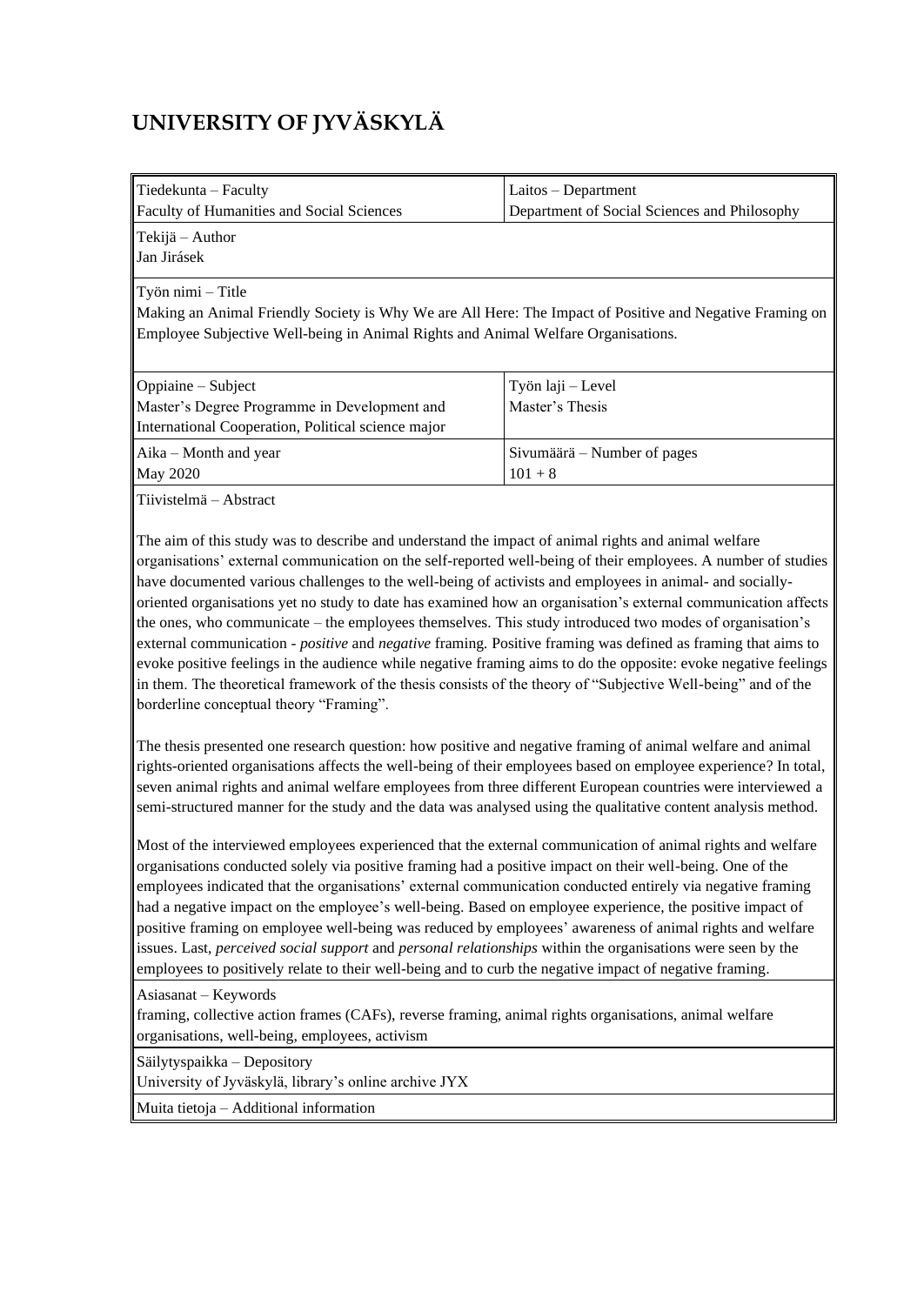## **FIGURES**

| <b>FIGURE 1</b> | Allocation of the two food awareness organisations - "Eating      |
|-----------------|-------------------------------------------------------------------|
|                 | better" and "ProVeg International" - on the spectrum dividing     |
|                 | animal rights and animal welfare organisations 15                 |
| FIGURE 2        | Illustration of the interaction of frames between animal-oriented |
|                 |                                                                   |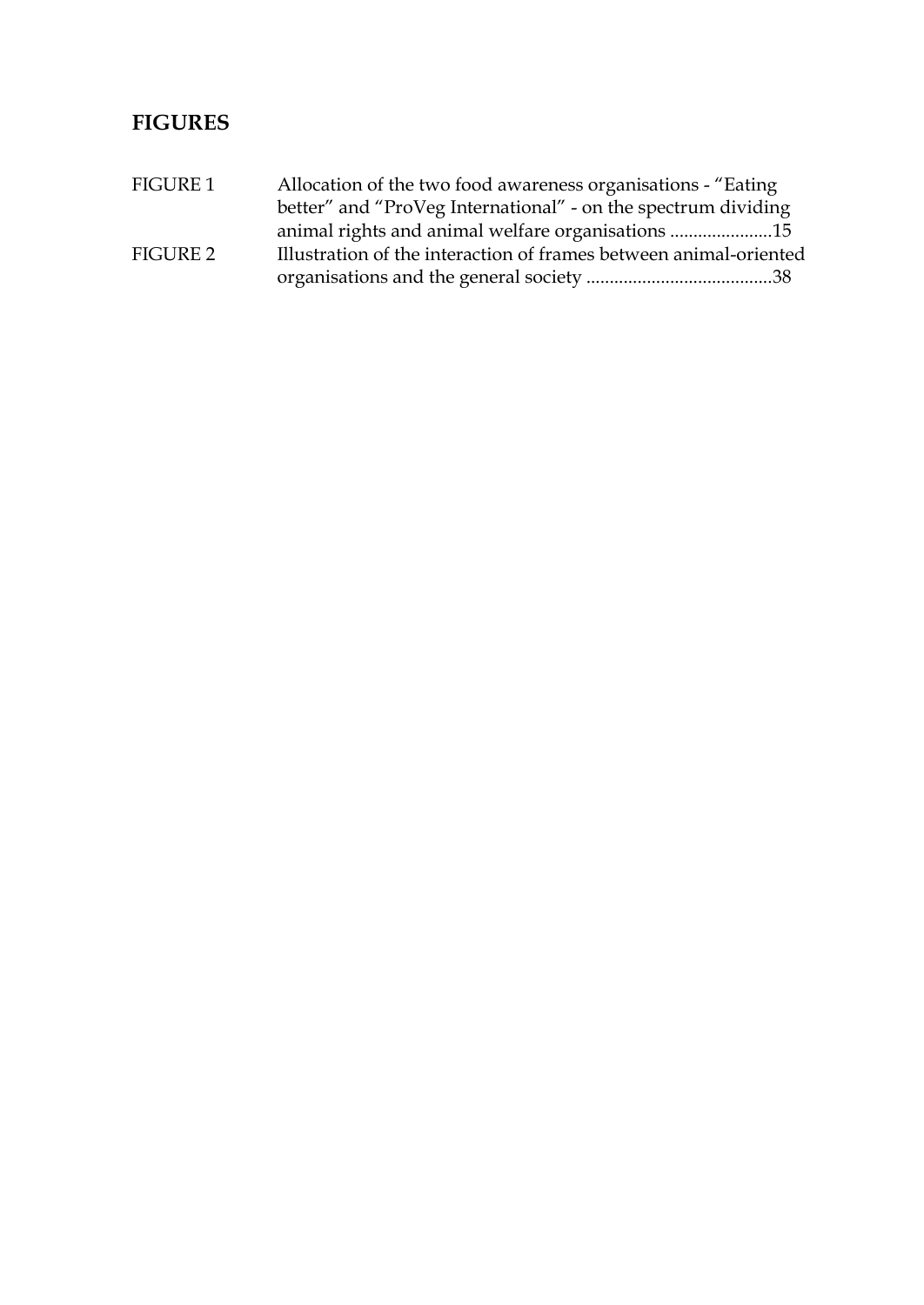## **TABLE OF CONTENTS**

| 1                                                                                   |       |       |                                                                           |  |  |
|-------------------------------------------------------------------------------------|-------|-------|---------------------------------------------------------------------------|--|--|
| 2                                                                                   |       |       | SUBJECTIVE WELL-BEING OF EMPLOYEES IN ANIMAL RIGHTS AND                   |  |  |
|                                                                                     | 2.1   |       |                                                                           |  |  |
|                                                                                     |       | 2.1.1 |                                                                           |  |  |
|                                                                                     |       | 2.1.2 |                                                                           |  |  |
|                                                                                     |       | 2.1.3 |                                                                           |  |  |
|                                                                                     | 2.2   |       | Employee well-being in animal rights and animal welfare organisations  16 |  |  |
|                                                                                     | 2.2.1 |       |                                                                           |  |  |
|                                                                                     |       | 2.2.2 |                                                                           |  |  |
|                                                                                     |       | 2.2.3 | The cognitive and affective components of subjective well-being  19       |  |  |
|                                                                                     |       | 2.2.4 |                                                                           |  |  |
|                                                                                     |       | 2.2.5 | Assessing subjective well-being of animal rights and animal welfare       |  |  |
|                                                                                     |       | 2.2.6 |                                                                           |  |  |
|                                                                                     |       | 2.2.7 | Factors influencing employee well-being in AR and AW organisations  24    |  |  |
| 3                                                                                   | 32    |       | FRAMING IN ANIMAL RIGHTS AND ANIMAL WELFARE ORGANISATIONS                 |  |  |
|                                                                                     | 3.1   |       |                                                                           |  |  |
|                                                                                     | 3.2   |       |                                                                           |  |  |
|                                                                                     | 3.3   |       | The importance of social support in organisation's communication  41      |  |  |
|                                                                                     | 3.4   |       |                                                                           |  |  |
| $\overline{4}$<br>INTRODUCTION TO THE AIM OF THE THESIS, DATA AND METHODOLOGY<br>44 |       |       |                                                                           |  |  |
|                                                                                     | 4.1   |       |                                                                           |  |  |
|                                                                                     | 4.2   |       |                                                                           |  |  |
|                                                                                     | 4.3   |       |                                                                           |  |  |
|                                                                                     | 4.4   |       |                                                                           |  |  |
|                                                                                     | 4.5   |       |                                                                           |  |  |
|                                                                                     | 4.5.1 |       |                                                                           |  |  |
|                                                                                     |       | 4.5.2 |                                                                           |  |  |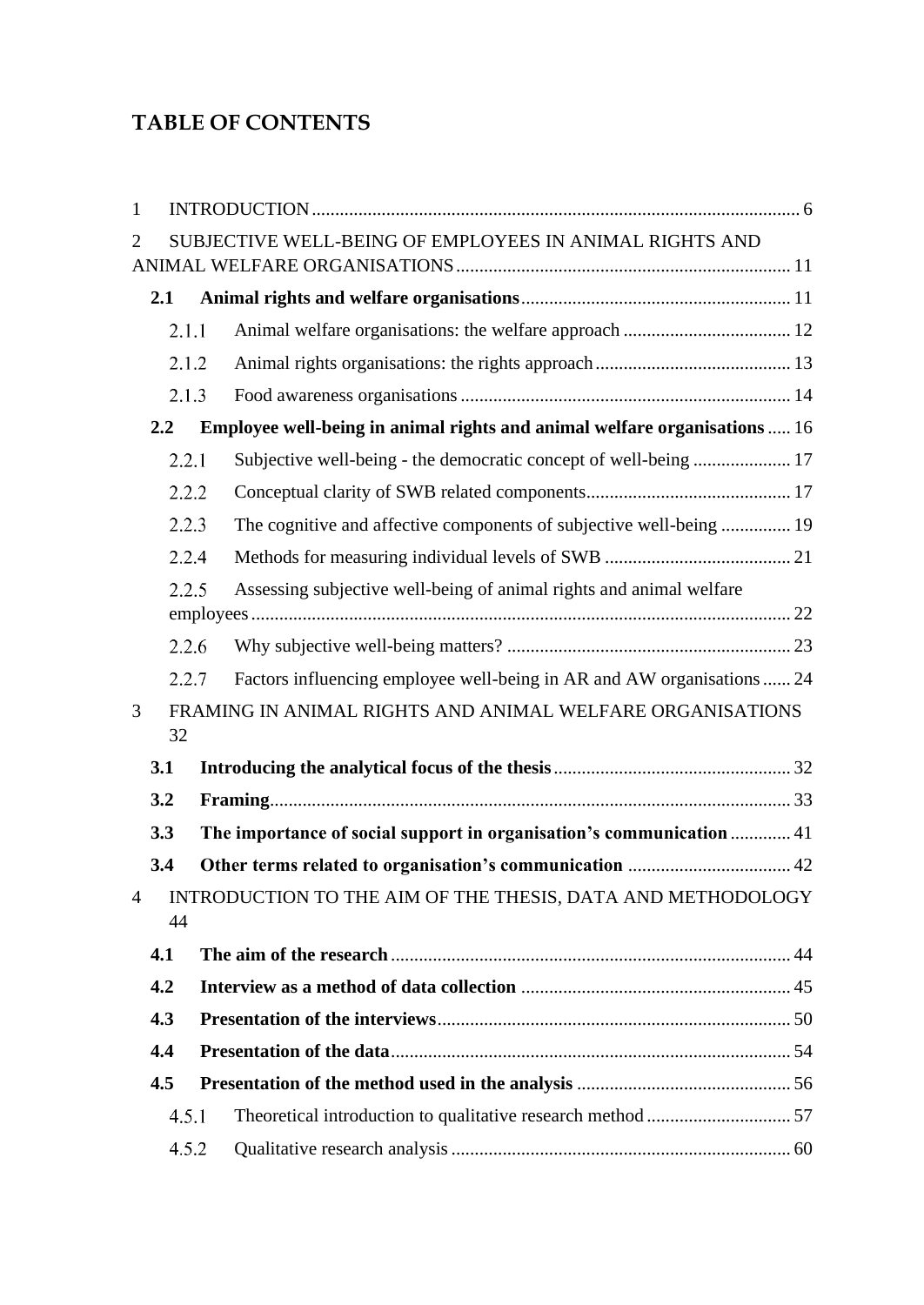| 4.5.3 |                | Reasons for choosing the qualitative content analysis as a method for |                                                                               |  |  |  |
|-------|----------------|-----------------------------------------------------------------------|-------------------------------------------------------------------------------|--|--|--|
|       |                |                                                                       |                                                                               |  |  |  |
| 5     |                |                                                                       |                                                                               |  |  |  |
|       | 5.1            |                                                                       |                                                                               |  |  |  |
|       | 5.2            |                                                                       |                                                                               |  |  |  |
|       | 5.3            |                                                                       | The impact of organisation's communication on employee well-being  70         |  |  |  |
|       |                | 5.3.1                                                                 |                                                                               |  |  |  |
|       |                | 5.3.2                                                                 |                                                                               |  |  |  |
|       |                | 5.3.3                                                                 |                                                                               |  |  |  |
|       | 5.3.4<br>being |                                                                       | The impact of combining positive and negative framing on employee well-<br>76 |  |  |  |
|       | 5.4            |                                                                       |                                                                               |  |  |  |
| 6     |                |                                                                       |                                                                               |  |  |  |
|       | 6.1            |                                                                       |                                                                               |  |  |  |
|       | 6.2            |                                                                       |                                                                               |  |  |  |
|       | 6.3            |                                                                       |                                                                               |  |  |  |
|       | 6.4            |                                                                       |                                                                               |  |  |  |
| 6.5   |                |                                                                       |                                                                               |  |  |  |
|       | 6.6            |                                                                       |                                                                               |  |  |  |
| 7     |                |                                                                       |                                                                               |  |  |  |
|       |                |                                                                       |                                                                               |  |  |  |
|       |                |                                                                       |                                                                               |  |  |  |
|       |                |                                                                       |                                                                               |  |  |  |
|       |                |                                                                       |                                                                               |  |  |  |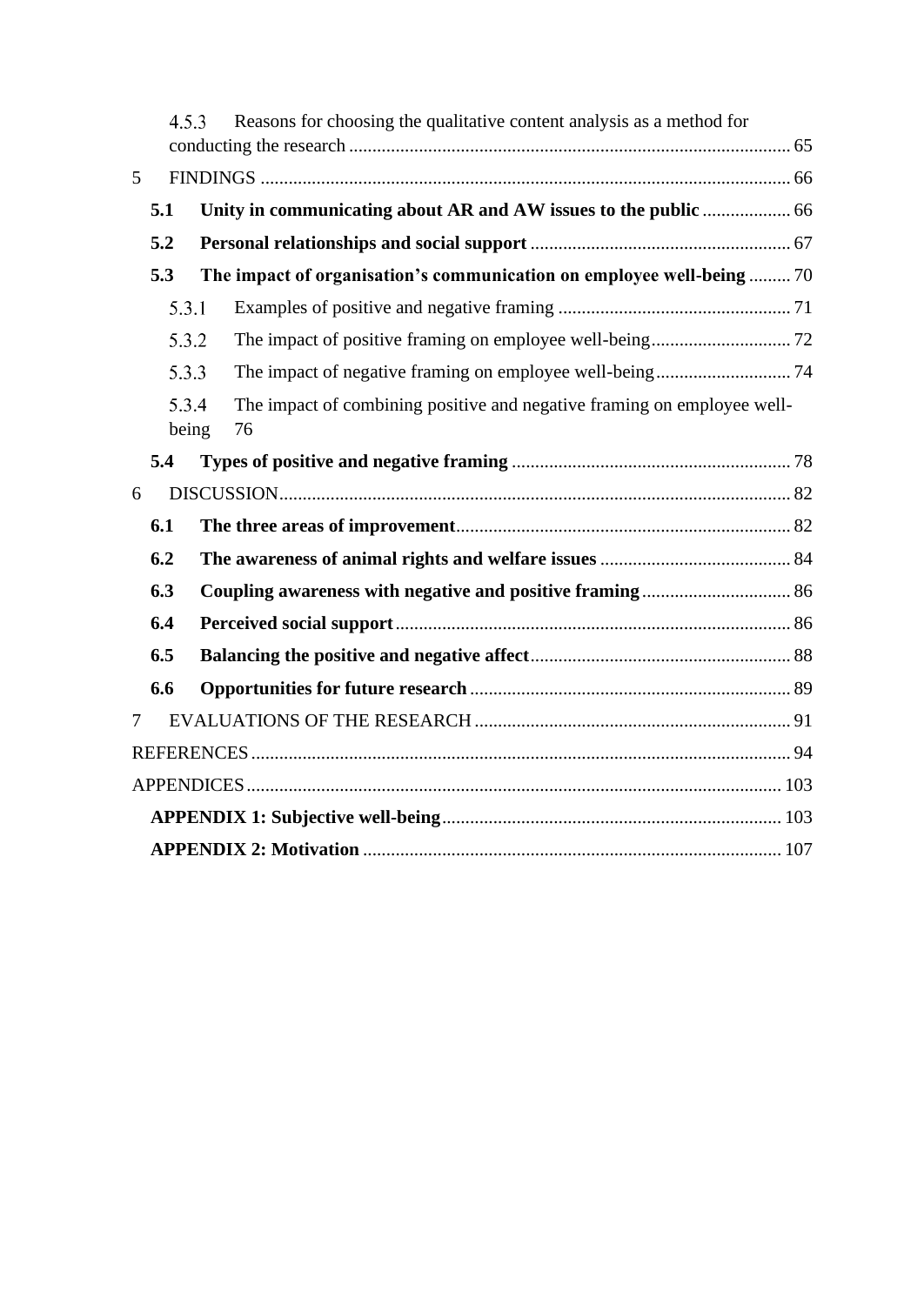### <span id="page-5-0"></span>**1 INTRODUCTION**

The existence of social movements is an essential and integral part of the societies. Their collective nature and common goal have been of an interest to many scholars not only in the field of communication but also in the field of subjective well-being. The importance of sustaining the well-being of individuals within the social movements is based on the logic that individual participation is a crucial element in the existence of such movements. The maintenance of individuals' well-being, which strengthens the sustainability of social movements represents one of the aims of the thesis. The subject of the thesis is to study the impact of positive and negative framing of animal rights (AR) and animal welfare (AW) organisations on the well-being of their employees. The main question posed by the thesis is:

how positive and negative framing of animal rights and animal welfare organisations impacts the well-being of their employees based on employee experience?

This paragraph briefly touches upon some of the main concepts, theories, and phenomena of the thesis to increase the readers' understanding of the text. With regards to the AR and AW organisations, the aim of animal welfare organisations is to reduce the suffering of non-human animals (Francione & Garner, 2010 as cited in Freeman 2014, pp. 85-86) while the goal of animal rights organisations is to fully abolish commercial animal agriculture (Regan 2003, as cited in Freeman 2014, p. 44) and to upgrade the status of animals to the one of "personhood" (Francione, 1996 as cited in Freeman 2014, p. 85). In sum, when compared to animal welfare organisations, animal rights organisations extend their efforts from a mere "reduction of animal suffering" to "total eradication of animal suffering". Another important concepts within the thesis are *positive* and *negative* framings that are regarded by the thesis as the two modes of organisation's external communication. Positive framing is defined by the thesis as a kind of organisation's framing, which aims at evoking positive feelings at the audience, while negative framing aims at the opposite - at evoking negative feelings at the receiving end (the audience). Last, an organisation's external communication speaks to various forms of communication, which have the aim of reaching general or a specific kind of audience that is presented outside of the internal organisation's environment.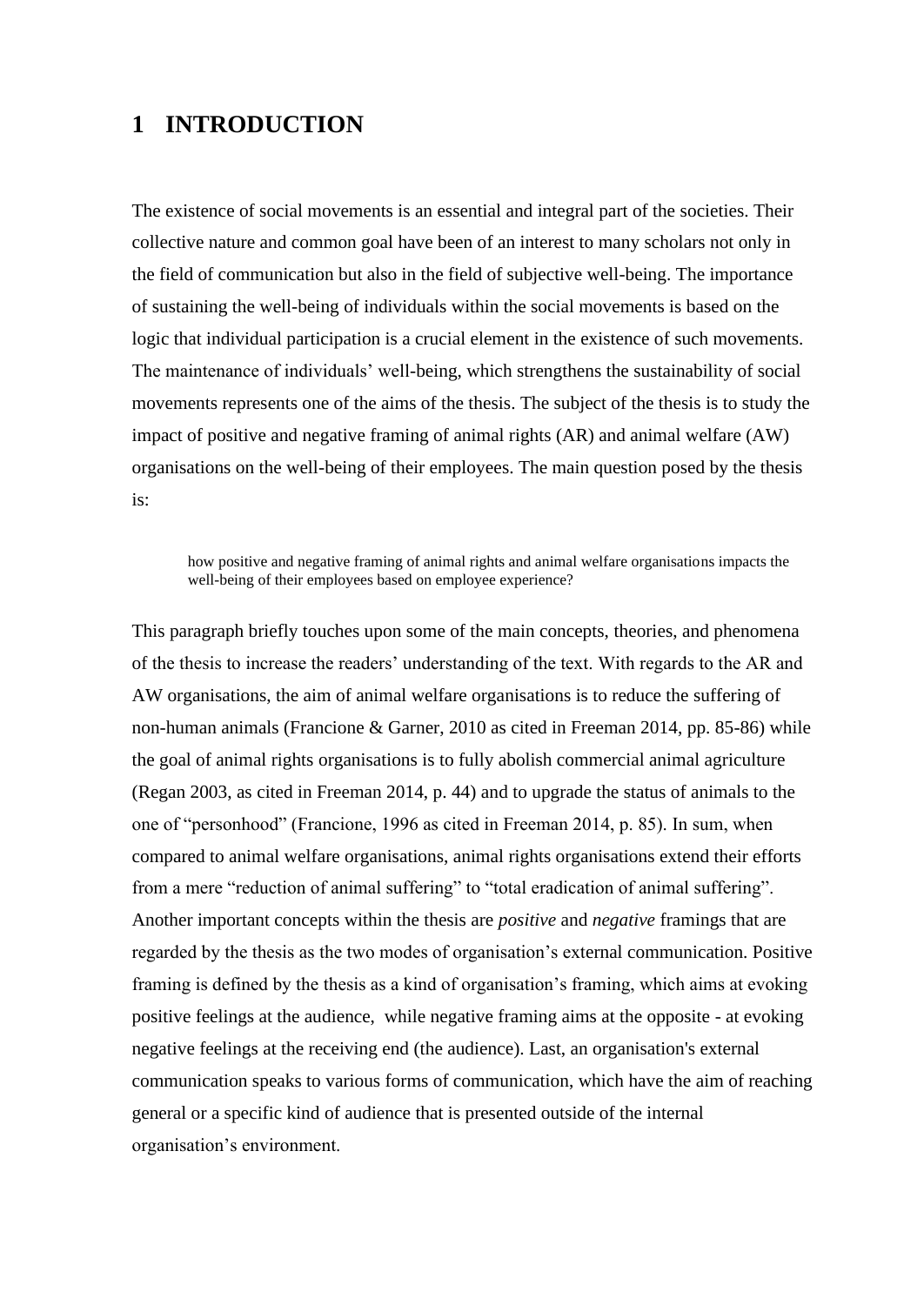Some of the current research has several identified challenges within the animal rights movement, which are a threat to sustainability and effectiveness of the work of the AR employees - professional and financial vulnerability especially in non-activist workplaces, racism (Gorski, Lopresti-Goodman, & Rising 2019, p. 373), sexism (Joy, n.d.; Gorski, 2018; Gorski, Lopresti-Goodman, Rising, 2019), within AR movement infighting (Goodman & Sanders, 2011) or managing competition among similar organisations in the AR movement (Gorski, Lopresti-Goodman, & Rising 2019, p. 373). Each one of these challenges can consequently lead to so called, activist burnout, which has a large scale consequences not only for the employees or activists but also for the movement at large, diminishing the movement's effectiveness, sustainability and hence the ability to tackle injustice (Gorski, Lopresti-Goodman, & Rising 2019; Plyler, 2006).

There have been several motivators for conducting this research. One of the motivators is that the phenomenon of well-being and communication in general in the animal welfare and animal rights context seems not yet to be well or sufficiently researched in academia.

First, there is strikingly little research conducted on the topic of well-being of animal rights activists and employees. One of the few, if not the only, research conducted up to this date discussing the topic is presented by Gorski, Lopresti-Goodman & Rising (2019) and Herzog (1993). Due to the lack of research on the well-being of animal welfare employees or activists, the thesis uses findings from the animal rights movement. The scarcity of the research might on the other hand function as opportunity to academics as well as reminder that both, the AR and AW organisations are in need of conducting more research on the subject of employee well-being, which would not only improve the well-being of employees working in such organisations but also their ability to improve the life of animals in general.

Second, when it comes to the field of communication, little or no attention has been paid to how organisation's external communication affects the ones who communicate a message on behalf of any organisation. The thesis recognises that it is important to understand how communication affects the ones who communicate. Therefore, not only the AR and AW employees and activists, but also individuals from other movements seem to have been omitted from the perspective of the so called, *reverse framing*. The reverse framing is defined by the thesis as the researcher's focus on an entity, which communicates to another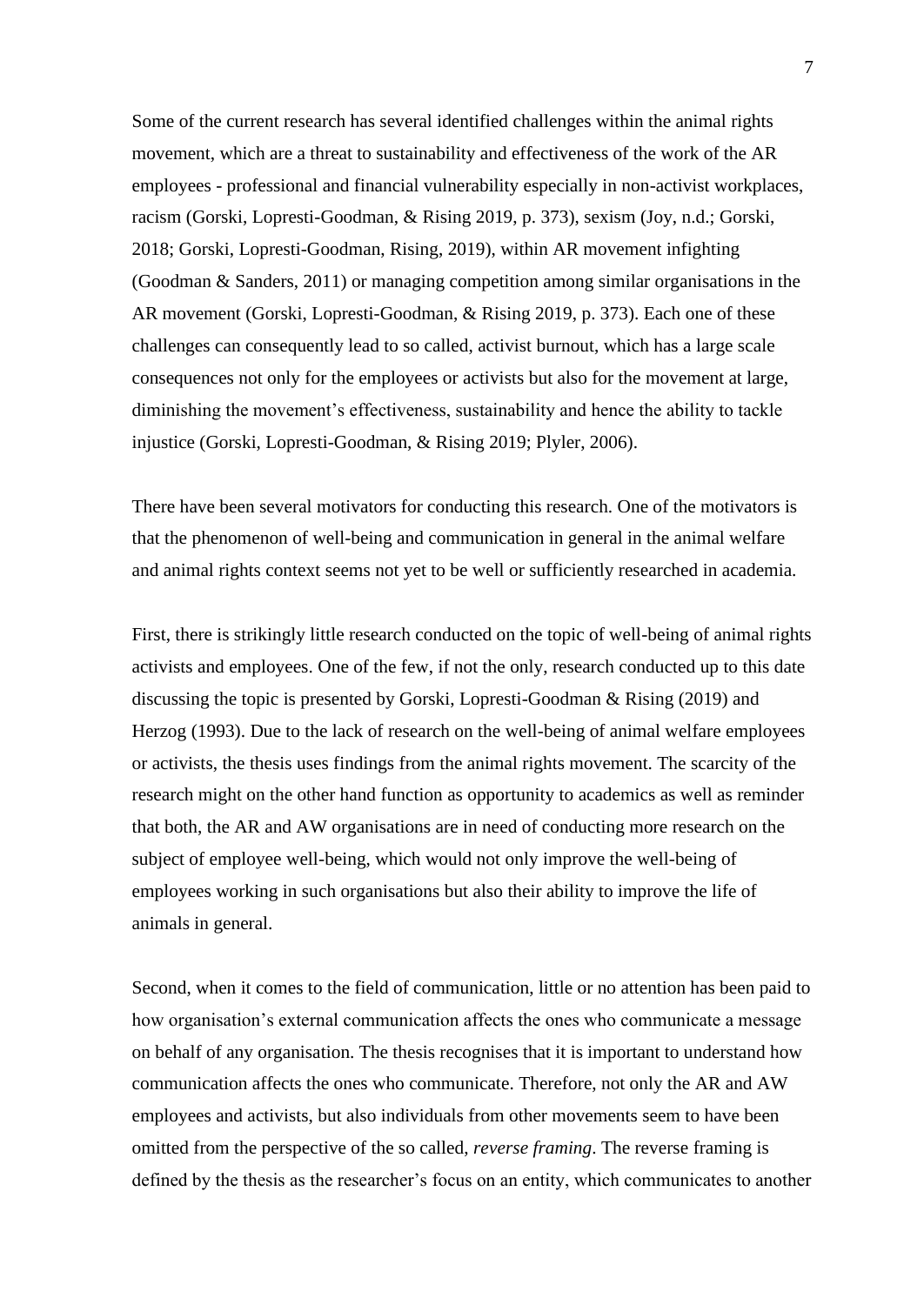entity. Therefore, the term "reverse" declares the change of focus from the ones to whom an entity communicates and instead diverts the attention to the ones who communicate. Within this thesis, the term r*everse framing* only relates to the impact of employees' communication on their well-being as a result of their communication via the *two modes of communication* - positive and negative framing. In consequence, to name a few other possibilities for a different type research while ruling out feelings of confusion, this thesis is neither interested in studying what is the impact of employees' communication directed towards the general public's on the employee well-being nor it is interested in studying the impact of organisation's communication via positive and negative framing on the wellbeing of the general public.

The term was coined by the author of this thesis thanks to the research of Li, Ng, Cheng, and Fung (2017) and Stanovich, Toplak and West (2008), who introduced the term "reverse framing effect". Nevertheless, it is important to note that the term introduced by these authors refers to a different phenomenon in the framing theory, specifically to "framing effect".

Third, it has already been noted that social movement activists and employees face various kinds of challenges endangering their sustainability and effectiveness - such fact acts as one of the main driving forces for conducting this kind of research. For the lack of research on such phenomenon, it comes as no surprise that the concept of "subjective well-being" (SWB) has also been completely left out of the academic conversations on communication's effect on the well-being of the communicators. Studies introduced below have predominantly addressed the impact on well-being of the ones, to whom an entity communicates. Researching the entity's impact of its communication on the well-being of the ones to whom the entity communicates has kept social science scholars busy for decades and examples of studies can be found in mass media communication (see for example Anderson et al., 2003), interpersonal communication (see for example Ryff et al., 2001 as cited in Ryff and Burton, 2001) or organisational communication (see for example Crossfield, Kinman & Jones, 2005). In addition, the mentioned studies also use the term "Personal Well-Being", which is not defined as precisely as the well-researched concept of subjective well-being. Other studies focus, for example, on subjective well-being of social workers and what factors influence their well-being (see Graham & Shier, 2010).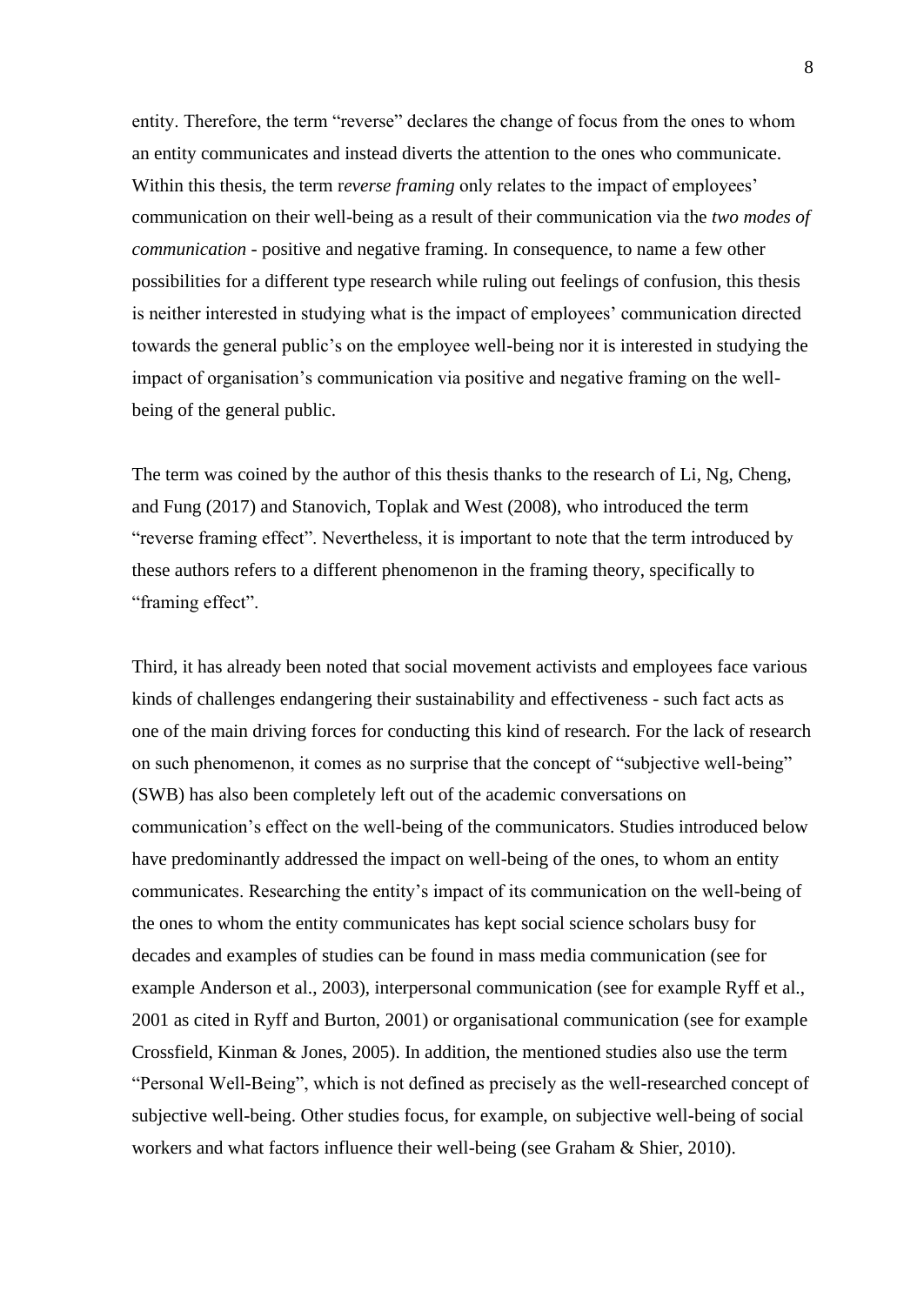The above-mentioned importance of the existence of social movements within societies constitutes another reason for conducting this study. In the context of the AR and AW organisations, the crucial aspect in existence of these organisations lies in their efforts at bettering the lives of farmed, wild as well as of pet animals, human health, environmental protection as well as climate change mitigation (see for example ProVeg International, n.d., NOAH, n.d., Djurens Rätt, n.d.). In addition to the mentioned aspect, which is part of the mainstream animal rights and welfare discussions, the work of these organisations also has an indirect effect on the lives of, for example, slaughterhouse workers. Studies conducted on the mental consequences of slaughterhouse work have uncovered the presence of a form of Post-Traumatic Stress Disorder (PTSD) as well as "doubling" (MacNair, 2002 as cited in Dillard 2007, p. 7 and Dillard 2007, p. 8). For further review of this topic, see for example Kristensen, 1991; Fitzgerald et al., 2009; Dillard, 2007; MacNair, 2002.

Furthermore, another reason for conducting this study has been my personal interest in studying human well-being as well as discovering tools, methods, and ways for improving it. During my personal experience of working at an animal-oriented organisation, I managed to stumble across some of the above mentioned challenges employees in various animal rights organisations face, thereby creating personal concerns about organisation's employee mental and physical ability to conduct their job effectively over an extended period of time.

Last but not the least motivator for the thesis has been my curiosity in researching and discovering the assumed link between AR and AW organisations' modes of communication (positive and negative framing) and the well-being of their employees. Emphasis has especially been put on the already defined and context specific type of *reverse framing*. For example the interview questions aiming at discovering such link are interested in how, for example, employees feel about themselves and about their organisations when they have communicated a message on behalf of their organisation, how communication on behalf of their organisation is in line with their personal values or whether they have experienced conflicts or misunderstandings within their organisations because of how they represent it. There are many reasons for why I have been interested in this link, one of them has been whether there have been any internal conflicts between how employees personally feel about the topic of animal rights and animal welfare and how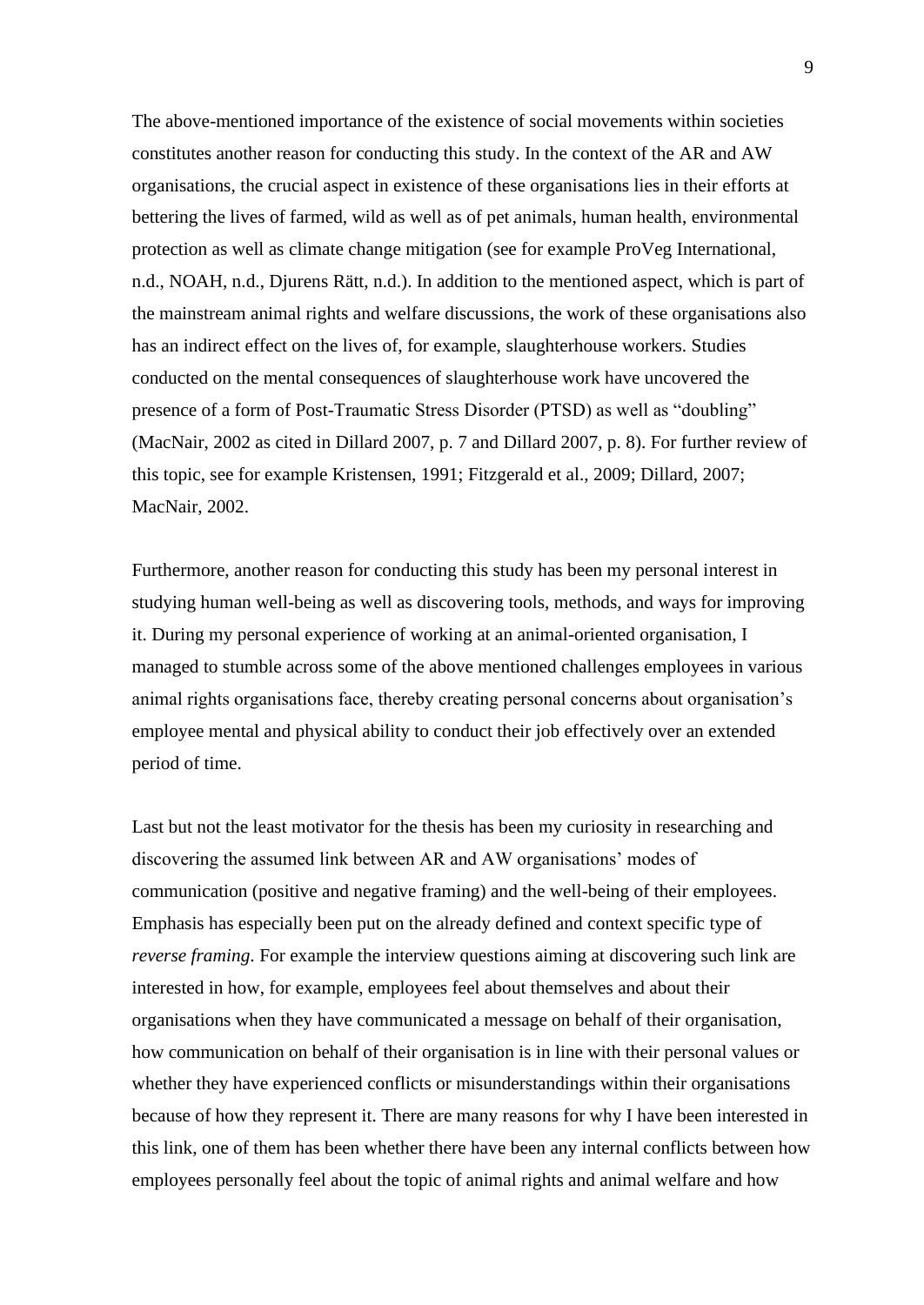they communicate on behalf of their organisation. The assumption has been that such internal conflict could have a negative influence on their SWB.

The research conducted in this thesis can be of use to anyone, who is searching for ways to improve the well-being of AR and AW employees not only within the context of animal rights and animal welfare movements but also within the context of other social justice movements, environmental movements and other movements dealing with difficult and emotionally demanding (global) issues. In addition, because the AR and AW movements do play an important role in improving not only the lives of animals but of humans too through raising awareness about the environmental effects of animal agriculture and/or aiming at decreasing the negative impacts of animal slaughter on slaughterhouse workers, the research can be of an interest to anyone interested in understanding the experiences and difficulties faced by the AR and AW activists and employees.

In addition, other windows of opportunity for further research on the topics of AR and veganism were voiced by Freeman (2014). According to the author, the communication research inside of academia seems to have largely omitted the topic of animal rights advocacy and of veganism too. As a result of that, Freeman (2014) lamented on the fact that:

Largely anthropocentric, communication research has not given adequate attention to the topic of media and advocacy related to animal farming and a meat-based diet. - - While admittedly a minority voice, the animal rights advocates' attempts to make production and consumption of animal products an ethical issue represent an important challenge to social norms and basic ideals about who it is morally acceptable to kill and who pays the cost for America's food choices. I hope the construction of knowledge in this book raises the status of veganism as a legitimate academic topic and helps remedy the lack of attention nonhuman animals receive in academia, particularly in communication studies. (p. 51)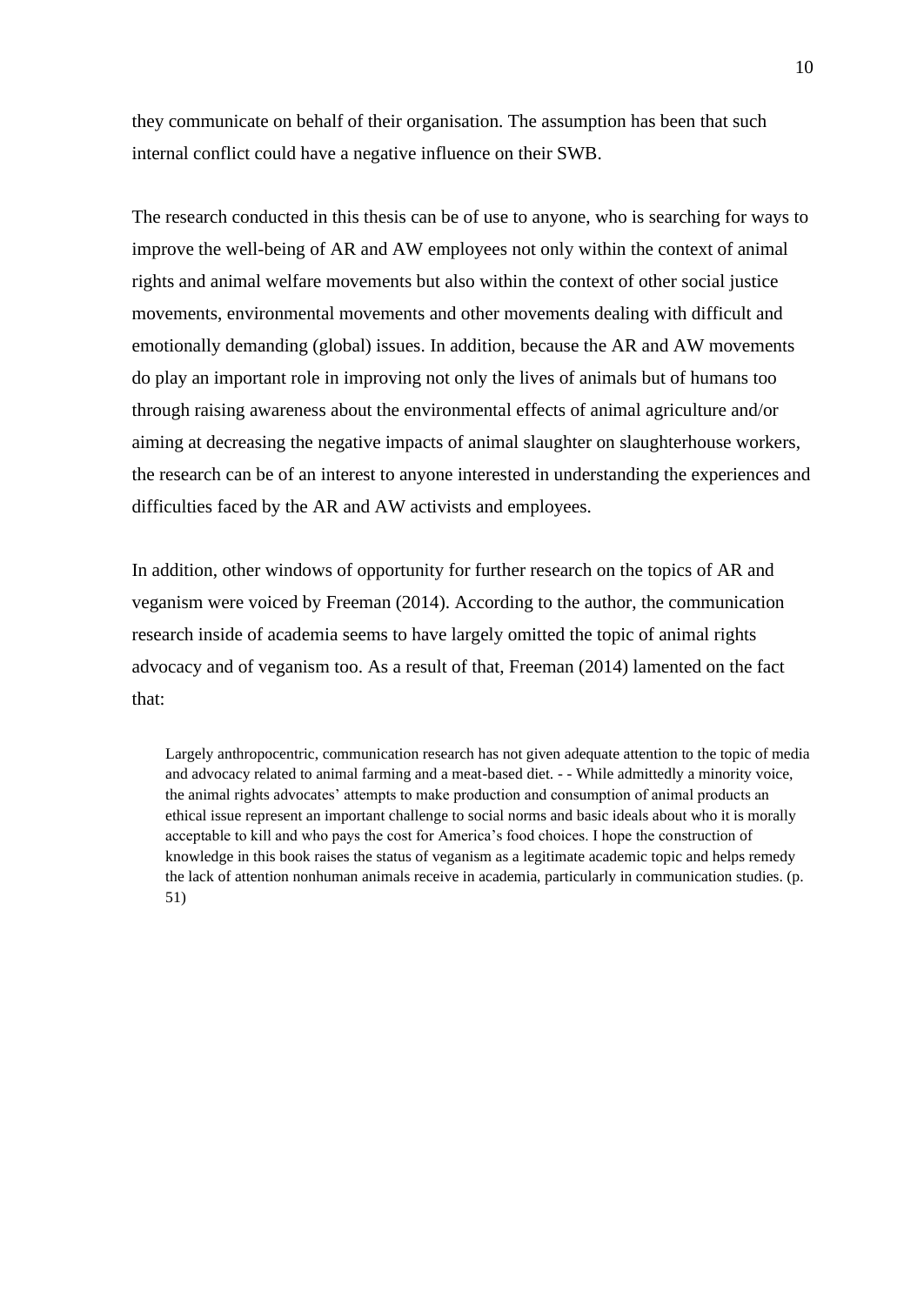## <span id="page-10-0"></span>**2 SUBJECTIVE WELL-BEING OF EMPLOYEES IN ANIMAL RIGHTS AND ANIMAL WELFARE ORGANISATIONS**

In this chapter, the terminology dividing the animal rights and animal welfare will be introduced and discussed. Furthermore, the chapter brings forward the theory of subjective well-being (SWB), its thesis related components and importance for the AR and AW organisations. Last, the concept of activist burnout will be introduced and linked to the subject of the thesis.

### <span id="page-10-1"></span>**2.1 Animal rights and welfare organisations**

At the beginning of this subchapter, it is important to bring forward and introduce the readers to one of the most striking differences between animal rights and animal welfare organisations. The difference represents itself in the human-animal relationship. According to the AR point of view, humans do not possess any dominion over the animals and the AR organisations promote so-called, species equality. From the AW standpoint, this does not seem to be the case. From the species equality point of view, animal welfare organisations advocate for a less "rights granting" approach. (Francione and Garner, 2010 as cited in Freeman 2014, pp. 85-86.)

The "rights" and "welfare" approaches will be discussed further in this subchapter. In addition, this chapter will also introduce some of the so called, food awareness organisations, which are also of an importance to this research as they oscillate on the animal rights and animal welfare spectrum.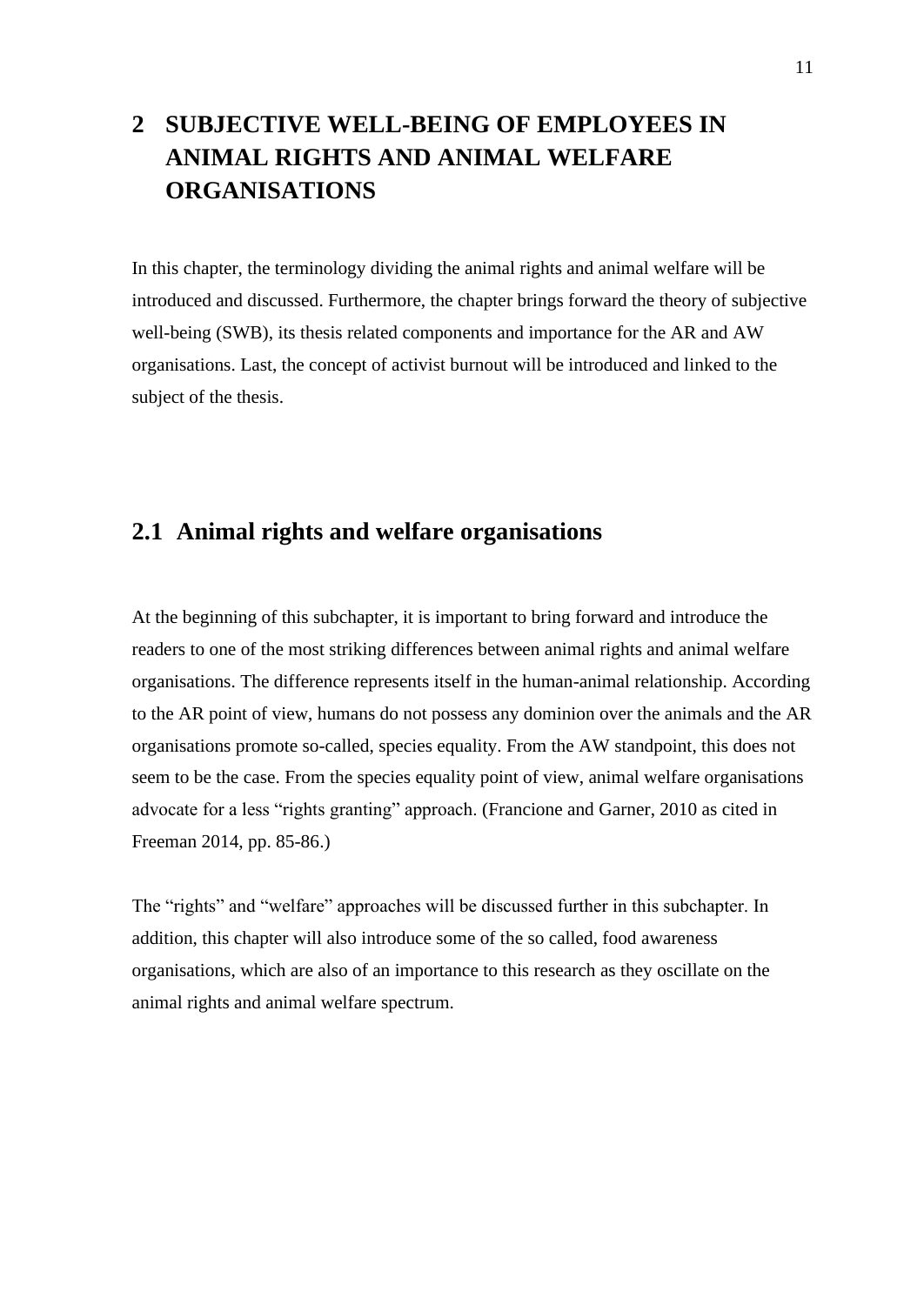#### <span id="page-11-0"></span>**Animal welfare organisations: the welfare approach**

The approach presented by animal welfare organisations, such as the Finnish "Suomen Eläinsuojelu" (SEY) (2020) or Swedish "Djurskyddet Sverige" (2019) aims first at improving the conditions in which animals live, are raised and slaughtered in and second at improving the human-animal relationship. Among other ways, this is often done through public targeted awareness raising or advocacy in the political sphere (SEY, 2020; Djurskyddet Sverige, 2019). It is important to note that AW organisation's focus can be on farmed animals as well as on wild animals (SEY, 2020; Djurskyddet Sverige, 2019). To link the practice of one of the animal welfare organisations with below discussed literature on welfarist approach to animals, the Swedish Djurskyddet Sverige (2019) stated on their website that their goal is that:

- - all animals to be treated well, regardless if they live in the wild, are kept as pets or are bred to be food. All animals should be protected from suffering. When an animal is put down or slaughtered, this should be done without causing the animal pain.

The Djurskyddet Sverige statement is in line with how Francione and Garner (2010) defined the welfarist approach (as cited in Freeman 2014, pp. 85-86). According to these authors, welfarists' concerns are directed towards reduction of suffering of non-human animals (understand as animals). Francione and Garner (2010) continued by stating that unlike animal rights organisations, the welfarist oriented organisations do not aim at preventing the use and death of animals (as cited in Freeman 2014, pp. 85-86). Because of this, animal welfare organisations actively engage in "speciesism", which illustrates a situation where a specie, that is the human specie, favours its own specie - humans (Ryder & Singer 2017, p. 43). In consequence, the basic tenets of some of the Finnish and Swedish AW organisations tend to function under the philosophy based on which all non-human animals, that is all animals in general, are to be used and killed by humans (SEY, 2020; Djurskyddet Sverige, 2019; Freeman 2014; Francione & Garner, 2010 as cited in Freeman 2014, pp. 85-86). This, as the chapter below will disclose, is in direct contrast to interests of most if not all the AR organisations.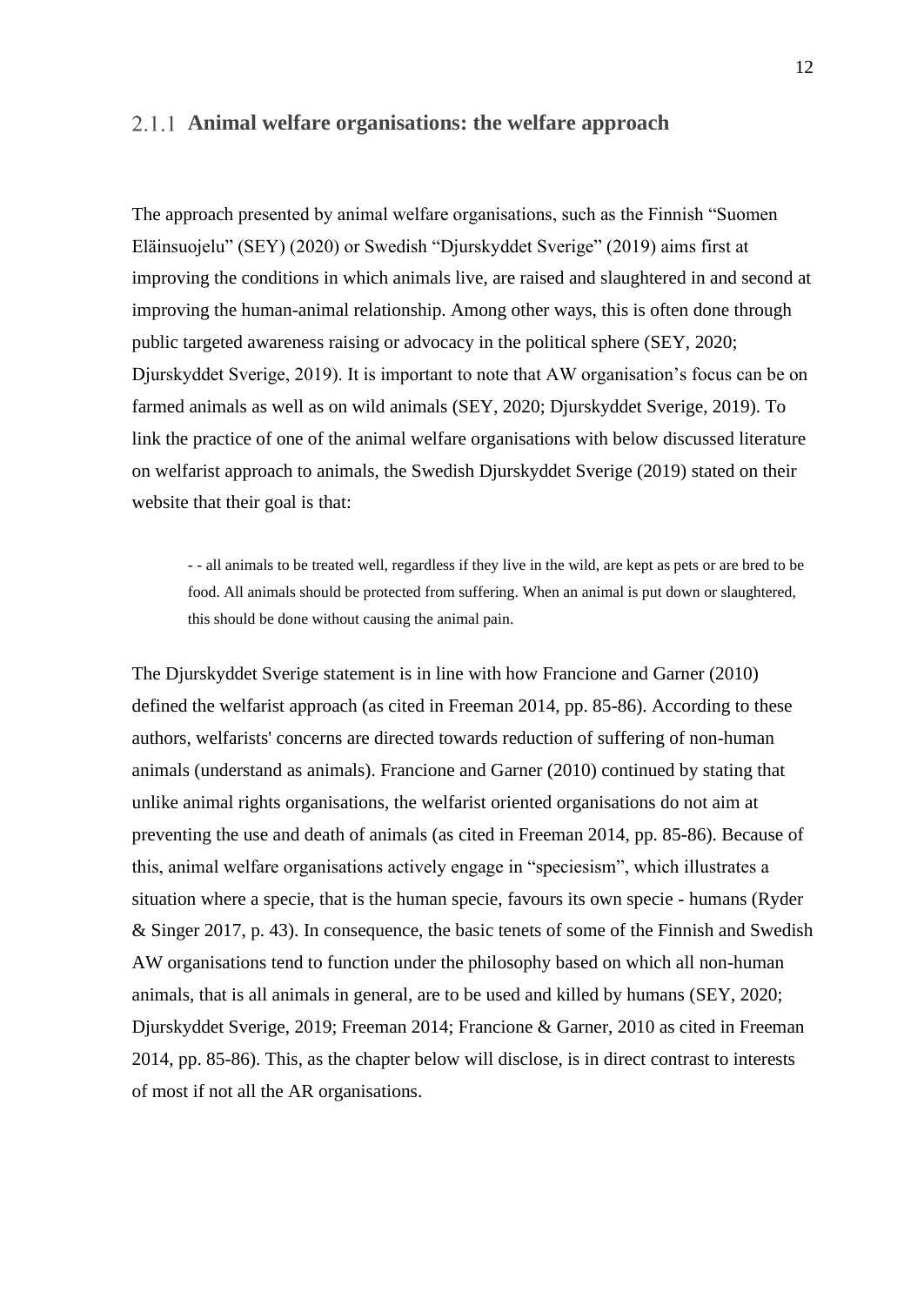#### <span id="page-12-0"></span>**Animal rights organisations: the rights approach**

As already discussed, the rights approach focuses on species equality, i.e. it targets speciesism, and it demands in Francione's (1996) words an "incremental eradication of the property status of animals" (as cited in Freeman 2014, p. 85). As a result of that, the same author suggested that the status of animals would be upgraded to the one of "personhood". In addition, in Hall's (2006) book *Capers in the Churchyard: Animal Rights Advocacy in the Age of Terror* it was stated that non-human animals should be granted one of the fundamental human rights - right to freedom - as well as freedom from human intrusion (as cited in Freeman 2014, p. 85). Regan (2003) contended that the goal of the animal rights movement is the total abolition of commercial animal agriculture (as cited in Freeman 2014, p. 44). In consequence, it can be argued that the animal rights movement extends the propositions made by the welfare movement by claiming that it is morally wrong to strive solely at improving the conditions in which animals live. Therefore, despite the improvements in living conditions of animals within the welfarist approach, based on the introduced literature, the rights approach makes it clear that humans are not entitled to engage in animal slaughter or to harm animals in any way.

Some of the more visible animal rights groups such as the United States' well-known PETA (n.d.), Finnish "Oikeutta Eläimille" (n.d.), Swedish "Djurens Rätt" (n.d.) or Norwegian "NOAH" (n.d.), each and every of these organisations:

- a) advocate for fundamental societal changes regarding the treatment of animals and their position in our societies,
- b) advocate for changes in how non-human animals are perceived in the society and
- c) call for granting rights, for example the rights to freedom and to live, to animals. These rights would upgrade the moral status of animals in societies to the ones of humans and on such basis, the interests of animals in such societies should be protected and acknowledged.

In consequence, the literature discussing the animal rights philosophy seems to accurately describe the defined purpose and aims set by some of the mainstream Nordic and globally operating animal rights organisations. As a side note, the Swedish Djurens Rätt also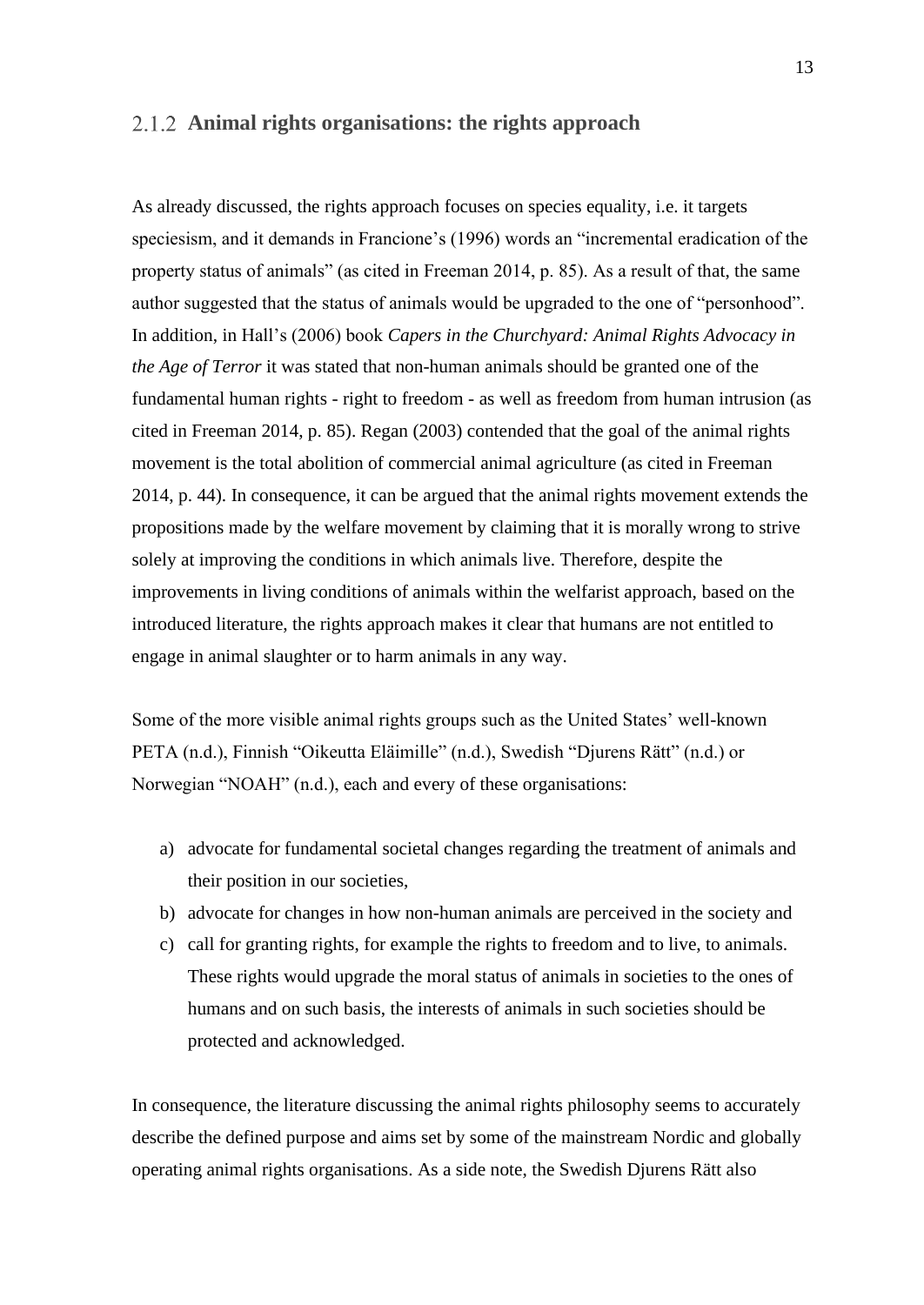operates as an animal welfare organisation. One of the widely known scholars discussing animal ethics is Peter Singer. In his book named *Animal Liberation,* he used utilitarian logic to challenge some of the contemporary views humans imposed on other non-human animals. In his perception, the interests of all sentient animals should not be inferior to the interests of humans while he defined sentience as the ability to experience happiness and suffering. Being a utilitarian himself, his aim has been to maximise experiencing pleasure against experiencing pain. (Singer, 1990 as cited in Freeman 2014, p. 38; Freeman, 2014.) *Speciesism*, which was coined by Richard D. Ryder has been one of the central concepts used in animal rights philosophy. The term denotes a situation in which humans favour their own species, that is the human species (Ryder & Singer 2017, p. 43). Ryder and Singer (2017) have also introduced a more elaborated definition of the term - *speciesism* in their own words denotes a:

 - - description of negative human discrimination or exploitation against members of other species. (p. 43)

To support the readers in understanding the terms *speciesism,* the authors drew an analogy between *speciesism* and racism or *speciesism* and sexism (Ryder & Singer 2017, p. ix).

### <span id="page-13-0"></span>**Food awareness organisations**

In addition to the animal rights and animal welfare organisations, the thesis identified another type of organisation, which in some cases partially or fully function under the logic of either AR or AW organisations. Therefore, this subchapter will introduce not only two food awareness organisations but also allocate them on the spectrum dividing animal rights and animal welfare organisations, which as a result brings more clarity to where these two organisations stand.

Using the example of "ProVeg International", the organisation could be allocated on the AR and AW spectrum slightly on the animal rights side of the spectrum. The reason for this is that ProVeg not only focuses on reducing consumption of animals but it also cooperates with meat and dairy industries, public institutions and governments to increase the taste, availability and ease of purchasing plant-based foods (ProVeg International, n.d.).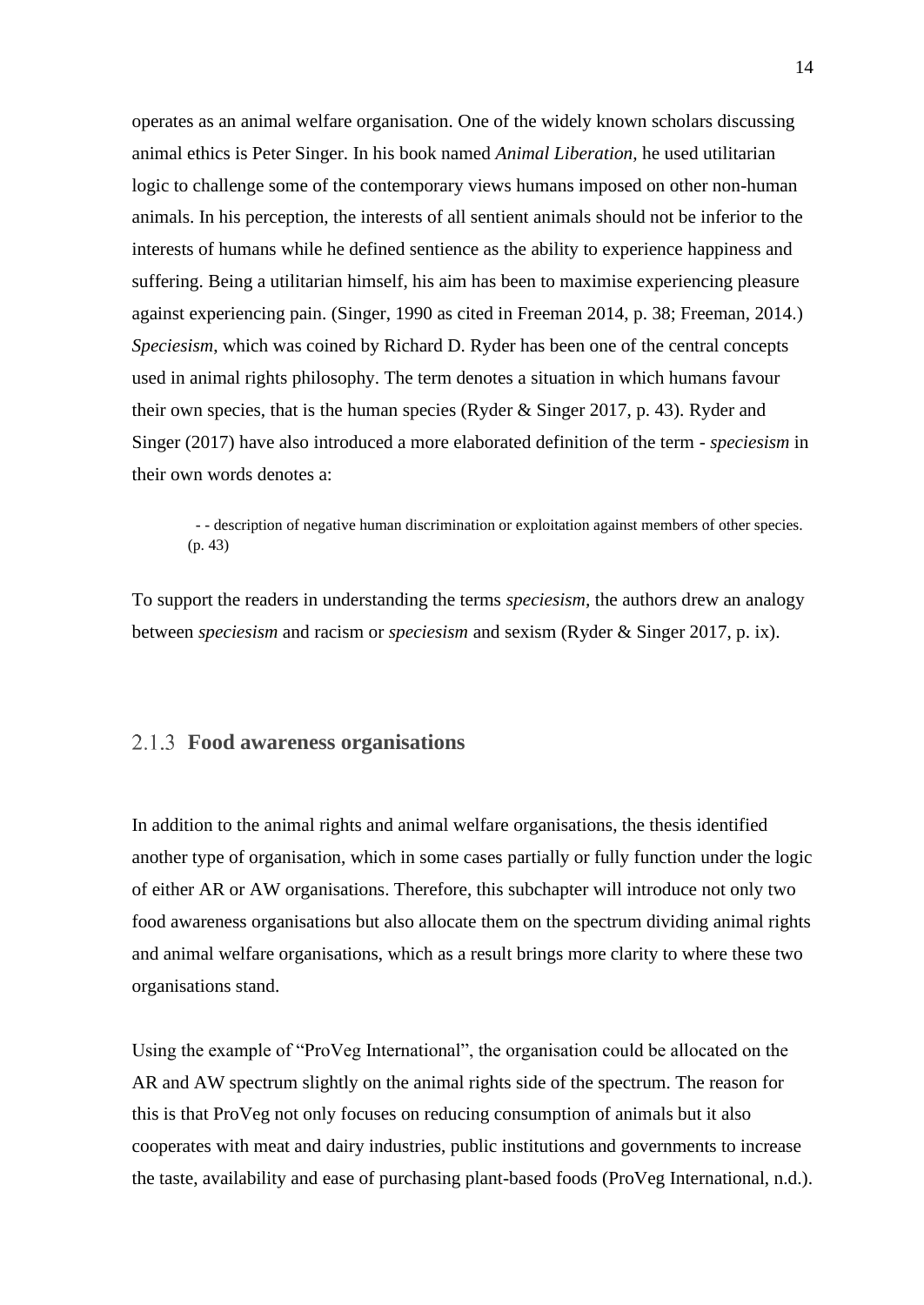In addition, the organisation has been actively advocating, for example, for the reduction of animal consumption globally by 50% in 2040 (ProVeg International, n.d.). While the organisation aims at creating a more plant-based society (ProVeg International, n.d.), the organisation does not seem to be vocal about creating a so-called, vegan world - a world, where people only consume plant-based foods. However, creating a more plant-based society seems to be in line with the creation of the vegan world. In consequence, based on the above discussed literature on animal rights (e.g. Ryder  $\&$  Singer, 2017), the thesis concludes that the vegan world may operate solely within the domain of AR organisations. This puts ProVeg International on the animal rights side of the organisations' spectrum.

Another food awareness organisation I will use as an example is "Eating better". The organisation's main goals are formulated in the spirit of pro-animal welfare (Eating better, n.d.). As in the case of ProVeg, this organisation also speaks about reducing the number of animals eaten, more specifically reducing the amount of meat and dairy products consumed (Eating better, n.d.). Nevertheless, Eating better got allocated on the animal welfare side of the spectrum because it simultaneously advocates for "better meat and dairy", or in other words, for the reduction of animal suffering (Francione & Garner, 2010 as cited in Freeman 2014, pp. 85-86; Eating better, n.d.)

<span id="page-14-0"></span>FIGURE 1 Allocation of the two food awareness organisations - "Eating better" and "ProVeg International" - on the spectrum dividing animal rights and animal welfare organisations

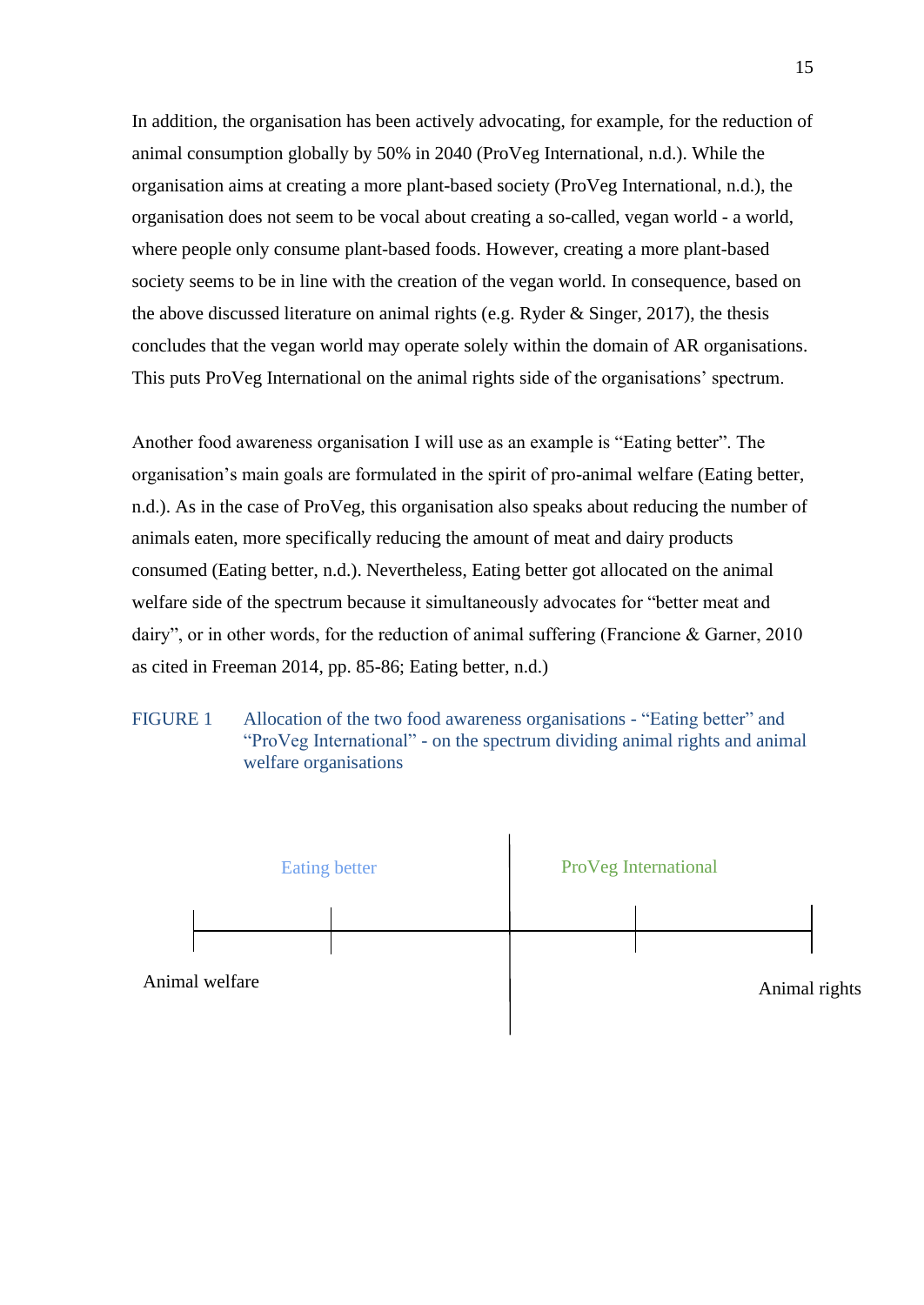## <span id="page-15-0"></span>**2.2 Employee well-being in animal rights and animal welfare organisations**

In this subchapter, the thesis justifies the choice of focusing on employees in the organisations. Furthermore, subjective well-being (or SWB) as a crucial concept within this thesis is also introduced within this chapter. Besides introducing the literature elaborating on the concept of SWB, this chapter brings forward another set of literature discussing individual well-being in social movement organisations. In this set, the socalled, activist burnout provides valuable insights into how highly motivated and engaged activists burn out. Therefore, both of these concepts will be introduced in the subchapter too.

#### **An employee, activist and a volunteer**

For the fact the interviews were conducted with AR and AW employees, the thesis does not distinguish between AR or AW "activist" and an "employee". Therefore, the thesis will refer to AR and AW employees as activists and vice versa. This choice is established upon two reasons. The first one is that the literature in general on the subject of the thesis is already scarce, hence it has seemed reasonable to be more inclusive when it comes to personal identities. Another reason is that studies researching the phenomenon of "activist burnout" do not strictly distinguish between "employees" and "activists" either (see for example Gorski, Lopresti-Goodman, & Rising, 2019; Gorski, 2015 and Gorski & Chen, 2015).

In addition, the choice of the thesis was to withdraw from interviewing volunteers of the animal-related organisations. In that regard, it is important to bring forward that the study of Gorski, Lopresti-Goodman and Rising (2019, p. 374) mentioned that volunteers working for an AR organisation have a less day-to-day interaction with the organisations, thereby making them relatively protected from some of the destructive aspects of the animal rights culture. In order to "narrow down" the topic of the thesis, the thesis will neither discuss the role of volunteers in AR and AW organisations nor interviews with volunteers were conducted. This is not meant to decrease the importance of or to put down the role of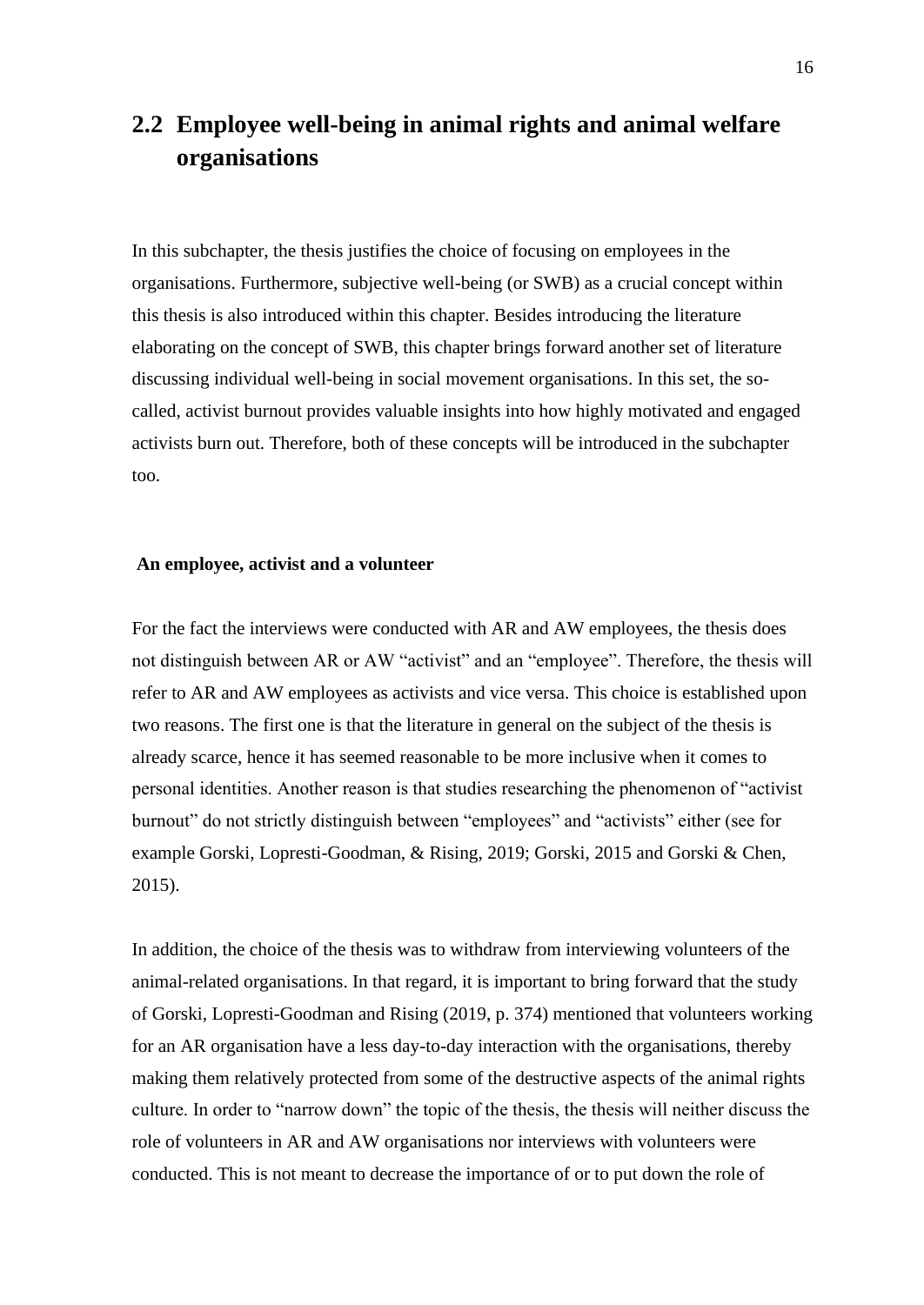volunteers in AW or AR organisations. Additionally, the impact of *reverse framing* and its effect on the well-being of volunteers in AR and AW organisations could be addressed by future research.

#### <span id="page-16-0"></span>**Subjective well-being - the democratic concept of well-being**

One of the most prominent scholars in the field of subjective well-being is Edward F. Diener and together with Katherine Ryan, the authors define the SWB as representing:

- - an umbrella term used to describe the level of wellbeing people experience according to their subjective evaluations of their lives. (Diener & Ryan 2009, p. 391)

Because SWB belongs to the field of positive psychology, Diener (2000, p. 34) noted that the term SWB is sometimes labelled as "happiness". Because the nature of the SWB lies in its subjectivity, Diener (2000, p. 34) contended that the subjective aspect of well-being makes it possible for everyone to democratically evaluate whether their lives are worthwhile or not. As Diener and Ryan (2009, p. 391) noted, these evaluations can be either positive or negative and include various kinds of domains - from cognitive evaluations of person's interpersonal relationships and satisfaction with one's job to emotional (in other words affective) evaluations of one's live with regards to emotional experiences, such as joy or sadness.

### <span id="page-16-1"></span>**Conceptual clarity of SWB related components**

In the field of SWB, some of the scholars researching the field tend to show a disunity in naming some of the main components and subcomponents of SWB. It is then essential to elaborate on the conceptual diversity in order to avoid possible misunderstandings. The two main evaluations (or components) based on which people evaluate their lives within the domain of SWB are according to Diener (2000) *affective* and *cognitive*. However, while Strobel, Tumasjan, and Spörrle (2011) and Schimmack, Radhakrishnan, Oishi,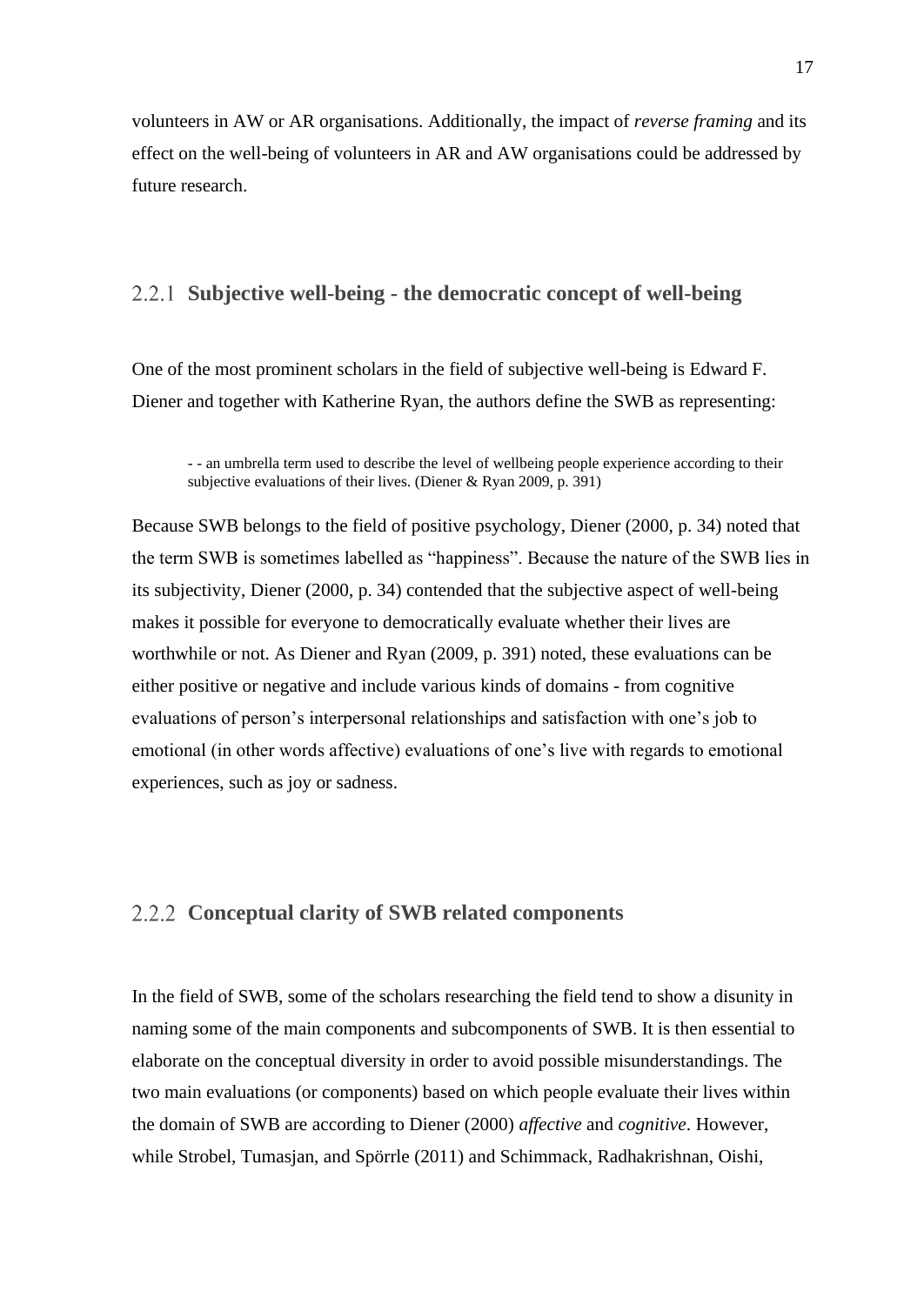Dzokoto, and Ahadi (2002) also use as one of the components of SWB the "affective component", the latter group of authors also refer to "emotional component" as being the "affective component". In consequence, Schimmack et al. (2002) seem to use the two terms - emotional and affective components - interchangeably.

The conceptual diversity is also present within the sub-concepts of SWB belonging to the emotional (affective) and cognitive components. For example, Diener (2000, p. 34) speaks to the cognitive and affective components based on which people evaluate their lives and further divides the "emotional" or "affective" component into two parts - "positive" and "negative" affect. Furthermore, in their article, Diener and Ryan (2009) use the term "positive" and "negative" affect as the previous author (Diener, 2000) and some other authors also refer to "positive" and to "negative" affect as well (Dauvier, Pavani, Le Vigouroux, Kop, & Congard, 2019). Other authors use the term "hedonic balance" as part of the emotional (affective) component of SWB to refer to the balance between the negative and positive affect, which was also introduced in Diener (2000) and Schimmack et al. (2002). With regards to the sub-concept of the cognitive component of subjective well-being, the authors reviewed for this study are united in using one single term - life satisfaction.<sup>1</sup>

To settle such conceptual diversity in the thesis, the positive affect was dubbed in Lyubomirsky, King and Diener (2005) as being the "hallmark of well-being". Therefore, the thesis will use the terms "cognitive" and "affective" component when describing the two important dimensions of SWB. With regards to the sub concepts of the affective component, the thesis will make use of Diener's (2000) distinction of positive and negative affect.

Each and every of these components and their subcomponents are introduced in the following chapters.

<sup>&</sup>lt;sup>1</sup> In addition to the already introduced literature, the following authors refer to the cognitive component of SWB as "life satisfaction": Russell (2008); Graham and Shier (2010); Lucas, Dyrenforth and Diener (2008).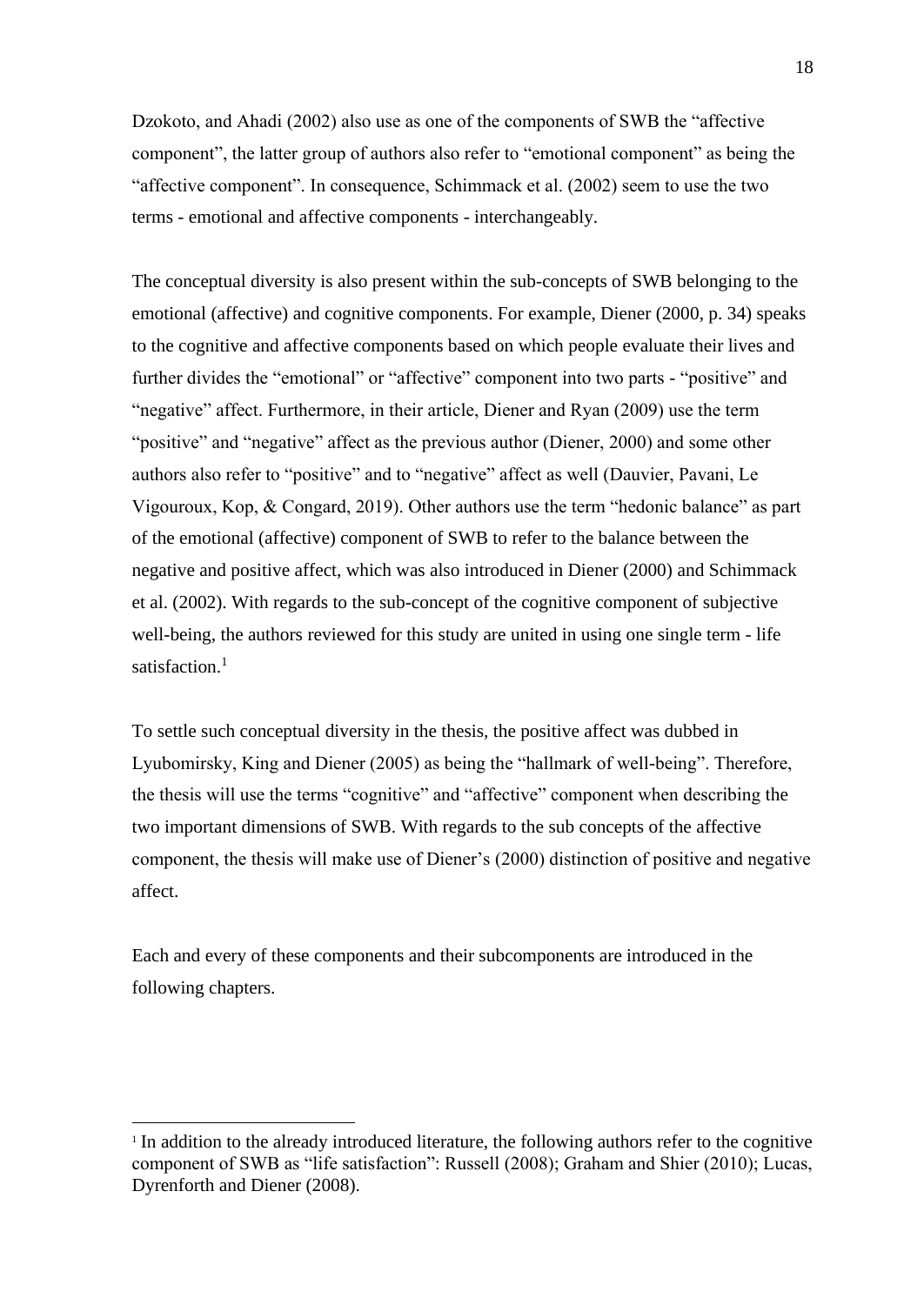#### <span id="page-18-0"></span>**The cognitive and affective components of subjective well-being**

With regards to the thesis topic, the importance of further describing the cognitive and affective components of SWB lies in the fact some of the interviews were recorded on a voice recorder and some of them were recorded as a video. Such recording types allow the researcher to deconstruct the interviewee's speech, hence, to perceive, for example, pauses and the volume of interviewee's voice, which can reveal, for example, interviewee's concerns, fears, joy and other emotions. Once engaging with the interview recordings, the researcher can use the large potential of the qualitative content research method, which seems to have the ability to not only detect the words of the interviewee but also to detect the emotions, pauses and other attributes that could increase the quality of the results and of the study at large. Therefore, the aim of this subchapter is to introduce in detail the cognitive and affective components of SWB.

#### **The cognitive component**

In the context of SWB, the adjective "cognitive" designates a personal evaluation of one's life, which is founded on an individual's conscious intellectual activity, for example, on thinking, reasoning or remembering (Merriam-Webster. n.d.; Diener, 2000). As Strobel, Tumasjan, & Spörrle (2011, p. 43) put it, the most studied aspects of subjective well-being are "life satisfaction" and "subjective happiness" (another sub concept of SWB in addition to the positive and negative affect). Because life satisfaction involves an individuals' personal conscious and cognitive judgment of their lives based on criteria set by themselves (Diener, Emmons, Larsen, & Griffin 1985, p. 185), Strobel, Tumasjan, & Spörrle, (2011, p. 43) conclude that life satisfaction belongs under the cognitive component of subjective well-being. Diener (2000, p. 34) and Diener and Ryan (2009, p. 391) stated that life satisfaction refers to general (or global) evaluations (or judgments) of one's life and Schimmack et al. (2002, p. 583) continued by noting that these evaluations are based on people's life satisfaction judgments, which are formed during retrieval of pleasant and unpleasant events from their memory. The result of such retrieval forms a ratio of pleasant and unpleasant events, which serves as one of the sources of information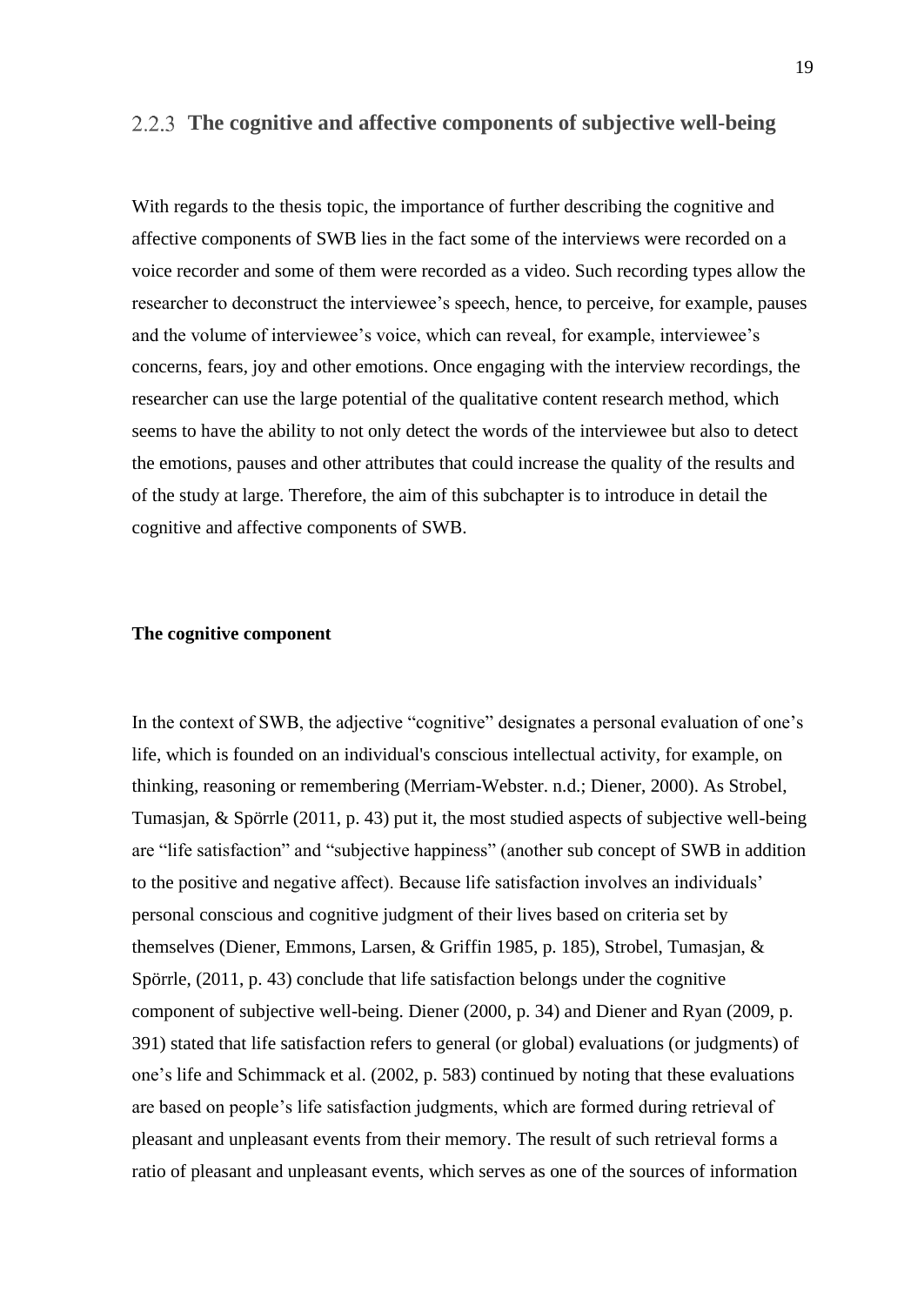on which basis people form their life satisfaction judgments. In addition to the concept of life satisfaction, in the article of Diener (2000), the author also speaks about "satisfaction with important domains", which refers to, for example, life satisfaction with an individual's work or personal health.

Nevertheless, evaluating the cognitive component - life satisfaction in particular - holds several shortcomings. For example, in a book chapter, Schwarz and Strack (1999) used a series of studies to indicate that global measures of life satisfaction are prone towards being influenced by situational factors, such as participant's (respondent's) current mood and by the surrounding environment, in other words by the cognitive and social context in which respondents happen to exist at the time of the study (Pavot & Diener, 1993a and Schwarz & Strack 1999, p. 61).

Despite the fact my thesis does not aim at measuring participants life satisfaction through any of the methods mentioned in the following chapter "Measuring subjective well-being", it is important to take into account at least some of the situational factors, which could have an impact on how interview participants approach the interview as well as how they respond to my interview questions.

#### **The affective component**

The second component of subjective well-being - the affective component - speaks to an individual's actual or perceived balance between their positive (pleasant) and negative (unpleasant) affect (Schimmack et al., 2002). Individuals experience positive affect once they feel many pleasant emotions and moods while negative affect is defined simply as when individuals experience unpleasant emotions and moods (Diener 2000, p. 34).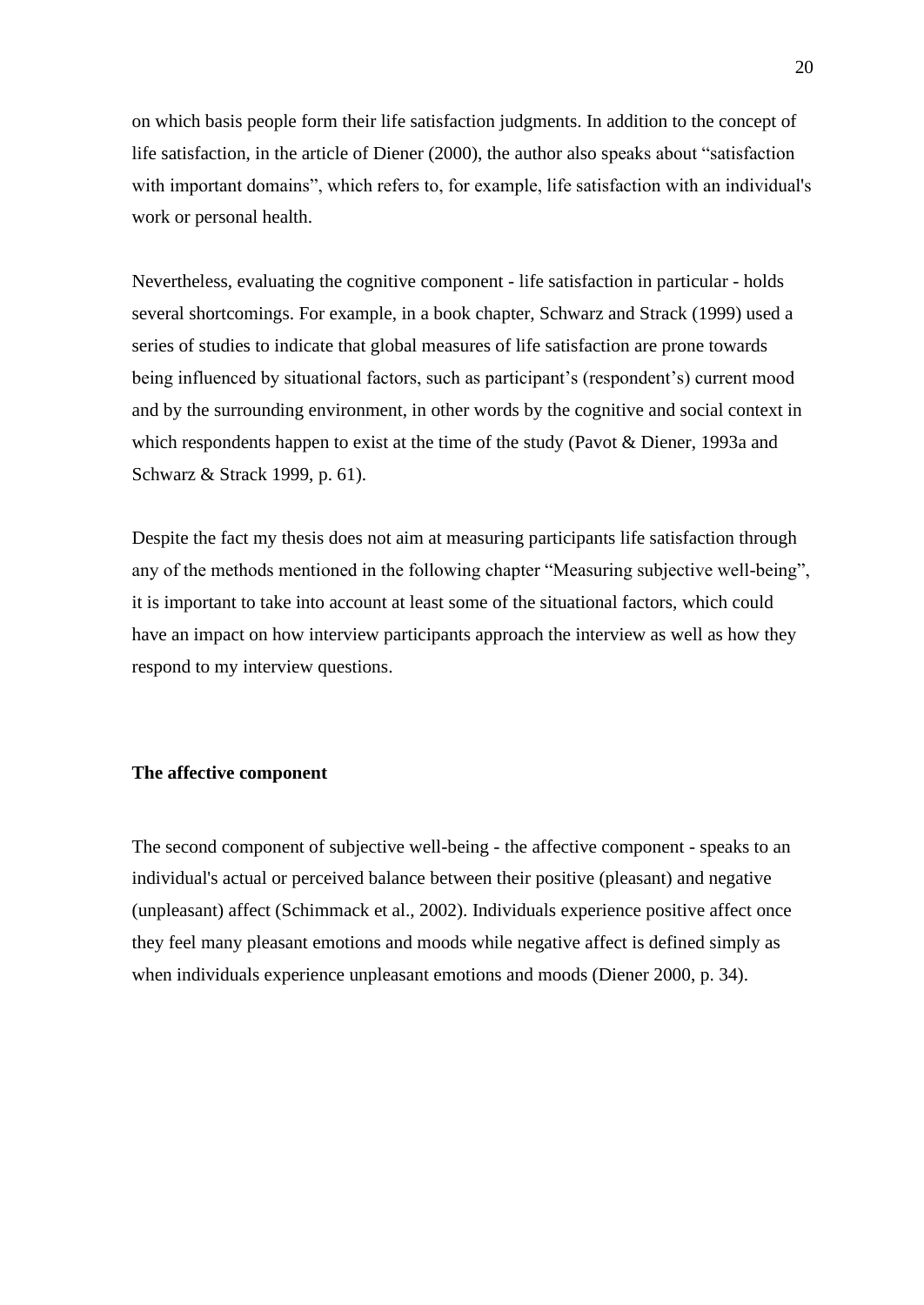#### <span id="page-20-0"></span>**Methods for measuring individual levels of SWB**

In contrast to subjective well-being, in evaluating one's non-subject well-being, the vast amount of dependent and independent variables makes it a truly challenging task for the researcher. For example, when adding the complexity of the possible variables to study of such kind, the study's goal of establishing a causality between one's (non-subjective) wellbeing and any of the outside or inside factors influencing one's well-being seems to represent a truly daunting task. However, despite the fact that measuring individual's subjective well-being is often conducted through so-called, self-report measures in order to identify an individual experience of SWB, Diener and Ryan (2009, p. 391) noted that there are many ways through which manifestations of SWB can be measured in an objective manner. This means that attention, actions, biology, non-verbal behaviour and memory all of these represent, according to Diener & Ryan (2009, p. 391), the five objectively measurable manifestations of individual well-being.

Continuously, the same authors added that although self-report measures are commonly used in assessing one's SWB, using solely these measures may also represent a so-called, measurement bias (Diener & Ryan 2009, p. 391). In consequence, scientists also tend to use "non-self-report" measures, which include for example observer reports, facial and physiological measures as well as emotion sensitive tasks and each of these non-self report measures can be found within the above mentioned five objectively measurable manifestations (Diener & Ryan 2009, p. 391). Diener and Ryan (2009, pp. 391-392) also noted that non-self report measures do provide a more comprehensive overview of individual's well-being and life satisfaction. In sum, Sandvik, Diener and Seidlitz (1993) concluded that:

<sup>-</sup> - conventional self-report instruments validly measure the SWB construct, and that alternative, non-self-report measures are useful for providing a comprehensive theoretical account of happiness and life satisfaction.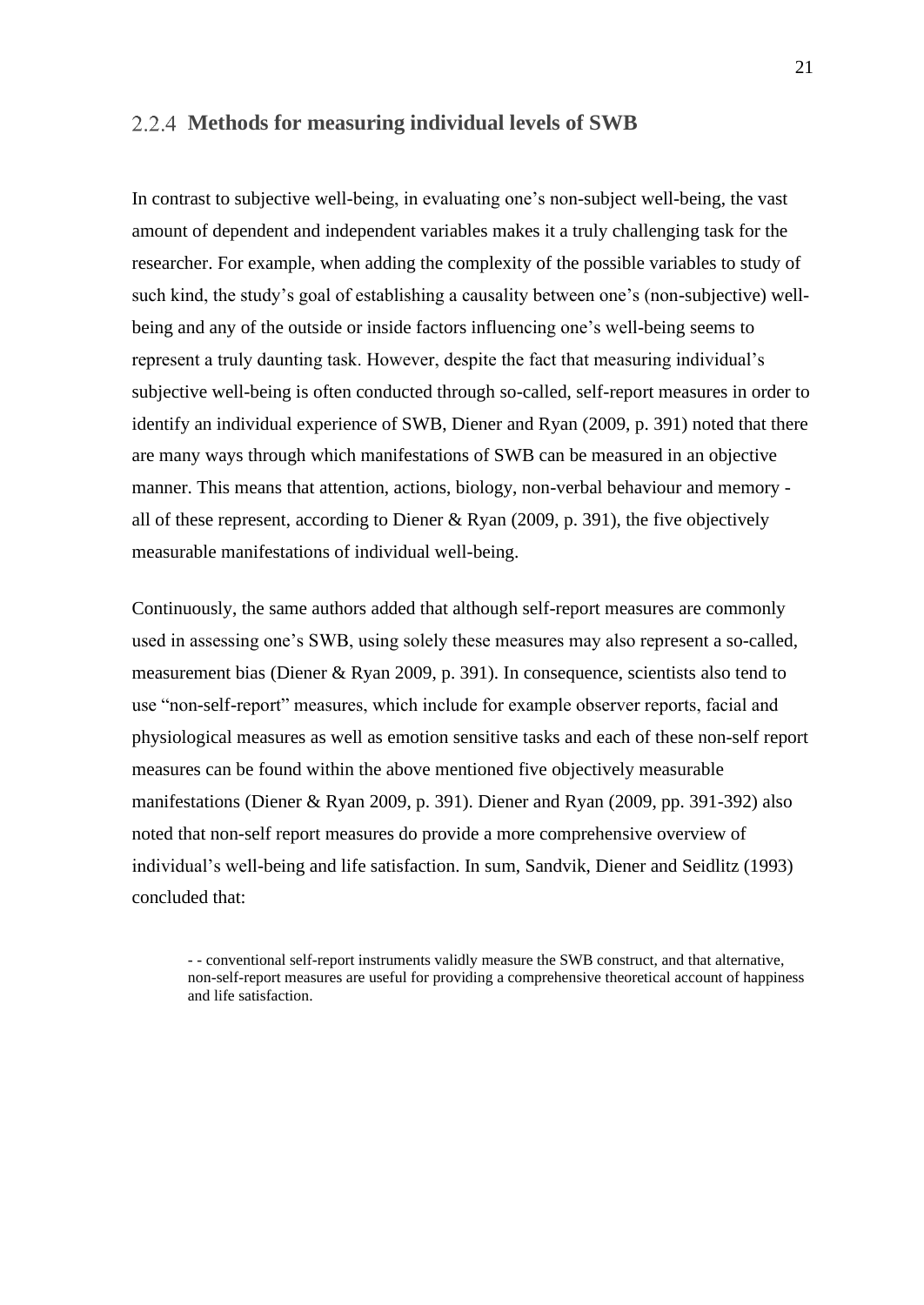## <span id="page-21-0"></span>**Assessing subjective well-being of animal rights and animal welfare employees**

It is important to note for the readers that the reason for selecting the subjective well-being as one of the main concepts in the thesis is not embodied in its ability to use the self report and non-self report measures. In other words, this research will not introduce level measures of SWB, such as the self-report measure PANAS (Positive and Negative Affect Scale) measure, which measures participant's SWB on two 10-item mood scales (see for example Watson, Clark, & Tellegen, 1988) or the Satisfaction With Life Scale, which is recommended as a complementary measurement scale to scales focusing on psychopathology or emotional well-being (see for example Pavot & Diener, 1993b for review). Additionally, this research will neither introduce the above mentioned non-self report observer reports and/or facial and physiological measures of the participants (Diener & Ryan 2009, p. 391).

Another important reason for choosing the concept of SWB in this research is that the concept acknowledges subjective experience of the ones who are studied and by doing so, it provides space for them - the interviewees - to cognitively and affectively evaluate their personal levels of well-being.

In conclusion, the SWB is a purposeful concept, which has its place also in studies, whose aim is not to engage in scientific measurements of the participant's levels of SWB. Instead, these studies may also directly ask the interviewees to reflect on their life satisfaction and their hedonic balance (the balance between the negative and positive affect) in their own words (Diener, 2000 and Schimmack et al., 2002).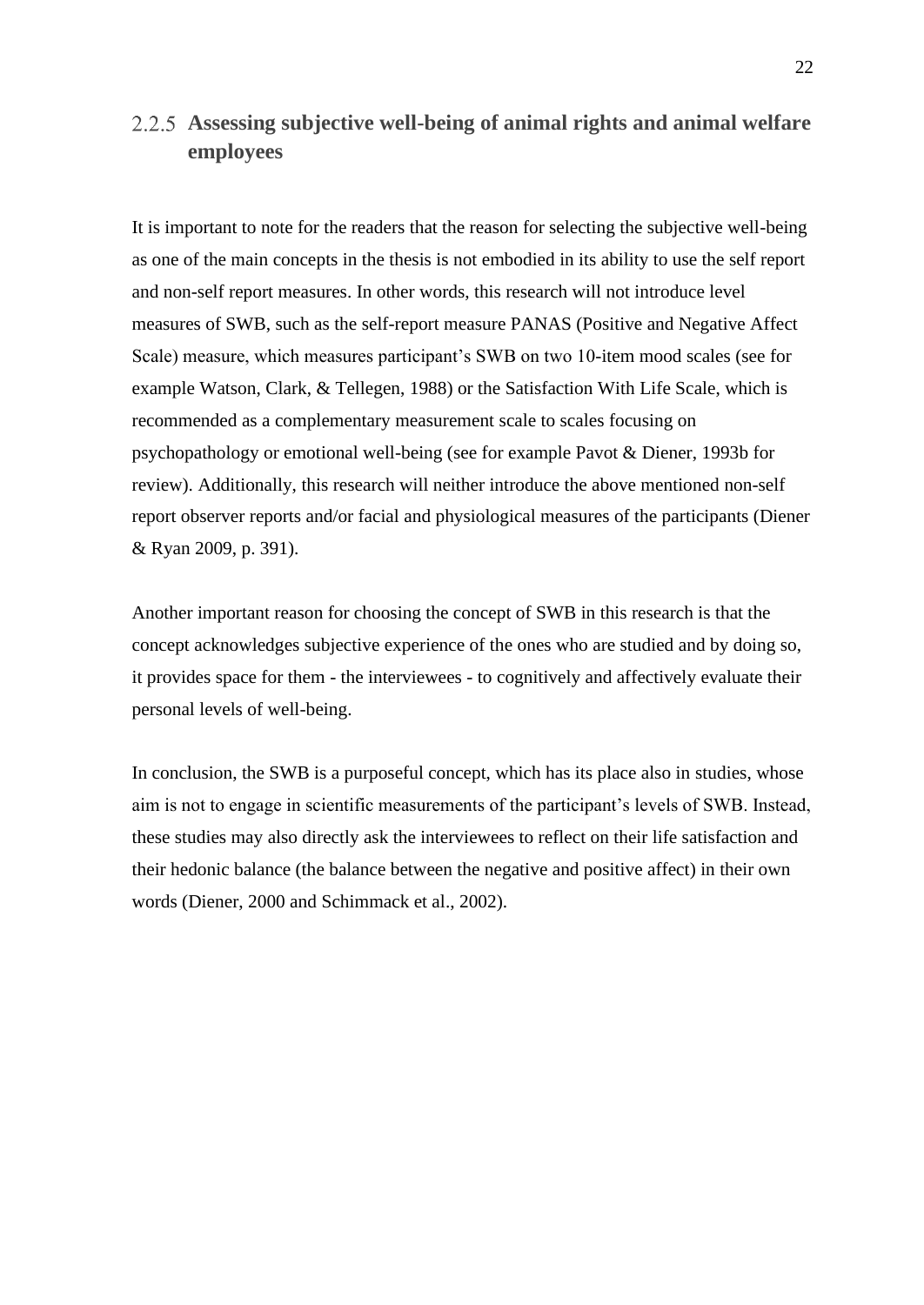#### <span id="page-22-0"></span>**Why subjective well-being matters?**

Diener and Ryan (2009, p. 392) indicated that the main goal of researchers, who study subjective well-being of individuals is to improve people's lives. In other words, rather than striving to eliminate one's state of misery, the researchers move further beyond such elimination. Thus, it can be concluded that the great amount of research, which has been undertaken around the concept of SWB, has evolved beyond the elimination of one's misery. Therefore, the concept appears to be a suitable tool for improving the lives of people, who are in a need of support in difficult life situations but who have not yet reached the state of misery. Based on this, researching the concept of SWB may serve as a tool for preventing people from reaching the state of misery. In consequence, engaging the society through measuring the subjective well-being of its members can have a positive impact on the society as whole. On a more general scale, Diener and Ryan (2009, p. 392) contributed to the discussion of positive impacts of SWB on individuals by noting that the increasing amount of research available shows that not only individuals but also whole societies benefit from greater levels of individuals' subjective well-being.

To continue this chapter, the literature has found that high levels of subjective well-being improve various individual's life domains (Diener & Ryan 2009, pp. 392-393; Diener & Biswas-Diener, 2008). Diener and Biswas-Diener (2008) as well as Diener and Ryan (2009, pp. 392-393) noted that high levels of SWB are beneficial to individuals' health and longevity, personal relationships, job success and income as well as to exercising one's altruistic behaviour. Happiness is not overrated as Diener and Biswas-Diener (2008) stated. However, instead of claiming that individuals should seek eternal happiness, Diener and Biswas-Diener (2008) advocated for an optimal level of happiness through which individuals pursue life satisfaction but accept that negative emotions are an intrinsic part of their lives. The search for a constant euphoria can be, according to Diener and Ryan (2008, p. 393), detrimental to individuals due to their presumed increase in risk-seeking behaviour, which in turn has negative impacts on the society as well.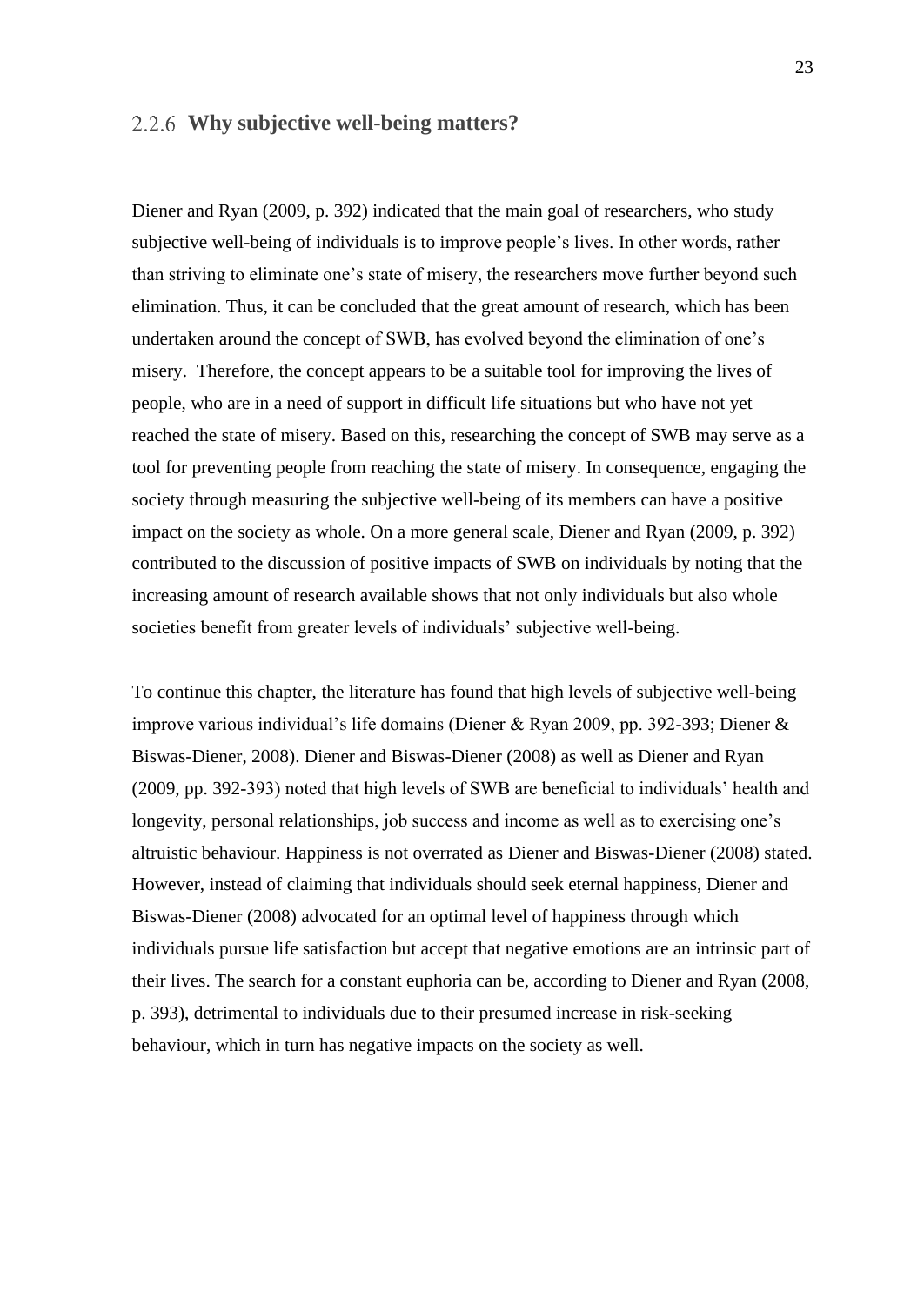## <span id="page-23-0"></span>**Factors influencing employee well-being in AR and AW organisations**

The introduction part of this thesis has already raised some of the main issues in the animal rights movement and noted that no study has ever before addressed the impact of AR and AW organisations' communication on employee well-being. First, this subchapter will present the readers with the argument, according to which we can draw conclusions from the literature on activist burnout of AR employees when we refer to AW employees. Second, some of the research, where difficulties faced by the animal rights employees (activists) were studied. In addition, personal and movement-related consequences of these difficulties are also going to be discussed.

At first, in order to justify the argument according to which we can draw similar conclusions for AW employees from the literature discussing AR employees (see Gorski, Lopresti-Goodman & Rising, 2019), the thesis argues that the nature of the work done by animal welfare organisations also consists of advocacy for wide range of animals with the aim of improving their living conditions, which partially corresponds to the work of AR organisations (Regan, 2003 as cited in Freeman 2014, p. 44; Francione & Garner, 2010 as cited in Freeman 2014, pp. 85-86; SEY, 2020; Djurskyddet Sverige, 2019). In addition, the previously introduced Swedish animal rights organisation Djurens Rätt (n.d.) also functions as an animal welfare organisation, which further blurs the difference between these two types of organisations.

In sum, although none of the literature introduced in this chapter directly relates to animal welfare employees, we can still draw possible conclusions not only based on the nature of the work of AW organisations and some of the mainstream AW organisations but also on the study of Gorski, Lopresti-Goodman and Rising (2009) conducted about animal rights employees (activists). Additionally, because the same authors also recognised the lack of research on the activist burnout within the AR and AW movements, their study included findings from other social justice movements (Gorski, Lopresti-Goodman & Rising, 2019, p. 365).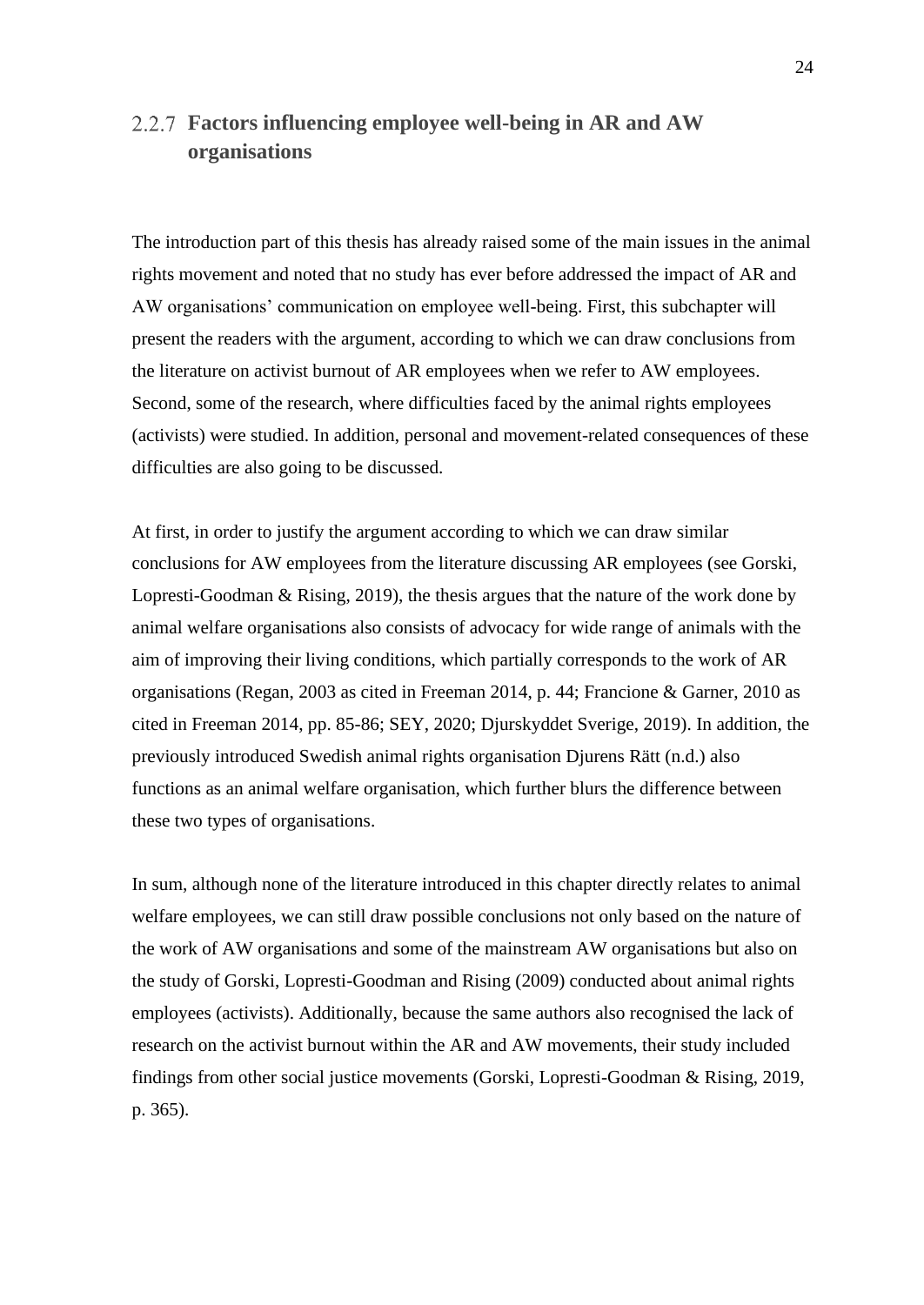#### **Activist burnout**

Before we continue any further, it is important to define the so-called, activist burnout. Freudenberger (1974) introduced the so-called, "vocational burnout" (as cited in Gorski & Chen 2015, p. 388). In Maslach and Leiter (2005, p. 44), the vocational burnout represents a long-term (chronic) destabilizing and debilitating condition. In Schaufeli's and Buunk's (2003) words, burnout manifests itself as:

- - - a state or process of mental exhaustion - - . (p. 383)

The vocational burnout includes the concept of activist burnout due to the professional nature of the work activists conduct. In social movement organisations, activists' and employees' everyday tasks can range from political lobbying, organising demonstrations, fundraising and other types of "administrative" activities linked to their activism or work to engaging with strangers on the streets and direct on-site interventions with the aim to, for example, protect the victims of injustice or from natural catastrophe (Maslach & Leiter 2005, p. 43). For the fact that burnout is recognised as representing a chronic condition, it generally affects the persons' ability to conduct their job in an effective and long lasting (sustainable) manner. The presence of activist burnout among animal rights activists in the study of Gorski, Lopresti-Goodman and Rising (2019, p. 377) and of social justice activists in the study of Maslach and Leiter (2005, p. 44) made the activists to either fully or partially disengage from their activism.

With regards to the impact of activist burnout on social movements, Pogrebin (1994) indicated that burnout worsens the well-being of activists, which as a result worsens the viability of social movements (as cited in Gorski, Lopresti-Goodman & Rising 2019, p. 366). Therefore, the individual nature of activist burnout negatively impacts not only the employees (or activists) but also the organisations, the whole movement and, in the end, the movement's ability to better the cause. Maslach and Leiter (2005) commented on such situation:

When employees shift to minimum performance, minimum standards of working, and minimum production quality, rather than performing at their best, they make more errors, become less thorough, and have less creativity for solving problems. They are also less committed to the organization and less willing to go the extra mile to make a real difference. (p. 49)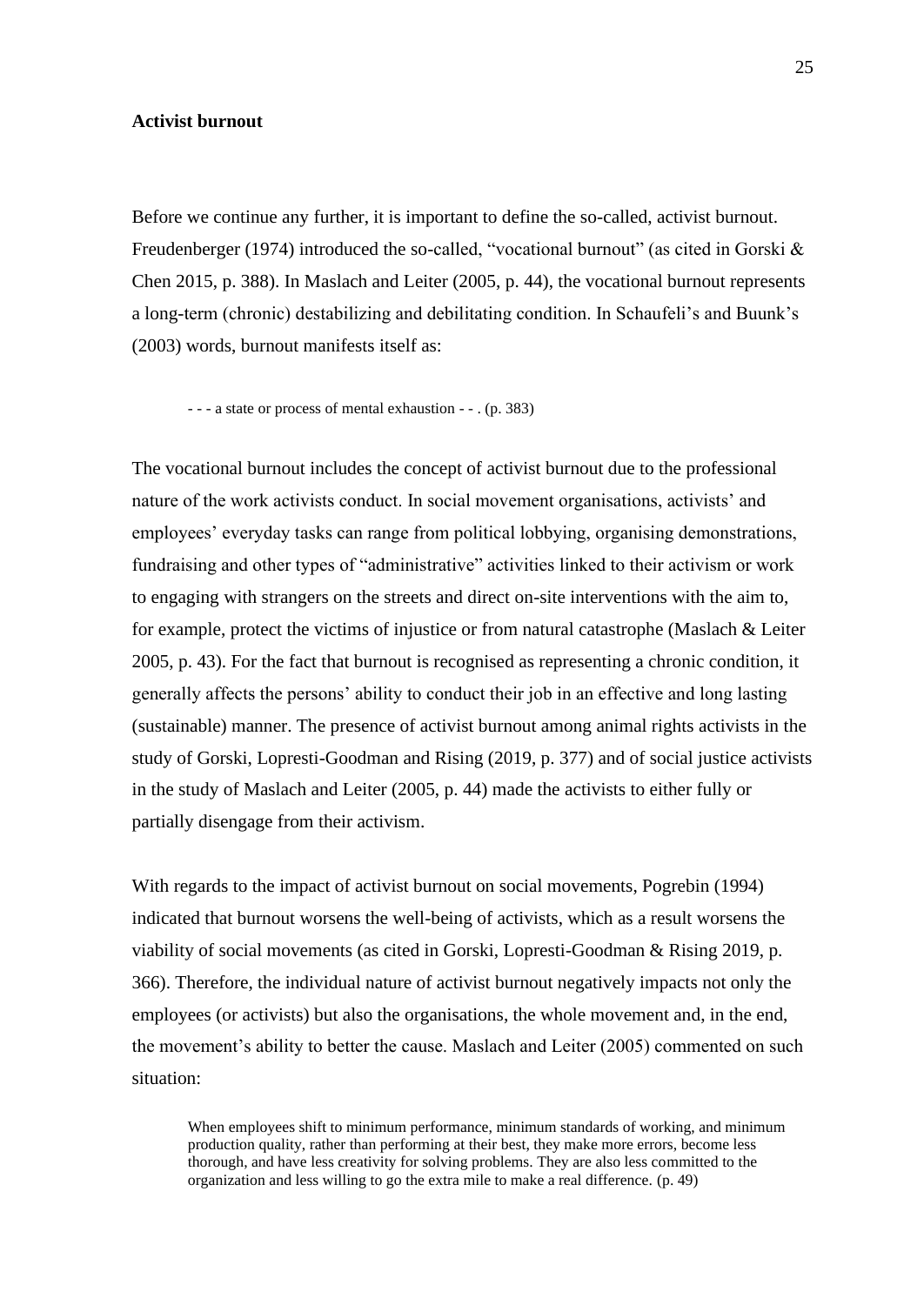In the study of animal rights activists, Gorski, Lopresti-Goodman and Rising (2019) have identified three primary categories, which contributed to activist burnout of animal rights activists of the United States' animal rights organisations:

- a) intrinsic motivational and psychological factors,
- b) organizational and movement culture, and
- c) within-movement infighting and marginalisation.

In comparison to Gorski's (2018) study of racial justice activists, based on the interviews of thirty activists, the study identified four primary causes leading to burnout:

- a) emotional dispositional causes,
- b) structural causes,
- c) backlash causes, and
- d) in-movement causes.

Therefore, the racial justice and animal rights activists are united on one of the causes: the (within) in-movement causes (fighting).

In the following text, the thesis will discuss each of the three primary categories of activist burnout identified by Gorski, Lopresti-Goodman and Rising (2019).

#### **Intrinsic motivational and psychological factors**

In the study conducted by Gorski, Lopresti-Goodman and Rising (2019, p. 370), the interviewed United States' animal rights activists attributed their burnout to, among other factors, motivational and psychological factors, which within the same study included:

- a) strong emotional connections to animal rights issues,
- b) deep sense of personal responsibility to end animal suffering, and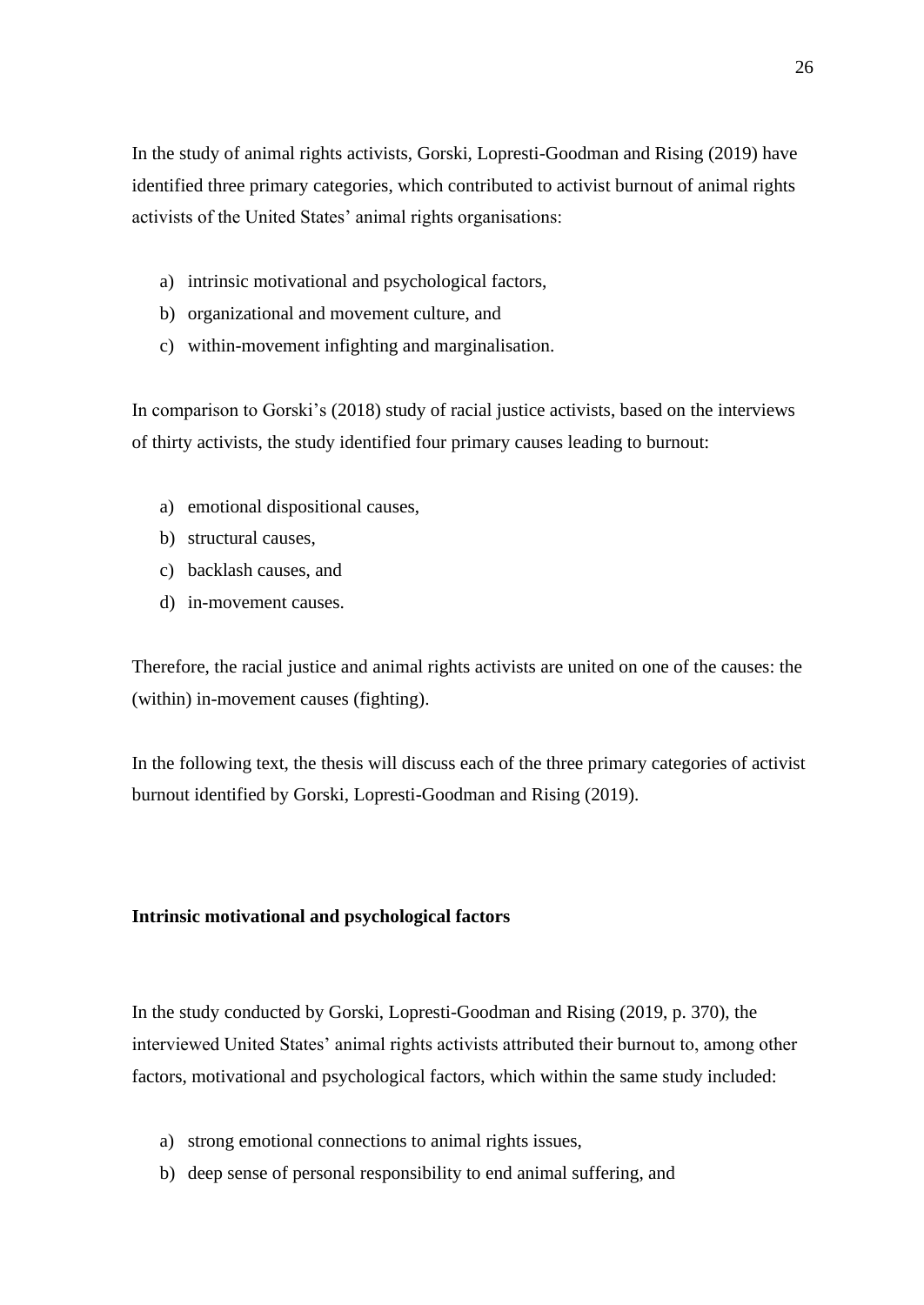#### c) profound understandings of the scope of structural animal violence.

In the study by Gorski, Lopresti-Goodman and Rising (2019, p. 370), the animal rights cause brought emotional vulnerability to activists, who were so passionate about the cause that it was difficult for these people to distance themselves from the cause. In the same study, the activist's deep emotional connection to the cause was also found to be linked to activist's feelings of having a personal responsibility in tackling and ending animal suffering. One of the study's participants noted that:

There are animals dying every single second all around the world, and it's hard to feel like you can just step away. . . (Gorski, Lopresti-Goodman & Rising 2019, p. 370).

An additional factor exacerbating the already burned out activists was that they blamed themselves because they chose to overwork themselves (Gorski, Lopresti-Goodman & Rising 2019, p. 370) and such perception further undermines activist well-being. The animal rights activist's deep sense of responsibility and the activists' emotional connections to the cause identified in Gorski, Lopresti-Goodman and Rising (2019) correlate with Gorski's (2018, p. 676) study of United States' racial justice activists, where the activists' sense of responsibility and emotional connection to the cause made activists susceptible to emotional and physical exhaustion, therefore contributing to activist burnout. Therefore, these two conditions made activists to trade their well-being for participation in their activism. By linking the study of Gorski, Lopresti-Goodman and Rising (2019) to the study of Maslach and Gomes (2006) it can be further stated that activists' deep emotional connection to the cause as well as their great awareness of the societal structural oppression and of the large-scale suffering taking place contribute to activist burnout (as cited in Gorski, Lopresti-Goodman & Rising 2019, p. 375).

On the basis of research conducted in other studies, where the lack of dialogue inside social movement organisations about how activism impacts activists emotionally (see for example Plyler, 2009 and Rodgers 2010), Gorski (2015) concluded that:

The collective result often is activist burnout, which has debilitating implications for individual activists and social justice movements. (p. 702)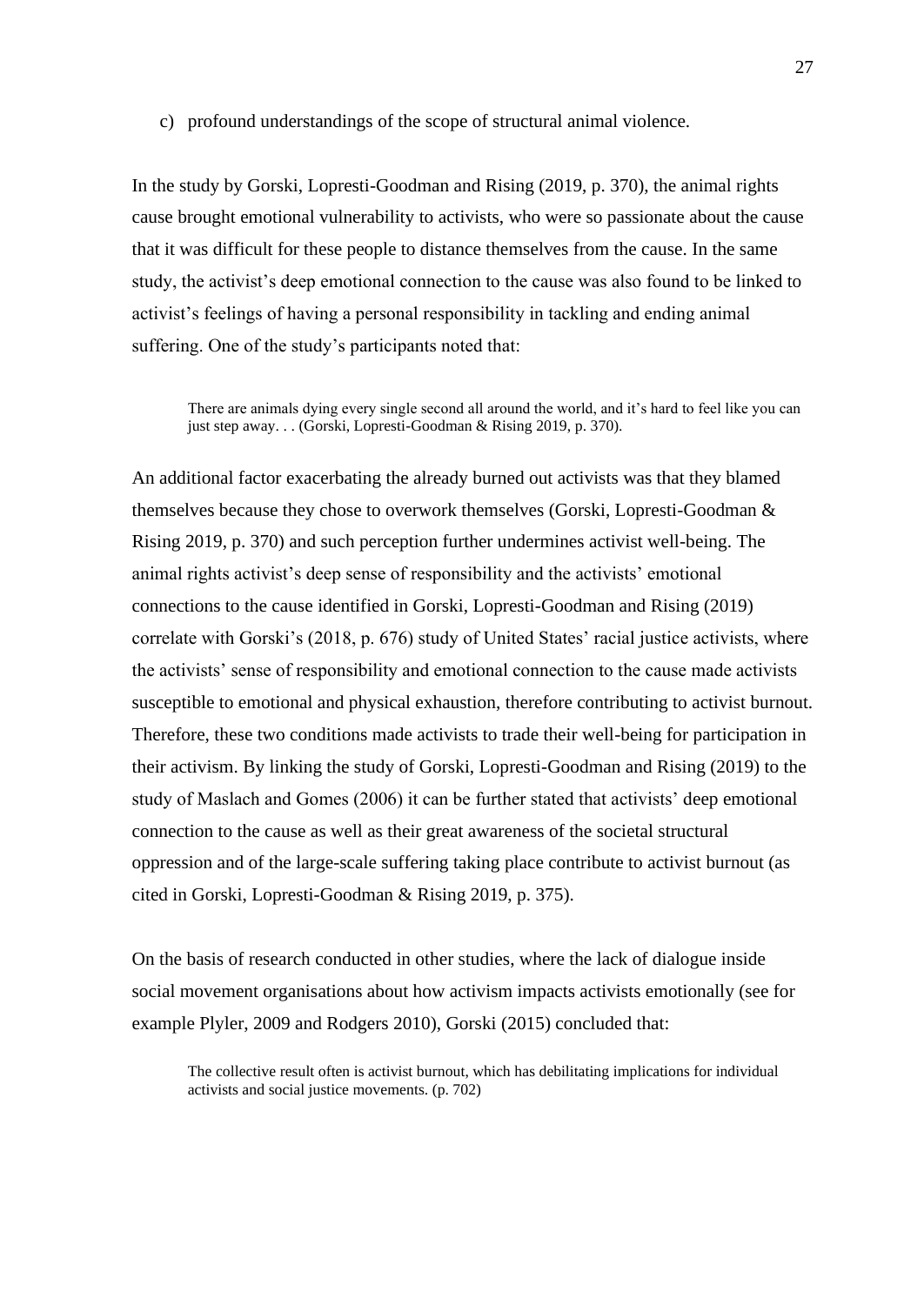#### **Organizational and movement culture**

In the study of social justice education activists, Gorski (2015) identified one negative inmovement factor, the so-called, martyr syndrome, which was described in Gorski (2015) by one of the study's participants as being embodied in a culture:

- - that leads activists to believe that self-care is an indulgence, a marker of privilege, and that thereby discourages activists from seeking ways to sustain themselves. (p. 707)

The martyr syndrome evokes a specific within movement and organisational culture, which has been referred to by Gorski (2015) as being a "culture of selflessness" or a "culture of martyrdom", hence, the terms describing the cultures can be used interchangeably. The impact of such culture was designated by Gorski (2015) as having a detrimental impact on activists' well-being and therefore putting activists at high risk of triggering the activist burnout. In one of the well-known social justice organisations - Amnesty International -, Rodgers (2010, p. 277) referred to the culture of selflessness as being a culture in which committed employees are expected not to engage in personal indulgence. In other words, the employees are expected to make emotional and psychological sacrifices, in other words not to attend to their personal needs, and to fully commit to the cause. In other cases, the culture encourages activists to put high and unrealistic expectations on their performance. If such expectations are not fulfilled, the activists experience feelings of incapability and incompetency. One of the study's participant in Gorski, Lopresti-Goodman and Rising (2019) noted that:

[T]here is a shame to it. . . [M]y friends . . . are finding ways to push through it. . . They are doing horrible and difficult work also and yet I was just kind of falling apart. . . Makes me wonder if there is something chemically or biologically wrong with me that made me more susceptible to that type of depression – I had really severe depression – or if I just wasn't being tough enough. (p. 372)

Furthermore, the culture of martyrdom also involves the concept of *emotional labour,*  which was summarised by Rodgers (2010, p. 276) as being a management of one's emotions based on which people can suppress, modify or emphasize emotions once they experience them. A typical situation in which the management occurs is when a person does not act in accordance with given cultural expectations. Hence, the concept of emotional labour is an important contribution to the study of social- and animal-oriented movement organizations through its identification of toxic cultures, which affect employee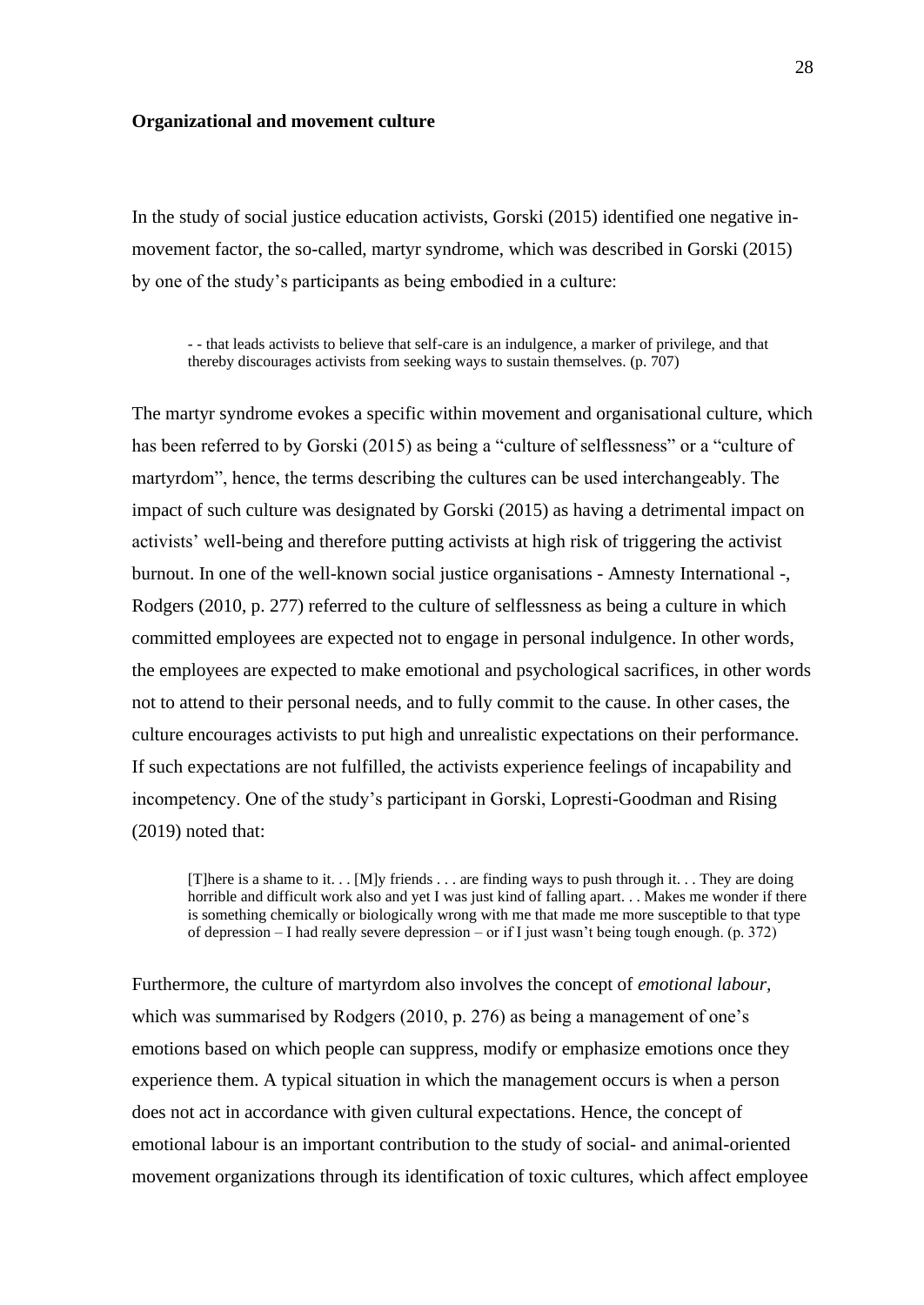well-being. Therefore, in the context of AR and AW organisations, and of any other organisation inside of which the culture of selflessness pervades, diminishing the importance of self-care and maintaining the perception according to which self-care is the act of personal indulgence, the culture of selflessness operates to the detriment of both, the AR and AW organisations' and their employees as well as to the movements' ability to effectively and sustainably better their cause. However, important to mention is that the culture of martyrdom does not solely exist within the domain of social movement organisations as the culture can be self-imposed by the activists as well. In Gorski (2018, p. 677), many of the activists interviewed for the study spoke about their personally (self-) imposed martyrdom syndrome, which was linked to their passion and emotional investments to the cause.

Furthermore, despite the negative factors of emotional labour at Amnesty International, Hochschild (2011) noted that the emotional labour does not always function in a negative way within an organisation due to the fact it also creates enjoyable and self-gratifying work environments (as cited in Rodgers 2010, p. 276). On the basis of that, Rodgers (2010, pp. 276-277) concluded that the positive nature of emotional labour provides an important explanation of why people continue to work for organisations in which they have experienced a great amount of emotional strain. The question however seems to be, whether the positive side of emotional labour outweighs the negative side. In relation to this question, the assumption made by the thesis that once emotional labour leans towards the negative factors linked to its presence, the emotional weariness could as a result potentially cause the activist burnout.

Another factor contributing to activist fatigue and potentially burnout identified in Gorski, Lopresti-Goodman and Rising (2019, p. 372) was *professional and financial vulnerability*  of the AR activists. The same authors found that, for example, financial vulnerability concerns not only activists, whose activism is not part of their main job, that is they engage in activism in their "free-time", but it also concerns activists, who are full-time employed in an activist organisation, in our case at AR organisations.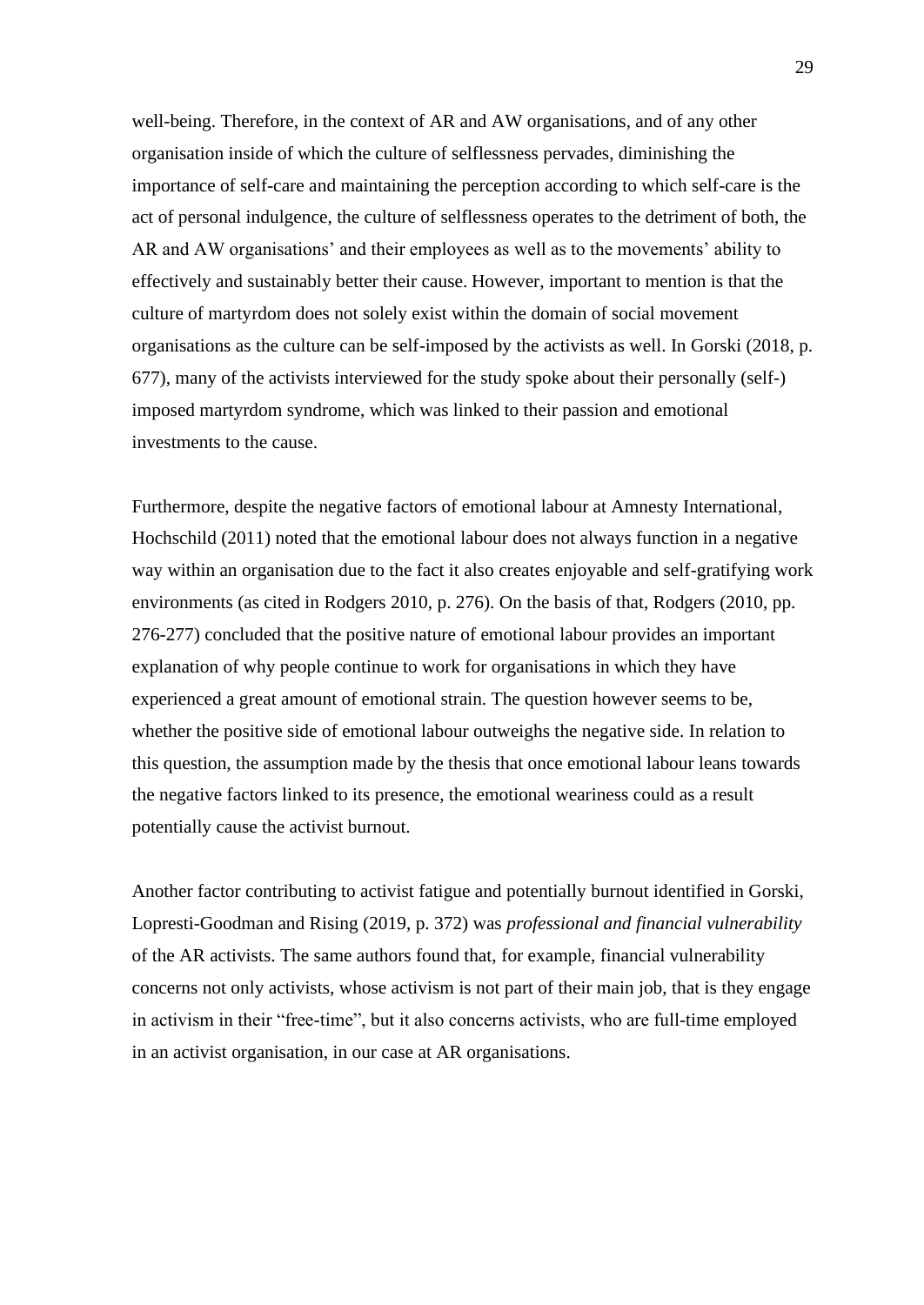#### **Within (in-) movement infighting and marginalisation**

When speaking of marginalisation, in the United States' animal rights organisations activists of colour (and especially women) were designated as being more susceptible to activist burnout as they not only face the impact of the above introduced three primary categories identified by Gorski, Lopresti-Goodman and Rising (2019) but they also experience racial discrimination and bias as well as sexism at their workplaces (Gorski, Lopresti-Goodman & Rising 2019, p. 373). The majority of women interviewed for the study of Gorski, Lopresti-Goodman and Rising (2019, p. 376) faced sexism, which they partly assigned to the cause of their burnout. Joy (n.d.), who represents one of the insiders of the AR movement also mentioned sexism as being a great issue within the AR movement. In her efforts to address the issue, she pointed out the difficulties she encountered in discussing the issue with her male colleagues, which were the result of their unawareness of possessing male privilege (Joy, n.d.). In consequence, Gorski (2018), Gorski, Lopresti-Goodman and Rising (2019) and Joy (n.d.) in their studies and personal experiences found that the ones addressing the roots of oppression are negatively affected not only by carrying the burden of understanding systemic oppression but also by the amount of resistance towards their awareness raising. As a result, the above-mentioned examples of studies show that awareness of one issue is not a sufficient precondition indicating awareness of other social (justice) issues such as racism, sexism as well as of privilege in general.

Furthermore, other inside factors influencing the AR and AW employees' well-being at work concern the already mentioned in-movement fighting and competition within the AR and AW movements. In her study, Plyler (2009) found that one of the prevailing reasons why many activists leave different kinds of movements burned out is the way activists within movements treat one another. Gorski, Lopresti-Goodman and Rising (2019, p. 373) found that in addition to the previously mentioned stressors affecting activist well-being, the activists also face competition from other like-minded organisations, which is especially affecting activists employed by large animal rights organisations.

To conclude this section, it is important to bear in mind that each and every of these causes leading to activist burnout are interrelated. As an example, the motivational and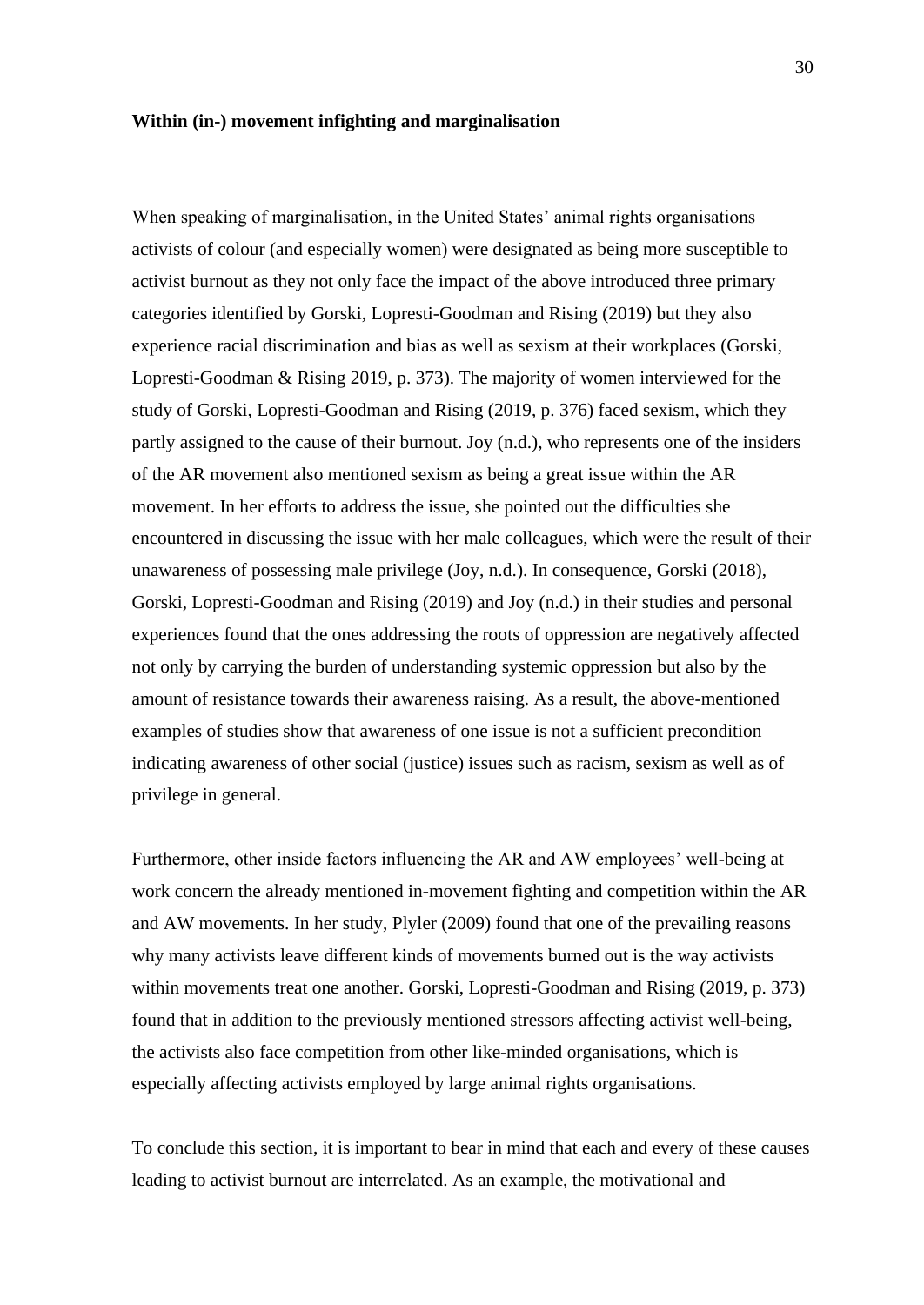psychological factors that were found to be linked to emotional vulnerability and feelings of responsibility can also be related to the intra-organisational culture of martyrdom, which suppresses activists' discussions of their personal well-being, perceiving as a selfindulgence and hence putting activists at a greater risk of burnout (Gorski, 2015; Gorski, Lopresti-Goodman & Rising, 2019).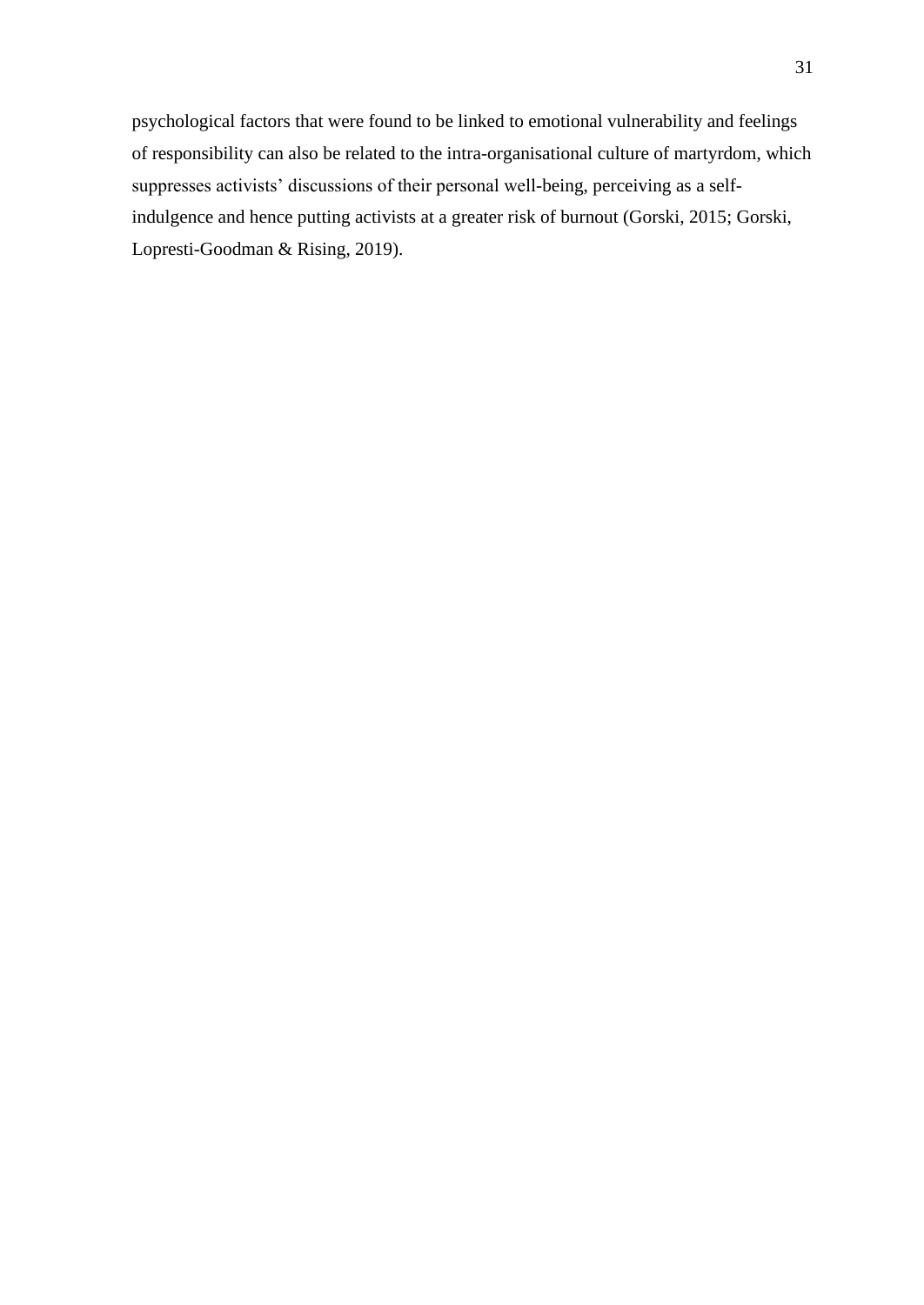## <span id="page-31-0"></span>**3 FRAMING IN ANIMAL RIGHTS AND ANIMAL WELFARE ORGANISATIONS**

At first, this chapter will clarify to the readers the communication focus of the research. Second, the readers will be familiarised with the borderline conceptual theory - framing as well as what is the role of frames in organisation's communication. Third, the readers will be presented with definitions of the two main organisation's modes of communication - the positive and negative framing. Last but not the least, the chapter will elaborate on the importance of social support and of personal relationships in organisation's communication and other terms that are related to organisation's communication will be defined by the thesis.

### <span id="page-31-1"></span>**3.1 Introducing the analytical focus of the thesis**

This chapter will clarify the communication focus of the thesis. It is important to mention that the thesis focuses on organisation's general (dominant or mainstream) communication to the public. To clarify this, the thesis does not aim at analysing the impact on employee well-being of, for example, communication of a certain organisation's campaign to the public or of a communication conducted by a specific organisation's employee to a specific organisation's target audience through a specific organisation's channel of communication. Instead, the organisation's (external) communication is examined through a broader lens. Therefore, the guiding question for doing so could be framed as follows: what is the general (mainstream or dominant) AR and AW organisations' mode of communication through which they engage with the general public? In addition, the thesis assumes that the organisation's modes of communication, which will be introduced later in this chapter, represent a component of a much broader term present within organisations: *communication strategy*. Therefore, when referring to organisation's communication strategy, the thesis asks the readers to consider only one component of the strategy - the two modes of communication that are presented in this chapter.

Moreover, the fact that the thesis focuses on the main or dominant organisation's modes of communication and the impact of these modes on employee well-being, the organisation's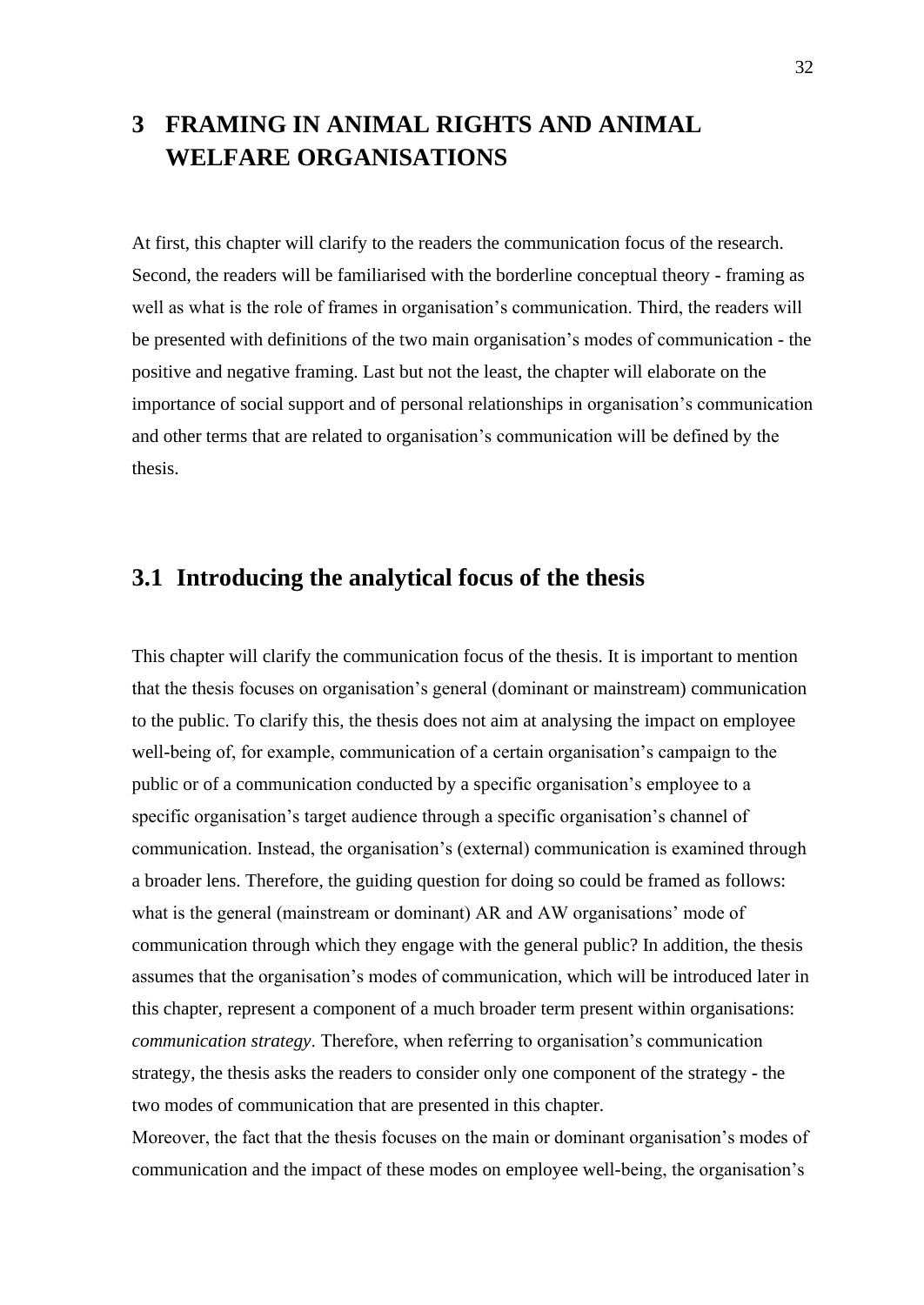communication is then perceived as a single unit and hence examined under the premise of *collective framing*, which is introduced in this chapter within the *Framing* subchapter.

## <span id="page-32-0"></span>**3.2 Framing**

Framing constitutes an important borderline conceptual theory, which will be introduced in more detail in this subchapter. According to Chong and Druckman (2007, p. 104), the major hypothesis of the theory is based on a premise that an issue can be viewed by individuals in many different ways. In order to clarify this statement, we can further state that an issue is not only viewed but also interpreted by individuals, which entails consequences in how the individuals value the issue and what considerations do they assign to it (Chong and Druckman 2007, p. 104). In other words, the individuals construct various subjective interpretations of various global phenomena, which are based on their subjective perceptions, understandings and experiences of an issue at hand.

The importance of framing lies in establishing a subjective link between on one hand:

- 1. the perceptions, understandings, experiences and external communication of the animal-related issues in animal rights and animal welfare organisations and
- 2. their impact on the well-being of their employees as described by the employees themselves (hence the subjective link).

The presented link assumes that the AR and AW organisations' perceptions, interpretations and experiences with animal related issues influence how these kinds of organisations will communicate to the public.

As previously mentioned, because the AR and AW organisations' communication is perceived as consisting of collective and unified framing efforts of their employees, individual framing of the organisations' employees on behalf of these organisations is dealt with as being part of the collective (organisational) framing. To clarify such inclusion,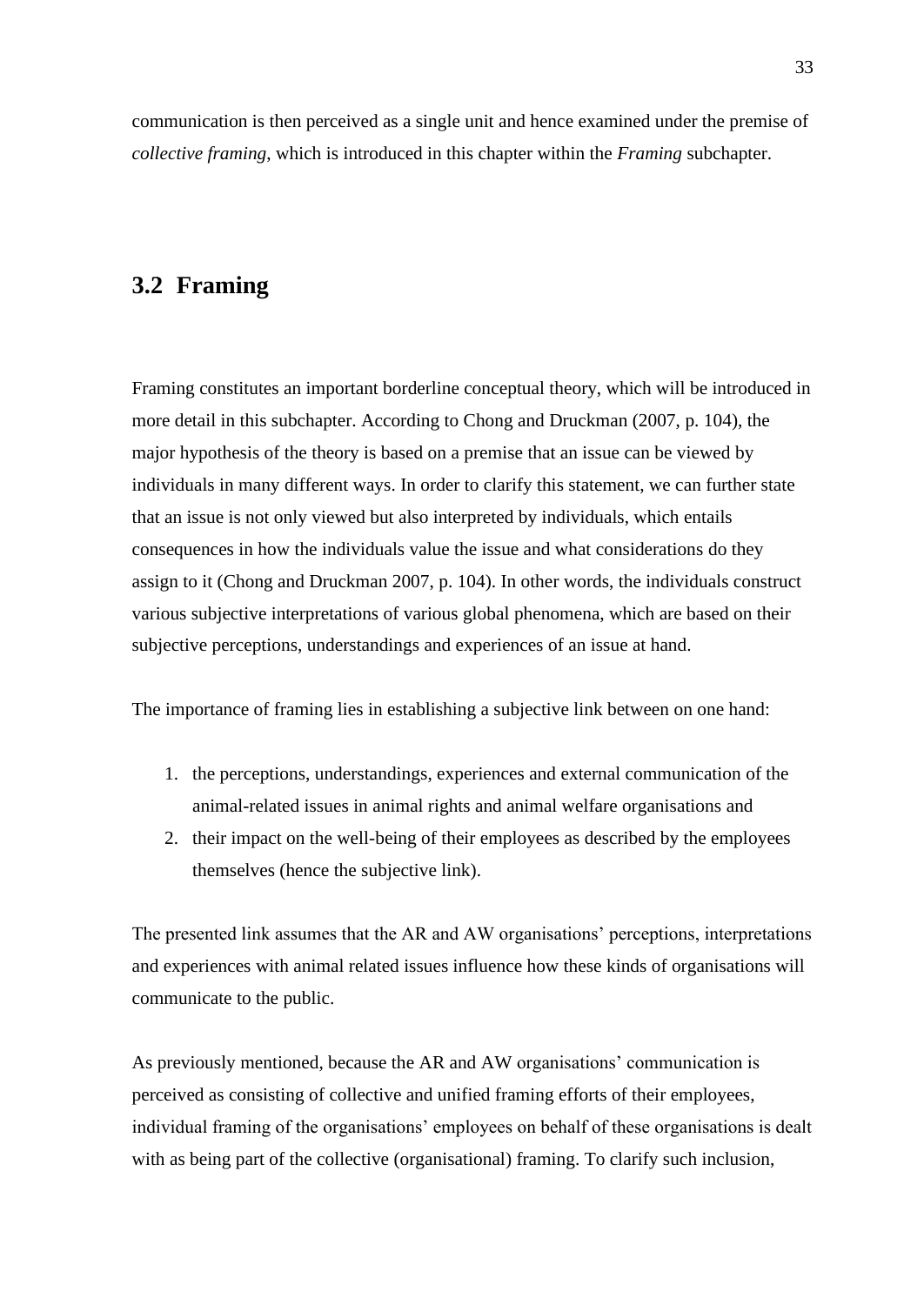despite the thesis conducted interviews with individual employees, their communication on behalf of their organisations is regarded by the thesis as being part of the organisations collective framing efforts. In this regard, employee communication is organisation's communication.

In terms of possible differences in perceptions, understandings, experiences and interpretations of the AR and AW issues by the employees, such differences will not be taken into account by the thesis due to their different nature, focus and phenomena, thereby diverting from the focus of the thesis. Nevertheless, future research could address possible implications for employee well-being as a result of their differing views and interpretations of the AR and AW issues within organisations.

Furthermore, it has already been said in the introduction chapter that the thesis does not aim at studying the responses of the public to the organisation's positive and negative framing. The thesis acknowledges that studying these phenomena would create a valuable contribution to discussions regarding effectiveness and sustainability of AR and AW organisation's in general and of their communication strategies. Nevertheless, the actual focus of the thesis is on the impact of collectively framed organisation's communication as communicated via two modes of communication - the negative and positive framing - on the well-being of AR and AW organisations' employees. Therefore, as already discussed in the introduction chapter, studying the impact on well-being of the ones who communicate operates under the logic of the reverse framing.

#### **The role of frames in organisation's communication**

This part will introduce the concept of frames. Furthermore, readers will be familiarised not only with the thesis' justification of its choice to perceive the organisation's communication as part of collective and unified framing but also with the concept of collective action frames (CAFs).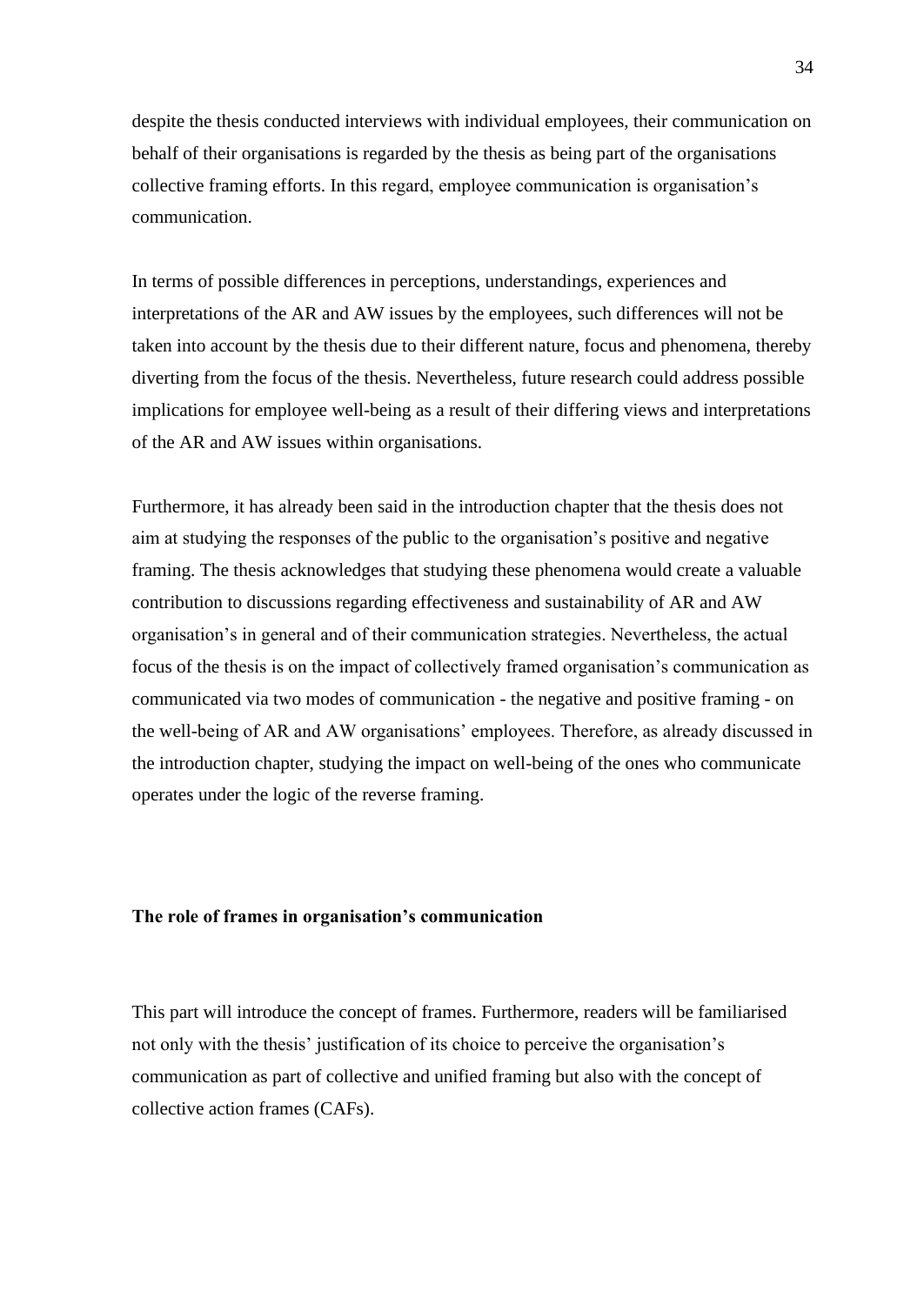Before we continue, it is important to mention the study conducted by Oliver and Johnston (2000), who specified that frames are different from ideology because the frames existing under the frame theory belong to linguistic studies of interaction. On the other hand, ideology, as specified in Benford and Snow (2000, p. 613) is a pervasive and integrated set of beliefs individuals possess. Based on this, the thesis made two assumptions:

- 1. AR and AW organisations' gather together a greater number of individuals, who possess identical or similar sets of beliefs about the animal-related issues. In consequence, the organisations can function as a unit, where people communicate in a similar or an identical manner because their sets of beliefs naturally make them to do so,
- 2. in order for any organisation to communicate, *frames* within the organisation must be established, well defined and adapted by the organisation's employees. In such process, it is also assumed that frame adaptation may be time consuming, especially for newly recruited employees,
- 3. societies also possess various sets of beliefs, of which some of them are dominant (mainstream) and some are less dominant. As an example, the thesis believes that the AR and AW ideologies are not dominant within our Western societies.

When we have already made a distinction between a frame and an ideology, the following text will elaborate on what role *frames* play in employees' communication of a unified organisation's frame.

When we ask what the role of frames in organising people's experience is and in guiding their actions, Erving Goffman's definition of *frames* offers a valuable contribution. For individuals, according to Goffman (1974, p. 21) frames constitute "schemata of interpretation", which enable individuals to locate, perceive, identify as well as label events not only within individuals lives but within the world too (as cited in Benford & Snow 2000, p. 614). As a result, because of the frame's ability to locate, perceive, identify and label events, *frames* have the role of functioning as interpretive designs, which are then used by humans (and possibly other beings as well) to reconstruct and interpret subject's day-to-day experience as well as to guide the subject's actions (Littlejohn & Foss 2009, p. 407 and Benford & Snow 2000, p. 614). In the context of AR and AW organisations, frames seem to support the organisations' employees as well as the public at large in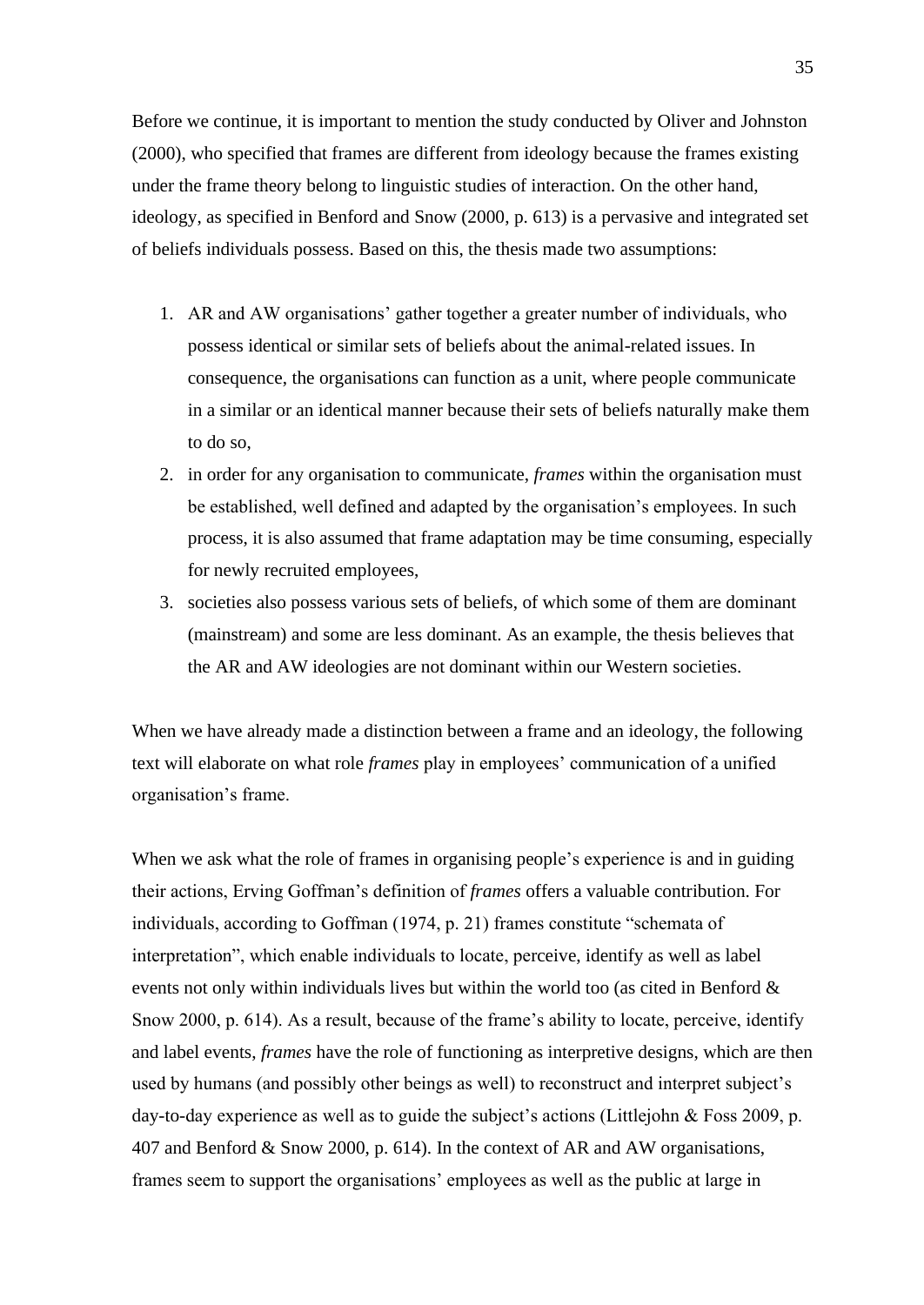interpreting the ideologies communicated by these organisations. For the AR and AW employees, the role of interpretive designs is understood as the organisation's and employee's ability to make sense of the organisation's main ideology and to communicate in a manner, which is in accordance with the ideology.

#### **Framing in social movement organisations**

In studying social movement organisations (SMOs), Benford and Snow (2000) noted that framing plays an important part in these types of organisations. For example, the so called, "politics of signification" in Hall (1982) relates to how organisations via framing aim at actively *producing* and *maintaining* meanings within societies, which in our context are tight to the discourse around animal rights and animal welfare (as cited in Benford & Snow 2000, p. 613). Moreover, such production and maintenance of meanings via framing is designed to influence not only the organisation's employees but also opponents, bystanders and observers too (Benford & Snow 1988, p. 198). In consequence, framing relates to frames through its efforts to influence and change ideologies employed by others. In consequence, framing influences and changes people's interpretive designs related to ideologies in general (Littlejohn & Foss 2009, p. 407 and Benford & Snow 2000, p. 614). Because the production and maintenance of meanings through framing is a collective process, Benford and Snow (2000) spoke of *collective action frames* (CAFs) to summarise the collective framing of SMOs. According to these authors, the CAFs function as:

- - function as innovative amplifications and extensions of, or antidotes to, existing ideologies or components of them. (Benford & Snow 2000, p. 613)

In a simplified manner, the CAFs' existence is dependent on the creation of collectively devised innovative and extending frames, which concentrate on innovating and expanding the already existing ideologies within our societies. Therefore, the CAFs can not only modify but also exist in contrast to existing ideologies. Because ideology is portrayed as representing a pervasive and integrated set of beliefs, the CAFs via the process of framing aspire towards changing such beliefs and as a result changing individuals' orientation to their everyday life (Benford & Snow 2000, p. 613). For the fact that SMOs are guided by a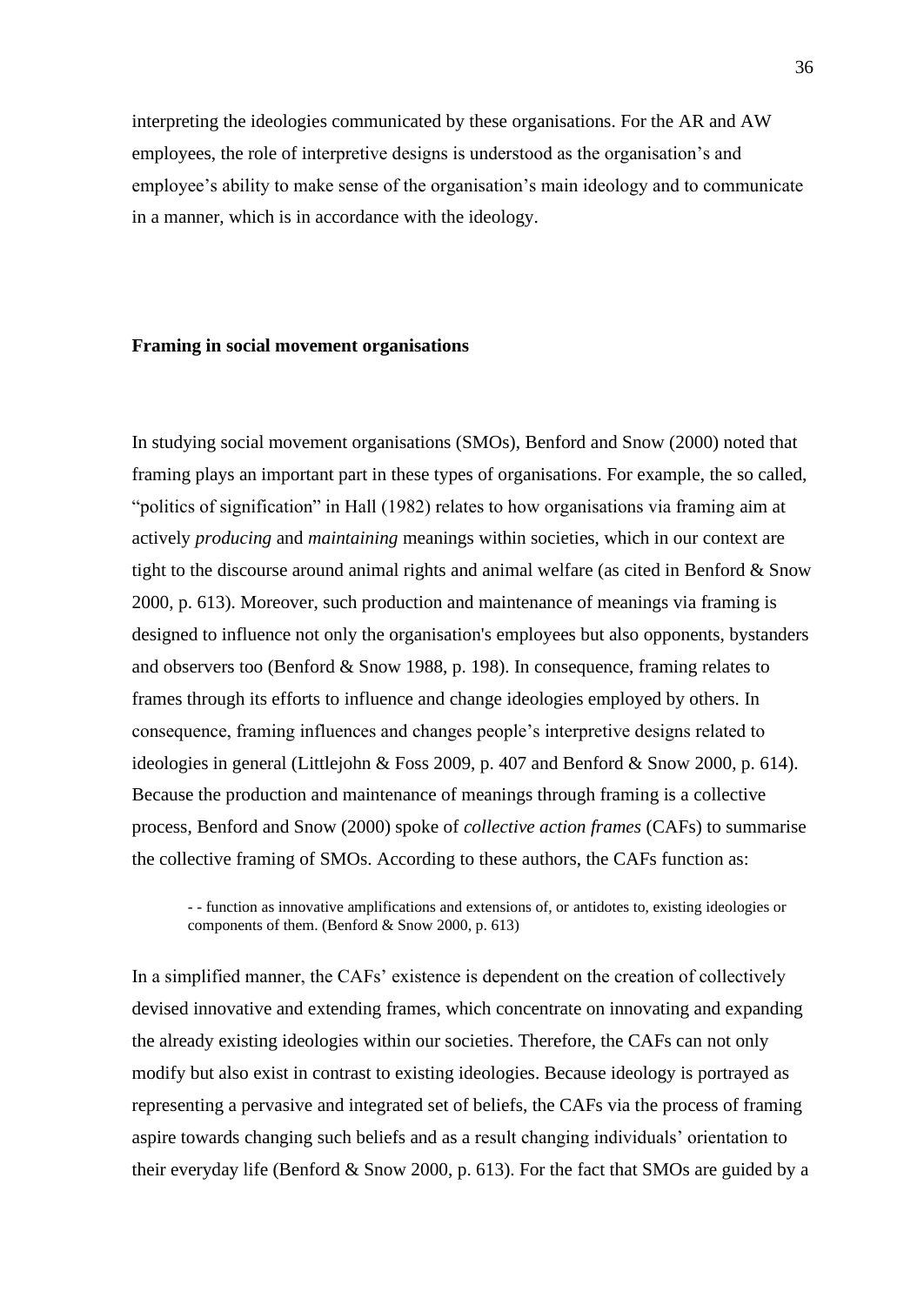certain ideology, societies too possess ideologies, which are produced and maintained through societal framing efforts and the interaction of SMOs ideologies, CAFs and framing is illustrated in the figure below (Figure 2).

In sum, the AR and AW organisations use the CAFs to innovate the already existing societal ideologies regarding, for example, treatment of fur animals. In this case, framing supports the CAFs by representing a tool, which produces and maintains these CAFs within our societies (Benford & Snow 2000, p. 613). To further the example, if an AR organisation wants to change how people relate to fur animals, it may employ innovative CAFs, which emphasise the ability of these animals to feel pain just as humans do. Framing in such context is an active process, which produces and maintains the innovative CAFs, which state that animals are no different to humans in their ability to feel pain (Benford & Snow 2000, p. 614).

Furthermore, based on the Figure 2 below, it may also be hypothesised that the innovation of AR and AW organisations' frames could not take place without the presence and communication of the mainstream societal frames to the general public. This hypothesis is established on the logic according to which the mainstream (societal) frames function as a basis for innovation (improvement) of the dominant mainstream societal ideologies in the context of animal exploitation and the treatment of animals in general.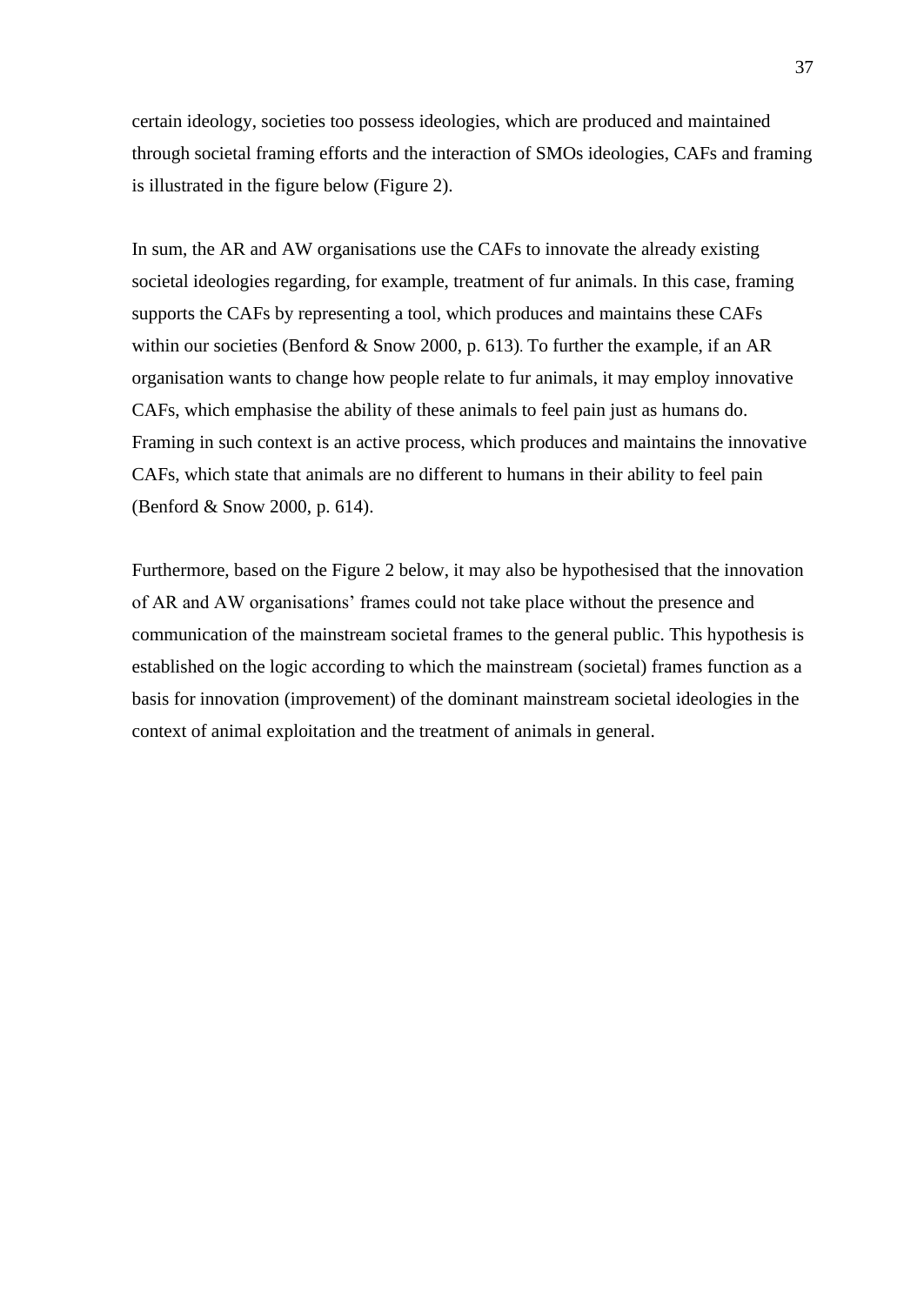### FIGURE 2 Illustration of the interaction of frames between animal-oriented organisations and the general society



The green boxes illustrate the process of frame interaction. Animal related social movement organisations aim at communicating the CAFs via framing in order to innovate societal ideologies related to the treatment of animals. At the same time, societies communicate societal ideologies (frames) via framing, which are hypothesised to be considered by the SMOs as mainstream and outdated. The result of such process, if the CAFs are successful, is changing (innovating) the mainstream societal ideologies related to the treatment animals. As a result, societies produce the innovative societal frames.

In addition to the paragraphs above and their role in shaping organisation's general communication strategy, the presented findings also support the choice of the thesis to focus only on the dominant organisation's communication strategy (or modes of communication). The base for this claim lies in the fact that once employees are employed by AR or AW organisations, the employee presence in the organisation's internal environment makes them constantly exposed to the innovative versions of the dominant societal frames that are produced and maintained via the organisations' framing efforts. As a result, each and every organisations' employee is under the influence of organisation's dominant modes of communication. In case an employee participates in two or more organisations simultaneously, it is assumed that the organisation inside of which the employee spends the most working hours has the greatest impact on the employee's ideology. The following chapter elaborates on the organisation's modes of communication.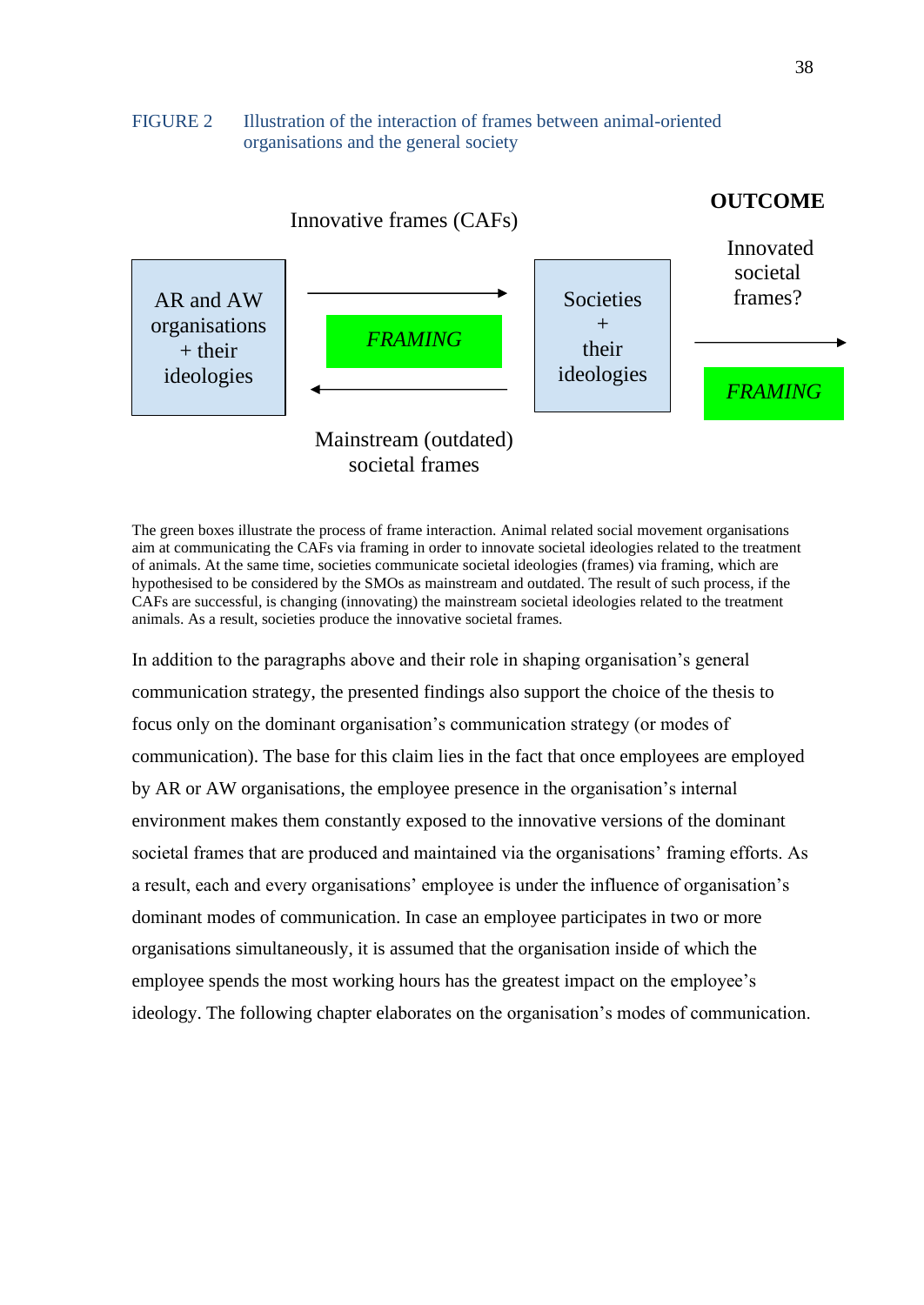#### **Organisation's modes of communication**

This section has two objectives – the first objective is to explain the link between *framing*  together with CAFs and the two organisations' modes of communication – *positive* and *negative* framing. The second objective lies in defining the two modes of communication. In the previous chapter, Hall (1982) portrayed framing as a tool SMOs use to actively produce and maintain meanings of their innovative (innovated) versions of collective action frames within societies (as cited in Benford & Snow 2000, p. 613).

In the context of the two communication modes, *positive* and *negative* framing have the same role as framing, that is to actively produce and maintain meanings. The adjectives *positive* and *negative* only specify a mode (or a form) of communication, which evokes either positive feelings (*positive framing*) or negative feelings (*negative framing*) at the receiving end. In other words, the adjectives only depict a form of framing social movement organisations use in their communication. As an example, *shock framing*  (negative framing) or *encouraging framing* (positive framing) actively maintain and produce social movement organisations' meanings (hence their ideologies). Therefore*,* the *negative* and *positive* types of framing provide forms to the above-specified Hall's depiction of *framing*. Through such forms, organisations produce and maintain meanings (their ideologies) by communicating their innovated versions of collective action frames, which either "shock" or "encourage" the public to partially or fully adapt the ideologies (meanings) of the AR and AW organisations. In conclusion, framing remains framing even if it takes the *positive* or *negative* form.

Furthermore, the theoretical and other parts of the thesis have already mentioned the terms *communication strategy* and *modes of communication*. As previously noted, the term has been located by the thesis as representing an essential part of AR and AW organisations' communication strategies. Within the communication strategy, the organisation's modes of communication are considered to be one of the central concepts in the thesis.

*Positive framing* is defined by the thesis as a form framing in which organisations' specific collective action frame(s), which innovate, extend or operate against the dominant ideology are meant to evoke various kinds of positive feelings at the receiving end. The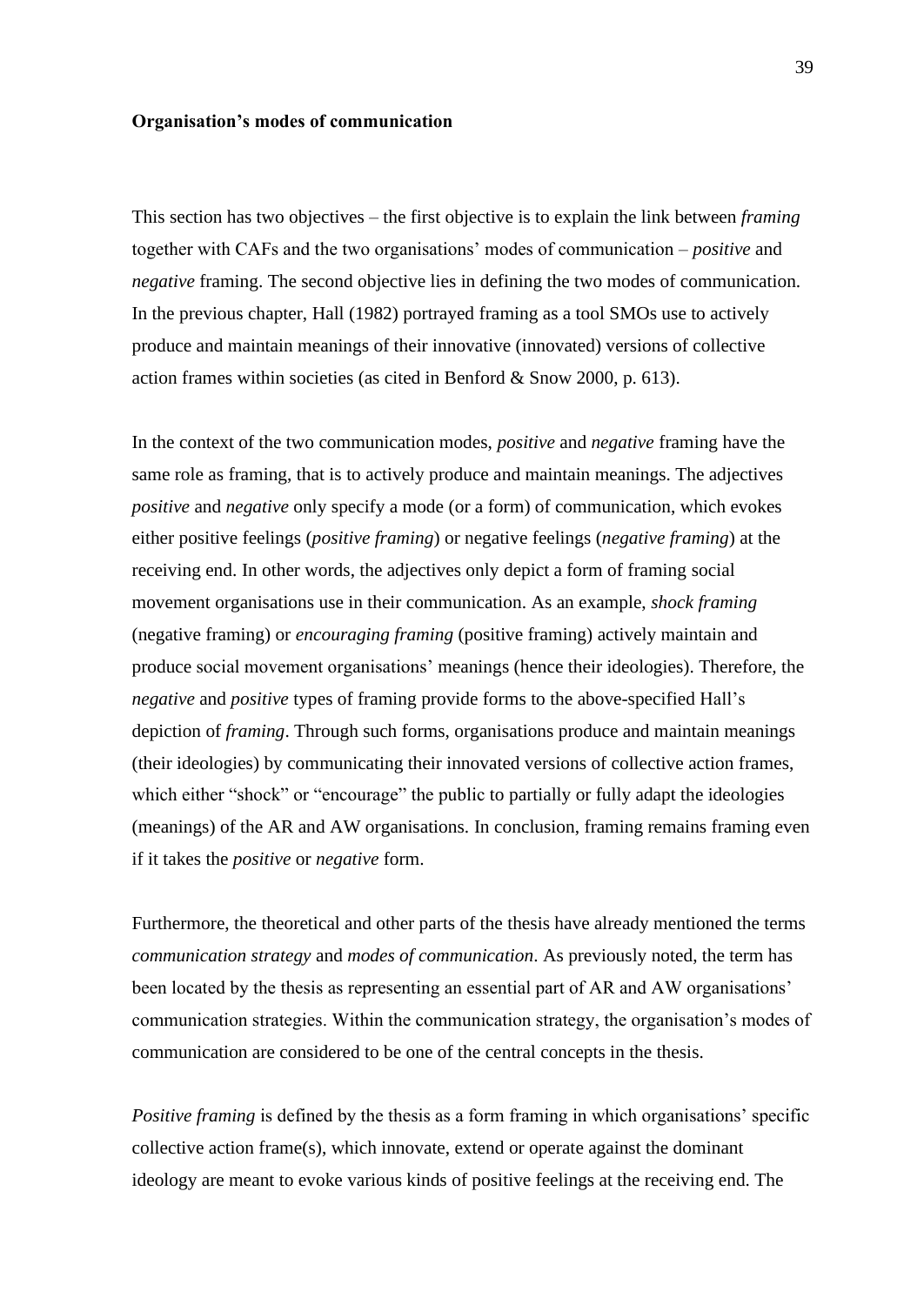basic premise of this thesis regarding positive framing is that when positive framing is the dominant AR and AW organisations' mode of communication in relation to the general public, positive framing positively impacts AR and AW employees' well-being and therefore lowers the risk of (activist) burnout. An example of positive framing is *encouraging framing,* which is perceived by the thesis as being a sub-concept of positive framing. Via encouraging framing, organisations engage in external communication, which has the purpose of providing support and encouraging individuals outside of the organisation - the general public - to partially or fully adapt the organisation's ideology.

In contrast to positive framing, *negative framing* is defined by the thesis as representing a form of framing, where organisations' applications of specific collective action frames(s), which innovate, extend or operate against the predominant ideology are meant to evoke at the receiving end various kinds of negative feelings. The thesis also defines the basic premise of this concept, which states that by treating negative framing by animal rights and animal welfare organisations as their dominant mode of communication, the negative framing is hypothesised to have a negative impact on AR and AW organisation's employee well-being. The hypothesised impact is also assumed to increase the risk of (activist) burnout. An example of negative framing designated by the thesis is *shock framing*, which has been linked to "shock advertising". It is possible to draw analogy between *shock framing* and shock advertising due to the fact that the AR and AW organisations can "advertise" their own sets of beliefs (hence ideologies) to the public by framing their communication in a way that is intended to shock the public (Benford and Snow 2000, p. 613).

The phenomenon of "shock advertising" has already been defined in the article of Dahl, Frankenberger and Manchanda (2003) by Gustafson and Yssel (1994) as well as by Venkat and Abi-Hanna (1995) as a kind of advertising, which deliberately startles and offends the audience (as cited in Dahl, Frankenberger, & Manchanda 2003, p. 268). In SMOs Offense is hypothesised to emerge out of the organisation's negative framing, which can outrage the physical and moral senses of the public (Dahl, Frankenberger, & Manchanda 2003, p. 268). In consequence, organisation's communication via negative framing is assumed to aim at encouraging individuals to partially or fully adapt organisation's ideology. However, it is also argued that negative framing does not include the "supportive" aspect of communication presented in positive framing. The reason for this is that "support" has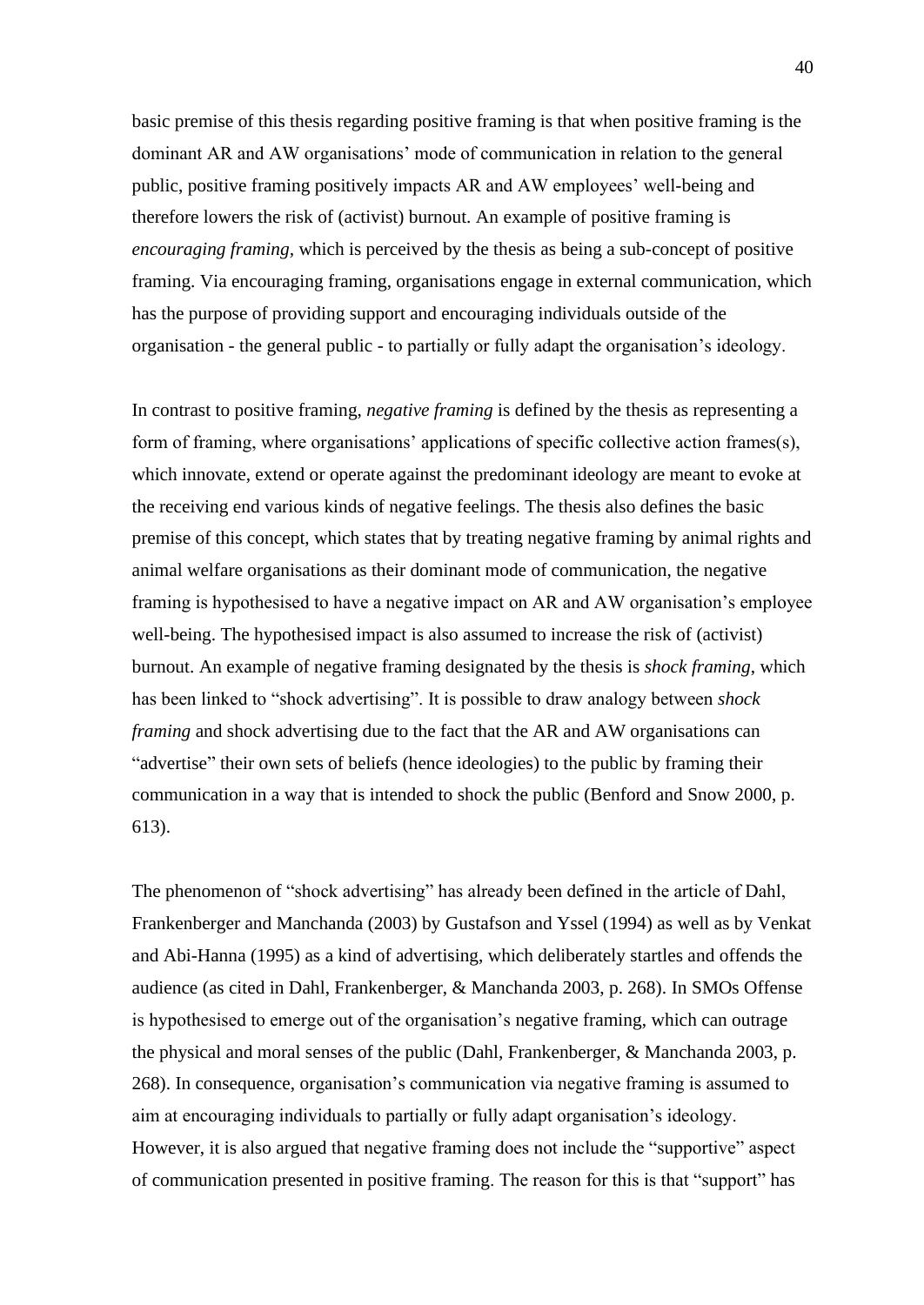been considered to be of a positive nature, hence its purpose within the society is not to startle or offend the audience through shock framing as the authors above mentioned. In addition, it has also been hypothesised that every AR and AW organisations' employee and activist gets emotionally involved in the organisations' modes of communication. Such a hypothesis tends to support the perception according to which AR and AW organisations' employees and activists are to a greater or lesser extent affected by the organisations' modes of communication when speaking of their subjective well-being.

# **3.3 The importance of social support in organisation's communication**

This subchapter will discuss the importance of social support in the context of employee collective communication efforts. Social support was defined in Barrera, Sandler and Ramsay (1981) as being:

- - the various forms of aid and assistance supplied by family members, friends, neighbors, and others. (p. 435)

Because animal rights and animal welfare organisations belong to the social movement organisations, their existence is established on a collective purpose with which they aim at spurring a social change (Armstrong & Bartley, 2007). Additionally, the SMOs also represent the so-called, communities of purpose due to their collective nature and common vision.

In the article written by Siedlecki, Salthouse, Oishi and Jeswani (2014), which researched and reviewed the literature linking social support and subjective well-being among people aged from 18 to 95 years, the authors discussed four different components of social support. Barrera (1986) introduced the following components of social support: *social integration* or *embeddedness, enacted support,* and *perceived support* (as cited in Siedlecki et al. 2014, p. 2). The fourth component - *provided support -* was introduced by Siedlecki et al. (2014, p. 5). Although the concepts will not be defined in this chapter for the reason that social support represents another widely studied concept and elaborating on it in a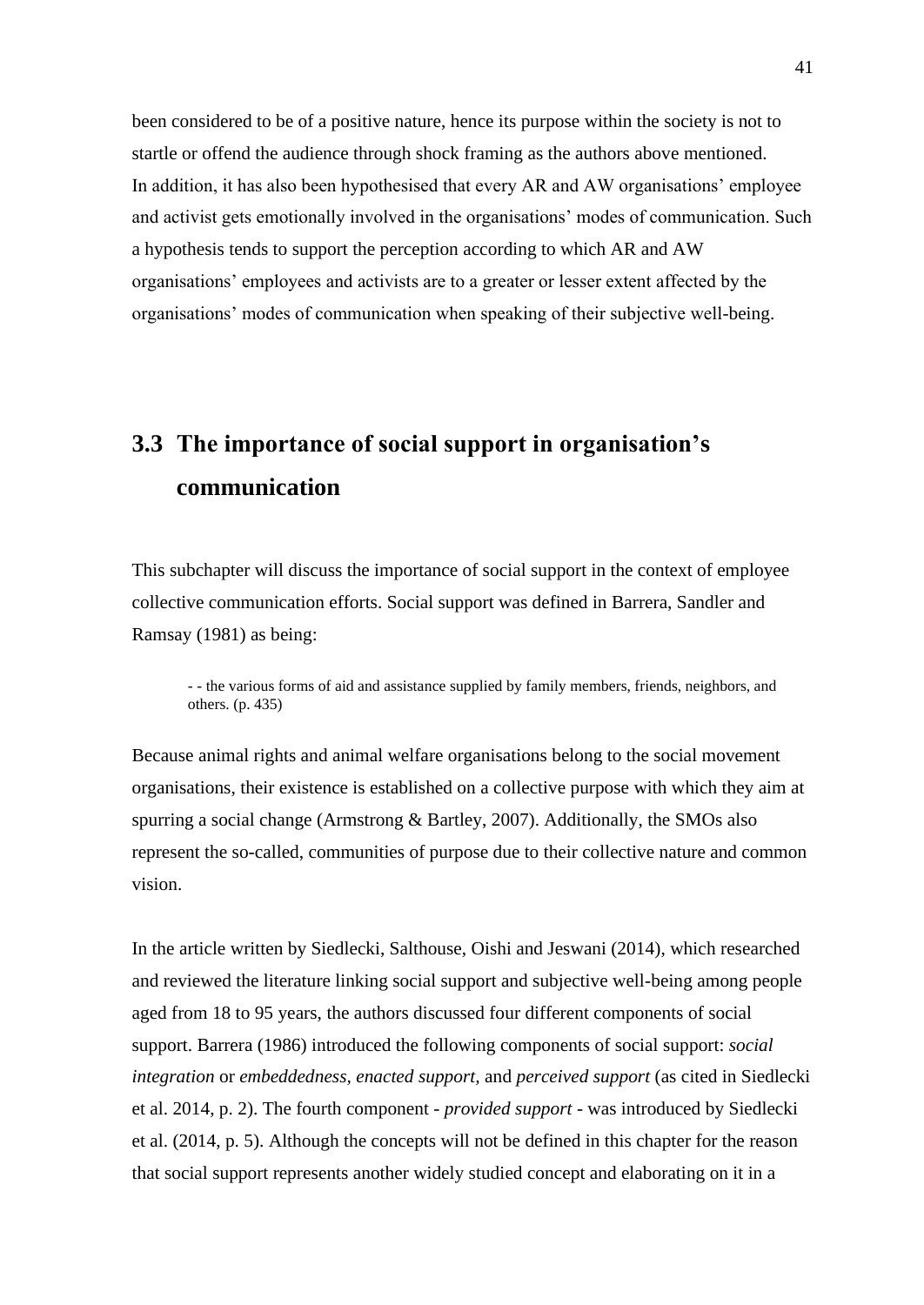deep manner is considered to be outside of the focus of the thesis, the discussion chapter of the thesis will establish a link between some (if not all) of the concepts and the results of the research conducted.

The time span of social support was discussed in Sarason, Sarason and Gurung (1997, p. 29). These authors noted that instead of social support representing a short-term phenomenon, social support seems to have a rather long-term role in producing individual well-being.

Furthermore, because social support also relates to the presence of personal relationships, the importance of personal relationships on employee well-being is based on the subjective well-being literature. The literature found that personal relationships, and especially the supportive ones, hence voicing the importance of social support, have a positive impact on an individual's well-being (see for example Lucas, Dyrenforth, & Diener, 2008 and Diener & Ryan 2009, p. 392).

In conclusion, this chapter made it clear that when speaking of subjective well-being and of well-being in general, the presence of social support and of personal relationships represents a meaningful component in discussions regarding AR and AW organisations' employees well-being.

## **3.4 Other terms related to organisation's communication**

At the end of the communication-oriented chapter, this subchapter will define some of the terms used in the thesis, which operate within the context of organisation's (external) communication.

1. *external communication* is defined as being any type of communication negotiated inside of an organisation (for example social media communication), which has the aim of reaching a general or a specific kind of audience outside of the internal organisation's environment,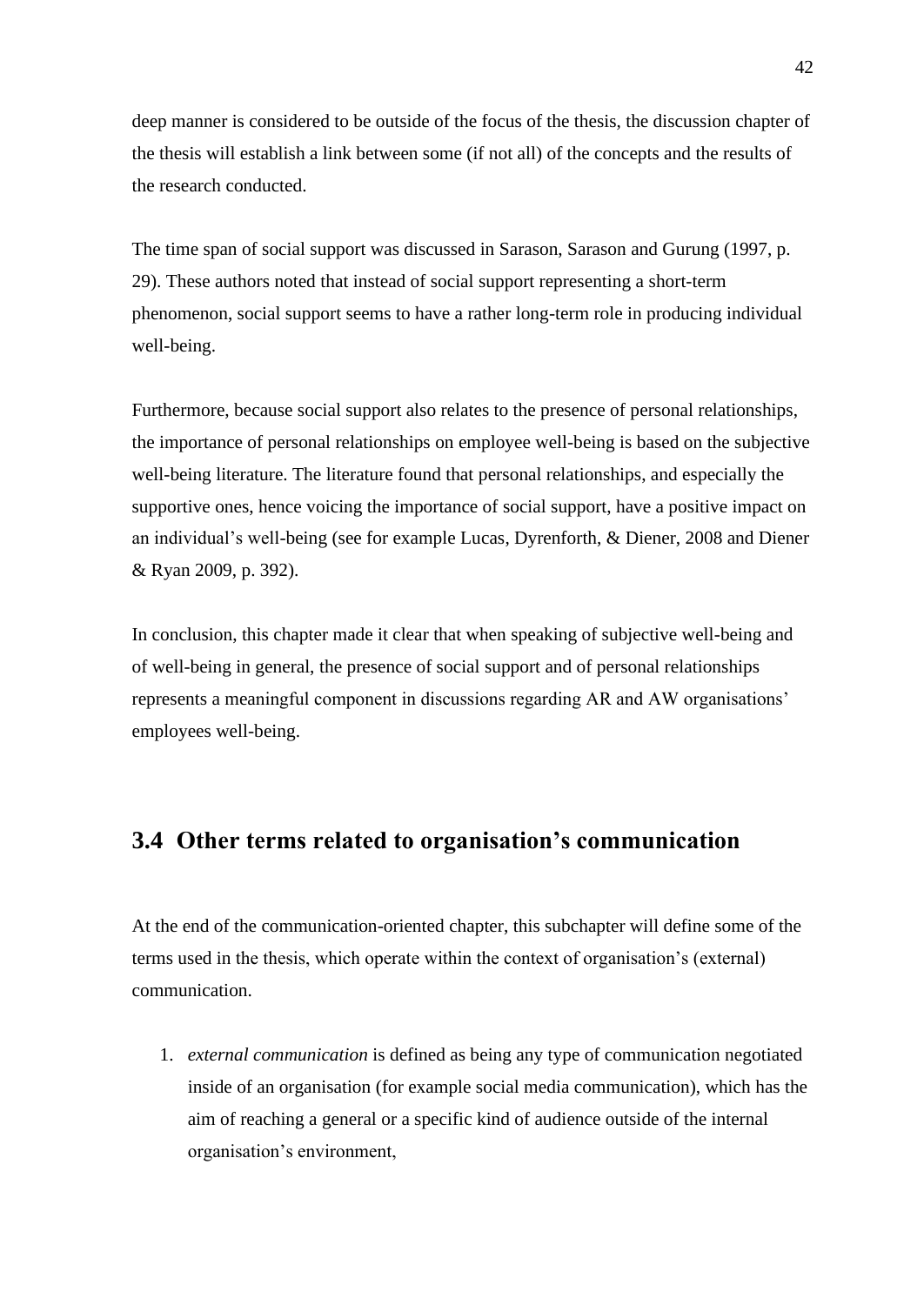- 2. *channels of communication* represent an intermediary between an organisation and the organisation's (target) audience an organisation strives to reach. An organisation's communication of a message outside of its internal environment is made visible through the channels. Examples of communication channels in the area of AR and AW organisations are street activism, social media (Facebook, Instagram, Twitter, YouTube), demonstrations, organisation's leaflets, participation at conferences and government meetings as well as cooperation with meat and dairy producers, who create plant-based meat and dairy alternatives for the society, and last
- 3. *target audience*, which is defined as any type of audience general or more specific - to whom an organisation communicates through any of the communication channels as part of organisation's external communication agenda.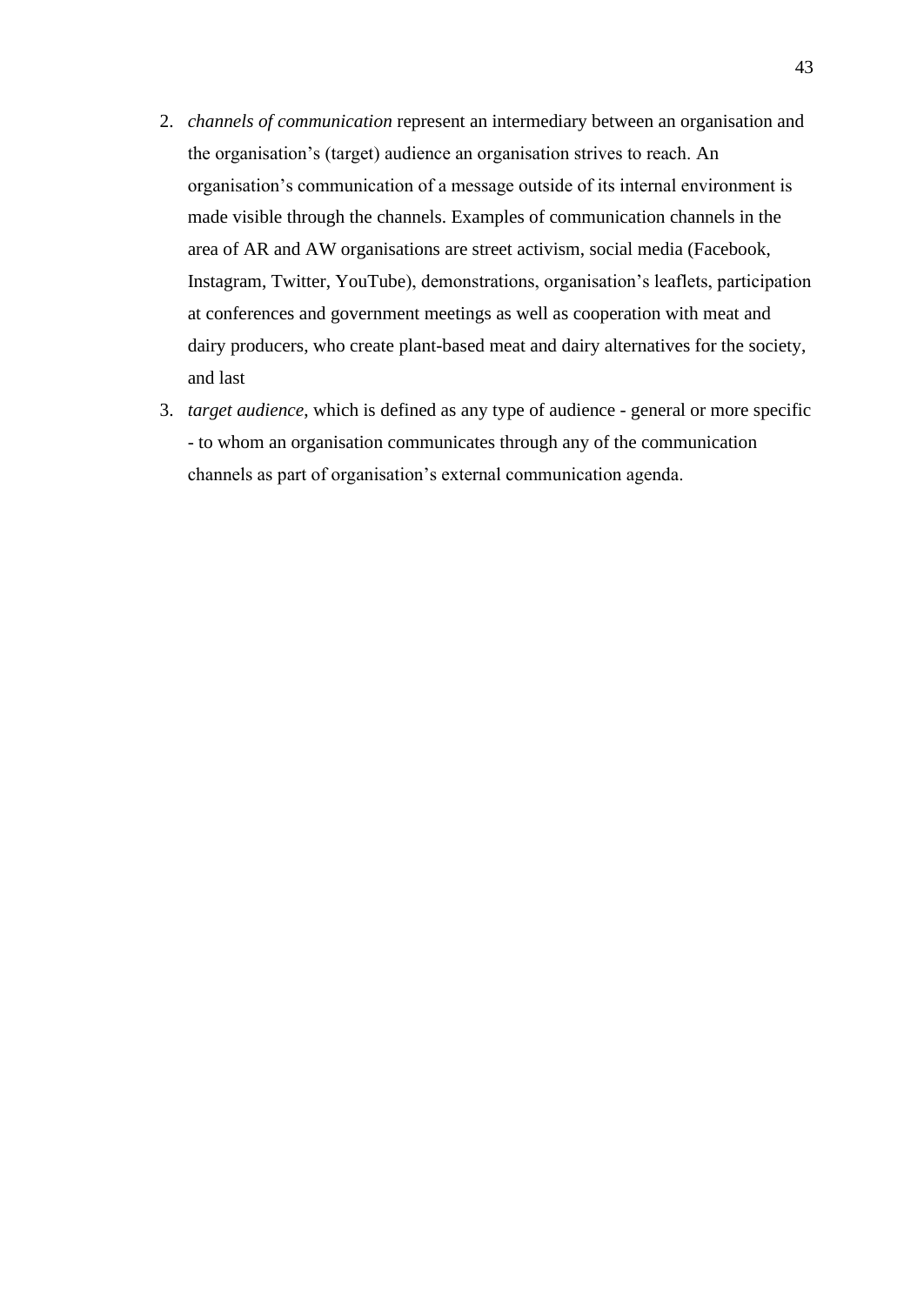# **4 INTRODUCTION TO THE AIM OF THE THESIS, DATA AND METHODOLOGY**

At its very beginning, this chapter will introduce the aim of the research of the thesis. Later on, the chapter will elaborate on the aspects related to conducting qualitative interviews and on the process of collecting data for this study. Last, the qualitative content analysis as a method for analysing the conducted interviews in this study will be introduced and discussed.

## **4.1 The aim of the research**

The main aim of the study is to understand and describe how positive and negative framing of animal welfare and animal rights-oriented organisations affects the well-being of their employees based on employee experience. The focus of the thesis is on the subjective experience of the employees interviewed.

Another aim of the thesis speaks to establishing a new field of research in academia. Due to the lack of research on the subject of how communication affects the ones who communicate, the thesis consequently aims at establishing a new field of research within academia. The thesis aims at spurring discussions in the academia about various impacts on animal rights and animal welfare employees' well-being, which are the result of employee communication via *reverse framing*. The fact that each and every social movement organisations' sustainability is dependent on the well-being of their activists and employees (see for example Gorski, Lopresti-Goodman & Rising 2019, p. 377 and Gorski 2019, p. 668), the concept of *reverse framing* coined by the thesis opens up a new field of research, which provides opportunities to, among others, social science researchers. As a result, answering the posed research question not only brings new field of research to the academia but at the same time has the potential to protect the lives of farmed and wild animals to name a few and to support and improve the well-being of AR, AW and other movements' activists, employees and hence well-being of the society at large.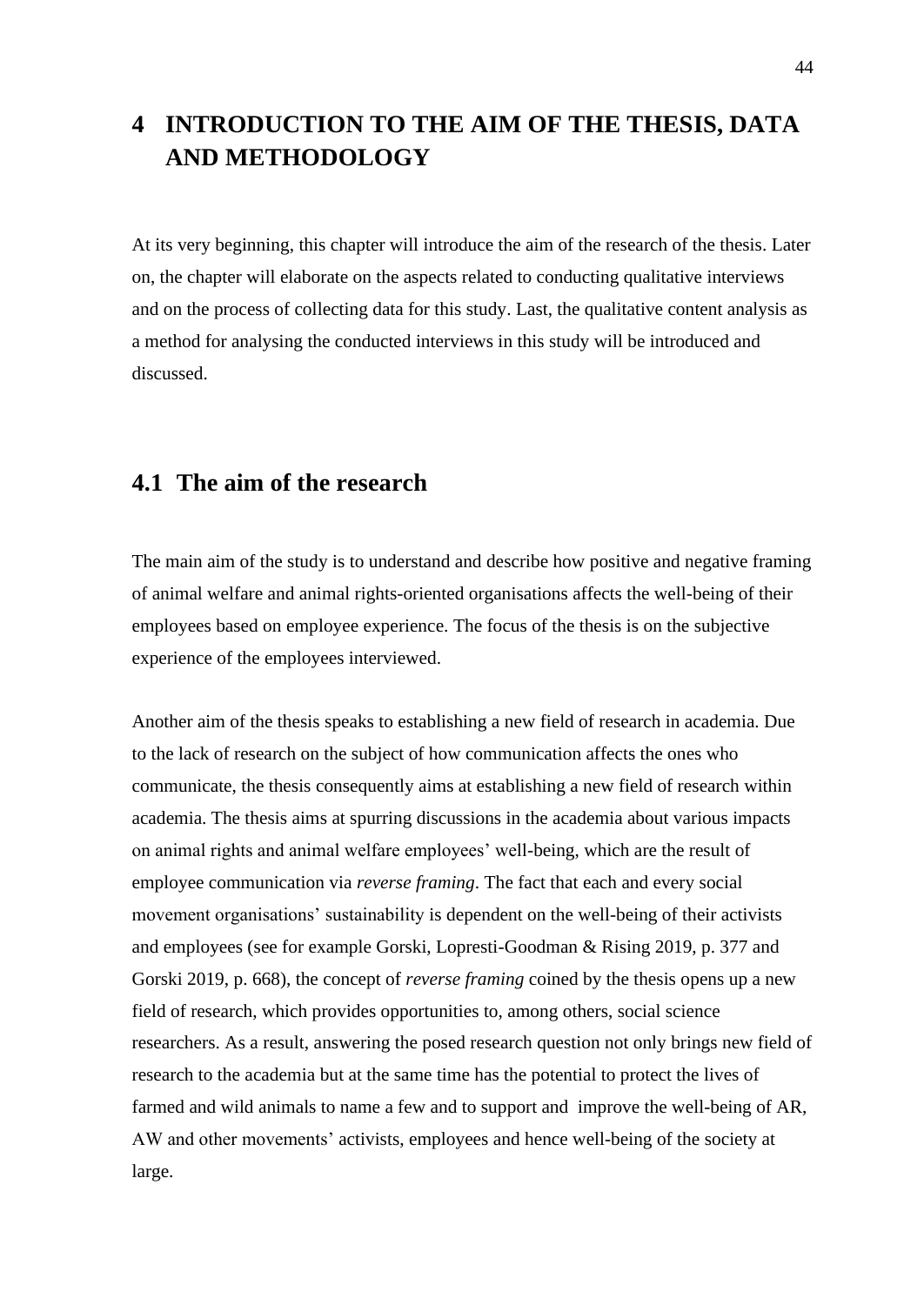The thesis presents one main research question:

1. How positive and negative framing of animal rights and animal welfare organisations impacts the well-being of their employees based on employee experience?

# **4.2 Interview as a method of data collection**

This subchapter will discuss the importance of interview as a method of data collection in conducting qualitative research. Based on the book *Qualitative Communication Research Methods* written by Lindlof and Taylor (2002, p. 173), conducting qualitative interviews can be likened to researcher's efforts to "walk in other people's shoes", or in other words to gain an understanding of the social actors' experiences and perspectives. The social actors presented in this thesis are the interviewed animal rights and animal welfare employees. Qualitative interviews provide interview participants with a space in which storytelling takes place by allowing the participants to fully express themselves through language. The method allows the researchers to:

- a) collecting information about things and/or processes that are impossible to observe effectively through other means,
- b) examining past events, and
- c) verifying, validating and/or commenting on information, which has been acquired from other sources. (Lindlof & Taylor 2002, p. 173.)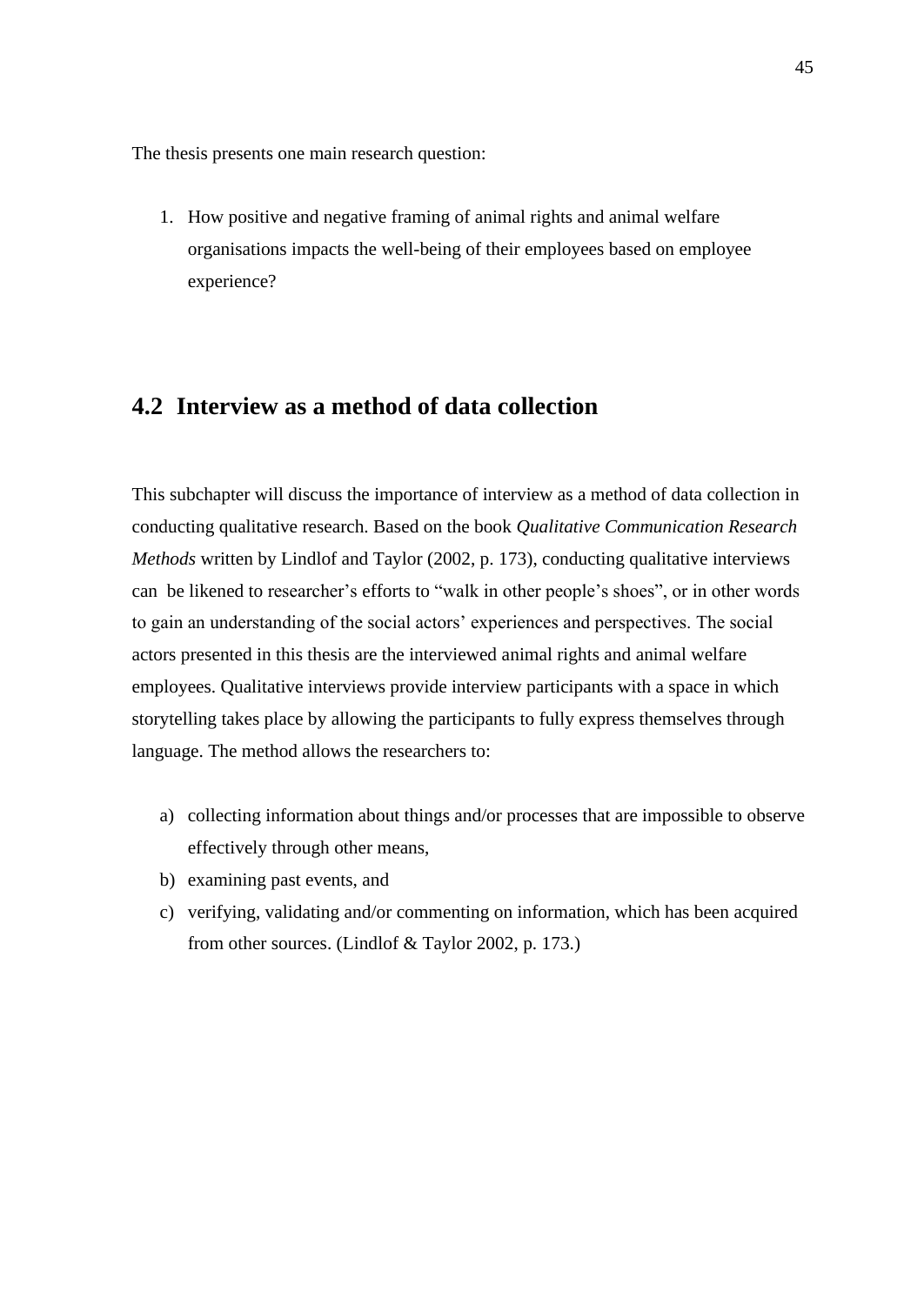#### **Interview type and method for conducting qualitative research**

I chose "respondent interviews" as an interview type introduced in Lindlof and Taylor (2002) and semi-structured interview method for collecting the data. The respondent interviews aim is to obtain open-ended responses from the interview participants and at the same time, it allows the researcher to directly compare interviewee's responses due to standardized (unchanged) interview questions. In addition, the type's focus is on the interaction between respondent's internal states (such as attitudes and motives) and the outer environment. (Lindlof & Taylor 2002, pp. 178-179.) In practice, the interview participants were asked to elaborate:

- a) and reflect on any situation or issue within their organisations related to external communication and their personal well-being,
- b) on their personal feelings about the surrounding environment and the actions they take, and
- c) on their personal motivations to act on behalf of their organisations. (Lindlof  $\&$ Taylor 2002, pp. 178-179.)

The semi-structured interviews offer greater flexibility to the researcher (Ayres, 2012) as well as to the ones being interviewed for the study. As an example, the method provides a space for additional questions as well as for the possibility to apply greater focus on any phenomena, which were not planned to be discussed within the interview structure prior the interview took place but emerged as being of a great importance to the study during the interview process (Ayres, 2012). Such flexibility could make the researcher to constantly reflect on what is being said during the interviews as well as to be attentive to anything, which enhances the researcher's understanding of the subject discussed. In contrast to firmly structured interviews, which provide no flexibility to the researcher and to the interviewee, the so called, in-depth interviews emerge on the other side of the scale (Lindlof & Taylor 2002, p. 4).

For decades, the subjective well-being researchers have been interested in studying individual's subjective well-being and as a result, a great deal of research has been conducted on the topic. However, due to the fact that my thesis focuses not only on the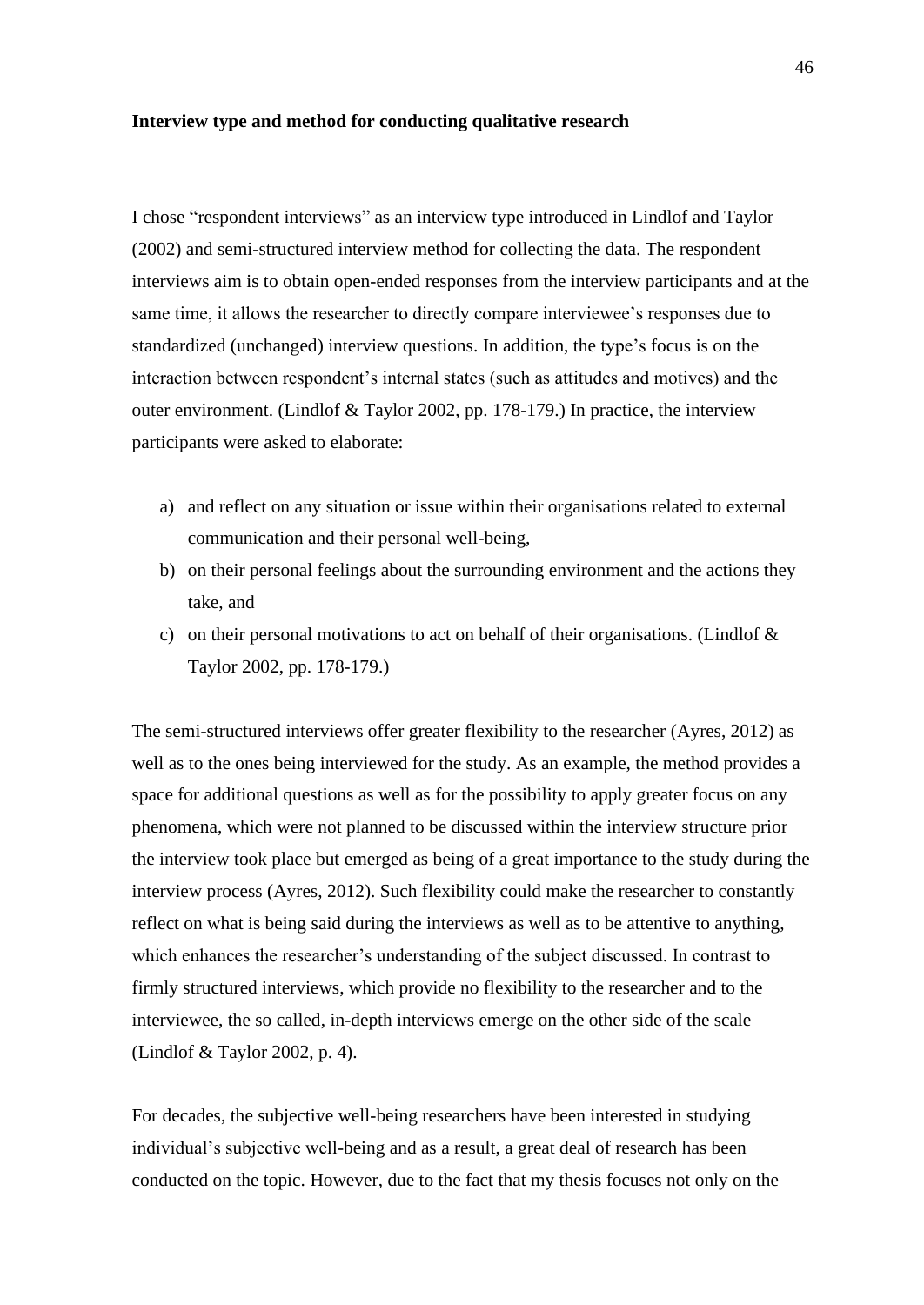psychology related field of subjective well-being but also on social movement organisation's communication to the public, the planned length and time management of my master's thesis does not seem to require the conduct of in-depth interviews. This is recognised as one of the reasons for conducting semi-structured interviews. Another reason is that semi-structured interviews provide the research with a structure when conducting the qualitative interviews. By having a structure, it becomes easier for the researcher and for the interviewees to keep the focus on the subject of the study as well as on the concepts and theories used in it. In addition to this, the semi-structured interviews allow the researcher to exercise greater control over the interviews in general (Ayres, 2012). In consequence, the semi-structured interviews support the researchers in answering the following questions, that is why are we here, what are we doing and where are we going.

In sum, when designing the interview questions and searching for an interview method, I aimed at having the flexibility of unstructured interviews but at the same time I acknowledged the need for having certain structure. The semi-structured interviews as a method for conducting interviews seemed as a great alternative to unstructured and structured interviews. In this regard, the thesis consequently believes that the qualitative semi-structured interview research method presents itself as the most suitable to the study conducted.

When it comes to describing the limitations of the semi-structured interview method, based on the interviews conducted for this research, the method is supposed to be of a limitation to researchers, who are not yet familiar with the research topic and its concepts. Another issue in applying semi-structured interviews to a research can arise when researchers do not feel confident about, for example, asking additional questions, keeping the interview within the scope of the research and keeping the conversation within a limited time frame. Greater structure and less flexibility of structured interviews is suggested to be suitable to researchers, who are interested in using closed-ended questions and to acquire specific, and possibly space-limited, answers from the interviewees or when the research is conducted as part of a quantitative research. On the other side of the spectrum, unstructured interviews with open-ended in-depth questions seem to be suitable predominantly within the social sciences domain, where the aim is to gain greater and holistic understanding of a phenomenon or phenomena studied. Therefore, the semi-structured interviews can be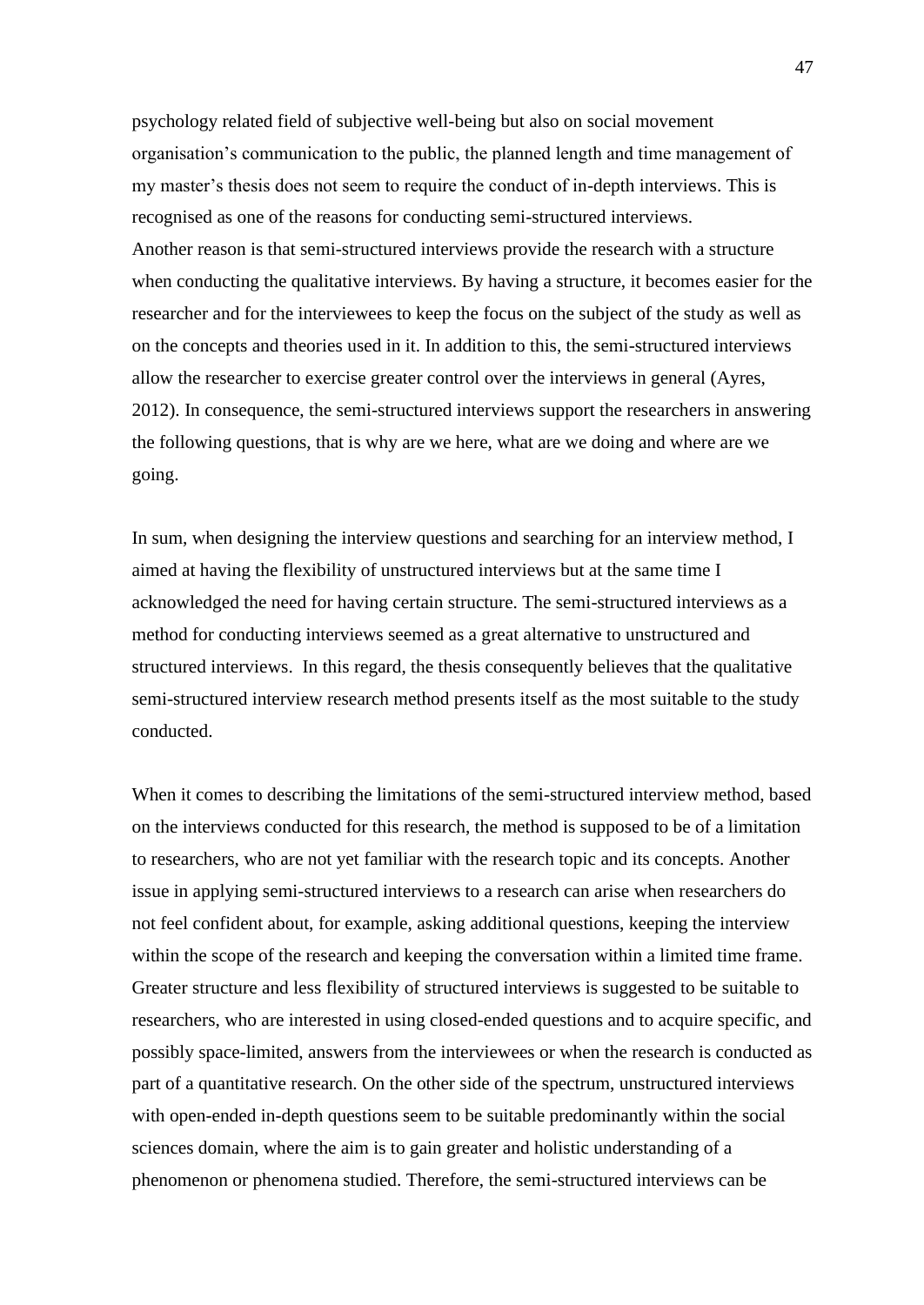perceived as limiting by anyone, who strives to understand, for example, how certain actions or objects are experienced by an individual in its consciousness as in a phenomenological research (Smith, 2003 and Ayres, 2012). Fortunately, the nature of phenomenological research seems to be the domain of qualitative interviews. As Lindlof and Taylor put it (2002, p. 173), conducting any qualitative interview reveals the rhetorical construction of participant's experience, or in other words, such interview is phenomenological in its essence.

#### **Introducing the thematic questions and interview process**

At the beginning of this section, it is important to familiarise the readers with the fact that although all of the interviews were conducted in a form of semi-structured interviews, some of the interview participants of this study were asked a different set of questions than the others. The first set of questions related to the motivation theory (see Appendix 2) and the second set focuses on the theory of subjective well-being (see Appendix 1). Although this is the case, there have been similarities with regards to the responses of the interview participants and for that reason, responses of all of the interview participants will be used for the research conducted in this thesis. The reasons for including participants with two different sets of questions lie in shifting the topic of the thesis. Because some of the interviewees were asked questions related to motivation, it soon became clear that the impact of organisation's communication on employee motivation did not seem to be much of an issue according to the employees interviewed. On the contrary, the second set of interview questions made it clear that well-being and issues related to its sustenance represent a much greater challenge inside of the animal rights and animal welfare movements.

The following text will introduce the main thematic questions of the interviews and the aim of the questions (for the actual questions asked as well as their sub-questions, see the "Appendices chapter"). Note that in some cases, the aim of the theme is self-explanatory. The thematic questions were formed on the basis of the aim of the study and the literature relating to the concepts and theories applied within the thesis.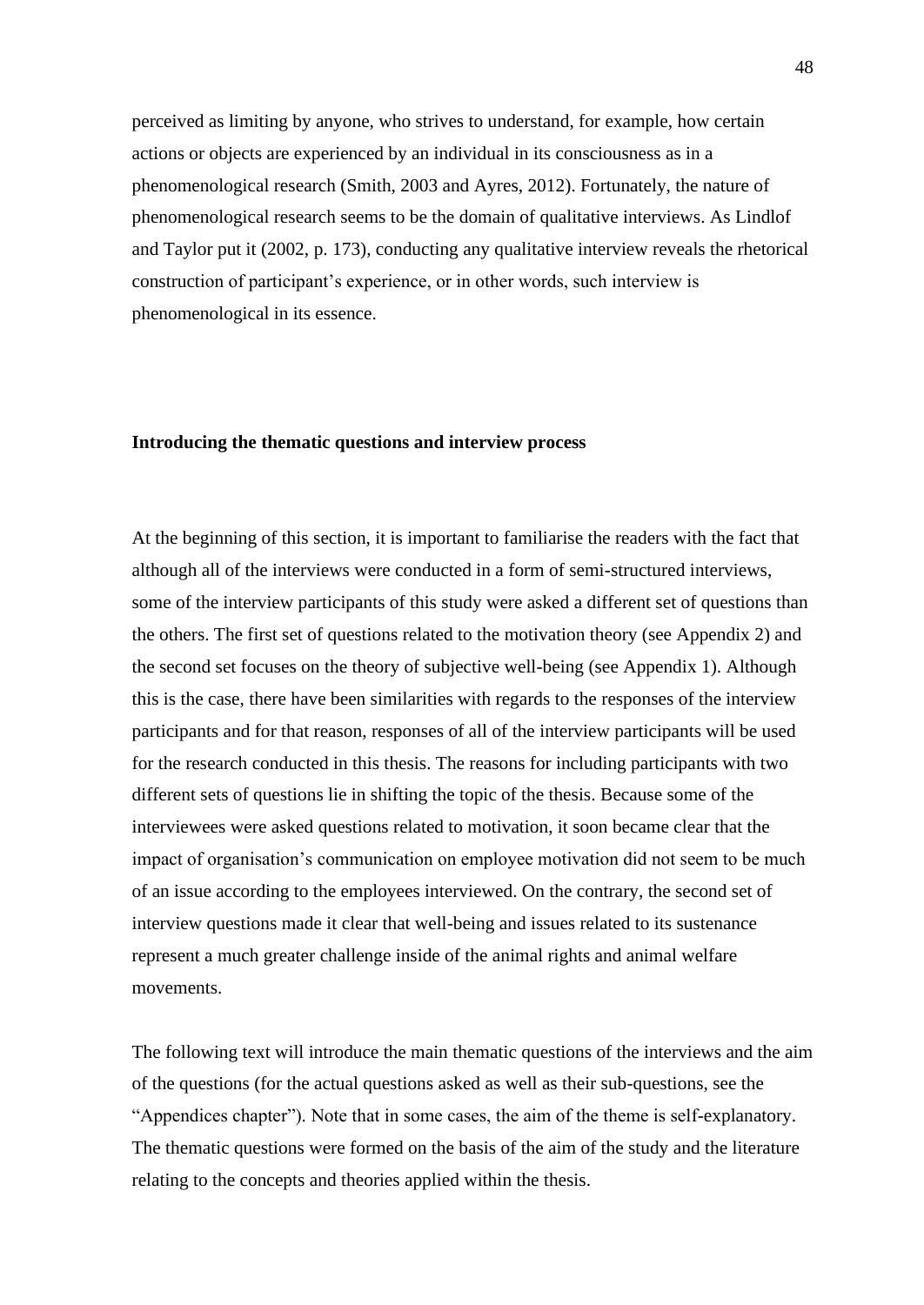- 1) The first theme focused on the employees' experiences of the organisation's publicoriented communication. The aim of this theme was to understand how employees perceive and understand the organisation's modes of communication.
- 2) The second theme discussed the influence employees have on creating the content of the organisation's external communication. The aim of the theme was to assess the employee involvement in framing the organisation's external communication.
- 3) The third theme asked the employees to elaborate on their personal well-being at work. The aim of this theme was to understand how employees define well-being in their own words, what are the stress factors at their work and whether there were any changes in their well-being before and after they started working for their current organisation.
- 4) The fourth theme focused on the impact of organisation's modes of communication on employee well-being based on employee experience.
- 5) The fifth theme asked the interviewees to elaborate on how they are satisfied with the organisation's external communication and how such satisfaction or dissatisfaction is put into practice.
- 6) The last, sixth theme, focused on how the organisation's communication could be developed.

At the very beginning of each of the interviews, so called, warm-up questions and background information questions were introduced. In addition to these, with majority of the interview participants, the interviewer held short small talks and with one participant, about an hour long talk about topics belonging to veganism and its communication preceded the actual recorded interview. At the end of the interviews, the interviewees were asked whether there was something they would like to add to the conversation or whether something, which they see as vital or clarifying, has been forgotten to be asked by the interviewer.

Important to note is that when conducting the interviews, the interviewer had some control over the situational factors. In some cases, the time and space for conducting the interviews was directly influenced by the interviewer but in all of the cases, the interviewer found it practically impossible to control for situational variables, such as the participant's stress levels, mood or cultural perceptions of well-being. Nevertheless, despite the possibility of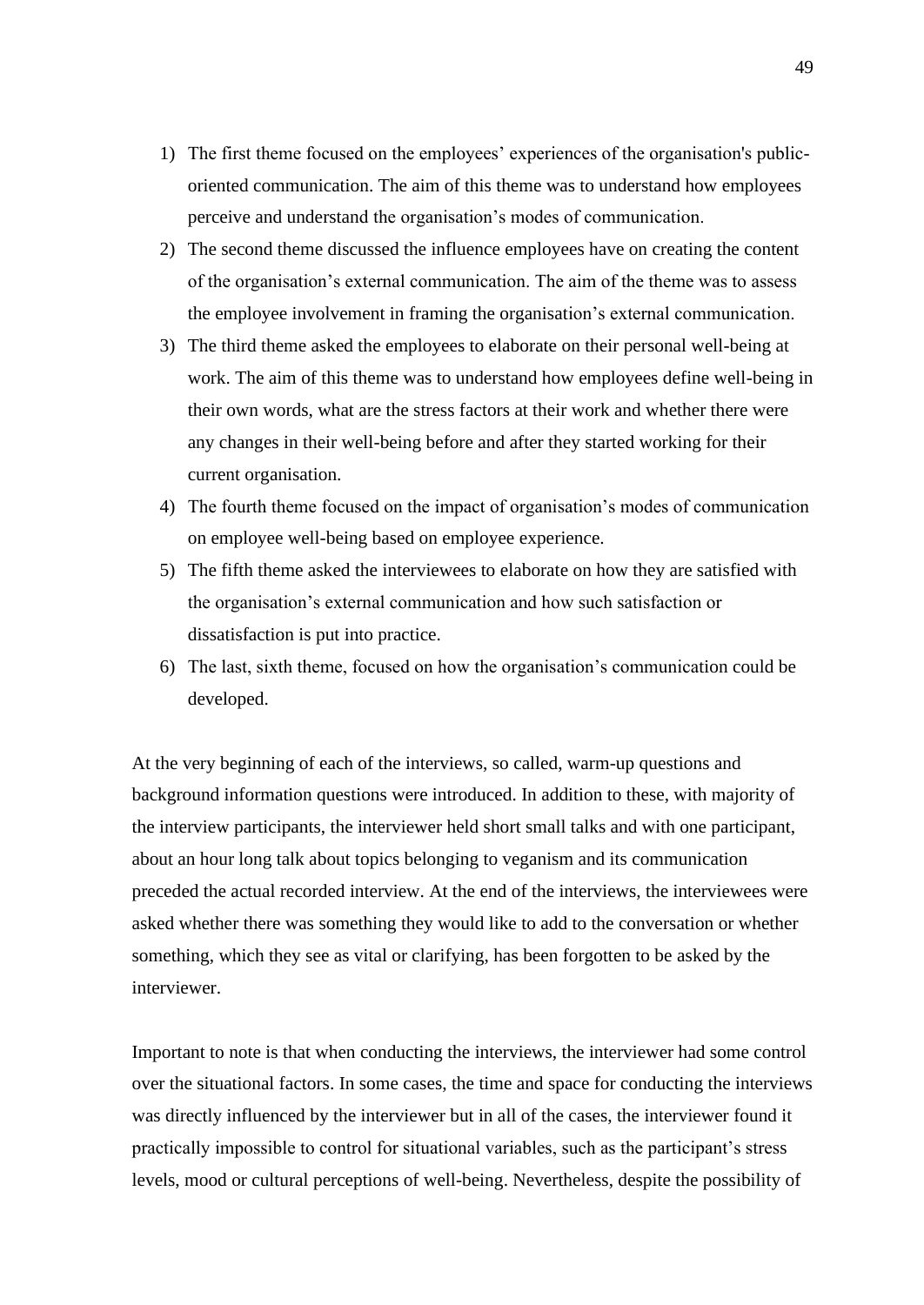considering some of the variables, the application of such variables in the data analysis phase is based purely on the interviewer's assumptions.

## **4.3 Presentation of the interviews**

The collected data of the thesis consists of interviews conducted with seven people from three different animal rights and animal welfare organisations in three different European countries. The interviews were collected over the course of about one and a half years, that is from March 2018 till September 2019. Interview participants for the study were gathered in three different ways. The first way took the form of contacting a certain person at an organisation, who was asked to inform other employees in the organisation about the possibility of participating in the study. The second way took the form of searching for email addresses on the organisation's webpage and contacting each potential participant individually. The third approach towards approaching potential interview participants was conducted by contacting organisation's interview participants via organisation's mailing list.

People in different kind of positions at the organisations were interviewed. No specific criteria for selecting the interview participants were set in order to increase the chances for employee participation in the study as well as to increase the diversity of the participants.

The priority was to conduct face-to-face interviews in order to establish a personal contact, to build trust with the participants as well as to create a more personal atmosphere between the interviewee and the interviewer. It is worth mentioning that four out of seven interviews were conducted in a calm and private environment. Such conditions were hypothesised to create a more fertile ground for engaging in a deeper analysis of one's feelings and situations as well as to reflect upon them. Due to unexpected personal reasons, two out of six interviews were conducted through telecommunication application software Skype. Both of the interviewees were in a calm and private space during the interviews. In addition to these, one of the interviews was conducted in a public park. There were many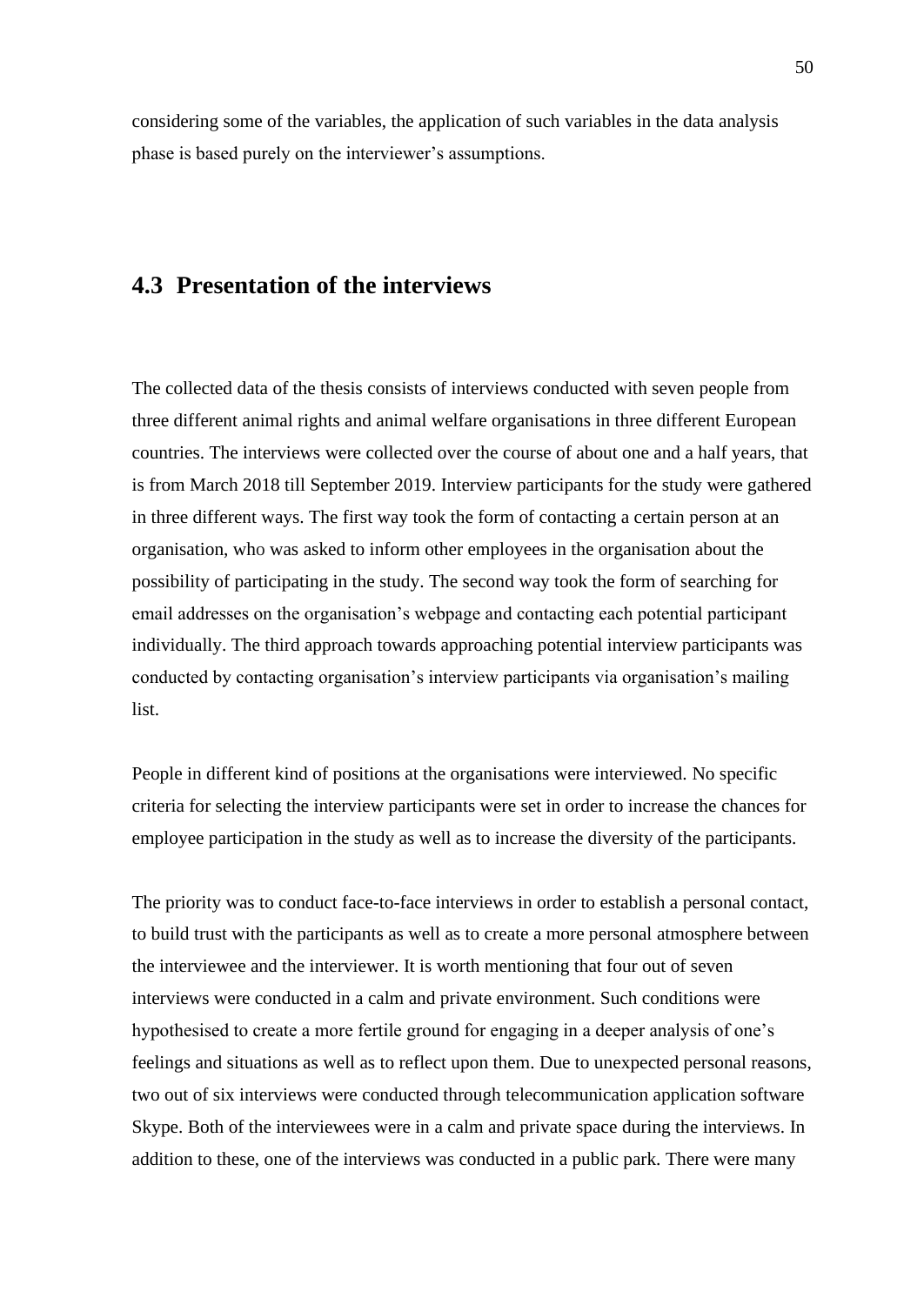reasons for doing so, one of the major ones was that it was not possible to conduct the interview in a more private and calmer environment. Conducting the interview in an outside environment - in a park - made the interview challenging on many different aspects, one of them being the quality of the recording, which was lowered by the surrounding noises of cars, trams, people and others. The other challenge identified was the interviewer's concerns about the safety of his typing device and recording device. However, the interviewee did not seem to be disturbed by the surrounding noises nor by the interviewer's silent concerns.

Before the interview began, each of the participants were told about the subject of the thesis, what is the purpose of the interview, how privacy and identity of the interviewees will be protected and who is going to have access to the interviews. Additionally, each of the interviewees were informed prior to the interview taking place that in order to analyse our conversation, there was a need to record the interview. In all cases, the interviewees provided consent to record the interview. After conducting the interviews, the interviews were first downloaded to a personal computer and later on uploaded to username and password protected Google Drive. At the same time, to ensure a greater level of privacy, the recordings were deleted from the personal computer. Therefore, the above-mentioned ethical considerations such as assuring interview participant's anonymity and confidentiality of the material as well as obtaining participant's consent regarding recording the interview to name a few were taken into account during the whole interview process (Richards & Schwartz, 2002). Some of the additional ethical considerations the interviewer kept in mind when recording were:

- a) Respect to what is being said, that is avoiding personal evaluations of one's approach to animal rights and animal welfare issues,
- b) Approaching the interviewees in a positive and sensitive manner in order to create an atmosphere where trust, understanding and support can flourish.

The total length of all the interviews was four hours and 26 minutes. The average length of the interviews was 38 minutes. After transcribing all the material gathered, the transcribed material is 86 pages long, using 1,15 line spacing, font Arial and size of the text is 11. In addition, one of the interviews was conducted in another language than English.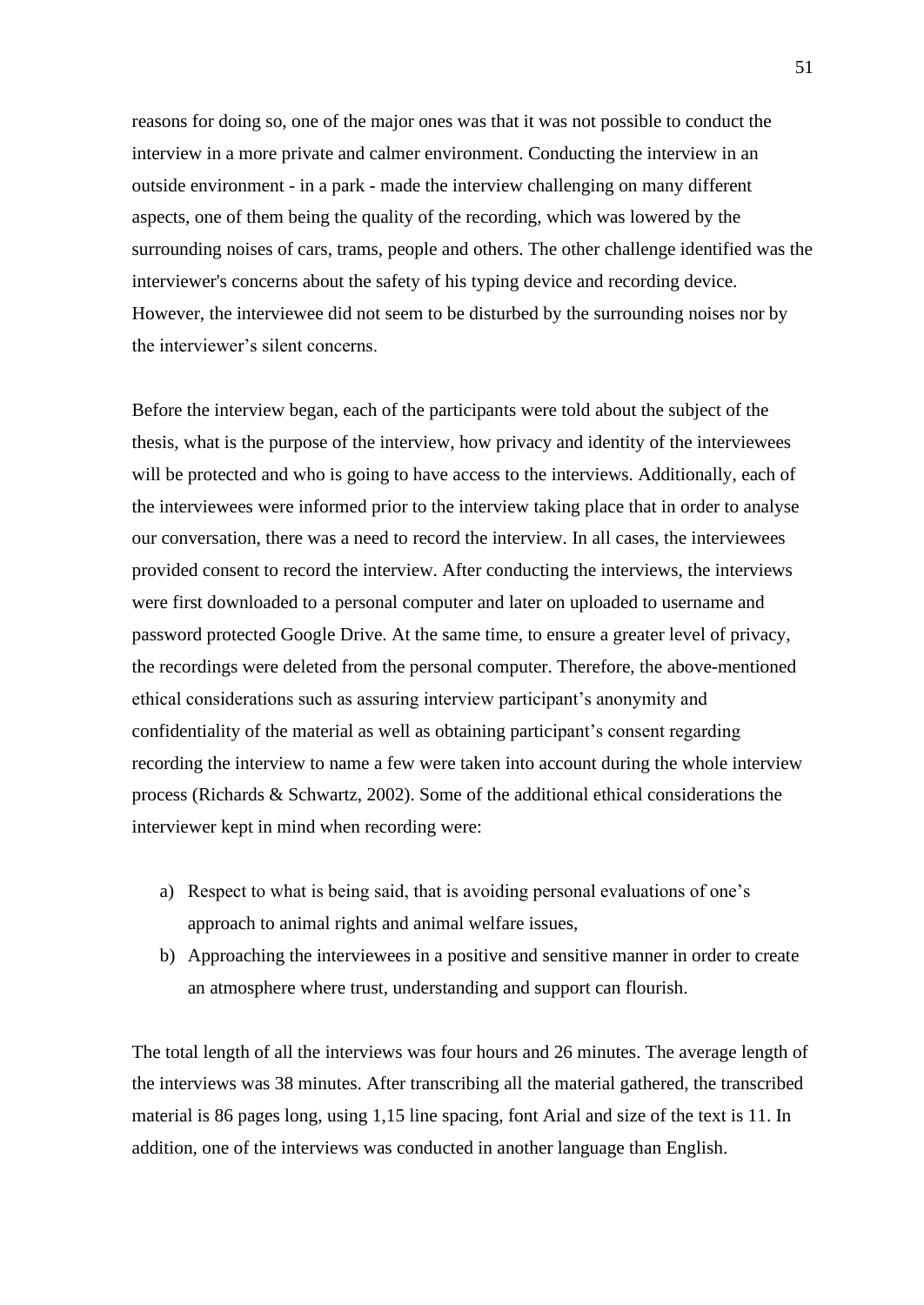The atmosphere surrounding the interviews was in all cases very positive and the interviewees were willing to openly discuss the questions posed. All of the participants felt positive about supporting the study and some of the participants asked for a copy of the masters thesis. Some of the interviewees also mentioned that in case of need, they can be freely reached by email in case further questions arise, if the interviews require further clarification or if there is a need to fill in any kind of information gap.

There were a few issues that came up when conducting the interviews. Some of the issues include the previously mentioned noise and safety concerns as during the interview conducted in the park. In addition to the noise and safety concerns, a stranger intervened in the interview and engaged in a short conversation. Therefore, after such experience it has been recognised that conducting interviews in a park does not support the quality, fluency and peace, hence the collection of best possible data, that are needed during the interview process.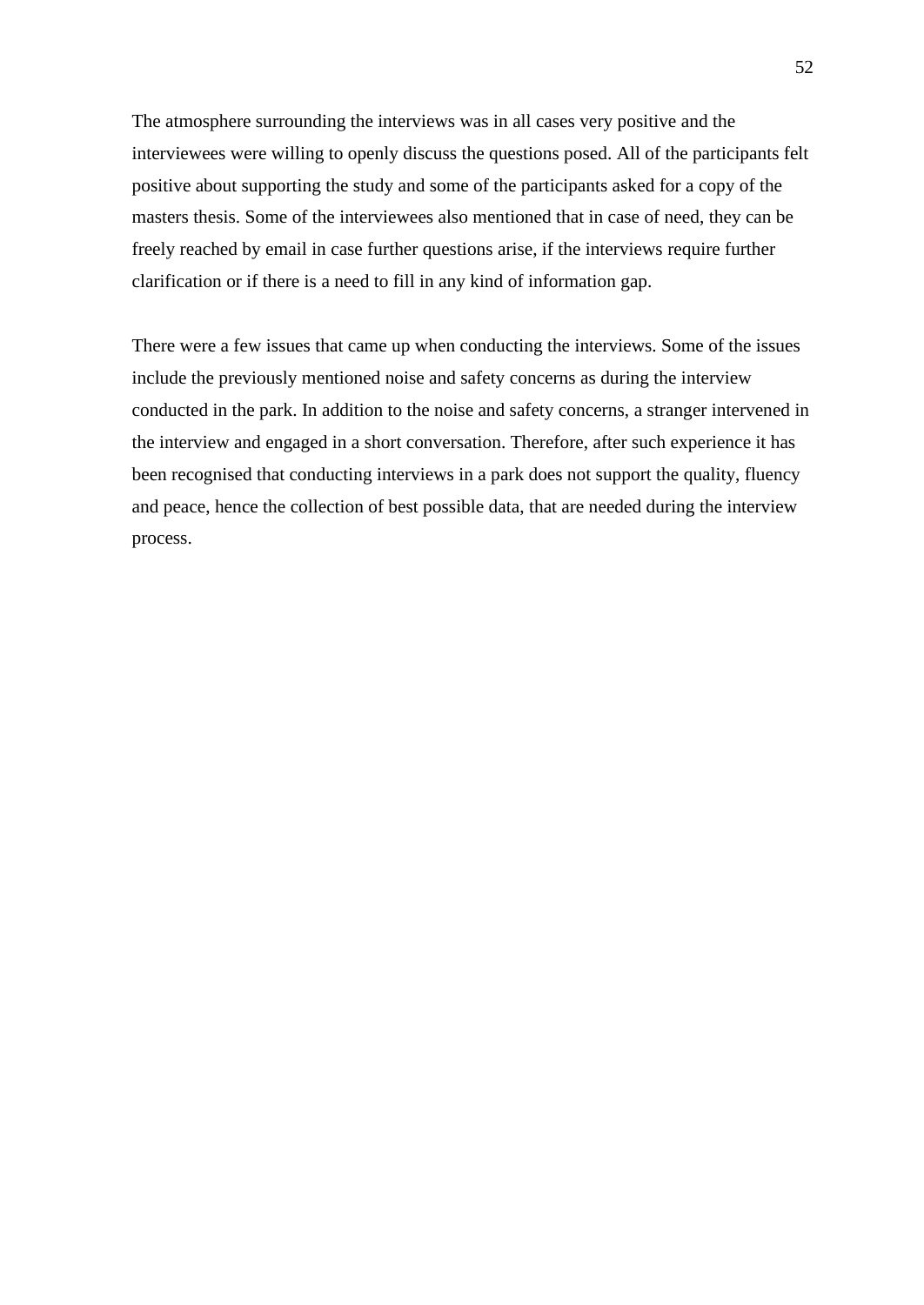#### **Transcribing the interviews**

This part will elaborate on how the interviews were transcribed. The first set of interviews was transcribed in a rather detailed manner by following the structure introduced in Lindlof and Taylor (2002, p. 206). Examples of the structure as introduced by the same authors (p. 206) include:

- a) typographical characters such as "//" to mark an overlap of interviewer's and interviewee's speech,
- b) " $(2.0)$ " referring to a pause of more than one second,
- c) "..." marking a pause of one second or less in a speech,
- d) "[ ]" indicating a personal explanatory insertion made by the interviewer.

Lindlof and Taylor (2002 p. 206) noted that the researchers themselves decide on how detailed transcription is appropriate to their research. For that reason, the first set of interviews was conducted in a more detailed transcription. Nevertheless, with the increasing amount of data and familiarity with the thesis subject and its concepts, it soon became apparent that there is less of a need to conduct the detailed transcription as in the first interview set. As a result, typological characters such as "..." were kept when considered as desirable. Editing a so called, locutions or filling words, that is preserving the speech in its original form without editing or deleting words such as "gonna" or "you know" was not deemed to be necessary in all cases because the nature of the research is not of the ethnological character (Lindlof & Taylor 2002, p. 206).

During the transcription, there were some difficulties to understand the interviewees' speech from the recordings. In case a word or a phrase were unclear, the previously mentioned explanatory typographical character - [ ] - was put in place (Lindlof & Taylor 2002, p. 206).

At the same time when conducting the interviews, the interviewer was also interested in observing the employees non-verbal communication. The observations were made for many reasons, one of them being a personal interviewer's interest in finding out what feelings can possibly emerge when a question is posed to the interviewee. Although the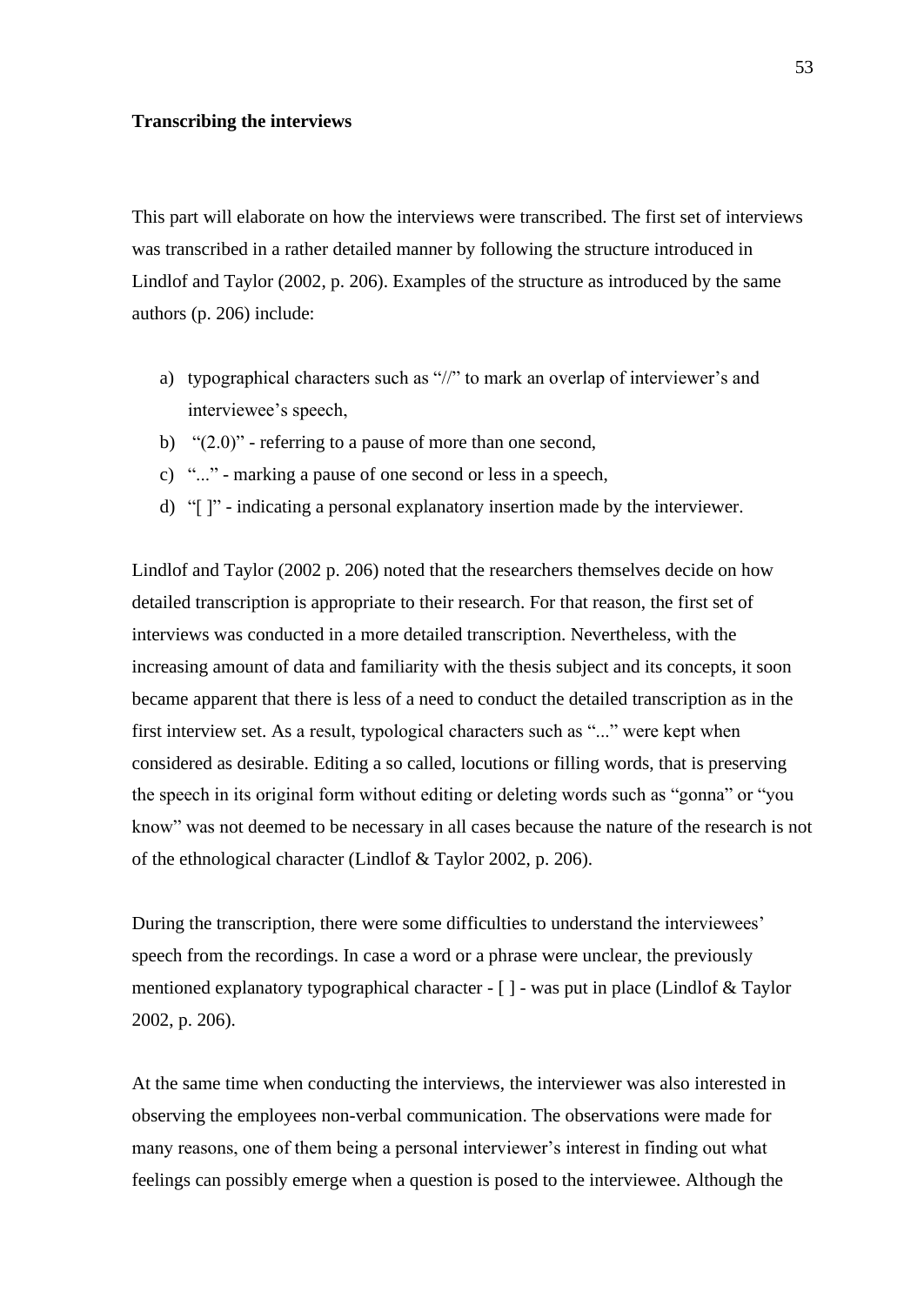aim of the interviews was not to make the interviewee uncomfortable, one of the aims of such observation was to spot any interviewee's uncomfortableness. This is based on the perception that a certain degree of interviewee's uncomfortableness, of which the interviewer was aware, was not necessarily of harm to the interviews and the interviewees.

#### **Research ethics and validity**

As previously mentioned, the interviews are stored in Google Drive. The recordings and interviewees were assigned the following code names: A, B, C, D, E, F, G. In addition to the names, any information, which might lead to revealing the identity, country or the workplace of the interviewees was carefully picked and removed or renamed. The example of renaming was done by using personal explanatory insertions using "[ ]" typographical characters (Lindlof & Taylor 200, p. 206).

With regards to the actual interview process, the interviewer kept making notes related to what was said as well as what additional questions emerged during the interview process.

## **4.4 Presentation of the data**

The aim of this sub chapter is to present how the interviewed employees of AR and AW organisations understood the already presented theory, specifically subjective well-being. With regards to the theory of subjective well-being, as Diener (2000, p. 34) noted, the theory allows the individuals to assess their personal levels of well-being, hence to subjectively and democratically participate in evaluating, whether their lives are worthwhile or not. The subjective nature of the theory permits the thesis to pose the main research question, where the subjective experience of the AR and AW employees is vital. In consequence, the interview questions tasked some of the employees to voice and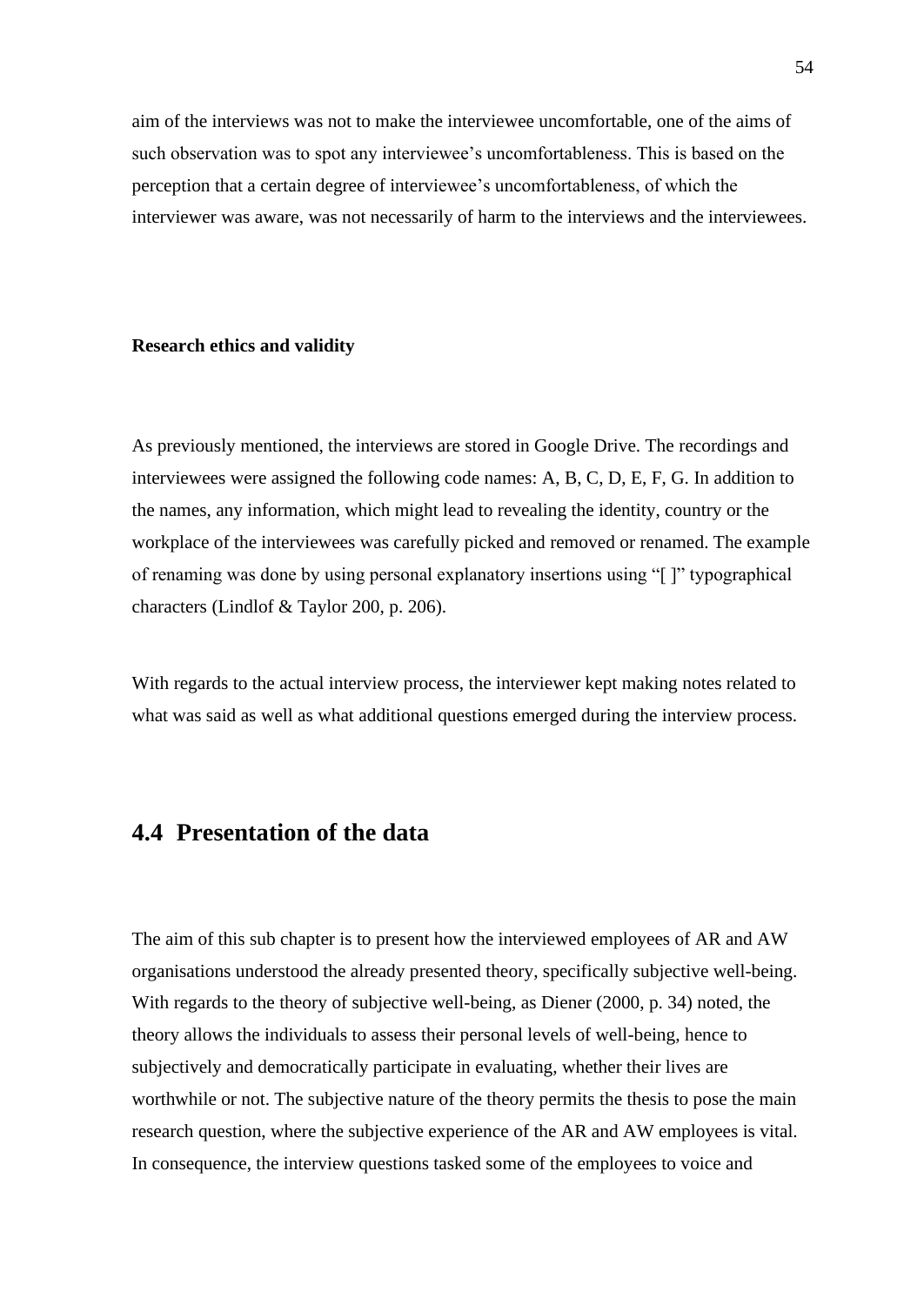elaborate on their personal definition(s) of well-being. The employees understood wellbeing in the following ways:

- 1) well-being represented the ability to conduct actions that are aligned with one's values,
- 2) well-being represented one's ability to work for the organisation on a daily basis (including weekends) and to promote the organisations' goals while feeling pleasant emotions in doing so,
- 3) well-being represented participation in the organisation's internal structure, which was characterised in how the organisation related to the general public as being encouraging, non-judgmental and positive,
- 4) well-being represented participation in the organisation's structure in which nonviolent communication, discussions at times of failure and social support were present,
- 5) well-being represented an inner balance, peace as well as living in harmony with one's values,
- 6) well-being meant that one's actions are in harmony with one's feelings and thinking, and
- 7) well-being represented believing in actions of one's conduct.

The employees have shown similarities and uniqueness in how they defined the concept of well-being. On the basis of the employee definitions of well-being, well-being was represented in the contexts of:

- 1) organisation's internal environment,
- 2) organisation's communication to the public,
- 3) personal harmony and balance in relation to actions based on one's values, feelings and thinking, and
- 4) ability to work over an extended period of time.

In addition to the definitions, the interviewees were asked to make cognitive and affective evaluations of their lives in the following situations:

a) once they worked for the organisation,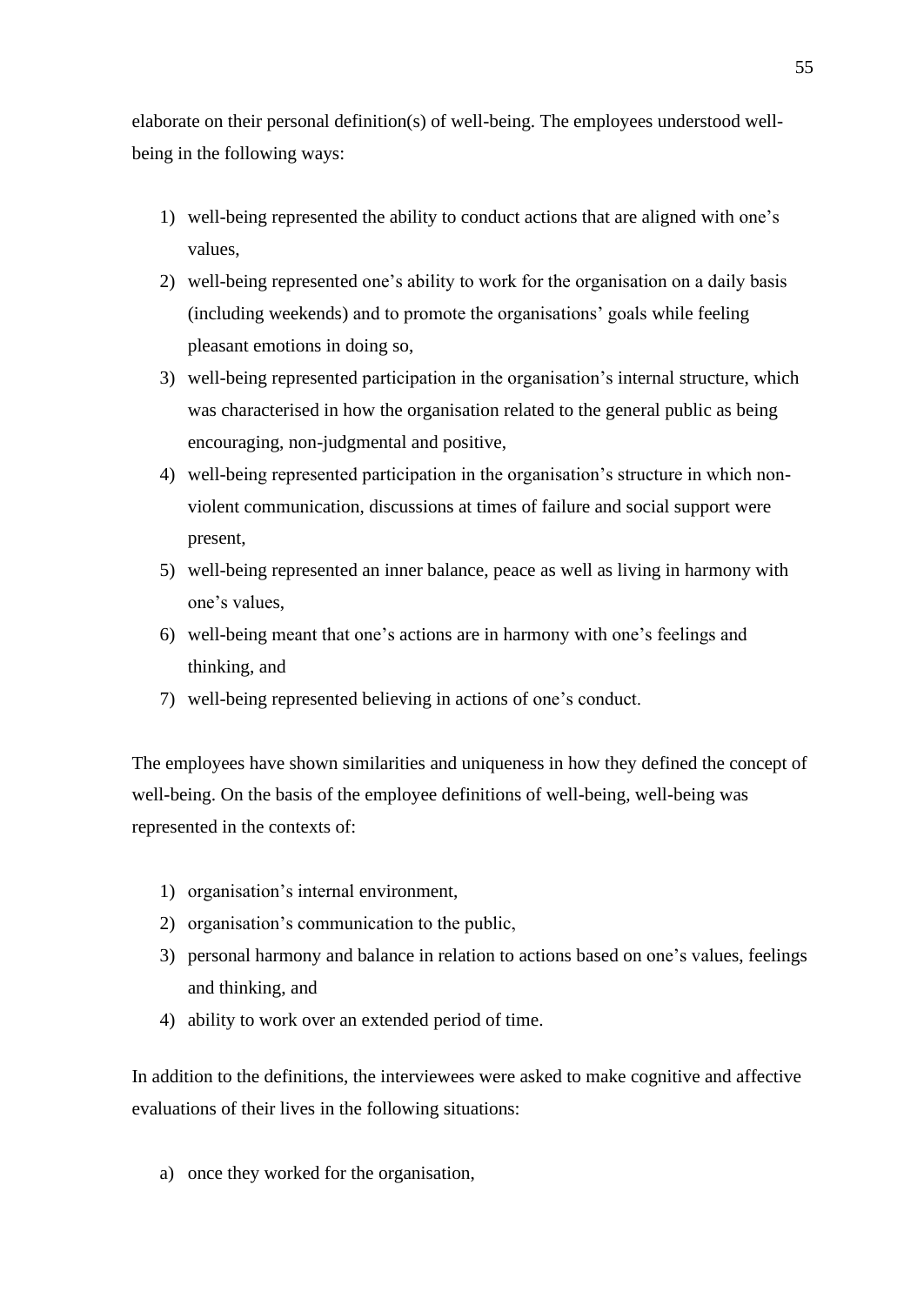- b) before and after they joined the organisation,
- c) once they communicated on behalf of their organisation(s),
- d) once someone else from their organisation communicated on behalf of their organisation, and
- e) when they communicated about the AR and AW issues in their personal lives.

The main idea for asking the interviewees to elaborate on the situations c) and e) was to search for any differences between communication of the AR and AW issues in their two life domains – between communication in their personal lives and in communication on behalf of their organisation. The aim was to explore possible discrepancies and disunities in communication between these two life domains. If there were differences in communication within these two life domains, the idea was to find out what were their reasons for communicating differently and how they preferred to communicate, thereby asking what were their preferred communication frames and framing.

With regards to the situation d), one of the reasons for asking the employees to elaborate on this situation was to search for possible frustrations, discrepancies and disunities in communication between the interviewees and their work colleagues. It has been hypothesised that in case other employees communicate in a way, which is either upsetting or creates frustration or disagreement within the organisation's environment, the interviewees' subjective well-being might have been negatively affected. As a result, such situation could have a negative impact on the employees' ability to conduct their job in a sustainable manner.

# **4.5 Presentation of the method used in the analysis**

This subchapter will familiarise the readers with the "Qualitative content analysis" method for analysing the interviews. Furthermore, the subchapter also elaborates on the reasons for choosing the method.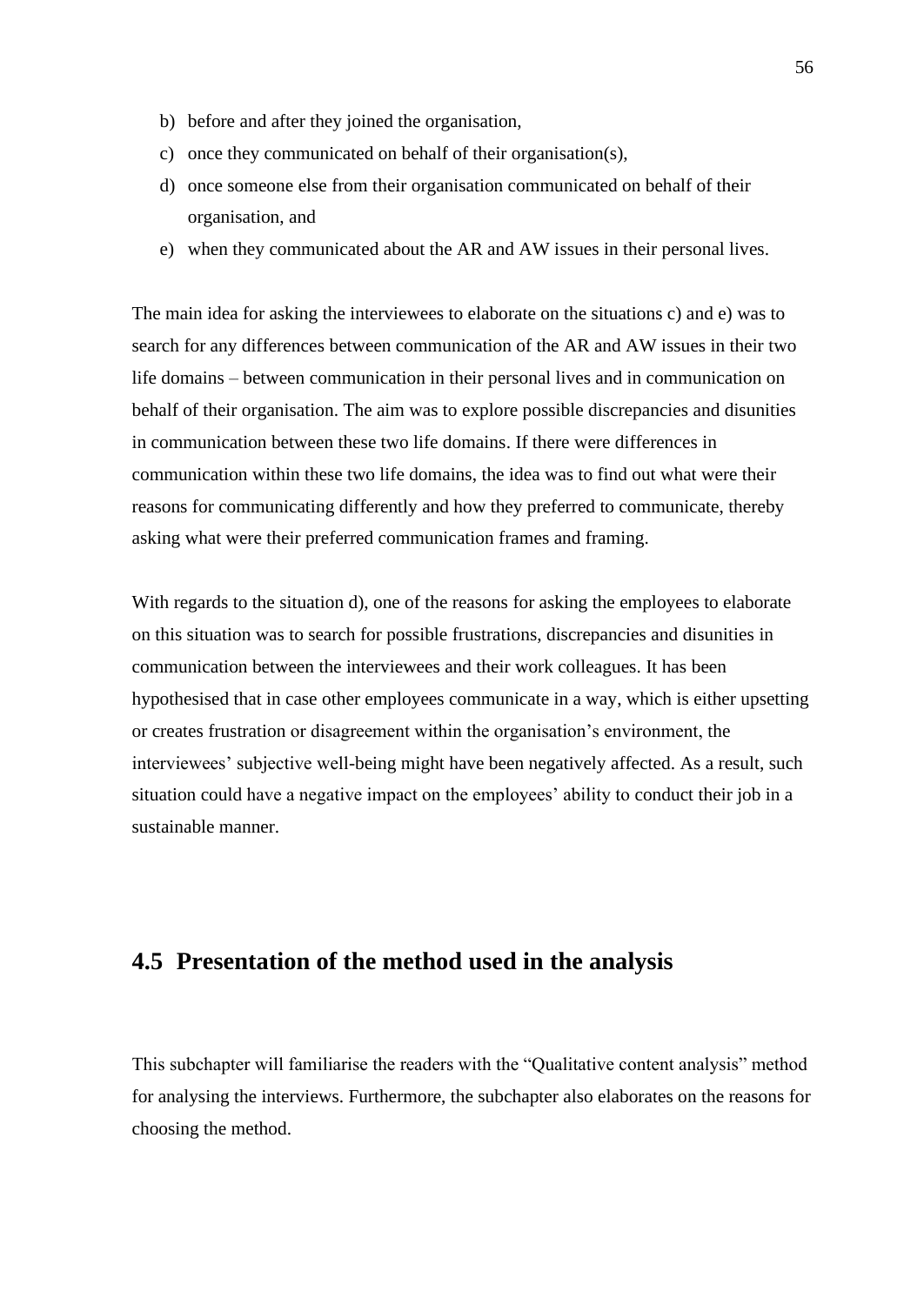## **Theoretical introduction to qualitative research method**

When Denzin and Lincoln (2005) stated that "qualitative research is many things to many people" (p. 8), Kohlbacher (2006) explained that such a statement reflects the vagueness of the concept as well as the multitude of its methods. Furthermore, in order to gain a greater insight into what qualitative research encompasses, Denzin and Lincoln (2005) have provided a deconstruction of the word "qualitative". In their own words, the word:

- - implies an emphasis on the qualities of entities and on processes and meanings that are not experimentally examined or measured (if measured at all) in terms of quantity, amount, intensity, or frequency. (p. 8)

Qualitative content analysis is one of the many methods for analysing research. The aim of the method is to qualitatively analyse the interview content while the literature provides some guidance regarding how to do so. The conduct of qualitative interviews was in the previous chapter referred to as "walking in other people's shoes" and such "walking" is done in order to understand how people experience certain objects and/or actions in their life (Smith, 2003 and Lindlof & Taylor 2002, p. 173).

The nature of the qualitative research was described by Lindlof and Taylor (2002, p. 66) as being inductive, emergent and unruly. When compared to quantitative research, as Lindlof and Taylor (2002, p. 66) put it, quantitative research chooses a theoretical perspective on which basis testable propositions can be deduced. Hence, "deduction", rather than "induction" tends to function under the quantitative domain of research. Another difference between quantitative and qualitative research lies in the researchers ability to exercise control over a research (Lindlof & Taylor, 2002). In Lindlof and Taylor (2002, p. 66), the authors argued that in quantitative research, researchers rarely deviate from the already established plan of research and they do not return to previous steps once engaging with the data. In contrast to quantitative research, the same authors (pp. 66-67) claimed that researchers exercise a lesser control over qualitative research. Lindlof and Taylor (2002, pp. 66-67) stated that this is due to the following reasons:

a) the qualitative researcher can deviate from the already established plan of a research if the situation requires it,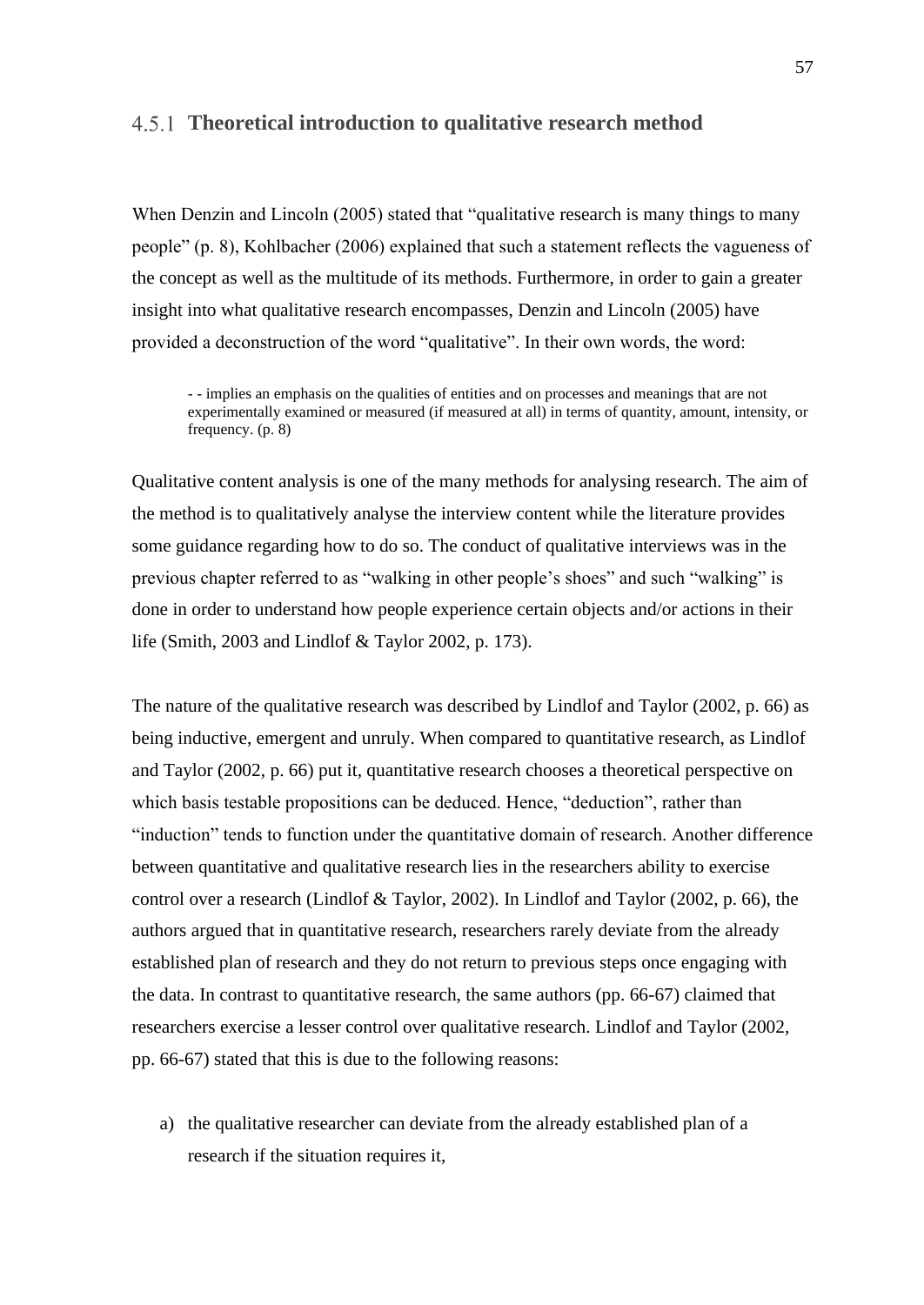- b) qualitative research tends to be cyclical in nature, meaning that the researcher can return to previous steps within the research, for example, from data interpretation to data collection or data analysis, and
- c) the qualitative researcher aims at "getting it right", that is to "make sense" of the data until a conscious and sense-making interpretation takes place. Such fact also relates to the point b), that is to the qualitative research being of a cyclical nature.

Kohlbacher (2006, p. 13) contributed to the discussion regarding the differences between qualitative and quantitative research by stating that qualitative methods are of a use to researchers once the field of study is either unknown or not yet well understood. In addition to this, Kohlbacher (2006, p. 13) also stated that via qualitative methods, the researchers aim at generating new theories and hypotheses from the research. In contrast, quantitative studies are often used when researchers search for a method, which would help them to test hypotheses as well as to evaluate theories (Kohlbacher, 2006).

At the very beginning of conducting qualitative research, the researchers might have already come up with assumptions about the outcomes of the research and these assumptions manifest themselves in the creation of certain hypotheses. Researchers' personal understanding of the phenomenon studied, how they perceive and experience their everyday reality as well as the cultural context in which they are situated are all hypothesised to have an impact on the study. These aspects form a possibility of personal biases, especially within the data analysis part of the research. As a result, in qualitative research, the production of objective results appears to be a daunting and practically impossible task due to, among other aspects, the already mentioned lesser control over the data exercised by the researcher and researcher's personal biases. Although Lindlof and Taylor (2002) advised to withdraw from creating assumptions, they also agreed on the mere impossibility of not doing so. As a result, it is fairly possible that any qualitative research, despite using the same methodology, theoretical framework and, for example, conducts the interviews with the very same people in the end comes up with different outcomes of the research due to the research being conducted by another person (Lindlof  $\&$ Taylor, 2002.)

Once we return back to the statement made by Lindlof and Taylor (2002, p. 66), where they claimed that qualitative research is inductive, emergent and unruly, to understand the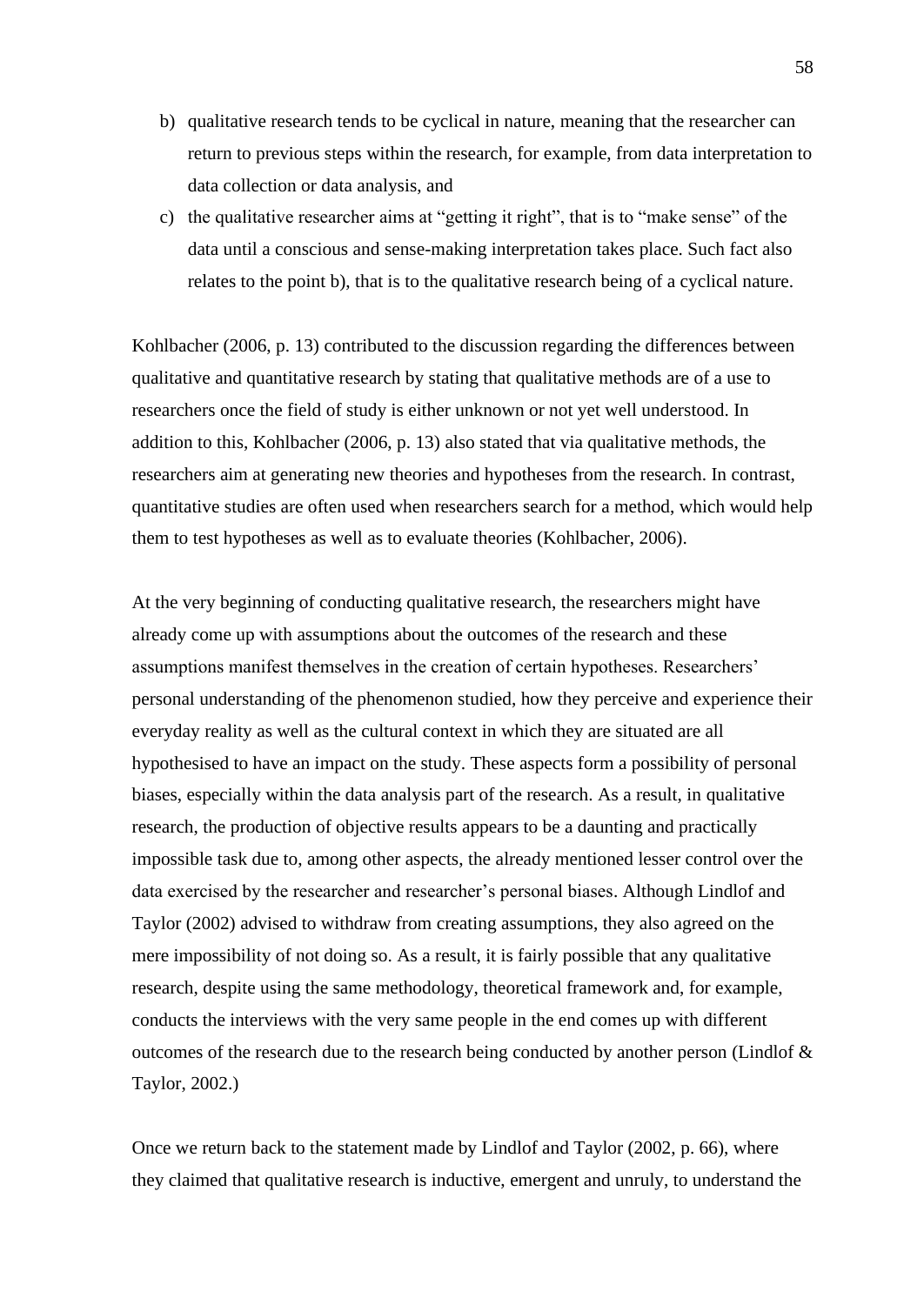qualitative research method, the following paragraphs will elaborate on the statement and link it to the research conducted in the thesis.

The deductive side of quantitative research does not solely exist within the domain of quantitative research despite the fact that this research is guided by a theory and a borderline conceptual theory - subjective well-being and framing. Through deduction, this research searches for phrases and words belonging to the concepts within framing or SWB. In consequence, the predefined concepts might function as categories already in the coding process, hence the process is deductive in nature as predefined definitions of concepts are available and ready to be used. However, this research is also inductive as it engages in the creation of categories in the conceptual development of the analytical process (Lindlof  $\&$ Taylor 2002, p. 211).

As for the inductive nature of this research, the research tends to visit the virtues of "Grounded theory" introduced in Lindlof and Taylor (2002) in the inductive sphere but due to the simultaneous deductive nature, it only scratches it a tiny bit. As for the Grounded theory, the theory uses an open-coding and in vivo-coding to draft as many categories as possible from the transcriptions, hence it is highly inductive (Lindlof & Taylor 2002, pp. 218-219). The basic tenet of the theory is to provide an empty space for a new theory to emerge out of the categories (Lindlof & Taylor 2002, pp. 218-219). Based on the nature of the Grounded theory it could be argued that the theory functions under the logic of socalled, social constructivist induction. At the same time, the theory appears to be highly dependent on researchers creativity and knowledge of large amounts of field related concepts and phenomena at large.

Furthermore, what has been said about the assumption-making, the notion by Lindlof and Taylor (2002) stating that qualitative research is "emergent" is supported by the previous paragraphs in that by striving to withdraw from assumption-making, the study conducted might remind of an ultra trail run. On the way, the researchers discover the beauties of the forests and mountains and at the same time they learn something new and unexpected about the environment around them, for example about the forest inhabitants. Such metaphorical expression of the "inductive" nature of qualitative research is also of use once the researchers try to keep an open mind in conducting presumably any kind of research. Furthermore, the metaphor also suggests that for any researcher, focusing on the journey is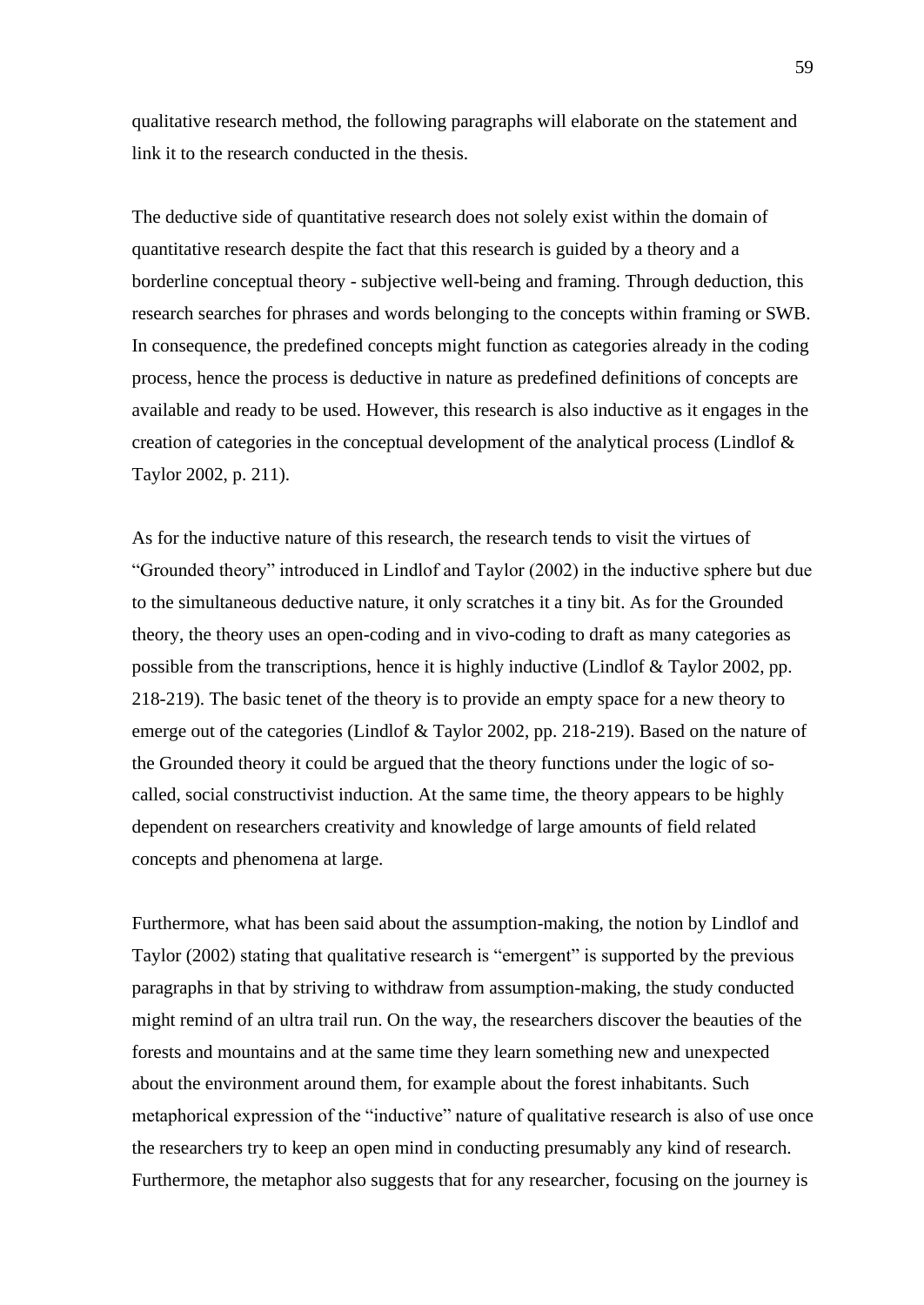a crucial task, which gives a value to the end result of the research. Therefore, withdrawing from holding on to assumptions and hypotheses prior to the ultra run can uncover hidden spaces on the journey.

The next subchapter elaborates on the steps when analysing qualitative interviews.

## **Qualitative research analysis**

One of the important aspects, which should be taken into account when conducting qualitative research is, according to Lindlof and Taylor (2002, pp. 209-210), that the study itself must speak to two audiences - to the research community and to a broader audience. In terms of the qualitative research processes, the same authors (pp. 209-210) introduced two steps for analysing data, which support the so-called "sense making process" of the research - *analysis* and *interpretation.* According Lindlof and Taylor (2002, p. 209), the *analysis* part of the research involves *labelling* and *decontextualizing* (or breaking down) raw data, which are further re-created into following parts - *patterns, themes*, *concepts* and *propositions.* Furthermore, the *interpretation* part represents in Spiggle's (1994, p. 492) words a "construal", which is defined by the American Heritage dictionary (2011) as:

To understand or explain the meaning of (something), especially in a particular way; interpret - -.

Spiggle (1994, p. 492) then continues by claiming that once researchers ask what is the meaning of the phenomena or understand the sense of it, the construal, that is the understanding and explanation of what is going on and why (meaning), is the result of such researchers' effort.

The process of *analysis* involves three steps: *data management, data reduction* and *conceptual development. Data management* aims at organising the data, which have accumulated over the data collection phase. In this phase, *coding,* which locates specific data, comes into front. *Data reduction* refers to giving away data, which are not of a use to the researcher. In other words, the process refers to prioritising the use-value of data.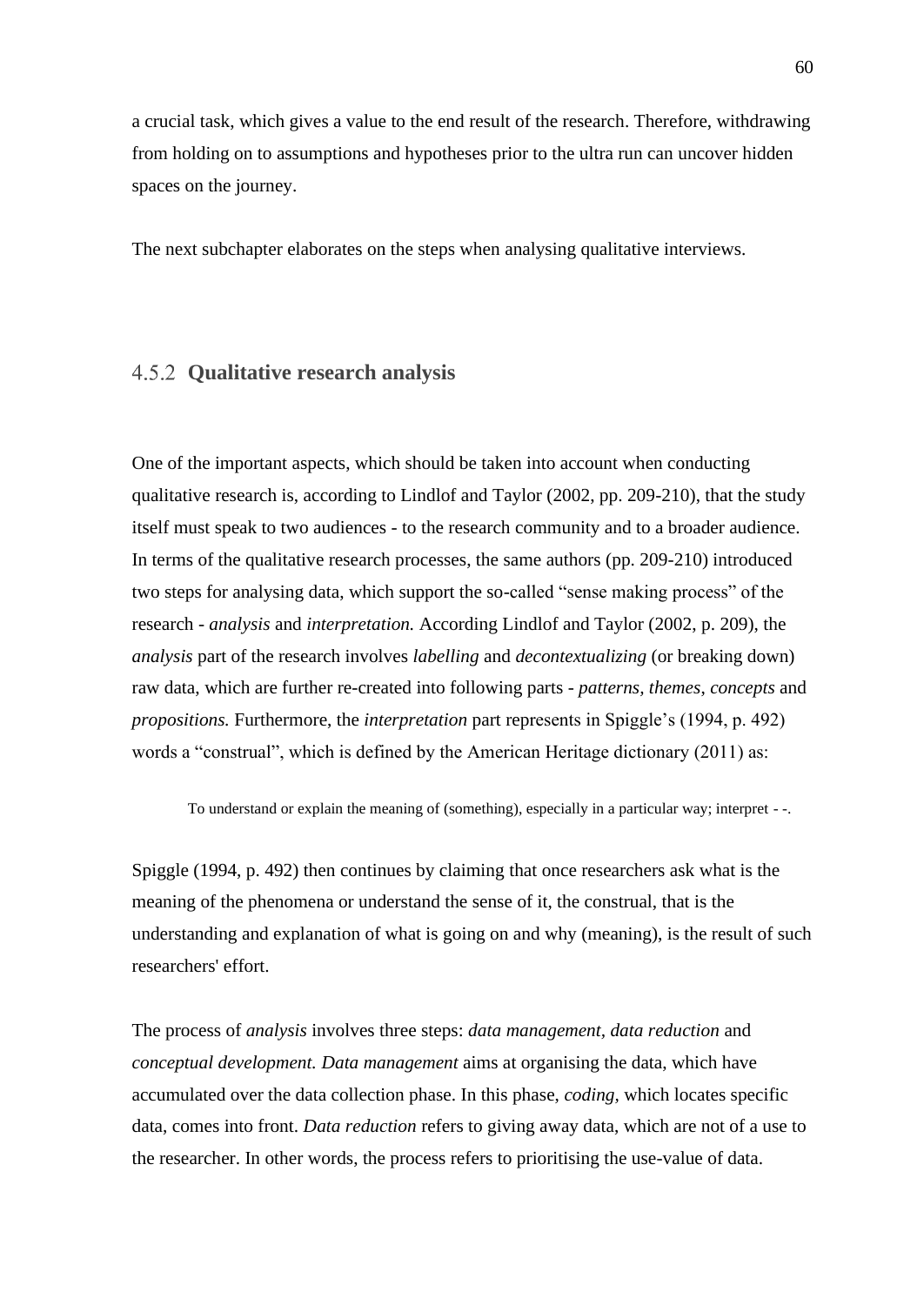Nevertheless, it is important not to delete such data despite their perceived uselessness at the beginning of the analysis for the reasons that they might be used in the later phase of the research. In the last phase, *conceptual development* relates to the development of concepts and themes during the research. (Lindlof & Taylor 2002, p. 211.)

Within the analysis phase of qualitative research, the following section will introduce "categorising" and "coding", which support the researcher in navigating through the data collected.

### **Coding**

Coding as well as categorisation are part of the "sense-making process" (Lindlof & Taylor, 2002). If categorisation is the process of identifying the chunks or units of data and placing them to similar looking bins, coding precedes categorisation and it involves marking that kind of data, which relate to any of the concepts, theories, constructs and other phenomena introduced in the theoretical part of my research topic (Lindlof & Taylor 2002, p. 216). In such a case, coding is conducted in a deductive fashion. Nevertheless, as previously noted, coding can also be of an inductive nature, that is new concept, theories and other phenomena can emerge in the process. Codes also have the role of functioning as tools for *sorting, retrieving, linking* and *displaying data* (Lindlof & Taylor 2002, p. 216). In addition, Lindlof and Taylor (2002, p. 216) made a distinction between coded and uncoded data. The former refers to data, which are used primarily in the research while the latter refers to data, which are less likely to be used for the research. Furthermore, the same authors (p. 216) distinguished between coded and uncoded data by imagining that coded data represent islands and archipelagos and uncoded data represent the surrounding waters.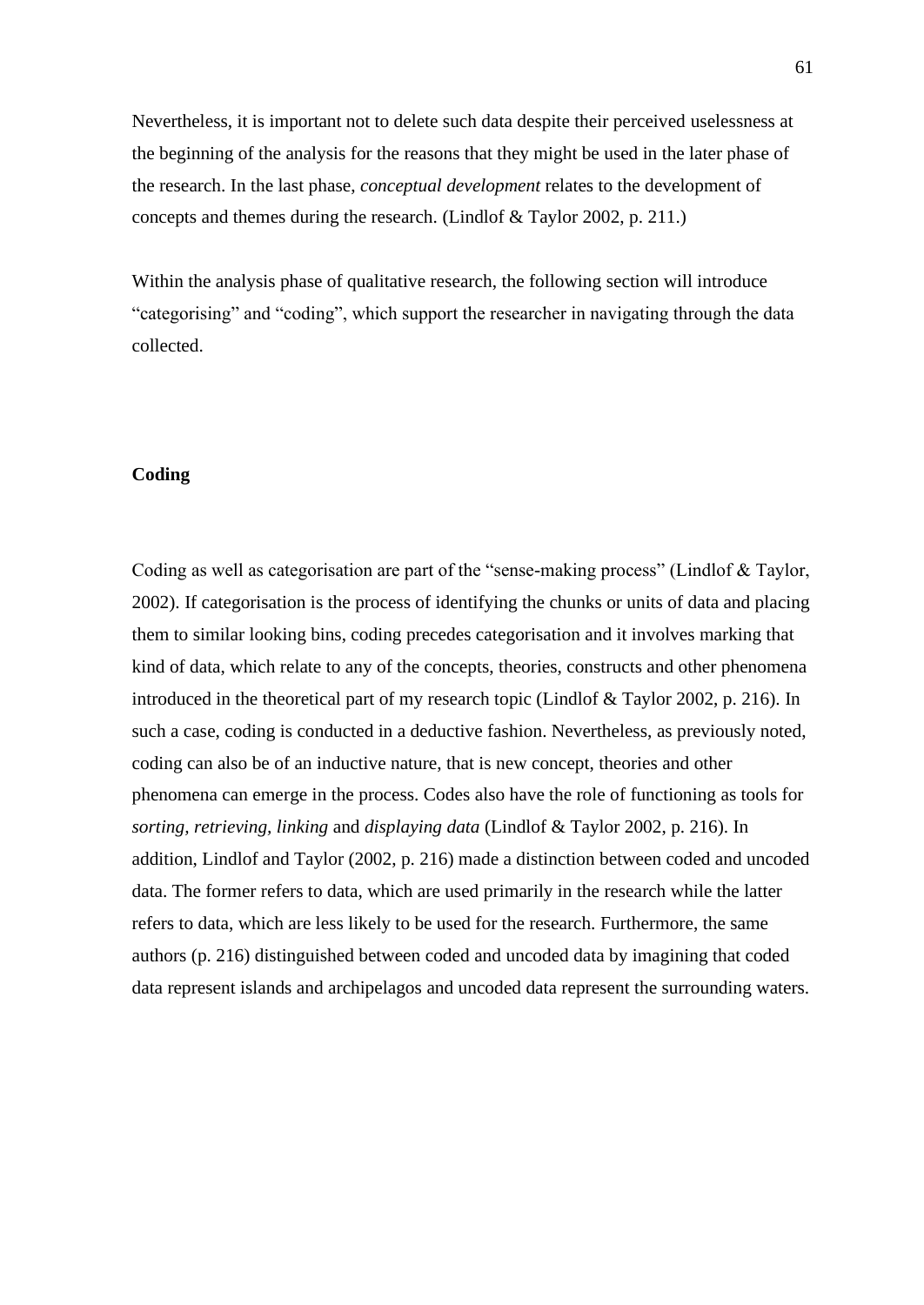### **Categorising**

In defining what categorising represents, Lindlof and Taylor (2002) offered a truly genuine definition. In their own words, categorising means:

Identifying a chunk or unit of data (e.g., a passage of text of any length) as belonging to, representing, or being an example of some more general phenomenon. (p. 214)

In other words, the task of creating a category serves the purpose of assigning a specific data to a specific term used to describe the category and as a consequence of this, the category may aptly describe the variety of data gathered under it and the data must refer to some more general term, concept or phenomenon (Lindlof & Taylor, 2002). The metaphorical function of a category is the one of a laundry basket into which clothes representing data are put. The basket is specific in the way that only clothes having a certain colour and similar washing temperature can be found in the same basket and hence be washed together.

The last phase of the data analysis, the interpretation phase functions according to Lindlof and Taylor (2002, p. 232) under the logic of "pattern recognition", which uses so-called, first-order concepts. Examples of the first order concepts are facts, terms and concepts, which can be found in social sciences (Sandahl, 2015) while these are often explored already in the coding phase of data analysis (Lindlof & Taylor 2002, p. 232). Second order concepts are also present within the interpretation phase (Lindlof & Taylor 2002, p. 232) and in Sandahl (2015), they represent:

the procedural ways that social scientist "think" when they organise, analyse and critically review societal issues. (p. 20)

The first order and second-order concepts are linked together through the analyst's construction of "symbolic links" between these concepts. Within the context of this thesis, the first-order concepts are for example framing, activist burnout or frames. The secondorder concepts seem to relate to the researcher's subjective interpretation of the data as well as to the researcher's reflection on the data and on the thesis question. In other words, what does the researcher believe the data means and how every piece of the data relates to the thesis.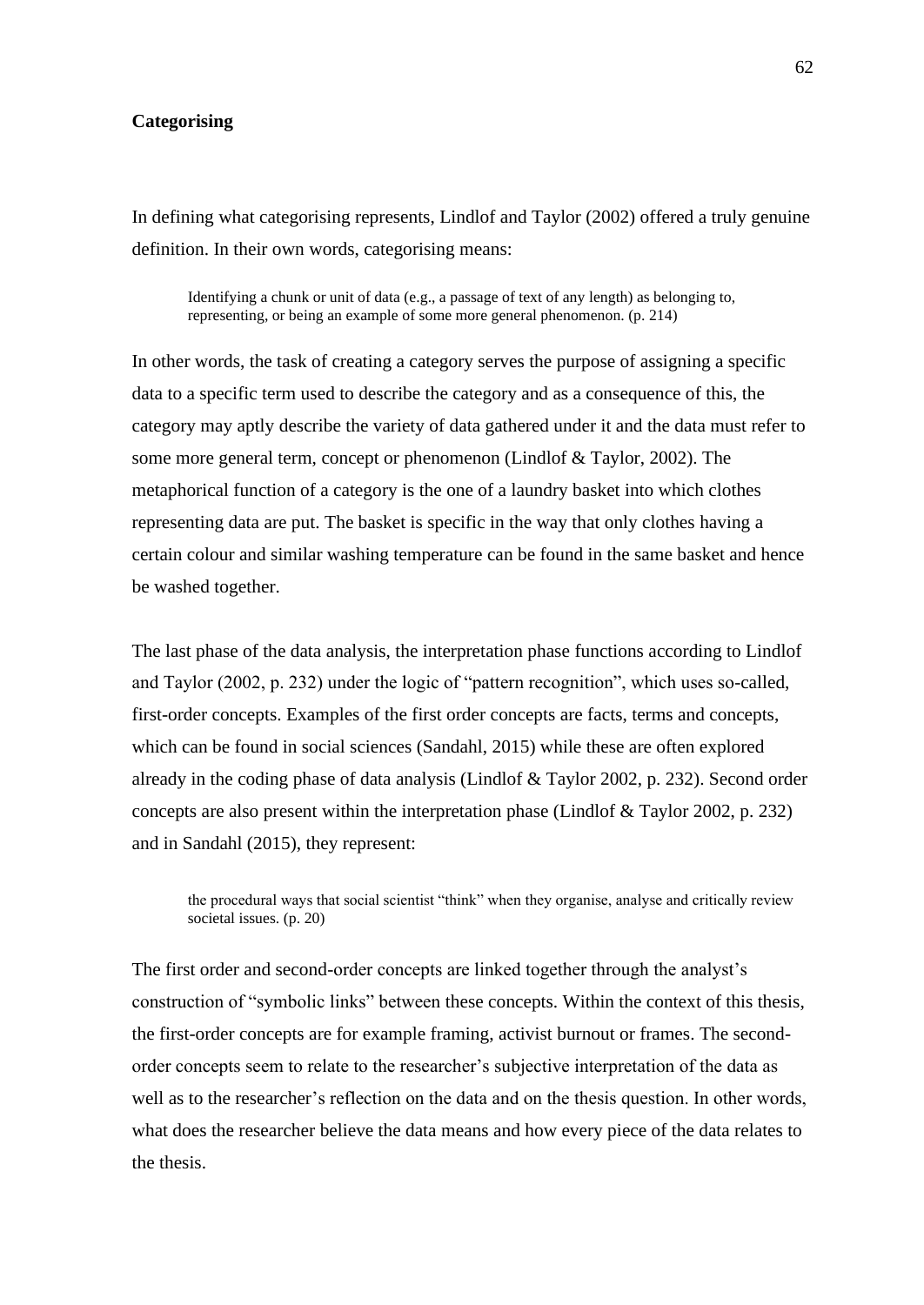Besides these two concepts, the process of interpretation also brings questions of *reliability*  and *validity*. Reliability refers to the consistency of observations made, that is whether the research, if repeated, will bring the same results, while validity speaks to whether the observations made are accurate. (Lindlof & Taylor 2002, pp. 238-239.)

As a result of analysing the interviews conducted, the following categories have emerged from the data analysis phase of the research:

## **1. Employee involvement in other organisations**

- a. Communication strategy of the "other organisation"
- **b.** Employee evaluation of "the other organisation's" communication strategy
- **2. Employees' personal evaluations of their organisation and their working environment**
- **3. General organisations' communication strategies**
- **4. Employees' evaluations of the organisation's communication strategy**
- **5. Well-being**
	- a. Employee subjective definition of well-being
	- b. Impact of organisation's external communication on employee well-being
	- c. The impact of external communication of the participant's "other organisation" on participant's well-being
	- d. Employee's awareness of the impact of communication of the "other organisation" on its well-being
	- e. The impact of awareness of animal-related issues on employee well-being
	- f. Need to distance from the animal-related issues
	- g. Employee perceptions of self-efficacy

The following paragraphs will elaborate on the meaning of the presented categories and their relations to the other categories:

*a) Employee involvement in other organisations* denotes a category, whose aim was to differentiate between one of the employee's main organisation, in which the employee was full-time employed, and the "other organisation" in which the employee participated in its "free-time". The subcategories include the other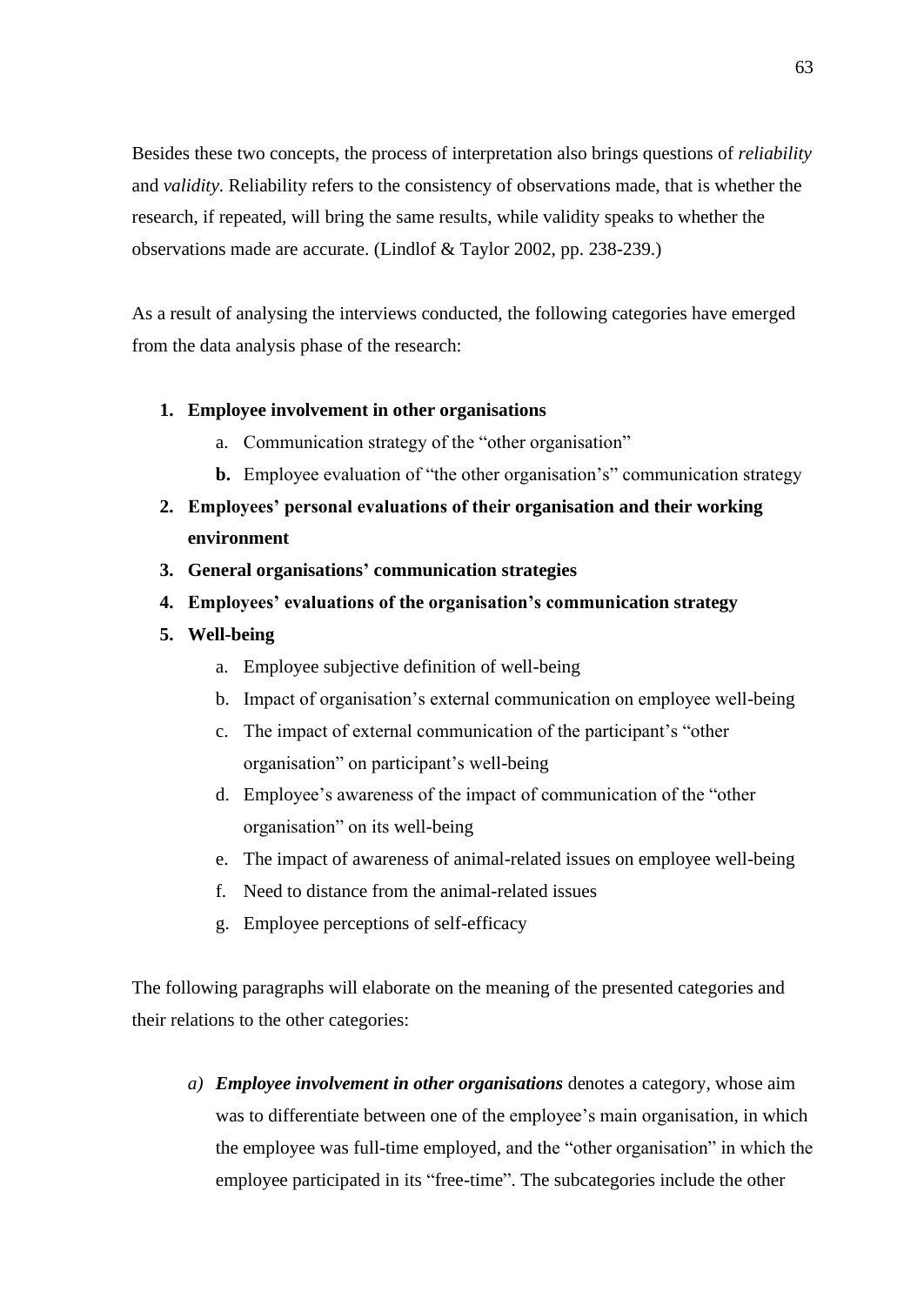organisation's dominant mode of communication as well as how the employee generally valued such mode.

- *b) Employees' personal evaluations of their organisation and their working environment* is another category whose aim was to discover how the interviewed employees perceived and experienced their organisation's working environment in a cognitive and affective (emotional) sense.
- *c) General organisations' communication strategies* contains data in which the employees described their organisation's communication strategy, in other words, how do their organisations communicate and relate to the public in general.
- *d) Employees' evaluations of the organisation's communication strategy* unite codes, which have the character of cognitive evaluations of the organisations' communication strategies by their employees.
- *e) Well-being* brings together data, which relate to the concept of well-being. The subcategories not only connected the data within the above-mentioned categories to employee well-being but also made the employees to elaborate on their personal definition(s) of well-being. In addition, one of the subcategories discussed employee perceptions of self-efficacy, where the employees introduced their personal feelings regarding work for the animal-related cause.

Apart from one participant, the interviewed employees were not members of any other animal rights or animal welfare organisations. Although only one participant simultaneously participated in another organisation, it is of an utmost importance to present the readers with participant's experiences, perceptions and lessons learned from both - the organisation in which the participant was full-time employed and from the other organisation in which the employee participated in its free-time.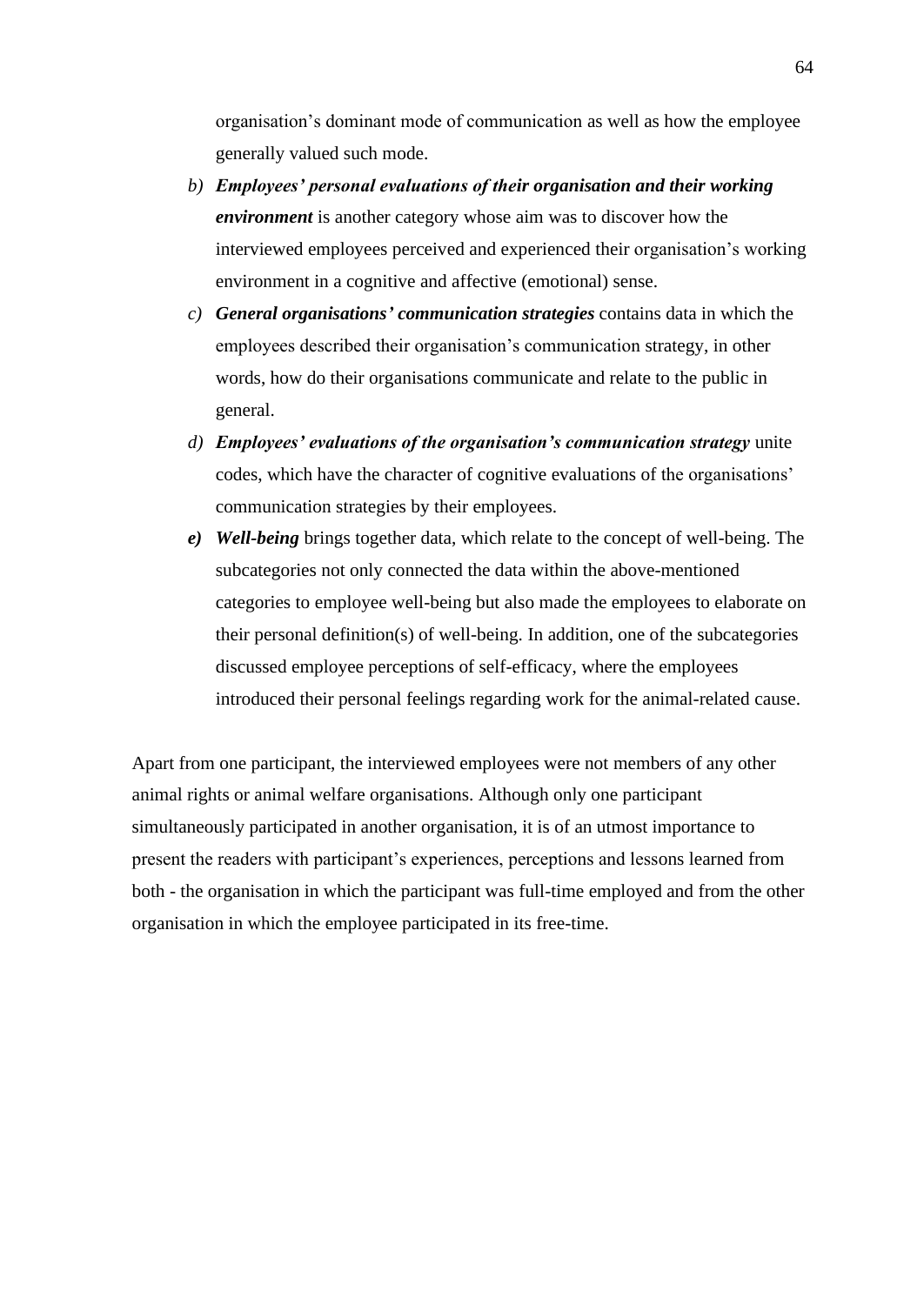# **Reasons for choosing the qualitative content analysis as a method for conducting the research**

The qualitative content analysis as the method for conducting this research was used to gain a wider and deeper understanding of how positive and negative framing in an organisation's external communication efforts affects individuals' well-being. One of the main reasons for choosing the qualitative content analysis as a method for conducting this research is that the method allows the researcher to pose a significantly broader question, which asks "how", rather than "what". Therefore, the search for "what" denotes a significantly less broad question than the search for "how", which is why Denzin & Lincoln (2005, p. 8) suggested to focus in qualitative research on the *how* question. In consequence, the search for "how" also includes the search for "what"*.* In other words, the question "how positive and negative framing affects employee well-being" at the same time asks "what are the factors affecting employee well-being" although the "how" question does not solely focus on the factors.

Another reason for applying the qualitative content analysis to this study has been the method's ability to conduct personal interviews in a semi-structured manner, which enhanced the flexibility of the interviews as well as the quality of collected data. In addition, the method has also been greatly appreciated because it enhanced the interviewer's ability to navigate through interviews creatively and with ease, to pose additional questions as well as to establish a personal bond with the interviewee prior to the interviews being conducted.

In sum, the qualitative content analysis has been regarded by the thesis as the appropriate method for understanding people's perceptions, understandings and experiences with regards to how positive and negative framing affects employee well-being.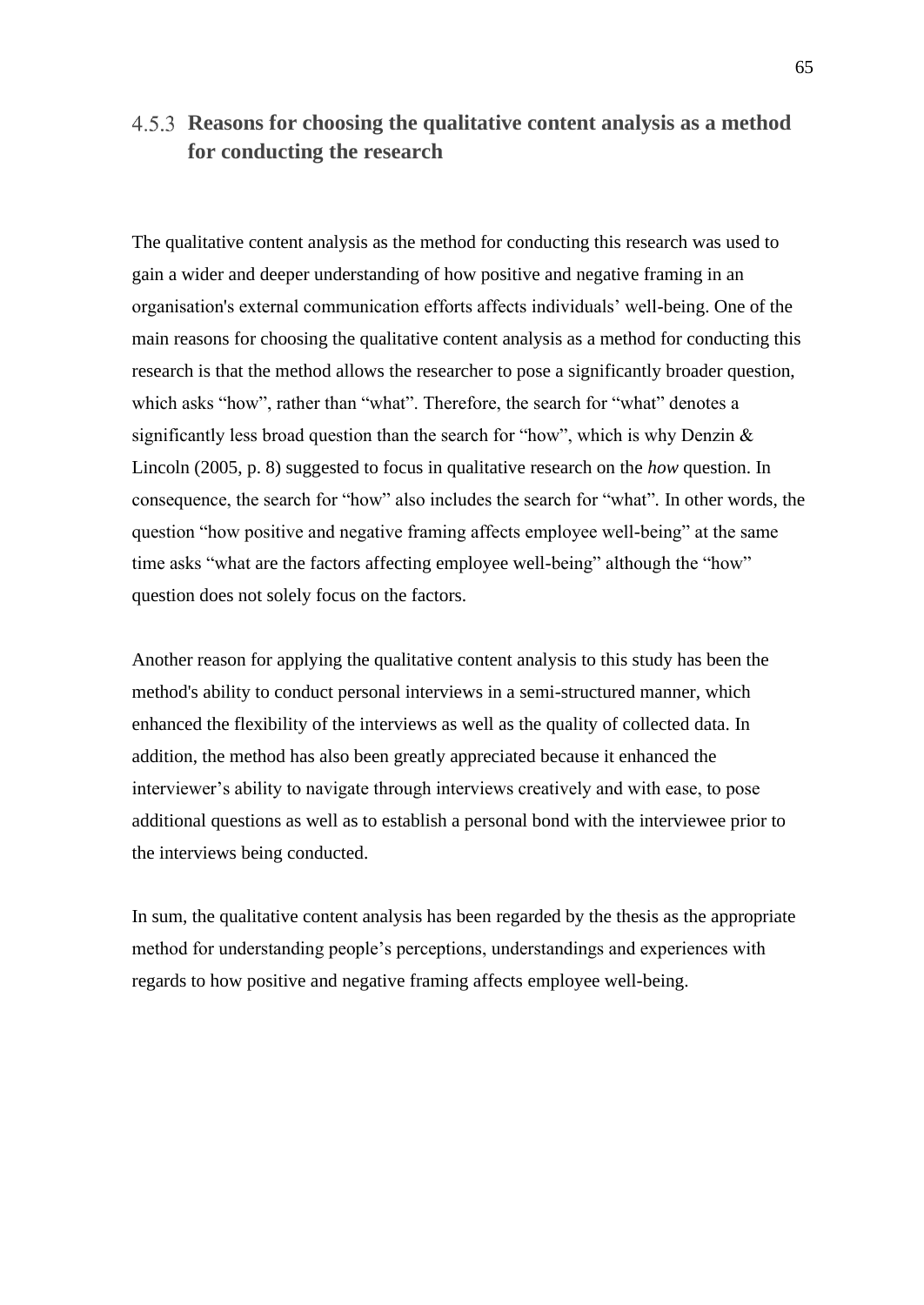## **5 FINDINGS**

This chapter will introduce findings of the research conducted. The findings support answering the question how positive and negative framing of animal welfare and animal rights-oriented organisations affects the well-being of their employees based on employee experience. The first chapter starts with mentioning unity in the studied AR and AW organisations' external communication. The second chapter brings forward the role of personal relationships and of social support in maintaining employee well-being. The third chapter provides an overview of how the interviewed employees perceived that negative and positive framing affected their well-being. The last chapter elaborates on the various types of positive and negative framing that have emerged out of the study.

# **5.1 Unity in communicating about AR and AW issues to the public**

In the theoretical part, the thesis made an assumption according to which employees within AR and AW organisations communicate in a collective manner. In other words, every employee communicates on behalf of the organisation in a way, which corresponds with the organisation's dominant mode of communication. Based on the experiences of the interviewees, there seems to be a unity within organisations when it comes to communicating to the public. For example, one participant noted that:

I think that across the different communication channels or areas we are in contact with the public… the strategies actually very much aligned... so… I don't, I don't feel for example that I have to do it in a fundamentally different way when I talk to people face-to-face… we always follow the strategy to show the positive vision, the positive possibilities coming from plant-based lifestyle… (C)

Another participant also mentioned the unity in communicating in a collective manner:

Absolutely, I think overall we have a unity in the structure on the way we want to communicate. (B)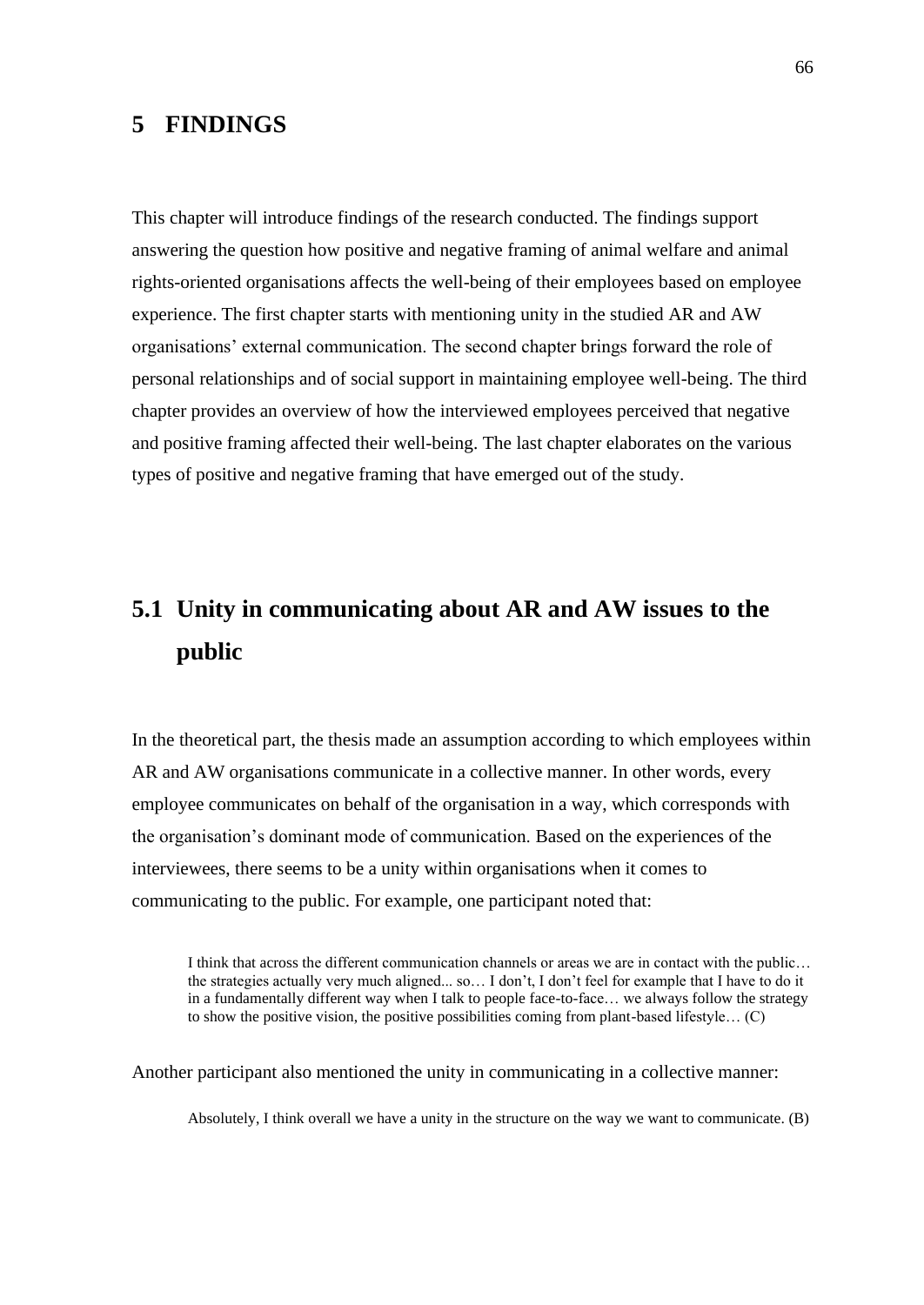One of the participants also revealed that the organisation has an already established communication pattern in use, on which basis the participant and the colleagues within the organisation communicate.

# **5.2 Personal relationships and social support**

This subchapter presents the role personal relationships and social support play in maintaining well-being of the studied employees in organisations' external communication efforts. The study has found that the majority of the interviewed AR and AW employees felt socially supported by their colleagues within the organisations they participated in. Additionally, one participant spoke about the feelings of social support as a result of participation in demonstrations with other animal rights organisations. As an example, one of the participants noted that:

- - for me the fact of talking respectfully in a positive - - I used the word positive a lot of time today, but being encouraging and pulling all in the same direction, all trying to help each other whenever we can and not having rivalries between departments or whatever bullshit, it's a good feeling - -. (B)

Furthermore, social support may exercise itself in other forms. As another participant noted, at times of large campaigns, where demonstrations with other animal rights organisations are organised, not only the participant's motivation increased but such activities also supported participant's feelings of social support:

- - and in that time the motivation of course got like higher because you know that people…. they hear what we are saying, and they see what we are doing, and you know, it does not feel so lonely fighting against the windmills... (E)

Moreover, two of the interviewed participants stated that the presence and quality of personal relationships positively correlated with sustaining their self-care and well-being. The first employee stated that:

- - it's good to see that every colleague is encouraging and working in a nice way, communicating in a nice way, it's a lot of self care coming from that because you feel that you are working - I don't feel that I am working with friends but I feel I am working with more than colleagues in a way. (B)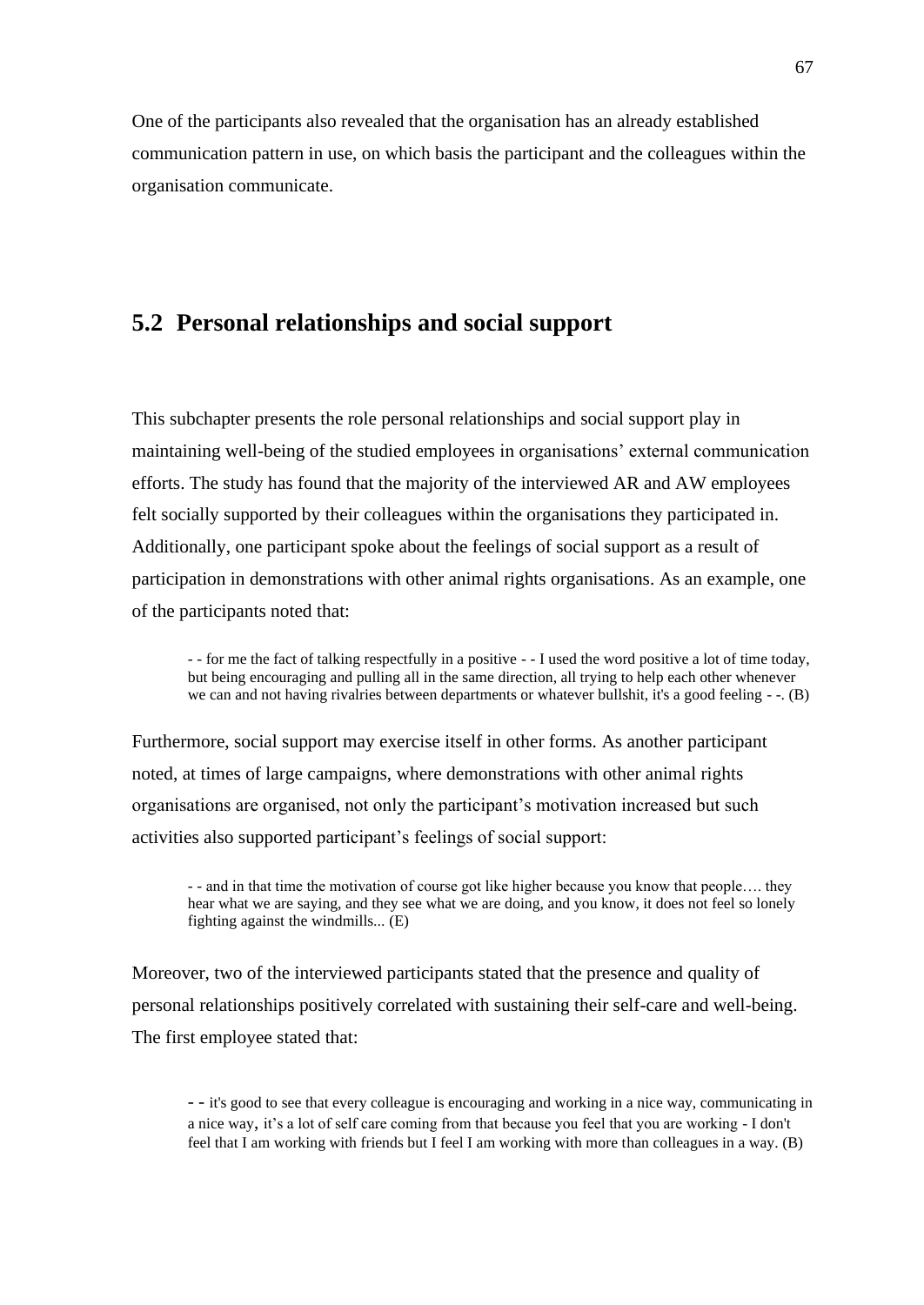The second noted that:

The second important part of well being is the social environment you are in so the people around you that you have supportive people - - people who appreciate you, support you in whatever you do, maybe be family but even co-workers… and yeah, that you find yourself inside of some loving environment… that would be when I think of well being. (C)

The presented quotes from the interviews suggest that the presence of personal relationships and of social support within AR and AW organisations has a positive impact on employee well-being in employee experience.

In addition to the already presented findings, the research also suggests that the presence of personal relationships and of social support within AR and AW organisations may positively correlate not only with employee well-being but also with employee motivation to conduct their job. One of the employees noted that working and interacting with colleagues has motivated the participant to be more efficient at work, thereby influencing the participants efficiency:

- - it's some kind of, I don't know, pleasant way of interacting and working together that kind of motivates me to bring big results also because you also because want to make everybody, you are also happy to show that you succeeded, we are not competing against each other, we are just trying our best in different sectors… (B)

In conclusion, these findings suggest that the quality of personal relationships and the presence of social support within animal rights and animal welfare organisations may have a positive effect on employee well-being and their motivation. In answering the main research question, it could also be hypothesised that the occurrence of social support and of positive personal relationships with colleagues may partially counteract the negative impact on employee well-being stemming from organisation's negative framing. In consequence, such impact could have the potential to reverse employee burnout as well. Subsequently, it can be hypothesised that in the presence of positive framing, both social support and personal relationships may function to the benefit of employee well-being, motivation, organisation's effectiveness and sustainability and as a result, the animalrelated movement's effectiveness and sustainability.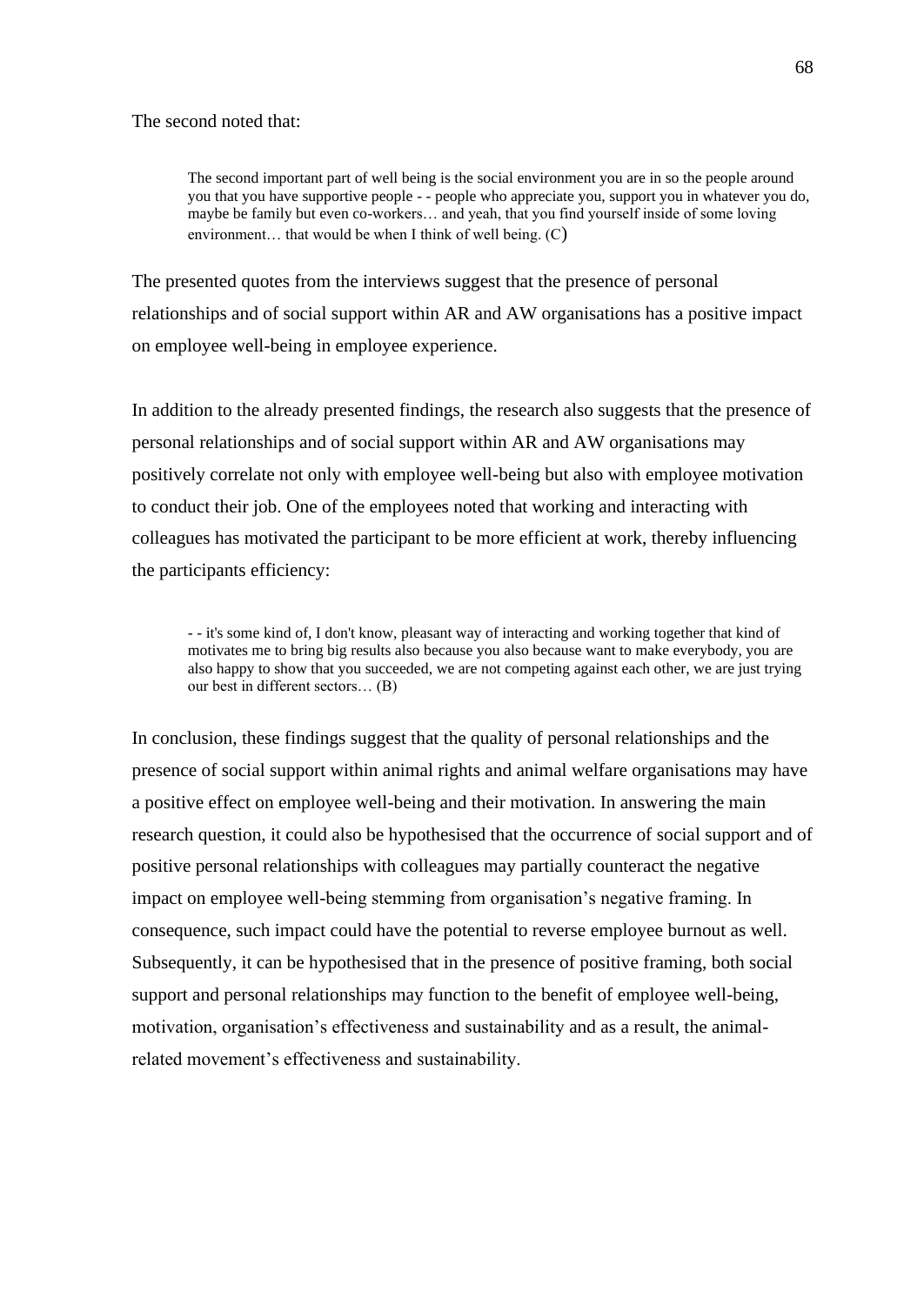#### **Personal relationships and social support in organisations using negative framing**

The study found that once an organisation's communication strategy is established upon communication mode emphasising the negative form of framing, the presence of personal relationships as well as the presence of social support within such organisations may be especially crucial for supporting and sustaining the well-being of employees in such organisations. Important to note that the finding is based solely on the statement of one interview participant, who was simultaneously involved in two animal-oriented organisations. The organisation in which the participant was full-time employed emphasised the positive framing and it will be referred to as participant's "main organisation". The other organisation, where the participant was involved less frequently emphasised negative framing and will be referred to as participant's "other organisation".

This study also discovered that in the employee's experience, the occasional participant's involvement in the latter organisation has been capable of producing the characteristics of social support. Despite the unilaterally established finding, the thesis believes it is important to provide the readers with at least some findings in this regard to spark an interest in conducting further research on the relationships between negative framing and personal relationships and support. The paragraph below describes participant's experience of social support in the latter organisation, that is in the one using negative framing as its dominant communication mode.

When communicating to the public via negative framing, which was exercised through screening a videotape depicting animal exploitation to the public on the streets of a city, the participant itself reflected that:

- - being confronted with the footage, with the animal suffering but in this environment it's kind of ok… - - yeah, it's not the same as watching a full documentary or being completely focused on the footage because I am also more focused on the conversation or on the person and… at the same time to be in this kind of environment where you have lots other activists around trying to achieve something also gives you positive vibe in some way so… (C)

Consequently, the same participant mentioned the importance of community within the other organisation: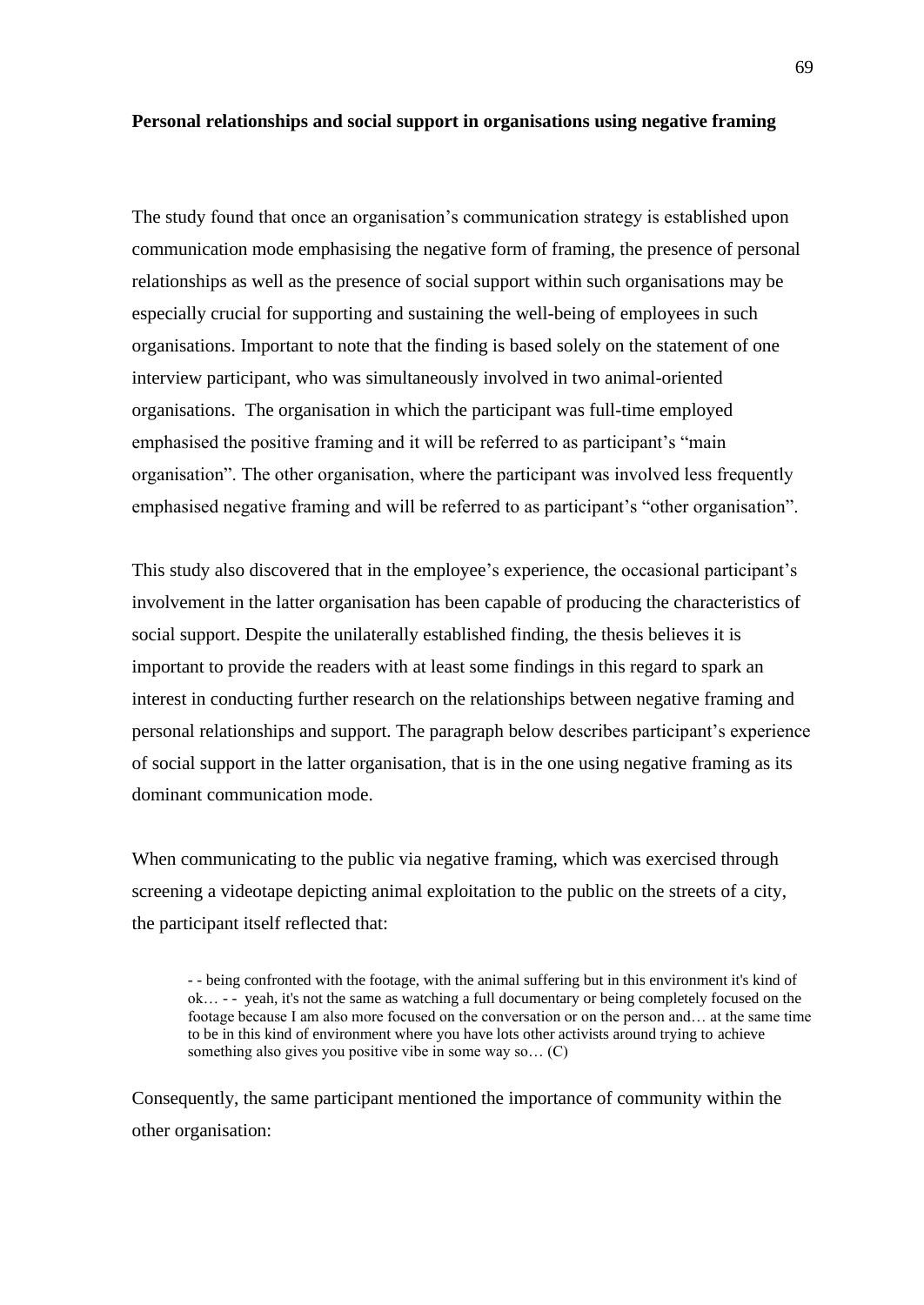- - it is street activism so what plays a big role is also the community there when I am involved with the [NAME OF THE OTHER ORGANISATION USING NEGATIVE FRAMING], I am always surrounded by other vegan activists and experiencing this community… seeing a lot of people who are… you know, not just being vegan by themselves but actually say "this is so important to me that I will go to the streets and I am gonna convince others as well". And this can be very inspiring and gives a lot of hope at the same time… (C)

Despite the differences in participant's main organisation and the other organisation, the participant noted that the presence of social support and of personal relationships have outweighed the negative impact of negative framing on the participant's well-being in the other organisation.

Therefore, based on the findings, this section suggests the following conclusions:

- 1. the presence of personal relationships and of social support may be of great importance in sustaining employee well-being within AR and AW organisations in general but especially in organisations using negative framing as a mode of communication,
- 2. the presence of social support and of personal relationships seems to diminish the impact of negative framing on employee well-being and to lower the risk of activist burnout, and
- 3. the presence of social support and of personal relationships may not be sufficient in supporting employee well-being as the negative framing of AR and AW organisations may outweigh the positive effects of social support and of personal relationships.

# **5.3 The impact of organisation's communication on employee well-being**

This study has discovered that based on the interviewed employees' experiences, certain types of framing have a positive impact on employee well-being while others do not. Before presenting the results, examples of modes of communication used by the participants' organisations will be presented.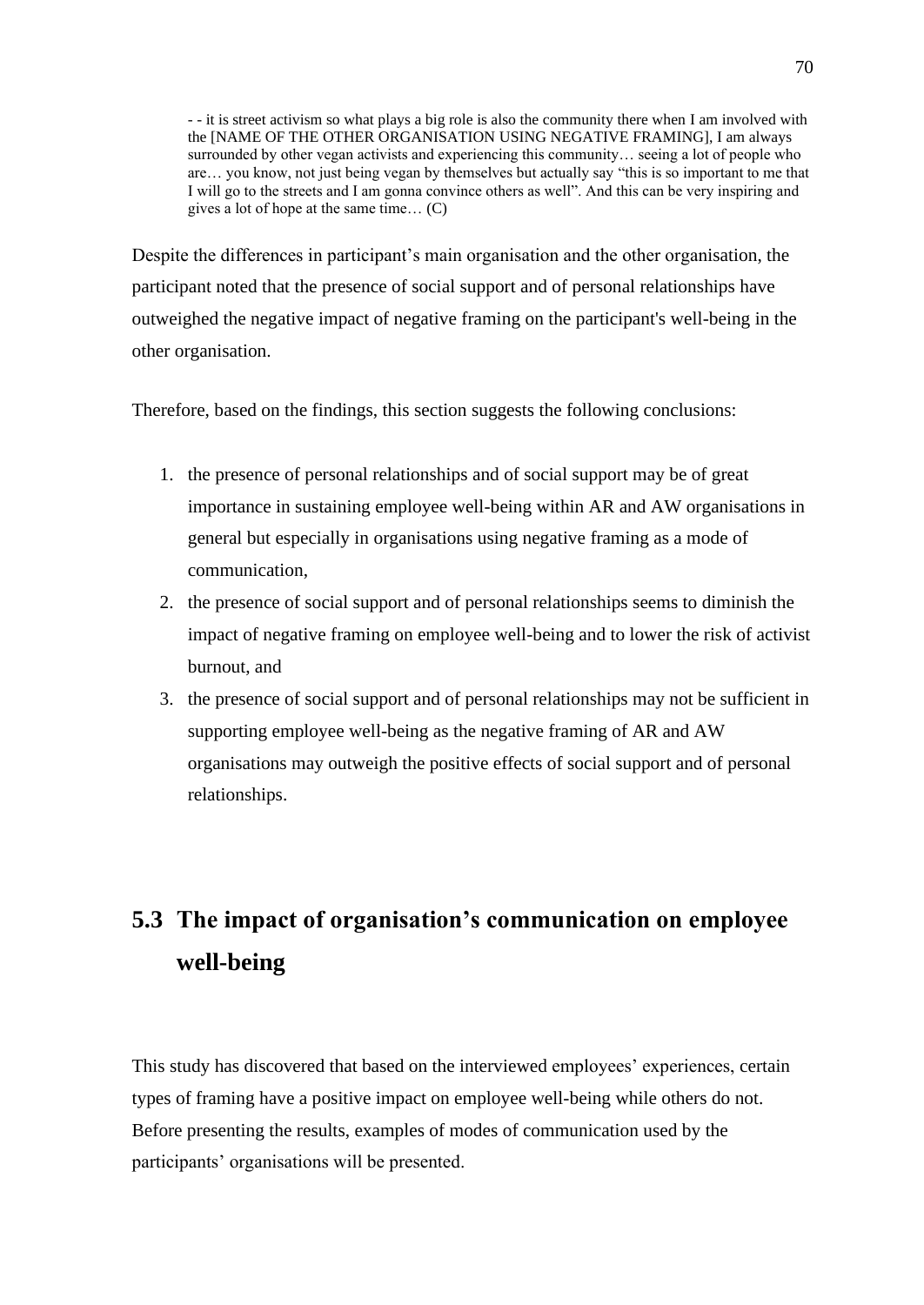## **Examples of positive and negative framing**

The importance of positive and negative framing for answering the main thesis question has already been hypothesised in the theoretical part of the thesis. This subchapter will showcase how the interviewed AR and AW organisations' employees themselves refer to the modes of communication, which are present within their organisation's external communication. In the following interview excerpt, the thesis will present an example of organisation's negative framing, which was communicated to the general public:

- - basically, you have a problem... usually you have a problem that you are trying to get an attention to. So yeah... That is maybe the framing for the public most of the time anyway - - but you have to make people feel a little bit uncomfortable because nothing is going to change if they don't feel a little bit uncomfortable - - you know, if there is nothing they feel like they need to change - - people live in a bubble [LAUGHING] you have to break bubble a little bit... [LAUGHING] - -. (D)

The same participant also elaborated on what is the purpose of the organisation's mode of communication:

- - because you should always also tackle emotions... like... have an emotional message... well not always but very often it's good to have emotional messages… (D)

Therefore, the examples presented are regarded as having the characteristics of negative framing and hence were identified as negative framing.

In contrast to negative framing, the following quotes are interpreted as the having the characteristics of positive framing, hence were identified as positive framing. One of the participants introduced a mode of communication, whose aim is to present a positive vision of the future to the public:

- - but you could also focus on the power that we have to change this so you can say by adopting a plant-based diet we can actually protect the rainforests and make it to reforest it. And you know to always show this positive vision that can be a result of us changing our behaviour... and this is the focus or the strategy that [ORGANISATION] follows that we always try to communicate in this way showing the positive vision of the future without animal exploitation instead of just showing the suffering of animals or the destruction caused by the animal industry…(C)

Another participant made it clear that the organisation's mode of communication is to present the subject of veganism, which relates to the animal-related subject, in a fun but serious way: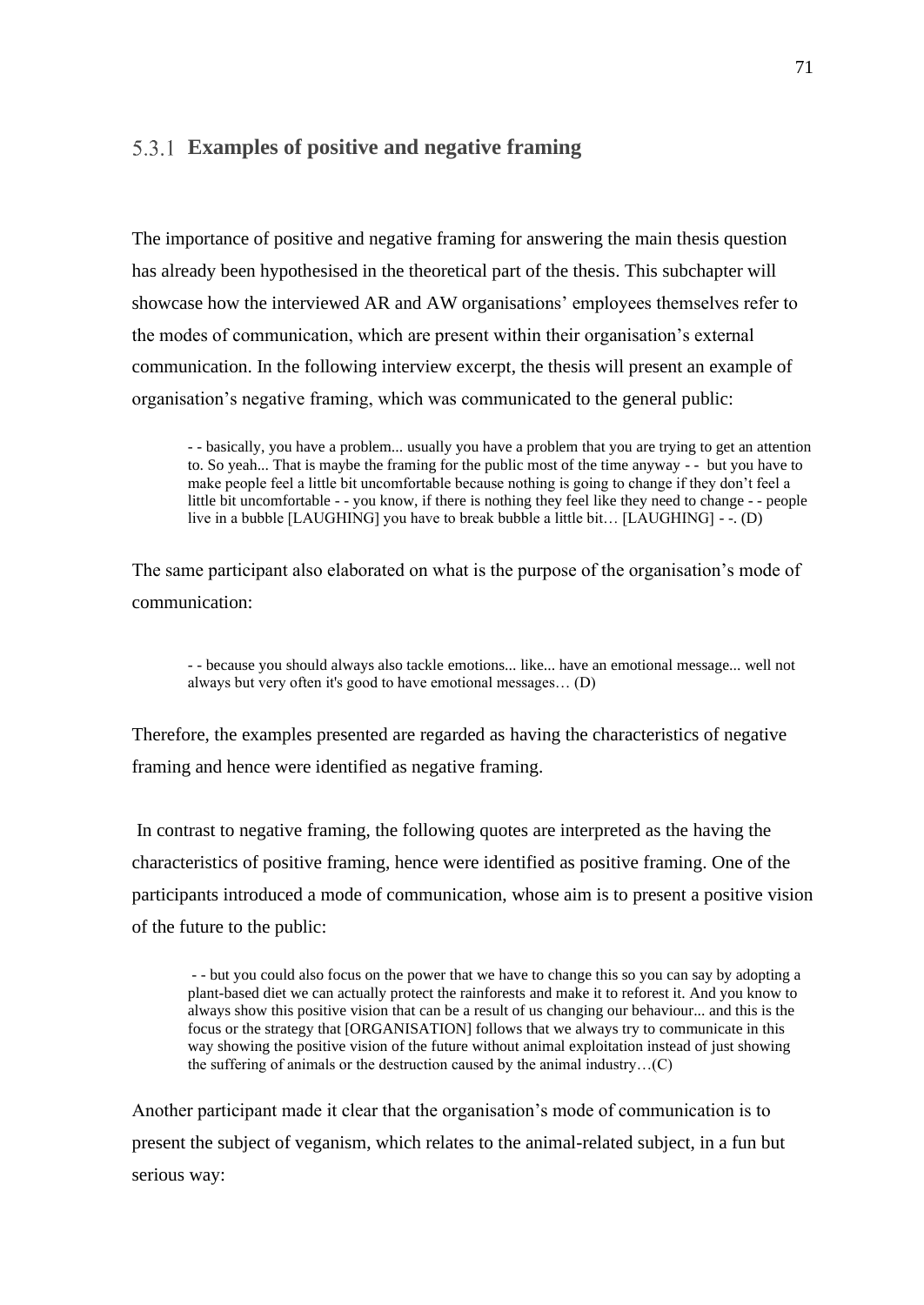It shows to people that it's not about being as radical and perfect as we can but just to go in the right direction and we try to make it mainstream, to make it fun and to also make people realize that it's serious, important and it's a good thing and that it is not a sacrifice to be almost vegan, plant-based lifestyle or whatever you call it. (B)

Therefore, this chapter has introduced some of the quotes from the interviews in which the examples of both - positive and negative framing - were presented. In the cases introduced, negative framing took the form of communication, whose aim is to make the organisation's audience uncomfortable by presenting the animals-related issues as well as to raise the emotions of the (target) audience. Additionally, depicting the suffering of animals as well as the destruction caused by the animal industry is also regarded as part of negative framing. In contrast, among other cases, positive framing was presented as a mode of communication in which "positive vision" and support of the public in making changes in behaviour dominate the organisation's external communication's agenda.

## **The impact of positive framing on employee well-being**

On the basis of the experiences of the interviewed AR and AW employees, the study has observed that positive framing as a mode of organisation's communication in the AR and AW organisations tends to have a positive impact on employee well-being. Such finding provides the answer to the main research question. When an organisation communicates to the public via the already mentioned "positive vision", such communication was found to have a positive impact on employee well-being. For example, one participant noted that:

Because the strategy that [THE PARTICIPANT'S MAIN ORGANISATION] uses is to, to really show people the positive vision of the future, it's also something that you emotionally get involved in so you also feel this positive vision and you are confronted with it all the time and it creates really a light-heartedness at work…although you know the topic we are addressing is a very serious one… there is a lot of suffering in the world because of this and at the same time because of the way [THE PARTICIPANT'S MAIN ORGANISATION] handles this communication I think it makes it possible that we actually focus on the… this future that we want to create, and not so much on the problems and suffering that exists right now… (C)

In other words, the participant noted that the core idea of communicating through the "positive vision" lied in depicting the future the organisation aimed at creating. As a result, the participant's involvement at the organisation made the participant exposed to such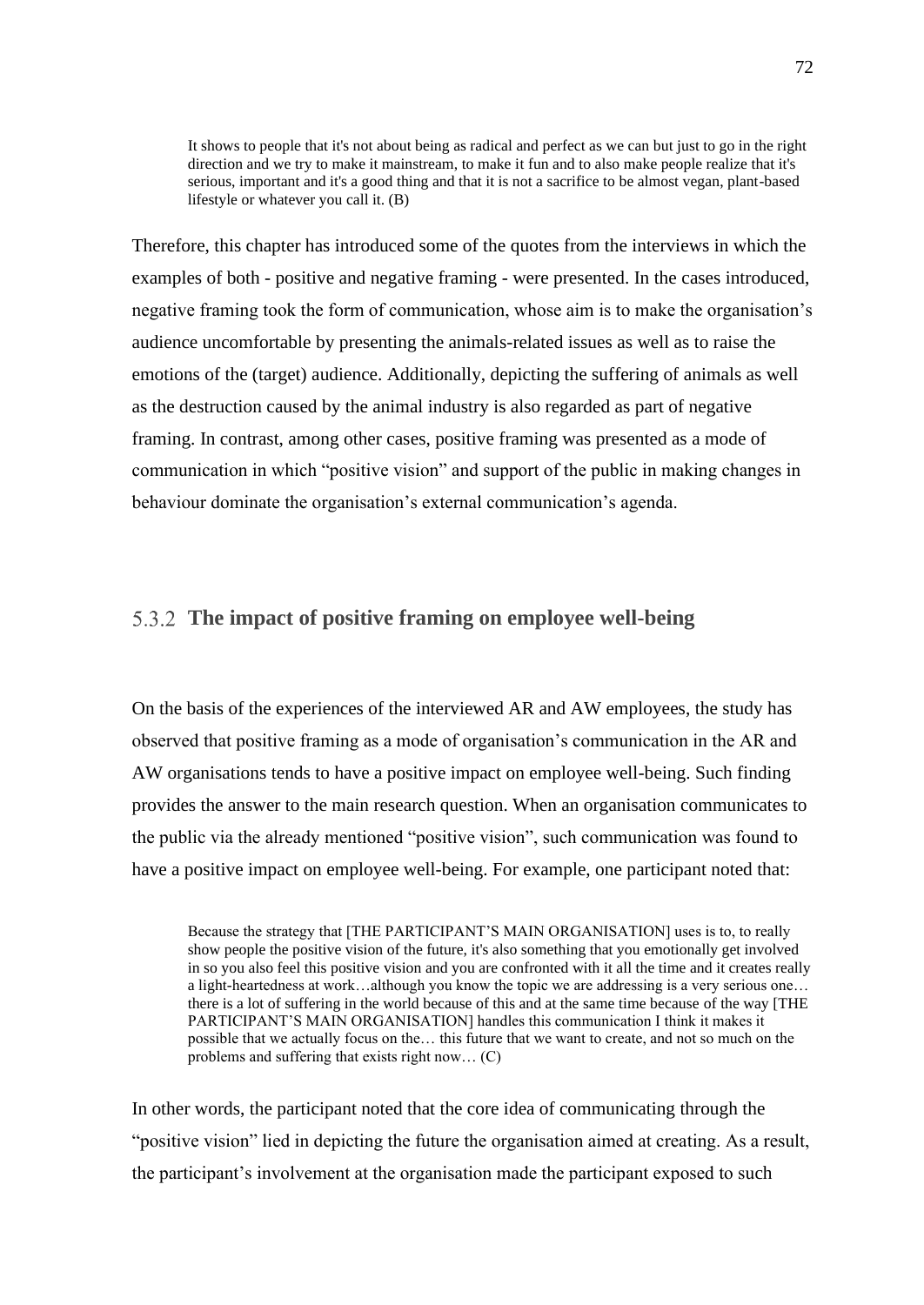positive vision, which supported the participant in handling the issues related to animal exploitation. Thus, despite the difficulty of the topic addressed, communicating via the positive framing emphasising the organisation's positive vision was voiced by the participant to have a positive impact on the employee's well-being.

Furthermore, the thesis also explored that an organisation's communication, which is positive, encouraging, and non-judgmental in nature may have a positive impact on employee well-being. As one of the participants stated:

The other aspect of well-being is the fact that [THE PARTICIPANT'S ORGANISATION] has a structure, we also try this frame of not being judgmental, of being positive, of encouraging people to do the right thing and I am still pretty happy to be working in a structure where we have non-violent communication, where we try to encourage each other, where we have serious discussions when things fail. (B)

However, in contrast to the previous findings, the study has also observed that although in some AR and AW organisations, positive framing represented the dominant communication domain, such mode of communication was suggested not to be the necessary condition for ensuring employee well-being. One participant noted that:

- - for employees of similar organisations is I think the hardest part in fact to prevent burnout. Every one of us have information, which are very negative and with which we are in day-to-day contact and at the same time we have to keep such kind of more positive attitude and to inspire others [TO CHANGE THEIR BEHAVIOUR] but like the truth is that it is sometimes frustrating because like [DIDN'T UNDERSTAND] to the public, something we publish as great news, which are these gradual steps, although there is some sort an internal feeling that the animals are there and the ecology simply…. that all of this in principle cannot be saved…. so maybe with this I have been fighting somehow internally. (A)

Therefore, despite the fact the participant's organisation communicated via positive framing, the participant's awareness of the animal-related issues seemed to have negatively impacted the participant's well-being. Furthermore, in addition to the previous interview excerpt, another participant also noted that despite positive framing was the dominant communication domain, the awareness of the animal-related issues seemed to have urged the participant to separate itself from the facts and emotions that are linked to such issues:

- - you need to enjoy being social person and talking to people and not take it too personally or too seriously sometimes because if you think too much about slaughterhouses or whatever livestock or industrial agriculture, it's a very depressing and there is also moments when you feel very depressed thinking about it because you are counting the number of animals killed and that and that, so there is sometimes like a need to separate a little bit yourself like your emotions and the facts from the way you will interact with the person [IN A CONFERENCE] - -. (B)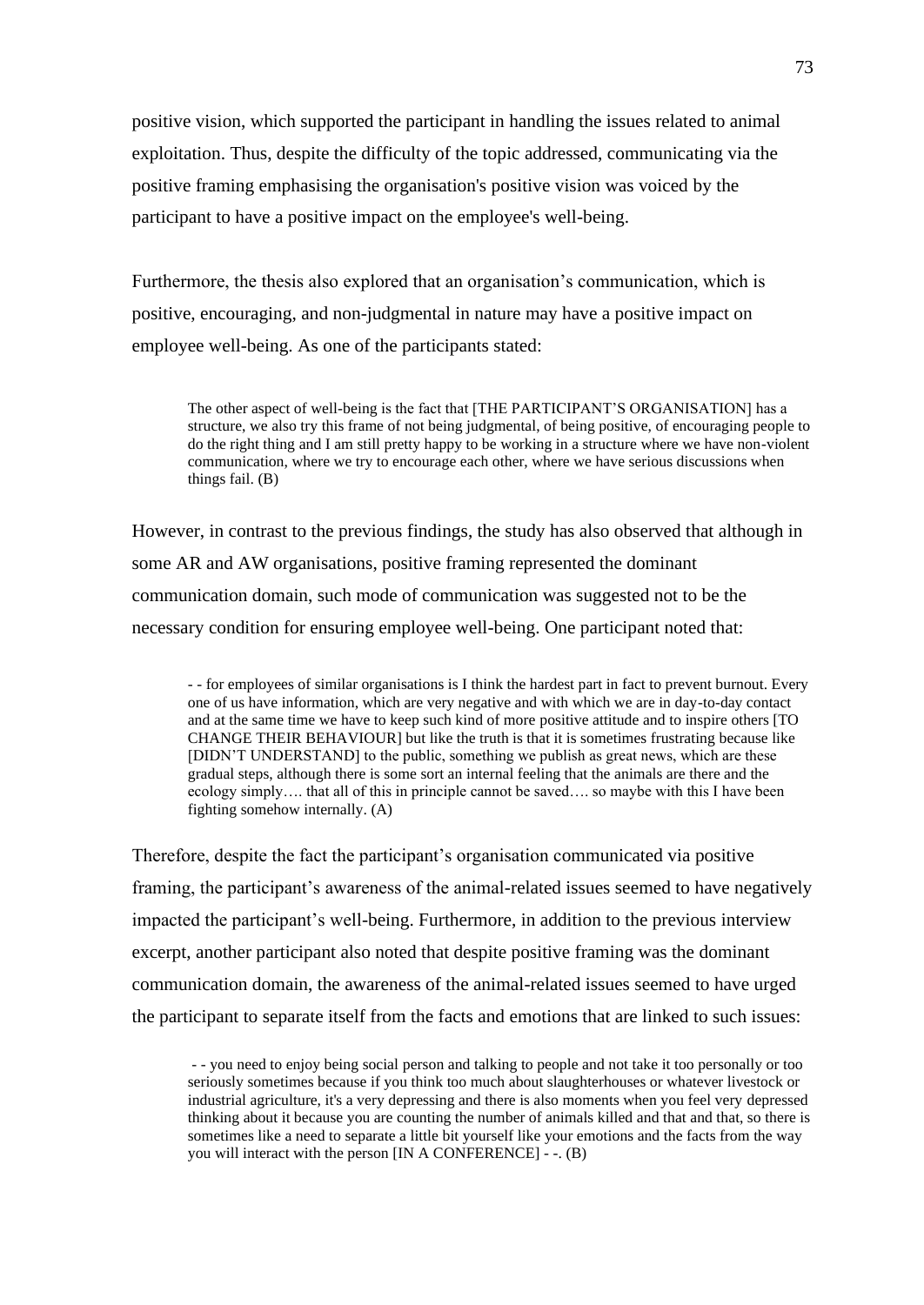Therefore, based on the findings, the thesis suggests that positive framing as a dominant mode of organisation's communication may have a positive impact on employee wellbeing. Additionally, the findings also suggest that the employees' awareness of the AR and AW related issues may have a strong impact on the employees' well-being independent of whether the AR and AW organisations employ positive or negative framing as their dominant mode of communication.

### **The impact of negative framing on employee well-being**

This chapter presents the readers with findings related to the impact of negative framing on employee well-being. Because none of the interviewed employees was employed in an organisation emphasising solely negative framing, all of the findings of this chapter are based solely on one employee's perceptions, experiences and lessons learned from participating at two strikingly different animal rights and animal welfare organisations. As in the previous chapter, the organisation, where the participant was full-time employed, and which emphasised positive framing will be referred to as the participant's "main organisation". The latter organisation of which the participant was also part on a less frequent basis, and which emphasised negative framing will be referred to as the participant's "other organisation".

Based on the above-mentioned participant's simultaneous involvement in two the AR and AW organisations, the results tend to suggest that negative framing of the participant's other organisation elicits negative impact on participant's well-being. As the participant made it clear, there is a large difference in how the main organisation and the other organisation communicate to the public. At first, the participant stated that communicating to the public via positive vision, which is regarded as belonging to positive framing, positively impacts the participant's well-being:

- - why I like working at [THE MAIN ORGANISATION] so much because I think…you know you can communicate this topic also by showing the suffering of animals, and a lot of organisations do that, but if you work at an organisation that follows such a strategy, you yourself will always be confronted with this negativity.. You are always confronted with the suffering of animals or the destruction that is caused… and on the other hand when I work at [THE MAIN ORGANISATION],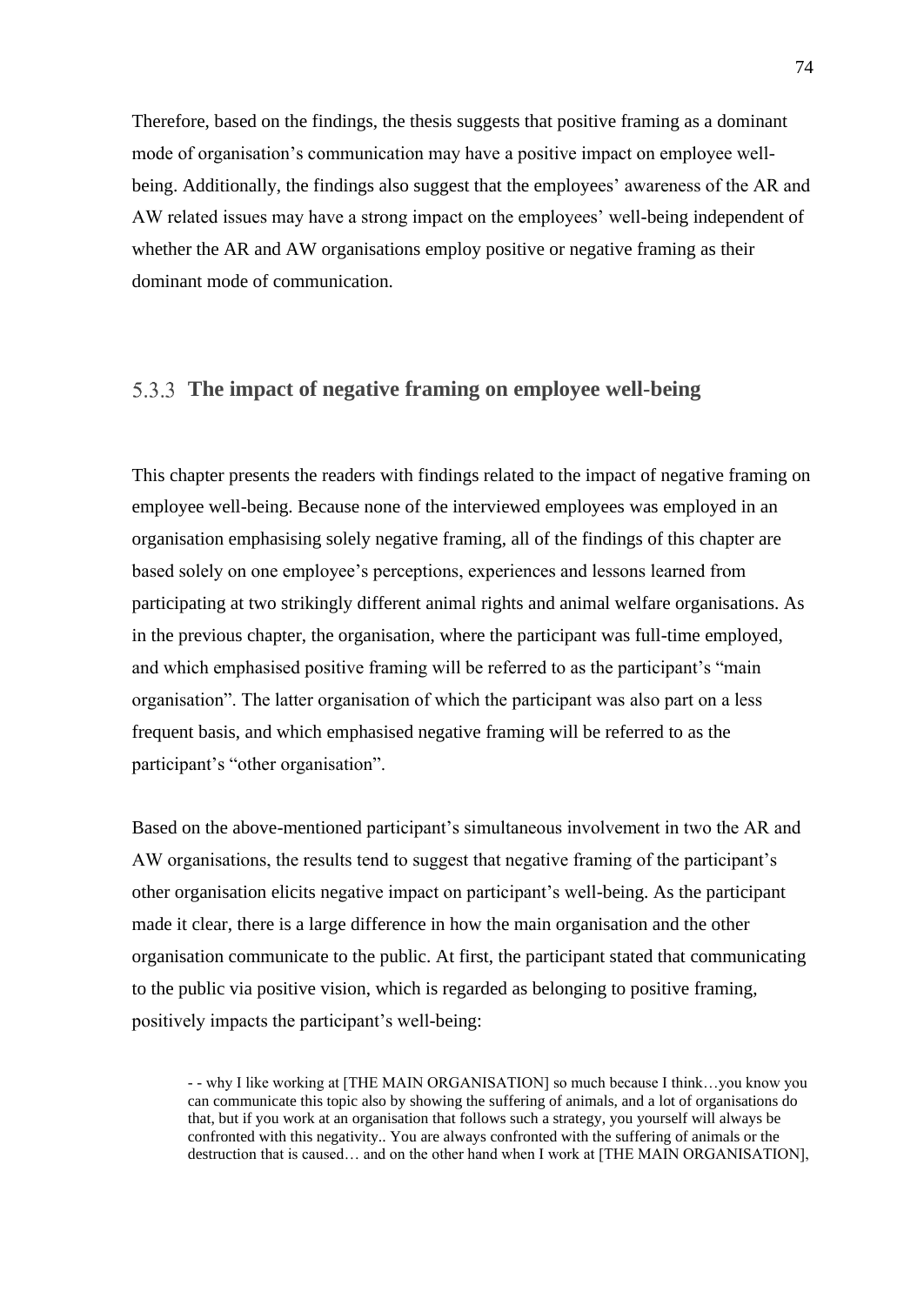I am always confronted with this positive vision of the future and this… makes me feel much better I think…  $(C)$ 

Thus, the quote stated that the main organisation positively impacts the participant's wellbeing.

Second, when the participant elaborated on the negative framing of one AR organisation in which the participant considered pursuing full-time employment, the participant made it clear that the day-to-day exposure to the organisation's negative framing would have harmed the participant's personal well-being.

[NAME OF AN ANIMAL RIGHTS OR ANIMAL WELFARE ORGANISATION] is a well-known organisation as well that I support financially for many years already and I am a big fan of this organisation as well…. and… I actually considered at one point working for them, but this is what... actually hold... helped me back at that time so I, I really thought that if I work at [NAME OF AN ANIMAL RIGHTS OR ANIMAL WELFARE ORGANISATION] they, they are focused on documenting what happens inside of slaughterhouses for example or animal factories so if, if I work at that organisation I would be doing a great… a very important work for sure… but I would always be confronted with this images, with these, with this suffering really and I think this can be very hurtful for, to the soul in the end to be involved in this a lot. [C]

Therefore, the participant was aware of the impact negative framing could have had on its well-being and despite such awareness, the participant was involved in an organisation emphasising negative framing. The interviewer spotted and raised such inconsistency during the interview by asking whether the interviewee felt confronted with the images portraying animal suffering when it occasionally participated at the organisation using negative framing. In that regard, the participant stated that:

- - well, I guess I would not be able to do this full time [TO WORK FOR THE OTHER ORGANISATION]… [LAUGHING] to do this with the [OTHER ORGANISATION] because yes you are confronted with the suffering… (C)

In conclusion, based on the interview, the thesis suggests that negative framing may have a negative impact on the well-being of AR and AW organisations' employees. Furthermore, the interviews disclosed the participant's awareness regarding how negative framing impacts the participant's well-being. The participant's awareness was apparent through participant's occasional involvement in the organisation emphasising negative framing and full-time employment at the organisation emphasising positive framing. It can therefore be additionally concluded that employees who devote a greater amount of their time working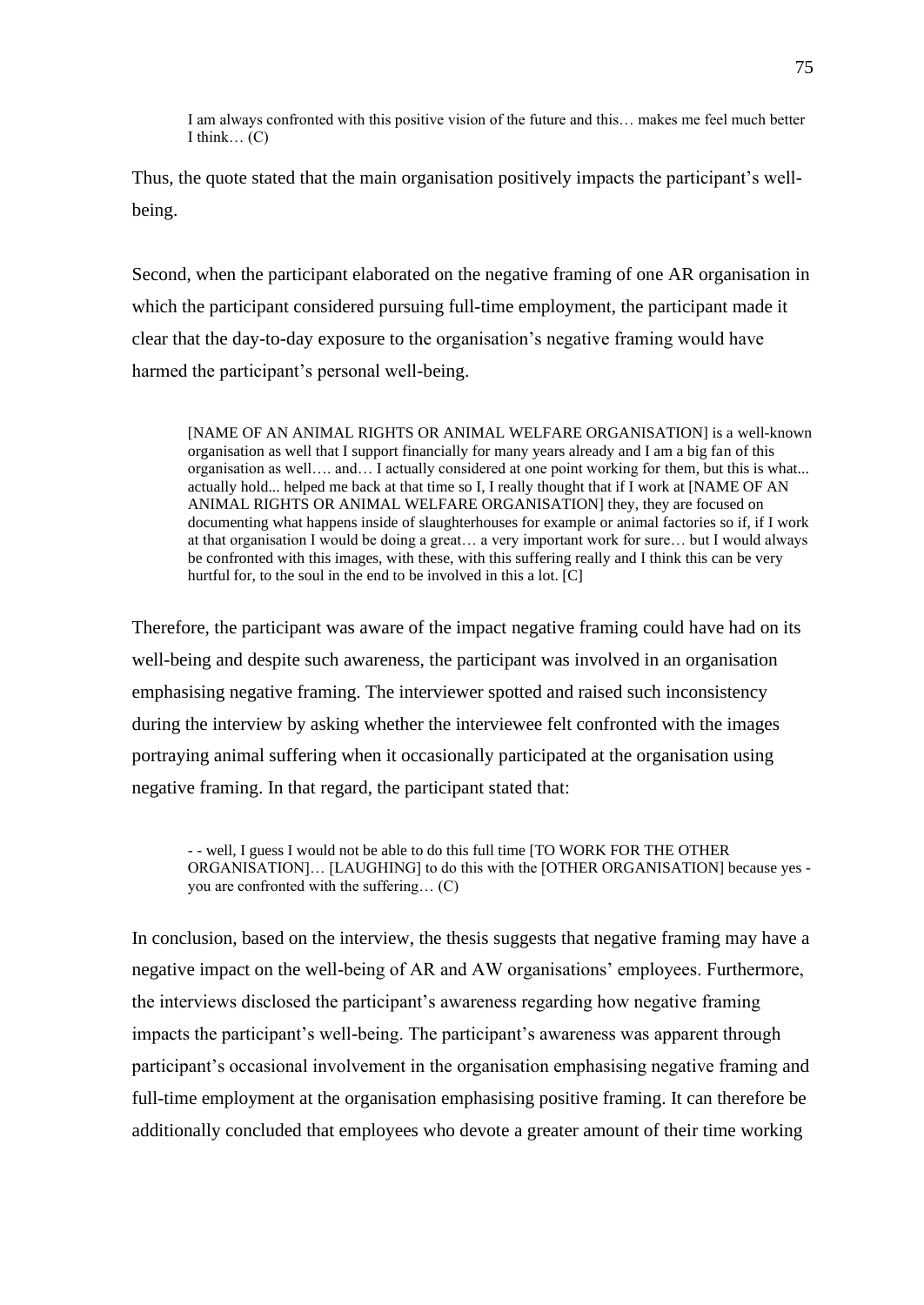at AR and AW organisations emphasising positive framing may show greater levels of well-being due to their frequent contact with the organisation's positive frames.

### **The impact of combining positive and negative framing on employee well-being**

The previous chapters have suggested the impacts of AR and AW organisations' dominant modes of communication on employee well-being. The findings made within the previous chapters are established on organisations, which have firmly divided between positive and negative framing in their external communication. However, this research has discovered that organisations can also combine multiple communication domains. Therefore, showing the examples of multiple communication domains within an organisation as well as estimating the impact of combining the communication domains on employee well-being is the aim of this subchapter.

At first, the research has found that AR and AW organisations can balance between positive and negative framing. The participant voiced such balance:

- - of course we don't say like (2.0) really rough things - - because we, you know, you have to say enough, you, you can't like hide the… truth but then you have to show it that way that children starts to think it but then also that when that they don't like have to, I don't know (4.0) like start to defence or, or like "oooh that is too much I don't want to think about it" so it's also like trying to find the good balance [IN COMMUNICATING THE TRUTH ABOUT ANIMAL EXPLOITATION AND COMMUNICATING THE TRUTH IN A SENSITIVE MANNER]. (E)

Continuously, another participant also elaborated on the balance between positive and negative framing when communicating to different communication channels:

Cause we have to have the positive messages as well, you know, try to… get people excited about… you know joining [THE ORGANISATION] or whatever. - - Cause on … Instagram we only have positive messages - - In the media you can be a little more… well you have to have a problem that you are tackling so of course you go problem first… - - and then of course for the politicians we have to have a problem that you are trying to have a legal answer for solution for... so... (3.0) usually is...yeah problem oriented for them as well… (D)

In the quote above, the participant demonstrated the organisation's balance of positive and negative framing in organisation's communication of positive messages to the public and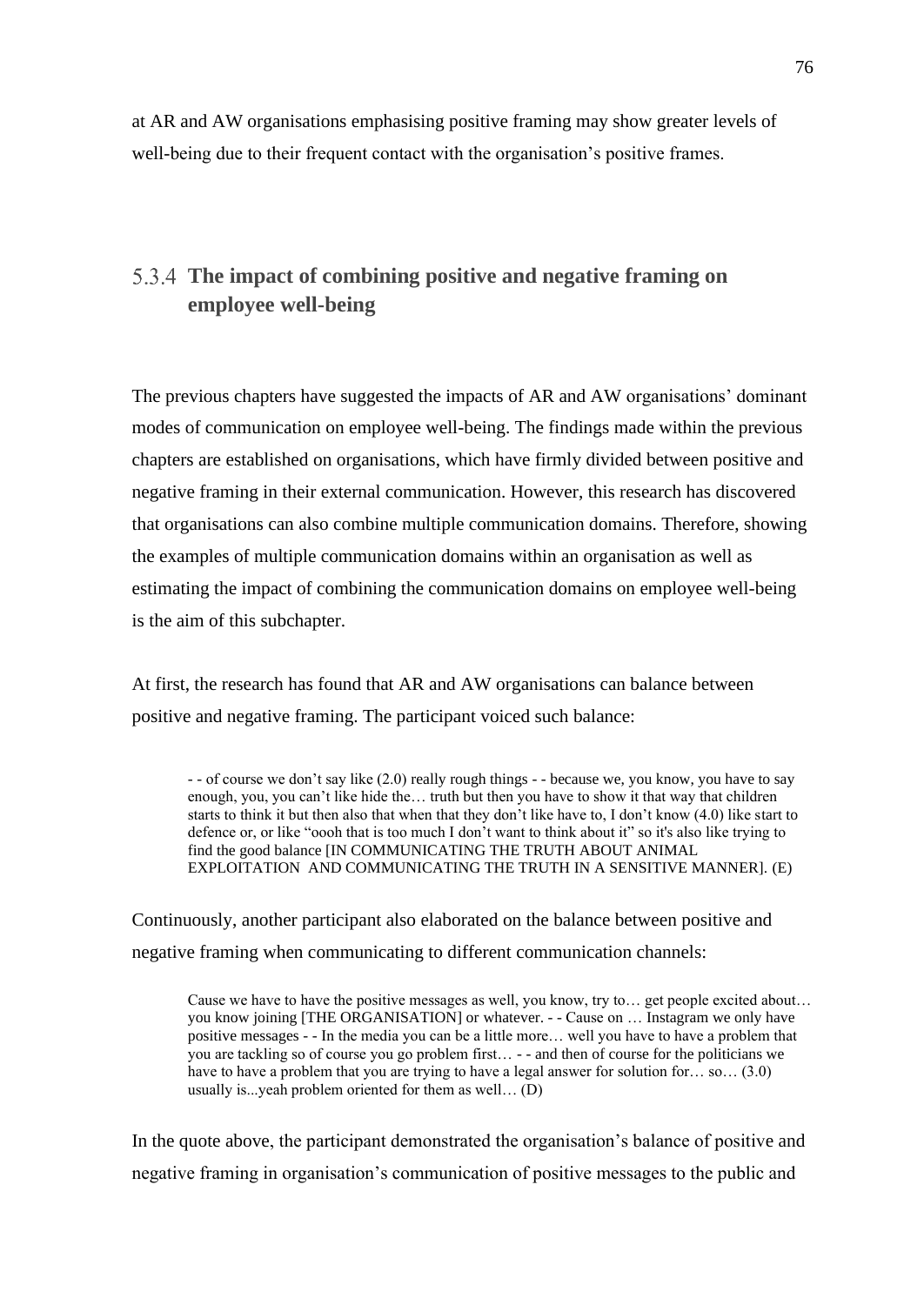"problem-first" communication in which problem represents negative framing. Additionally, the same participant mentioned the importance of emotional messages, which are also considered to belong to the domain of negative framing:

- - because you should always also tackle emotions... like... have an emotional message… well not always but very often it's good to have emotional messages… (D)

Therefore, these examples support the finding according to which organisations may use multiple communication domains as part of their communication strategy. Additionally, the examples have also shown that organisations may balance facts related to animal issues with an emotional content. In addition, the findings also indicate that organisations may choose to apply different communication domains to different channels of communication.

The following paragraph will introduce how combining multiple communication domains may impact the well-being of employees in AR and AW organisations. Important to note that the finding is based solely on the perceptions and experiences of one participant. Nevertheless, because of the combined nature of framing, it is important to provide the readers with at least some finding, thus possibly enhancing a further interest in conducting research on organisations, which use combined framing. Therefore, such organisational setting disclosed that, on one hand, the employee distanced itself from the content of the external communication and that, on the other, the external communication was perceived as being of a technical character and a routine:

What do you write all the time and you make the messages is... you don't really have the emotions about it [LAUGHING] you just sort of do it... - - And then you... it's sort of technical in a way... You realised you have to have the positive thing in here and ... you have the facts and... sort of... it's a routine in a way - - It's really quite a routine… so yeah… you just bite it… and you have to know how to get different types of messages through different kinds of audiences… (2.0) and then its just do.. (D)

Therefore, based on the interview of one employee participant, the result proposes that combining positive and negative framing tends to have little or no impact on the participant's well-being based on the employee's experience.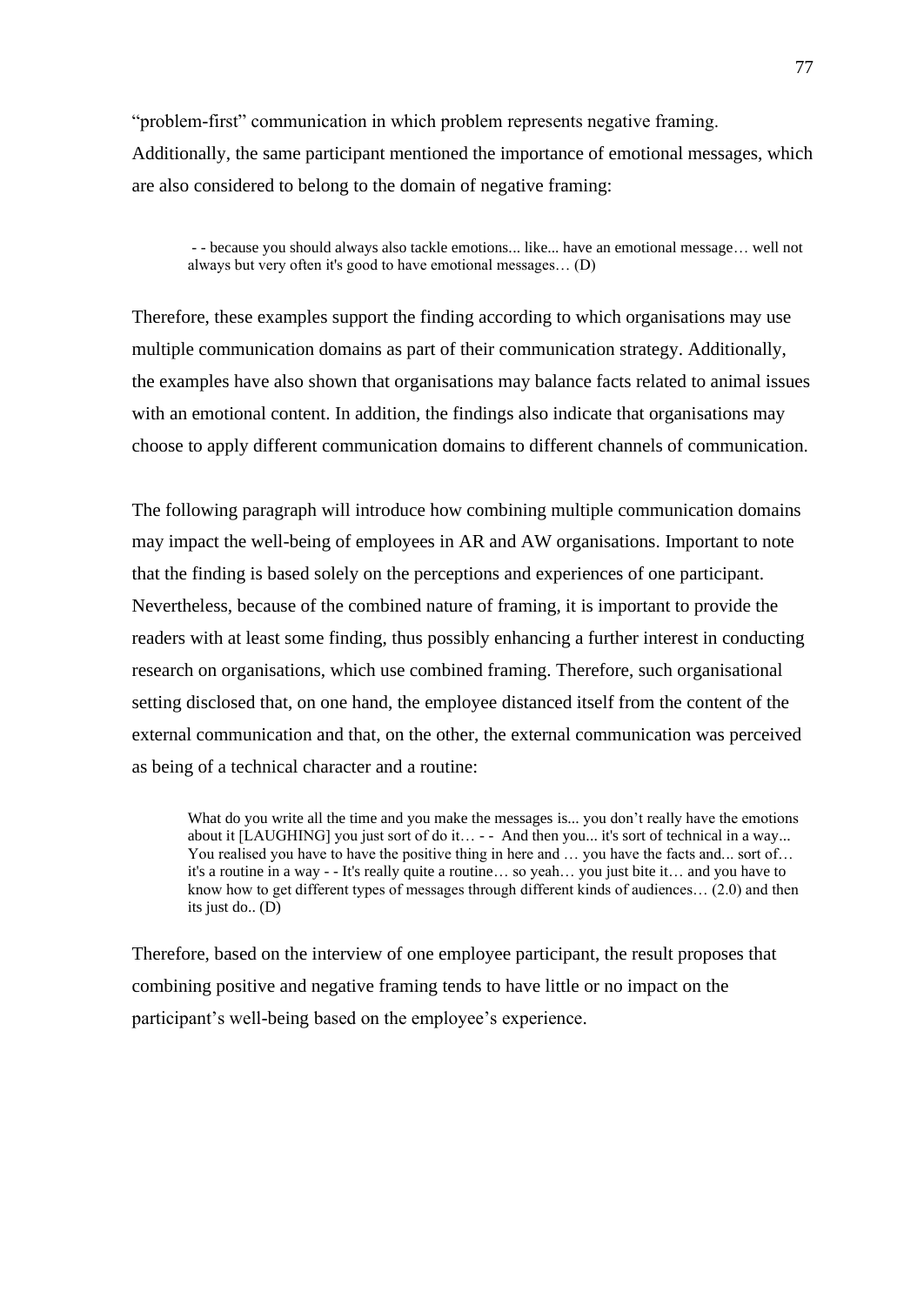# **5.4 Types of positive and negative framing**

This chapter will introduce to the readers the types of positive and negative framing, which were identified in the interviews. Important to note is that the aim of each of the introduced types of framing – positive and negative - are characterised by conscious and deliberate efforts of the organisations to make the public to partially or fully adapt the organisation's ideology. At first, terms associated with positive framing are introduced.

#### *1. Encouraging framing*

Based on the data, *encouraging framing* is a type of framing employed by social movement organisations, particularly by animal rights and welfare organisations. The collective action frames within such a type of framing are characterised by conscious and deliberate efforts of the employees to inspire and stimulate the public to partially or fully embrace the ideology of the organisations. Important to note is that encouraging framing was found to be present also within negative framing. The example of encouraging framing is:

We are not focusing on any drastic video shots of animals but rather on how to make veganism easier in order to make it available for everyone. (A)

### *2. Positive vision framing*

*Positive vision framing* is a type of framing, which employs collective action frames (CAFs) that are characterised by employing the power of the public's imagination in order to evoke positive feelings regarding the outcome of the behaviour suggested by the organisation.

<sup>-</sup> - but you could also focus on the power that we have to change this so you can say by adopting a plantbased diet we can actually protect the rainforests and make it to reforest it. And you know to always show this positive vision that can be a result of us changing our behaviour. (C)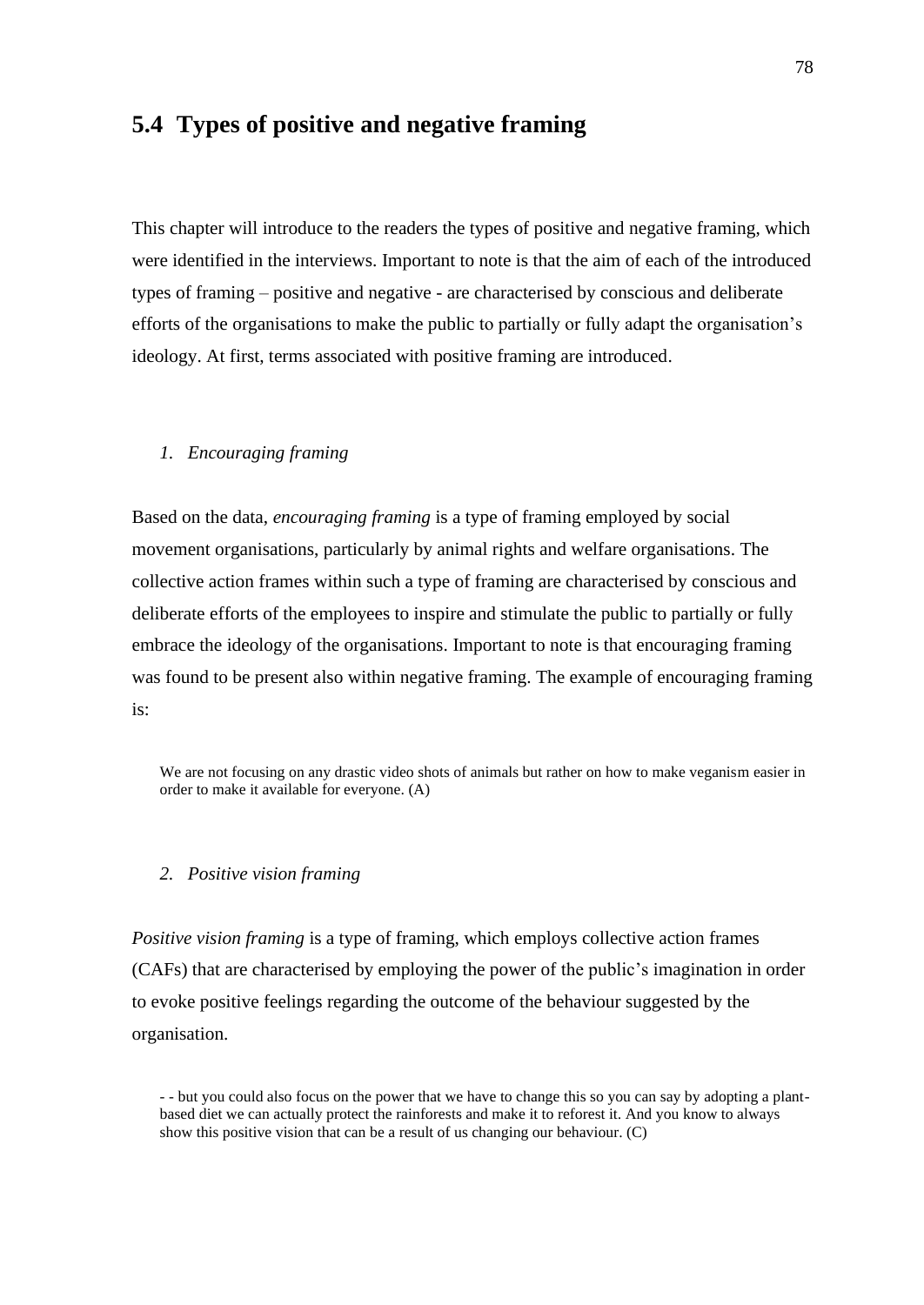*3. Benefit demonstration framing*

*Benefit demonstration framing* produces and maintains CAFs, which are characterised by presenting the public with advantages, which are the result of changing the public's behaviour as suggested by the organisation.

[THE PARTICIPANT'S MAIN ORGANISATION] always tries to focus on the benefits of a vegan diet, so the benefits for the health, for the… maybe more delicious food, for the animals obviously… [C]

*4. Personal change framing* 

*Personal change framing* is portrayed as a type of framing in which CAFs are characterised by emphasising the importance of personal change by raising up personal reasons and individual ability to make such a change.

- a) [THE PARTICIPANT'S MAIN ORGANISATION] really has this approach to say "whatever motivates you as an individual, let's talk about this and let's give you this…. perspective that matters to you to find your own way and reducing the consumption of animal products…." (C)
- b) - also, to help people understand that it's not about being 100% vegan all the time, it's not about that  $\cdot$   $(B)$

Moreover, the types of negative framing are introduced below:

1. *Suffering framing*

*Suffering framing* is designated as a type of framing, which engages the public with CAFs that depict the suffering of animals via, for example, video tape.

[THE PARTICIPANT'S OTHER ORGANISATION] rather has an approach to also show people the suffering of animals… so the street activism demos are set up in a way that people... are actually confronted with the suffering of animals… (C)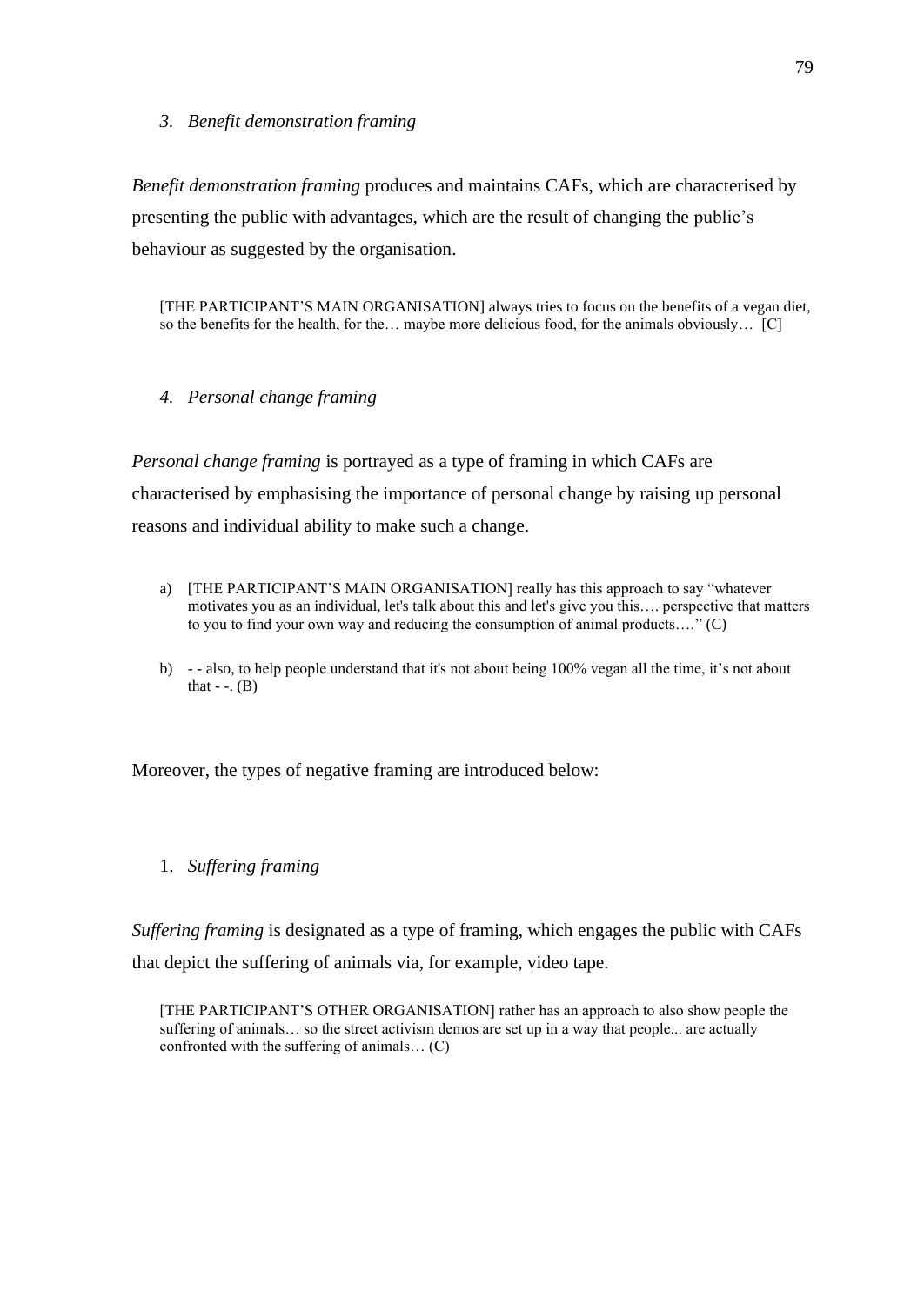#### *2. Guilt-evoking framing*

This type of framing closely relates to the organisations' efforts to communicate through CAFs about issues, which are directly or indirectly linked to the public. The direct link connects the public with the cause and an example of such link may be "you eat meat and eating meat is a murder". The indirect link aims at, for example, showing the destruction caused by animal agriculture and the industries linked to it. On the societal level, *guiltevoking framing* is expected to produce feelings of "being attacked" by the organisation's collective action frames and the assumed response towards such a type of framing is portrayed as a *personal (individual) or collective defence* against the organisations' ideology*.* In consequence, *guilt-evoking framing* may have a negative impact on the partial or full adaptation of the organisations' ideology.

I would take a classical example is a slogan that is used in the animal rights movement sometimes, which is "meat is murder" - - I can understand the slogan, it is logically consistent and you could argue that this is the case but at the same time I think, especially the word "murder", is a very loaded word and it has a lot of thoughts that it brings up in people. So I think it is easy to understand that people can get very very defensive and feel attacked when they hear something like this and this feeling of being attacked and being in this defensive mode I think it makes it super hard for these people for them to really have an open mind towards the idea or the thought that is behind the slogan. And so, I don't think that this is a particularly constructive or effective way of communicating regardless of the correctness of the sentence, whether it is true or not… (C)

#### *3. Problem-first framing*

*Problem-first framing* is characterised by using types of CAFs, which aim at addressing a specific issue within the AR and AW domains. Such a framing may have the attributes of *suffering framing*. Nevertheless, the data suggests that *problem-first framing* is not exclusively "animal suffering oriented". Instead it provides space towards tackling other issues within the AR and AW domains.

- a) - basically, you have a problem... usually you have a problem that you are trying to get an attention to.  $(D)$
- b) and then on Facebook or... social media you can have either negative or positive… framing, like you can either have a problem that you are trying to solve or try to get people to do the good thing... (D)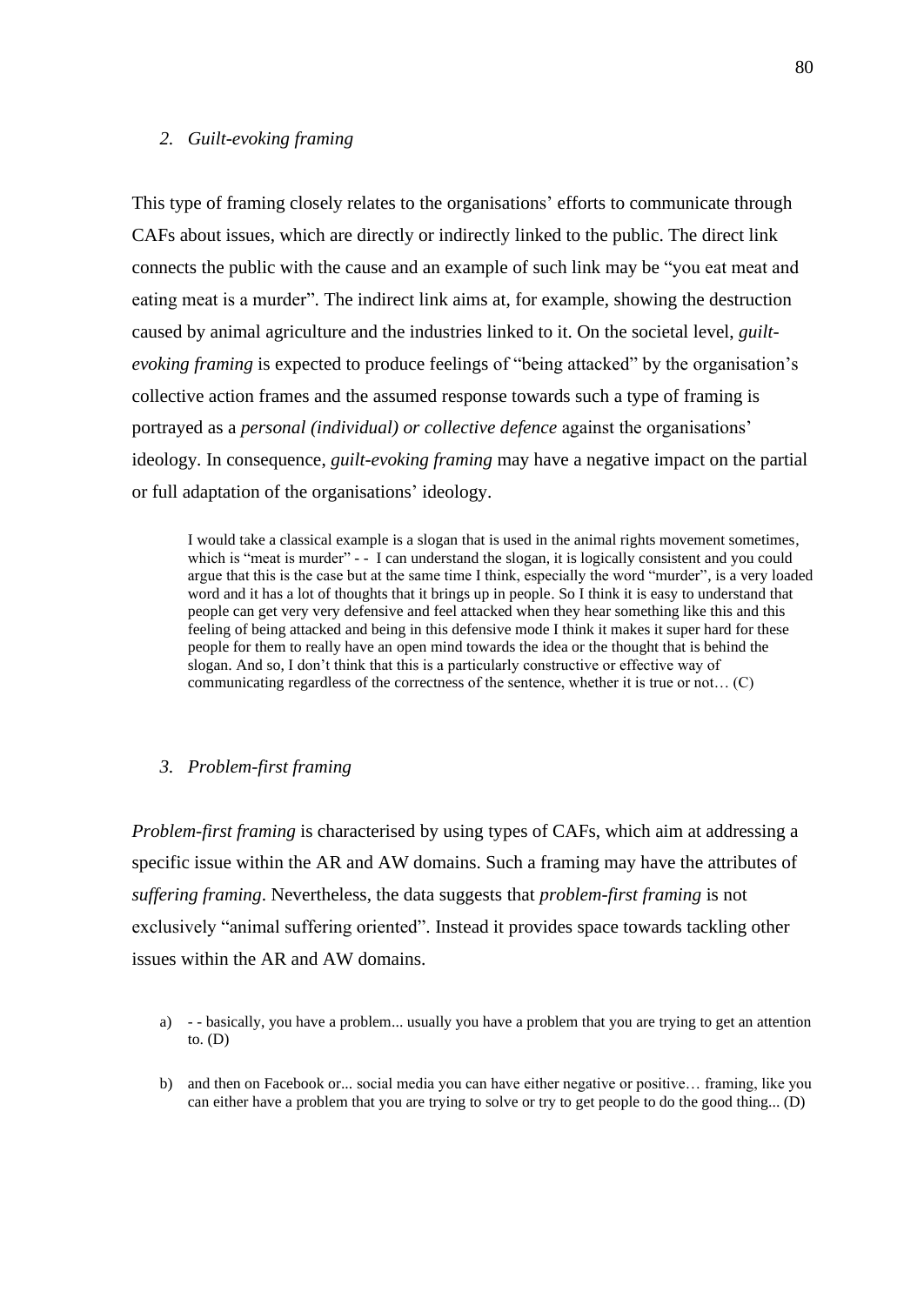#### *4. Encouraging framing*

As previously mentioned, encouraging framing also functions in the domain of negative framing and it inspires and stimulates the public to partially or fully embrace or adapt the organisation's ideology.

- - [THE PARTICIPANT'S OTHER ORGANISATION IS] focused on street activism and what we do is that we are in public places, we show footage from the animal industry and have conversations with people about in order to, yeah, the goal is to inspire them to go vegan  $-$ . (C)

In sum, within the scope of the data analysed, the thesis identified three types of negative and three types of positive framing. It is also assumed that each and every of these types of framings may overlap within an organisation's communication.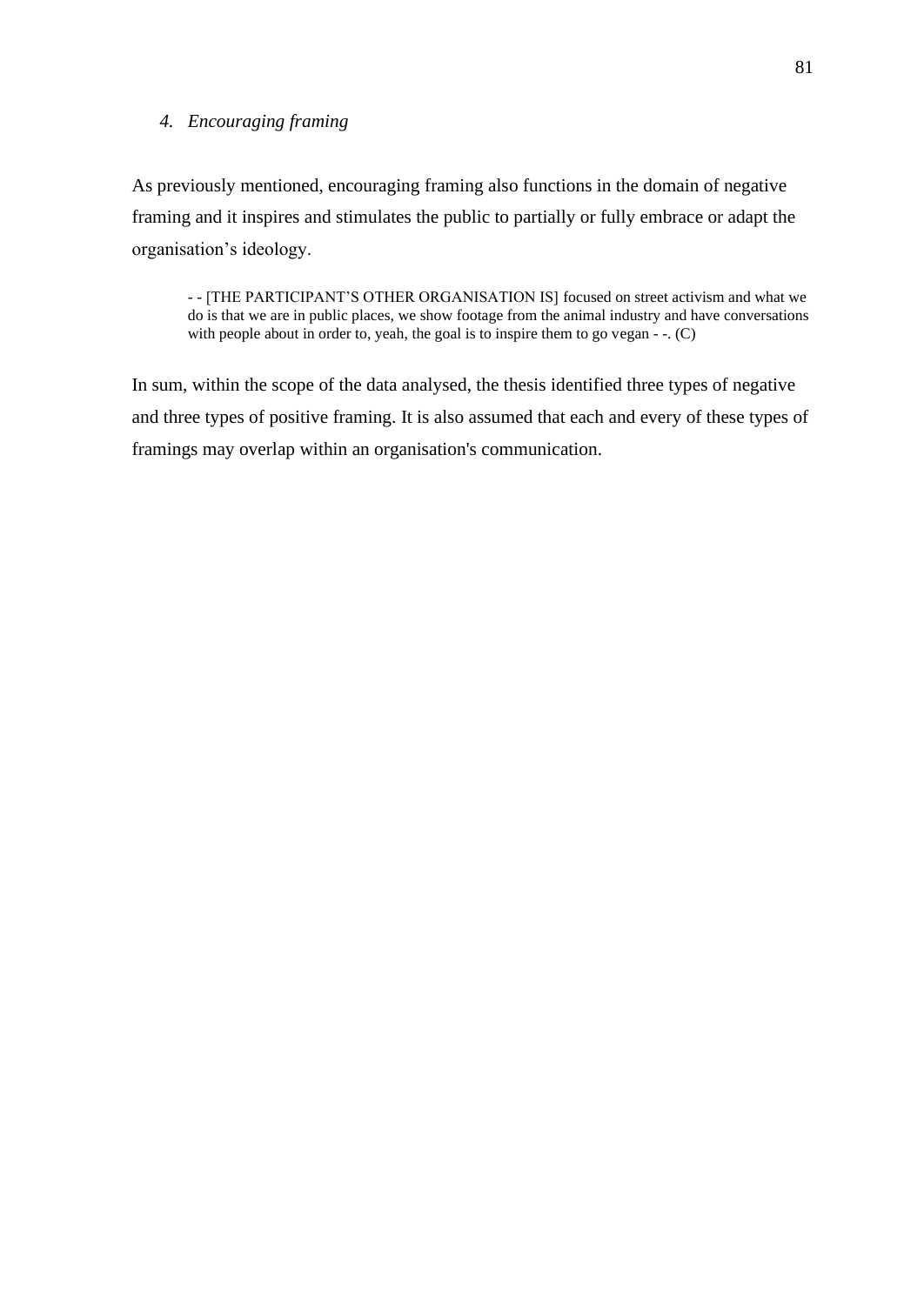### **6 DISCUSSION**

This chapter will discuss the findings that were made in the previous chapter. The aim of the thesis was to understand and describe how positive and negative framing of animal welfare and animal rights-oriented organisations affects the well-being of their employees based on employee experience. Moreover, connections between the findings and the theoretical background of the thesis will be established and general conclusions will be made.

At first, the *three areas of improvement* relating to improvement of employee well-being in AR and AW organisations are introduced and discussed. The second part discusses the impact of awareness on employee well-being in AR and AW organisation's external communication. The third part elaborates on the social support theory, particularly on the *perceived social support*, which was, according to the data, found to support employee well-being in employees' communication efforts. The fourth part brings further one of the employee's ability to balance the *positive* and *negative affect*, which was introduced in the theoretical section on subjective well-being (SWB). The last parts discuss motivation within the AR and AW movements and finally, suggestions for future research will also be made.

# **6.1 The three areas of improvement**

Throughout the thesis, some of the challenges related to positive and negative framing in AR and AW organisations, faced by the employees of these organisations, were mentioned. The challenges have been recognised as being invisible not only to the research community but to the general public too due to the absolute lack of literature discussing the impact of reverse framing on the well-being of the ones, who communicate. Also, reading throughout the thesis might have made it apparent that little time has been devoted to study the well-being of AR and AW organisations' employees by researchers within the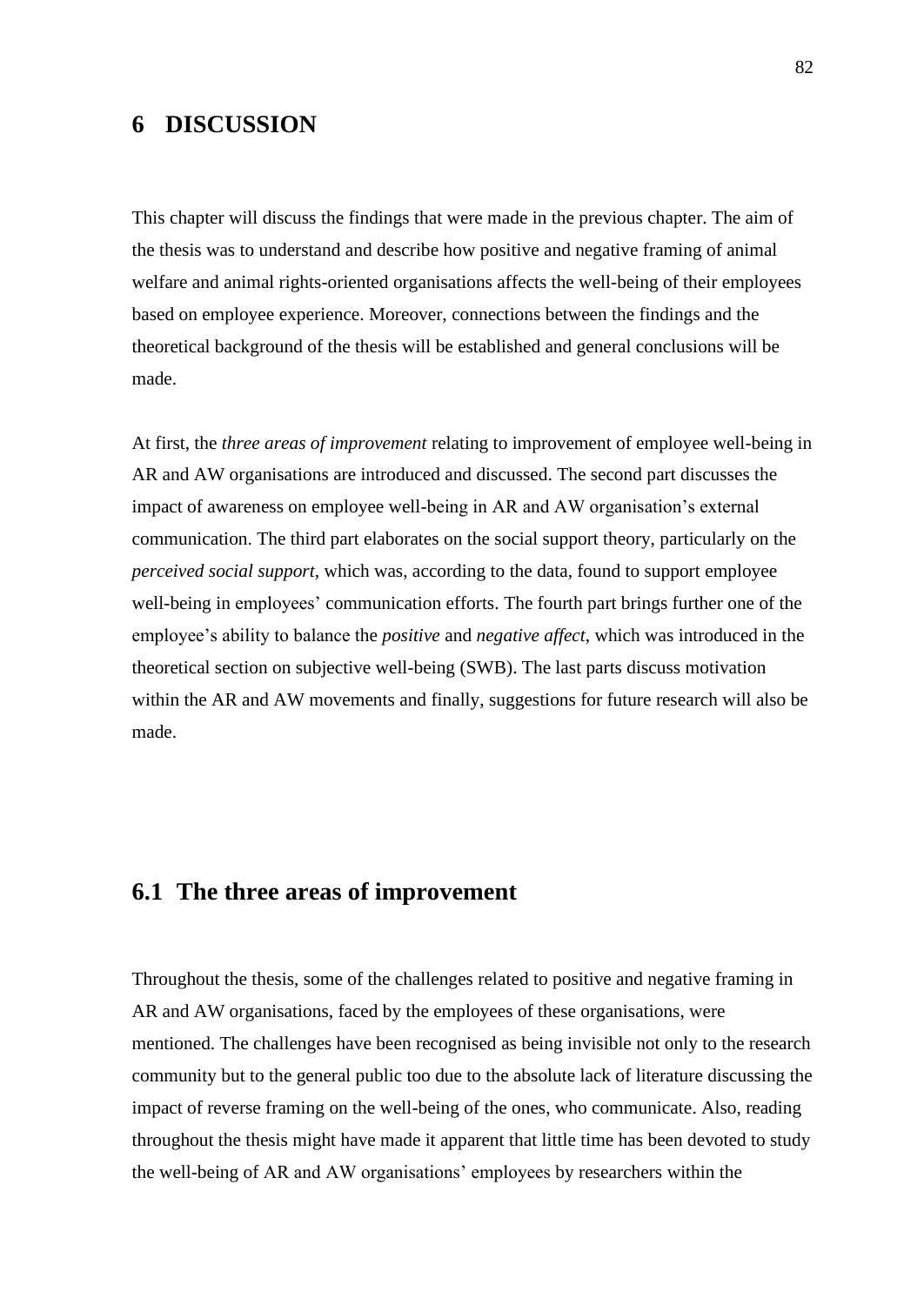(subjective) well-being field. Because of that, it has been stated that the aim of the thesis is to establish a new field of research in the academia as well as to spark an interest in researchers, who are not only willing to broaden our understanding of the impact of reverse framing on individual well-being but also to promote the effectiveness and sustainability of socially organised movements. Before the thesis proceeds towards discussing the main finding of the thesis, this study found that based on the interviewed employees' experiences there is a predominant unity in how employees communicate on behalf of the organisation to the public. This finding has allowed the thesis to treat the impact of AR and AW organisations' communication on the well-being of their employees in a unified manner.

One of the main results of the research conducted speaks to the suggestion according to which AR and AW organisations may improve the well-being of their employees by:

- 1. altering the mode of communication from negative to positive framing and
- 2. by cultivating social support and personal relationships within the organisation.

As a result, positive framing, social support, and personal relationships are named as *the three areas of improvement*.

Although part of this finding is based solely on the responses of one interview participant, the importance of such finding should not be belittled. Instead, despite the unilateral nature of the finding, the finding deserves to be treated with attention and curiosity. By having these two attributes together, more research can be conducted on this topic.

In spite of the findings, it has been recognised that employee well-being can be supported by other means than solely through the *three areas of improvement.* For example, literature on activist burnout noted that mindfulness practices, such as yoga or meditation helped social justice activists to avoid or to recover from activist burnout (for full review, see Gorski 2015, pp. 699 and 711-712). Additionally, one of the interviewed employees mentioned that high quality and nutritious food supported the participant's well-being: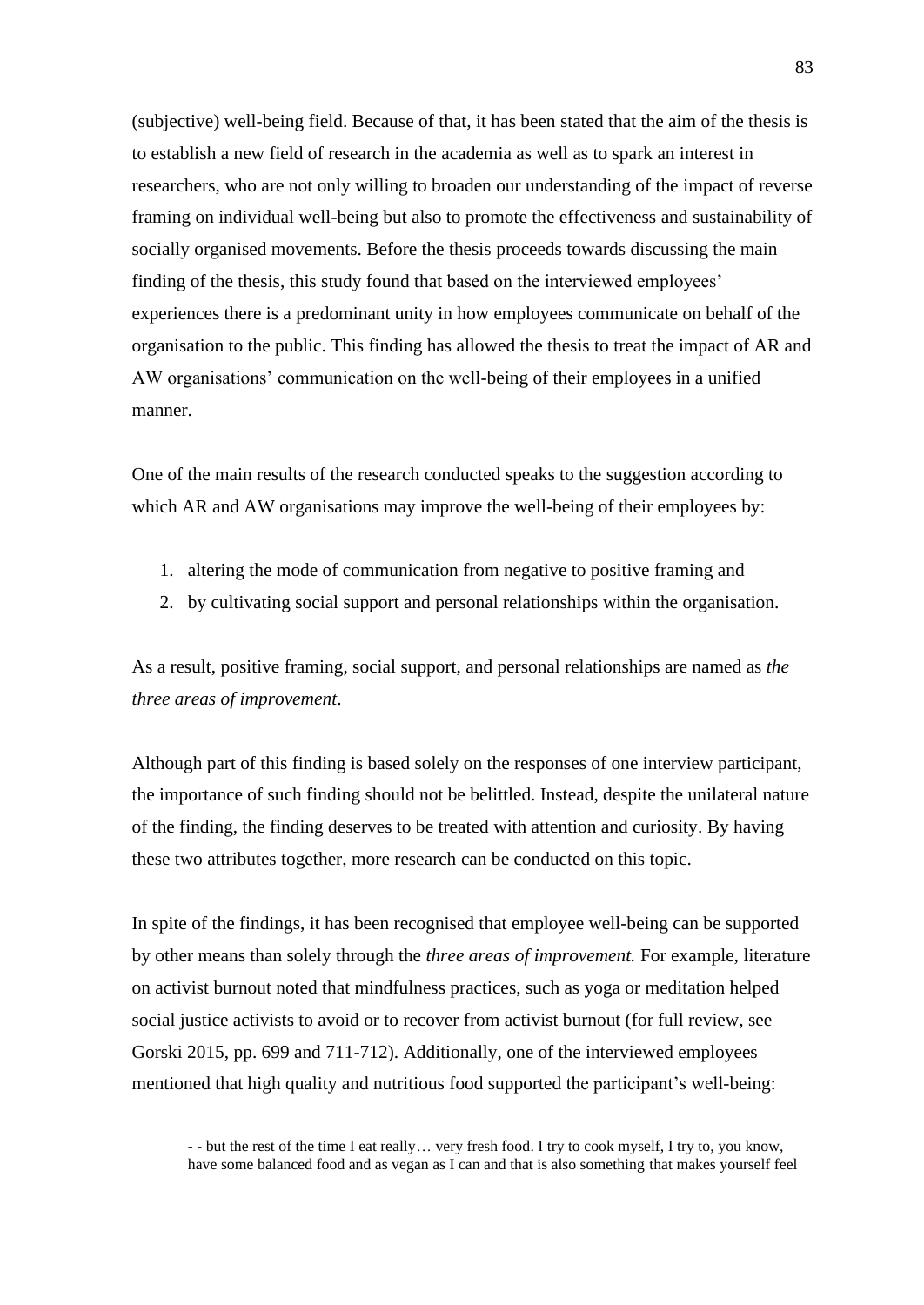better then when you eat only like cheese sandwiches everyday because you are on the way and you just want to have some vegetarian food but there is nothing vegan  $\dots$  (B)

# **6.2 The awareness of animal rights and welfare issues**

The results have introduced another phenomenon presented in the studied AR and AW organisations' employees – awareness of the AR and AW issues. The reason why awareness is important when it comes to studying the impact of framing on employees well-being is that despite the interviewees' organisations in employees' experiences framed their communication in a positive manner, hence via positive framing, the awareness of the animal-related issues brought about challenges towards maintaining their personal well-being. Therefore, such finding suggests that, on one hand, the *three areas of improvement* do positively impact employee well-being in employee external communication efforts but, on the other hand, employee external communication efforts are hypothesised to challenge employee well-being due to the employee awareness of the AR and AW issues. In other words, whether the organisations communicate via positive or negative framing and cultivate social support and relationships, the data suggested that the awareness of the issues could have a negative impact on employee well-being.

The impact of awareness on activist well-being is consistent with the literature on activist burnout not only within the animal-oriented movements (see Gorski, Lopresti-Goodman & Rising, 2019) but also in other movements (see for example Gorski, 2015). For example, in Gorski, Lopresti-Goodman and Rising (2019, p. 370), the factors contributing to activist burnout included the activists' considerable understanding of the scope of structural violence against animals. Therefore, as the authors stated, well-being of activists is impacted by the awareness of the AR and AW issues. This thesis extends the finding of Gorski, Lopresti-Goodman and Rising (2019) and of Gorski (2015) by suggesting that the employee awareness of any social justice or animal-related issues is an omnipresent factor, which increases with time, hence with employee participation at the various kinds of social movement organisations. Nevertheless, the findings also support the assumption according to which the negative impact on employee well-being stemming from such non-static and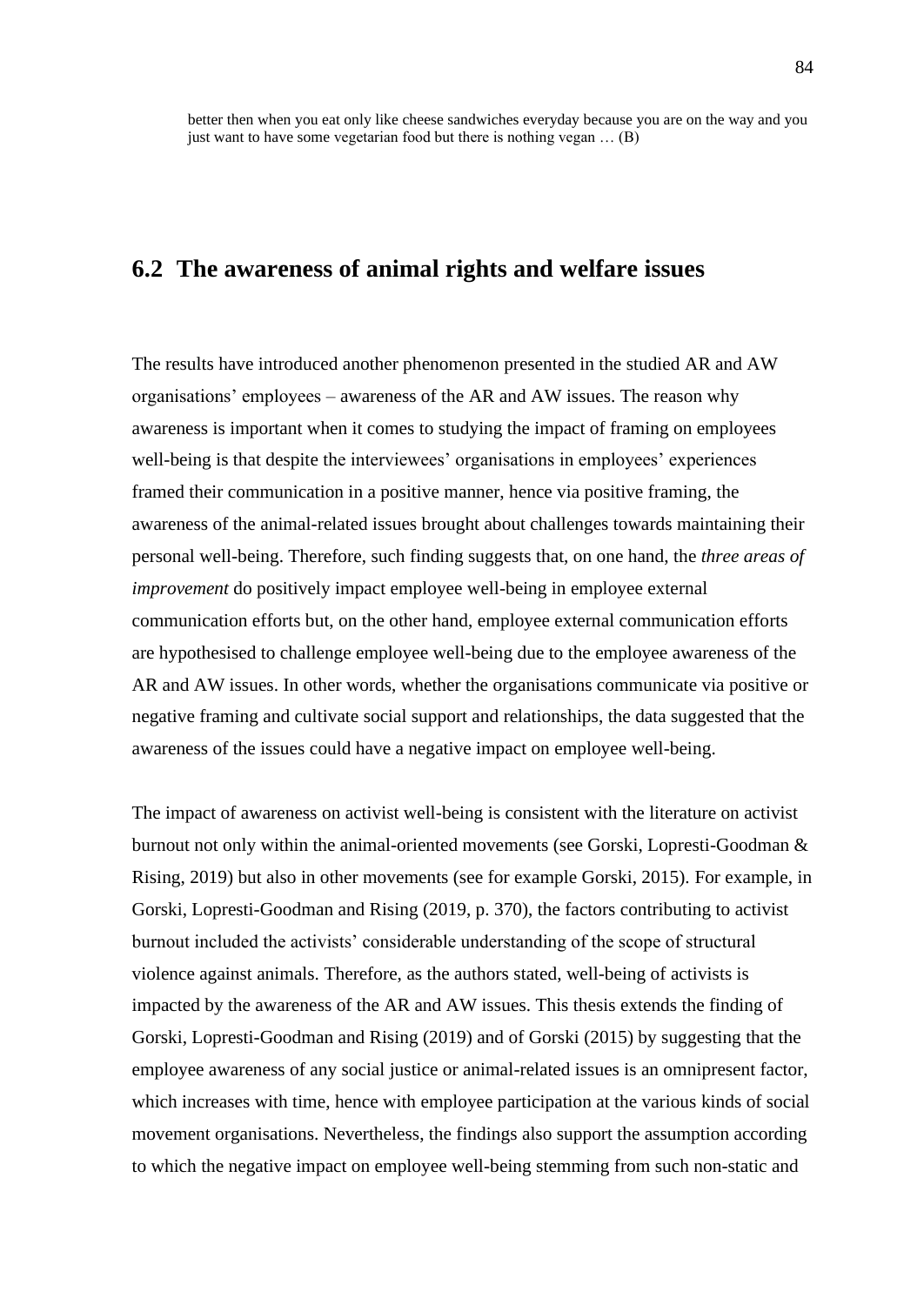increasing awareness may be curbed by applying the *three areas of improvement*. In other words, the awareness seems to represent a ubiquitous phenomenon within social movement organisations (SMOs), which functions as a starting point for any SMO because without awareness, there would be no SMOs. In creating any SMO, people first need to have awareness of certain issues before they start taking actions to tackle such issue.

As a result of employee awareness of the AR and AW related issues, some of the participants mentioned the need to "disconnect" themselves from the facts and their emotions tied to their awareness of the issues as well as from their communication and their work at large. For example, some of the participants mentioned their need to disconnect from the facts and emotions tied to such facts:

- - you are just sometimes thinking about what is happening in the industrial farming, you are thinking about slaughterhouses, death, about suffering, about injustice. The problem is that you cannot change it like that, you need time and also to live and to be resilient and to be sustainable with yourself because if you end up with panic attacks all the time because you feel strongly about animals being tortured… it's difficult, even just mentioning it now I feel it like…. But it's important to be able to disconnect yourself a little bit from work and have other issues in mind because if you take it too emotionally, you will not be able to do any good for the animals or for the planet or for whatever because you will be just completely neurotic and completely... it's also important to feel well about what you are doing and to think more about the progresses than about the horrible things… (B)

The presence of either positive or negative framing and the absence or presence of social support and of personal relationships were hypothesised by the thesis to emerge as the result of the organization's environment. Thus, it has been also hypothesised that the awareness, positive and negative framing as well as the presence or absence of social support and of personal relationships within AR and AW organisations may either further exacerbate employee well-being, balance or promote it. In this hypothesis, the awareness functions as an *independent variable* (i.e. it is present in all social movement organisations) while well-being as a *dependent variable* that is affected by organisations' modes of communication (framings) as well as by the presence or absence of social support and of personal relationships. The base of this hypothesis also provides a fertile ground for researchers, who wish to study the interplay of these multiple factors. In addition, future research could address to what extent positive framing, the presence of social support and of personal relationships could outweigh the awareness of the AR and AW issues.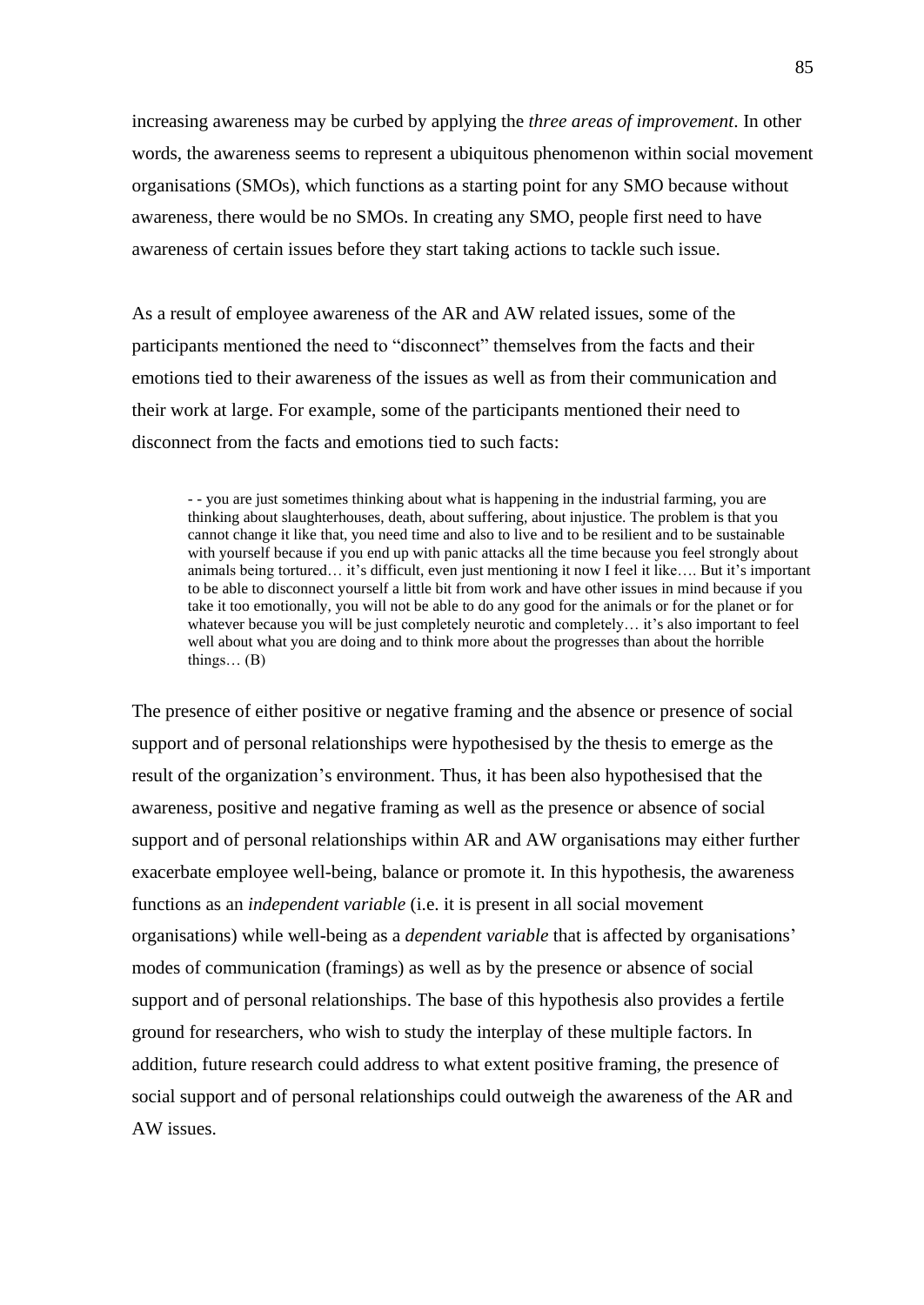### **6.3 Coupling awareness with negative and positive framing**

This subchapter will elaborate on the possible result of coupling awareness of the AR and AW issues with negative framing. The thesis suggests that once awareness of the issues is coupled with negative framing, which was suggested to have a negative impact on employee well-being, the end result leads to a further exacerbation of employee wellbeing. The suggestion is based on the research conducted in this thesis, where negative framing was found to be associated with, for example, suffering framing or guilt-evoking framing. These types of framing seem to imply that in addition to the constant awareness of the AR and AW issues, communicating on the basis of negative framing depicting, for example the suffering of animals, reinforces employee awareness of the issues. In other words, the employees are not only aware of the animal exploitation, but they are also constantly reminded of it when they communicate to the public via, for example, suffering framing.

Furthermore, the results of the thesis have also demonstrated the negative impact of awareness on employee well-being in organisations employing positive framing. However, the impact on employee well-being is hypothesised to be curbed by positive framing.

In consequence, the thesis suggests that awareness of the AR and AW issues when coupled with negative framing have a greater negative impact on employee well-being than when positive framing is coupled with awareness of the same issues.

# **6.4 Perceived social support**

On the basis of the employees' experiences, out of the four components of social support introduced in Siedlecki et al. (2014, p. 4) and Barrera (1986), *perceived support* has emerged as the dominant component of social support in this study (as cited in Siedlecki et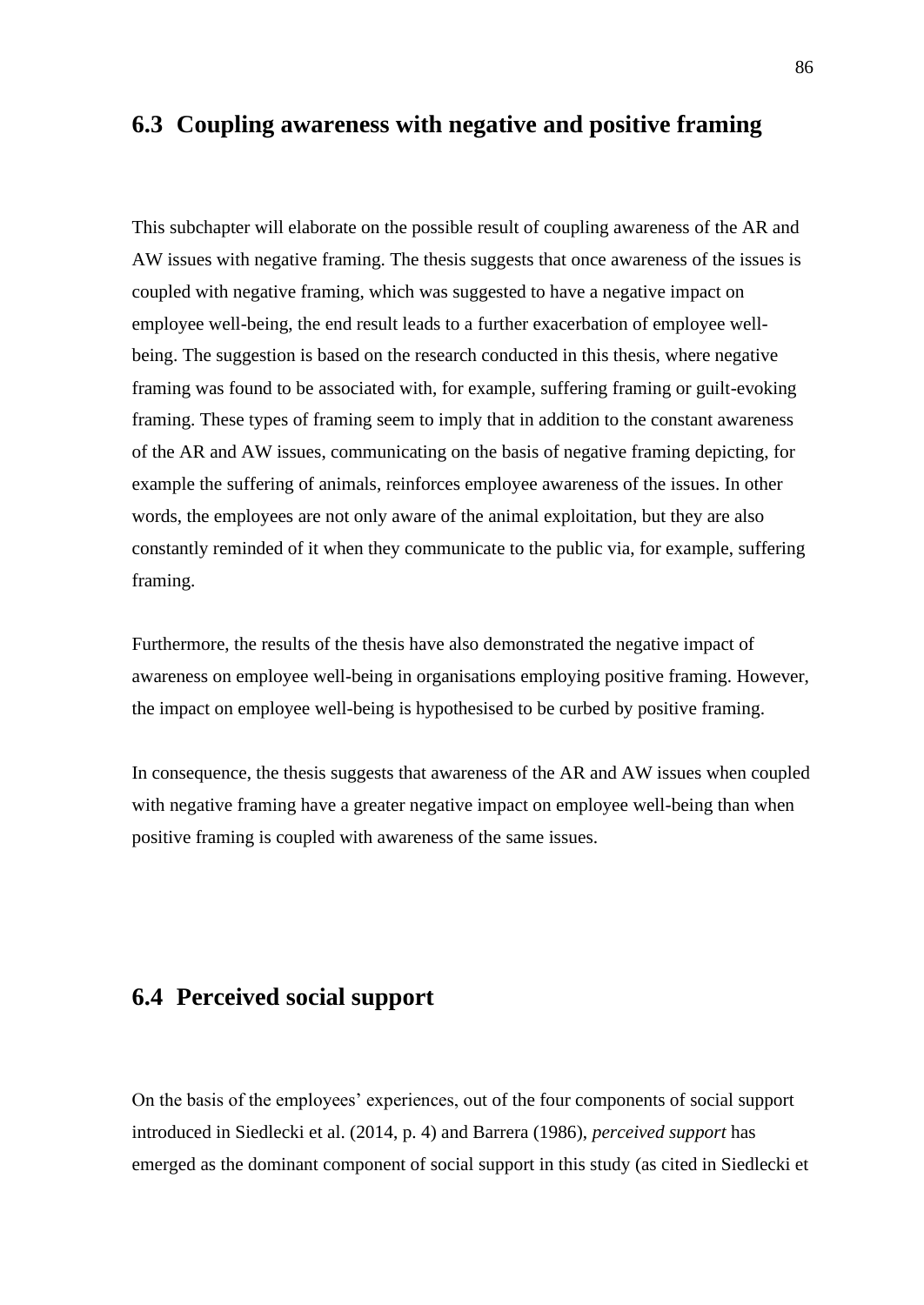al. 2014, p. 4). The data has shown that four out of seven interview participants voiced the positive impact of perceived (social) support on their well-being and motivation to conduct their job.

*Perceived support* refers to a social support, which embodies individual's satisfaction with expected support exchanges and with anticipated support from the others (Siedlecki et al. 2014, p. 4). It is assumed that this type of support tends to manifest itself not only within employees' communication efforts, which are conducted on behalf of the organisation but generally within organisations as well. One of the participants took part in so called, street activism and the role of *perceived support* will be applied to this example. Via street activism, AR and AW organisations' employees engage in collective efforts to engage in discussions with the bypassers. There are two important aspects presented within street activism, which relate to perceived social support. The first aspect assumes that in street activism, employees are surrounded by other employees. In such a situation, the employees are assumed to believe they can turn to their colleagues for mental and physical support if needed. The second aspect regards employee communication to the public. It is assumed that communication with the public evokes feelings of belonging to a one specific greater entity - the organisation. Additionally to the feelings of belonging, the employees are hypothesised to also believe that they can receive support from their organisation if needed.

In addition to the two aspects, the presence of collective action frames (CAFs) and of collective framing is hypothesised to have a significant impact on *perceived support* due to the employees' collective innovation and communication of CAFs via framing. Although perceived support was also associated in the study of Siedlecki et al. (2014) with negative affect, that is when individuals experience few pleasant emotions and moods, other studies linked the availability of perceived support to individual's ability to better cope with stress and to experience better health and recovery from illness (Diener 2000, p. 34 and Sarason, Sarason, & Gurung 1997, p. 41). In addition to this, the study of Siedlecki et al. (2014, p. 21) found that perceived support also acts as predictor of individual's life satisfaction (cognitive aspect of subjective well-being) (Diener & Ryan 2009, p. 391).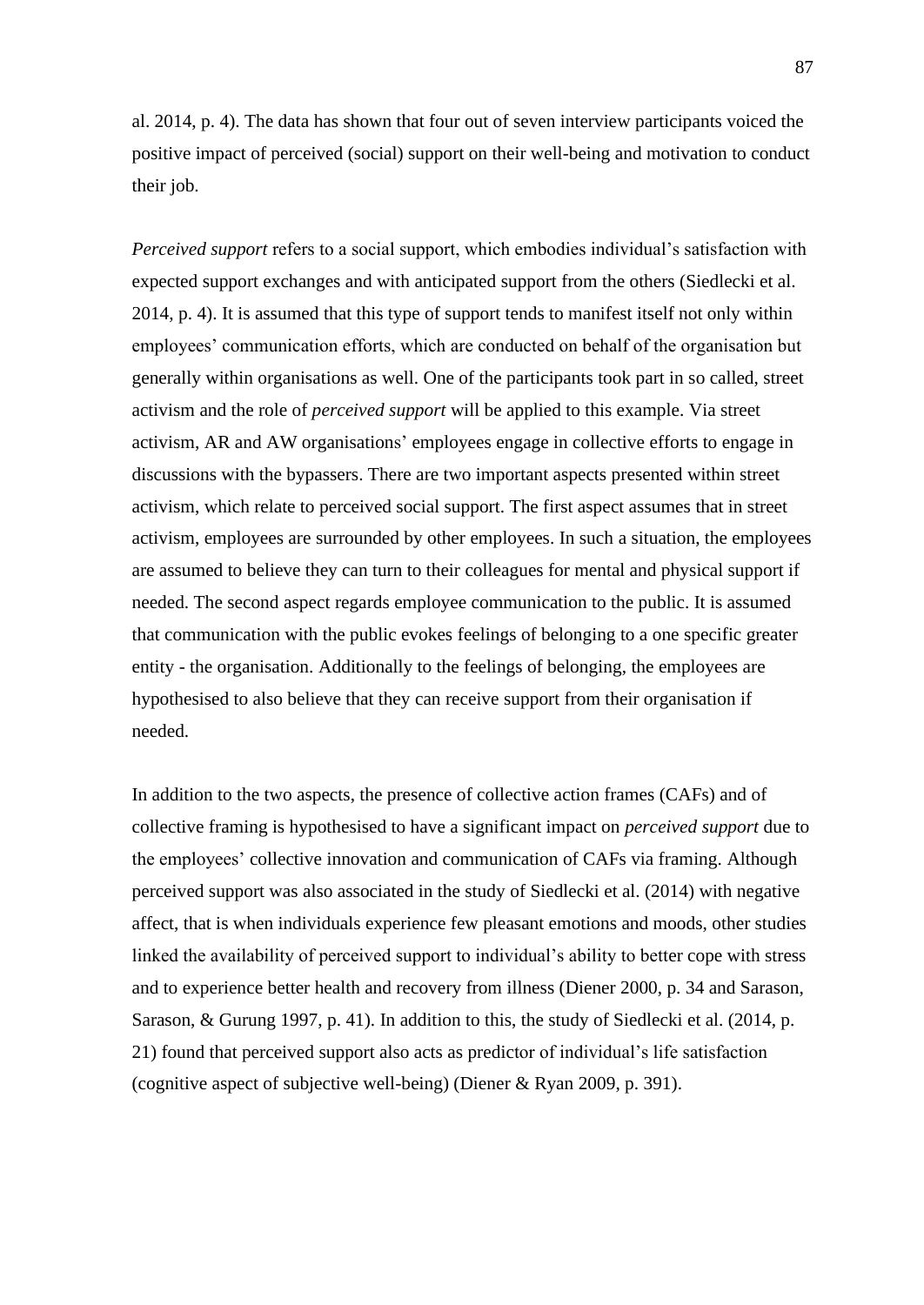On the basis of this discussion, this chapter concludes that *perceived support* seems to be an optimal tool for improving the well-being of employees within the animal rights and animal welfare organisations and movements.

# **6.5 Balancing the positive and negative affect**

This part of the discussion will discuss findings based on the participant, who was involved in two AR and AW organisations. The findings of this research make two suggestions. The first is that the participant had an awareness regarding what impact positive and negative framing had on their well-being. The second suggestion is that the participant's awareness functioned as an indicator of the participant's ability to balance between the positive and negative affect as discussed in the chapter on subjective well-being (Diener, 2000). The following paragraph will justify the two suggestions.

To remind the readers the difference between these two affects, positive affect occurs when individuals experience many pleasant emotions and moods and negative affect is present once individuals experience unpleasant emotions and moods (Diener 2000, p. 34). In the participant's other organisation, which used negative framing, the presence of personal relationships and of social support was found to evoke in the participant positive emotions and moods, hence *positive affect.* However, the presence of *suffering framing* was found to negatively impact the participant's emotions and moods, hence n*egative affect*. Therefore, the participant's ability to balance *positive* and *negative affect* was demonstrated when the participant itself mentioned that in spite of the presence of other people belonging to the same organisation, the nature of the *suffering communication* did not allow the participant to participate at the organisation in a form of full-time employment. As a consequence, to what extent the participant was capable of balancing between the *positive* and *negative affect* remains a question.

In addition, it can further be hypothesised that in the absence of social support and of personal relationships, employees, who simultaneously participate in two AR and AW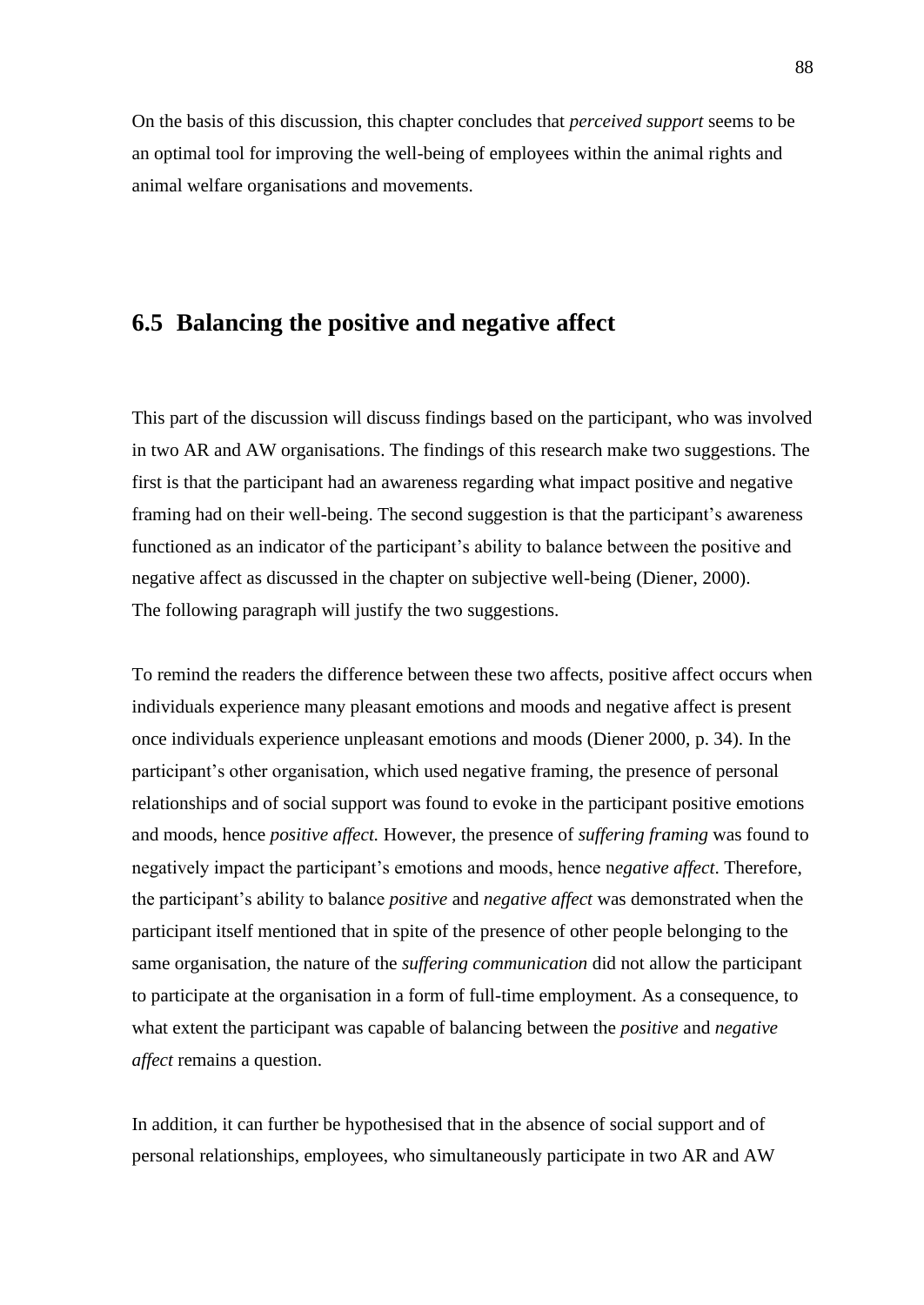organisations, where one emphasises the negative and the other positive framing, may balance *positive* and *negative affect* through only occasional participation in the organisation, where negative framing is emphasised.

# **6.6 Opportunities for future research**

This study has attempted to emphasise the importance and need for further research in the animal rights and animal welfare organisations. This research has located considerable research gaps within academic literature on communication and subjective well-being. On the basis of the gaps, the thesis encourages researchers to conduct studies on the following topics:

- 1. employee and activist well-being within the AR and AW organisations and movements,
- 2. the impact of AR and AW organisations' communication modes on the well-being of organisations' employees and activists,
- 3. the impact of AR and AW organisations' modes of communication on the wellbeing of employees and activists in targeting a specific audience (e.g. politicians, children, teenagers, elderly people),
- 4. the impact of AR and AW organisations' communication modes on the well-being of the general public,
- 5. the impact of AR and AW organisations' modes of communication on the wellbeing of specific groups within the general public (e.g. on politicians, children, teenagers, or elderly people),
- 6. the effectiveness of negative and positive framing in partially or fully adopting the AR and AW organisations' ideologies either by the general public or by specific target audience within the public (e.g. politicians, children, the elderly and so on),
- 7. the role of positive framing, social support and of personal relationships in mitigating the impact of awareness of the AR and AW issues on employee wellbeing, and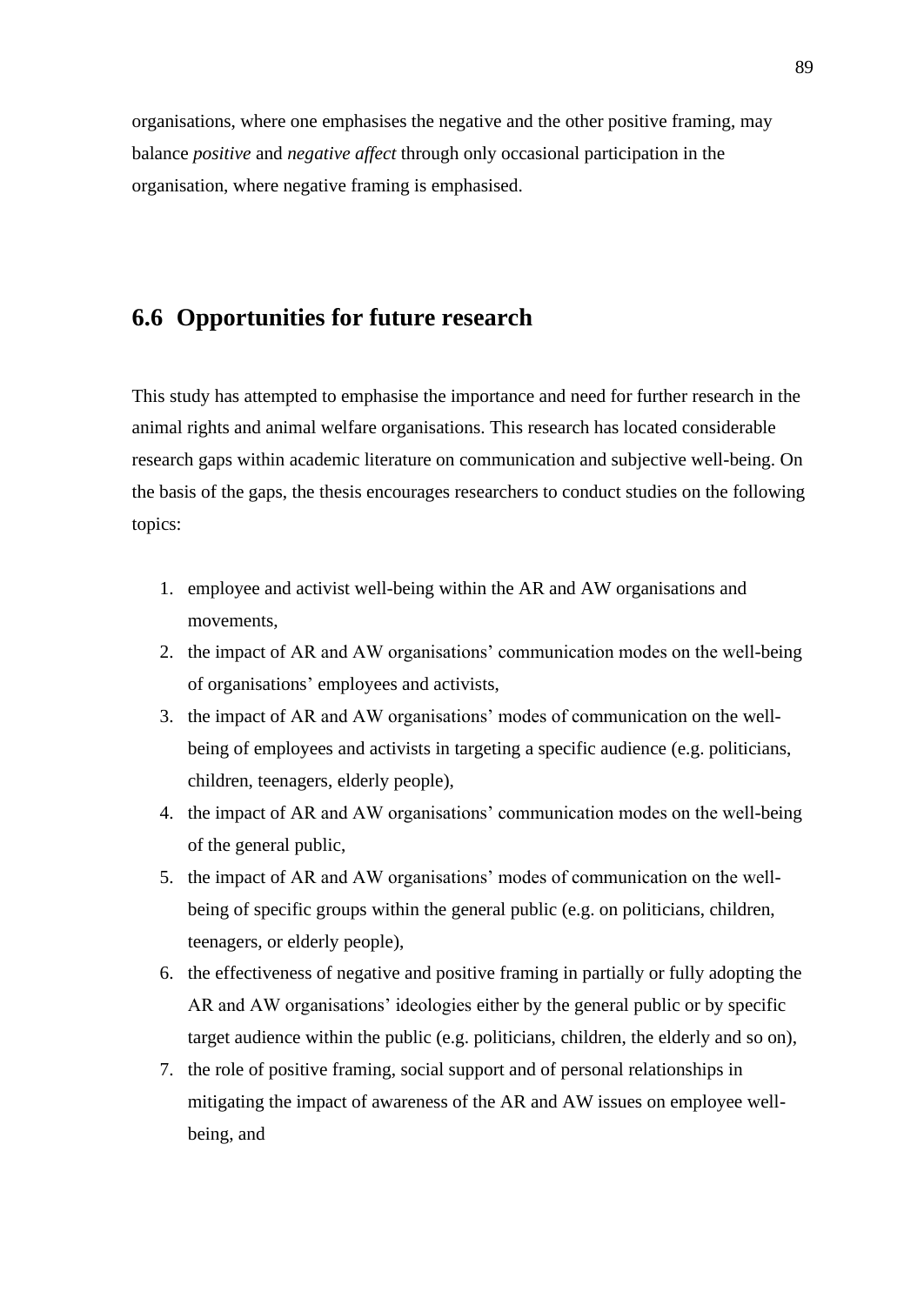8. the impact of organisation's modes of communication on the well-being of volunteers in AR and AW organisations.

Thus, the thesis has recognised that the AR and AW organisations, their employees and activists as well as the general public and, most importantly, animals of all kinds are in a serious need for more research to be conducted within the social sciences field on the above mentioned topics. In general, opportunities for researchers lie in studying the animal rights and animal welfare movements not only from the employee perspective but also from the perspective of the public. Conducting such research is assumed to have a positive impact not only on the sustainability and effectiveness of the animal rights and animal welfare movements but also on other movements as well as some of the findings might correlate with other movements too as the research on activist burnout have already suggested (see for example Gorski, Lopresti-Goodman, & Rising, 2019; Gorski, 2019; Gorski, 2015; Gorski & Chen, 2015). However, the thesis advises to not only acknowledge possible similarities in other movements but also to test, whether we may truly speak of similarities in the academic sense.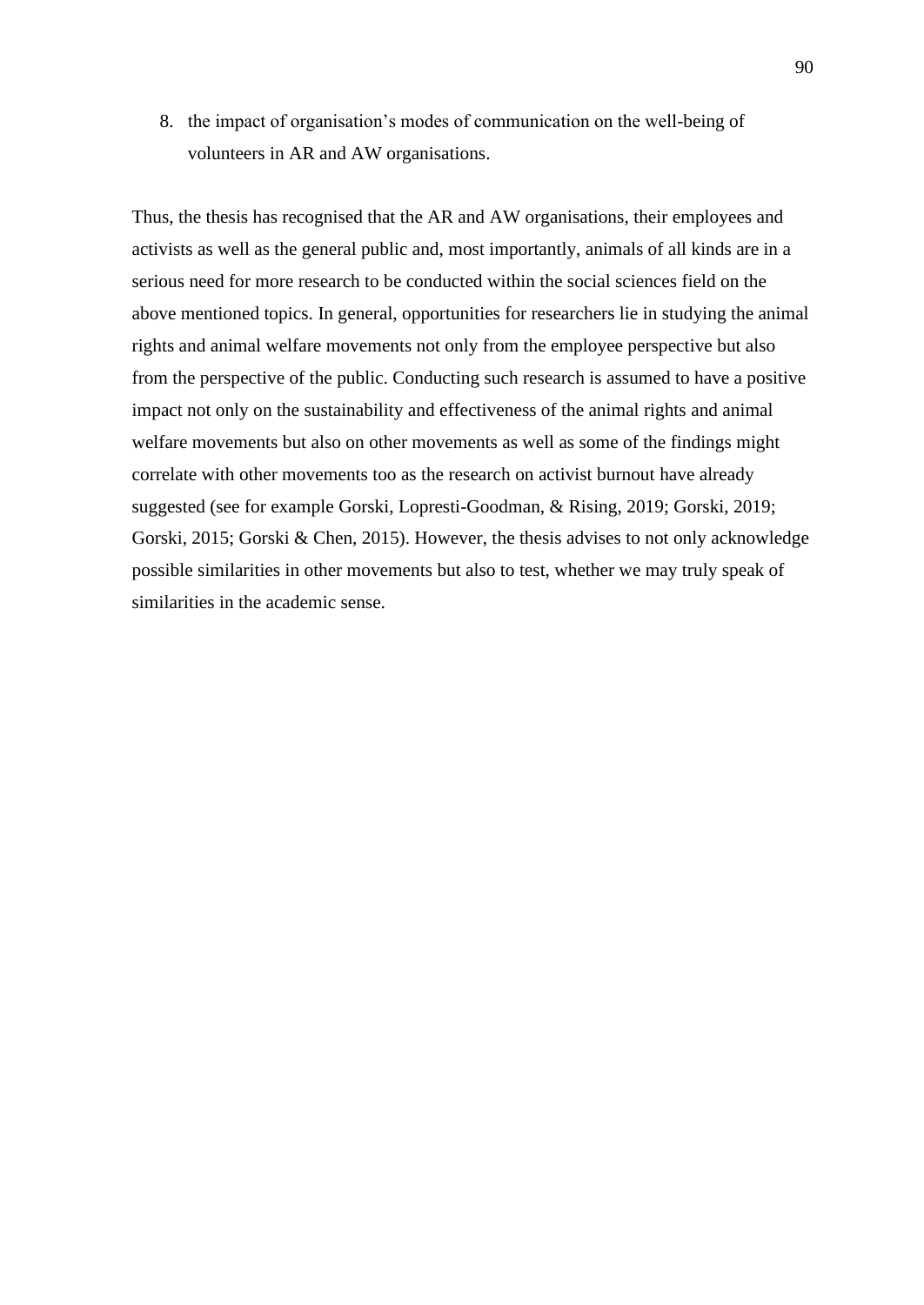### **7 EVALUATIONS OF THE RESEARCH**

Several limitations possibly impacting the validity and reliability of the study conducted have been identified. The first regards the need to interview greater number of AR and AW organisations' employees. The second limitation considers the need to pose the same interview questions to all interview participants, and the last limitation brings forward the lack of research on the impacts of framing on employee well-being within AR and AW organisations. Repeating the study would have increased the validity and reliability of the study (Lindlof & Taylor 2002, pp. 238-239).

Nevertheless, due to the subjective interpretation of the data collected and the interests and opinions of the author of this thesis, a potential for creating a biased study particularly in the "findings" and "discussion" chapters has been acknowledged. In addition, the subjective nature of this study and the author's own interest in the animal rights and animal welfare movements might act to the detriment of both, validity and reliability.

Moreover, when conducting the qualitative interviews, it felt rather challenging keeping the focus on the subject of the thesis as well as on the concepts and theories used. Such fact might have impacted the amount and quality of the data collected. Thus, it is hypothesised that this study could have benefited from:

- 1. interviewing greater number of AR and AW employees,
- 2. introducing the same set of interview questions,
- 3. availability of the research linking organisation's framing and employee wellbeing as well as from
- 4. greater practice and confidence in conducting qualitative interviews.

With regards to not introducing the same set of interview questions to all of the interviewees, Horsburgh (2003, p. 311) seemed to have suggested that such fact might not act to the detriment of the research but instead represents an integral part of conducting qualitative research. Conducting this research was an emergent process in which employee well-being emerged as the most important subject to be studied. Such notion is also in line with what Lindlof and Taylor (2002, p. 66) stated – that qualitative research is, among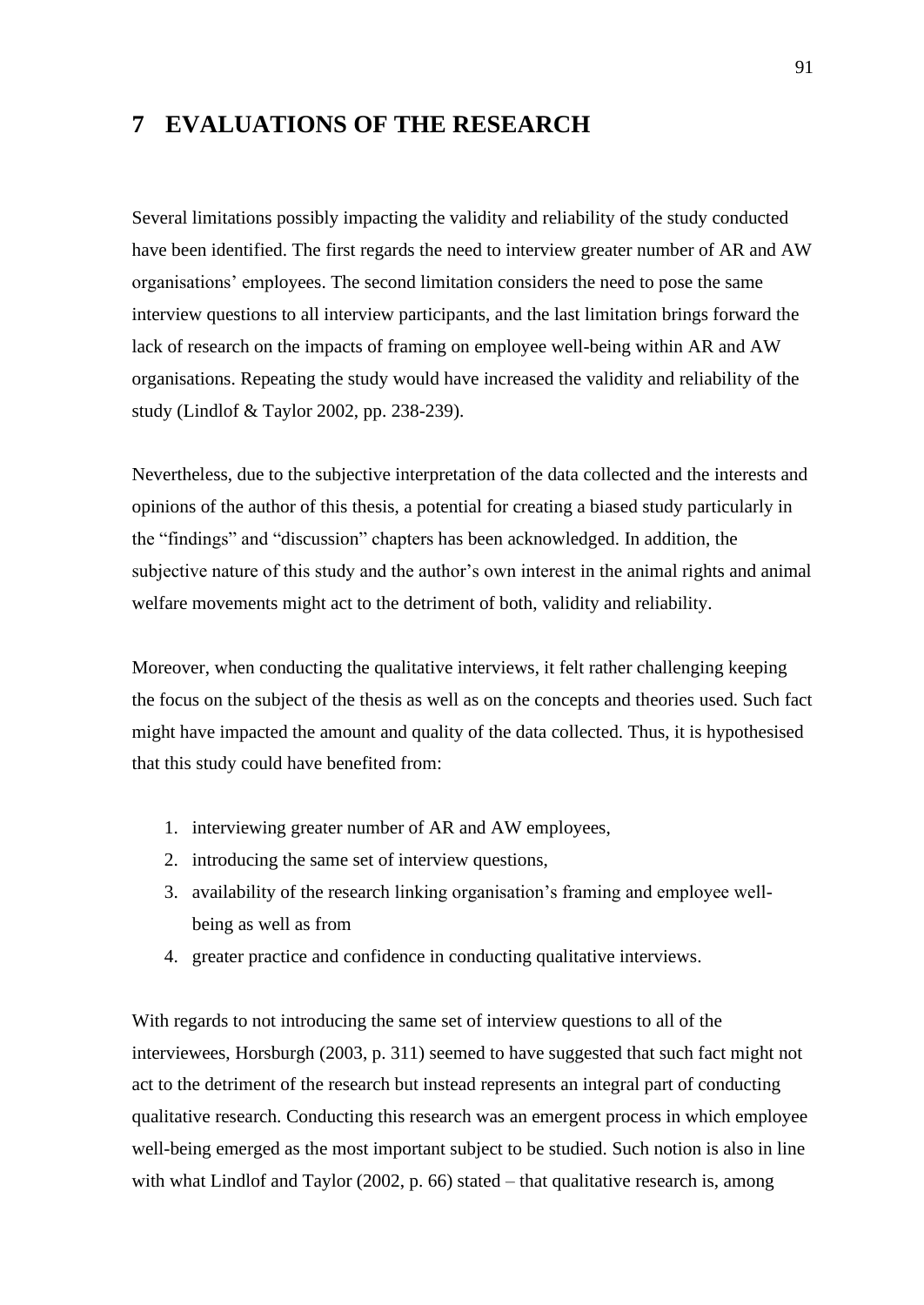others, emergent. In addition, Horsburgh (2003, p. 311) also noted that when presenting a qualitative research, justifications of the decisions taken by the researcher should be made. Chapters 4.1 and 4.2 did provide justifications relating to why there are little to no reasons to study employee motivation and why well-being should be studied. Nevertheless, this study did not discuss the possible effects of changing the set of interview questions could have had on, for example, the AR and AW organisations (Horsburgh 2003, p. 311).

Furthermore, this study is considered to be unique as no study of a similar character has ever been conducted in the academia. Another positive side of the research is recognised in the diversity and number of the interviewed participants. In total, seven interview participants from three different animal rights and animal welfare organisations from three different European countries were interviewed for this study. A strength of this research lies in the thesis making process. Because the thesis making process spanned over the period of more than two years, the time has enabled to sufficiently elaborate on the topic of the thesis as well as on the concepts and theories used within this research. Additionally, within the two-year period, I conducted an internship in an animal-oriented organisation, which advanced my understanding of the AR and AW organisations' cultures and at the same time uncovered the needs of the AR and AW movement, which were later on materialised in this thesis.

This paragraph will elaborate on the subject of *authenticity* in conducting qualitative research. Authenticity was defined in James (2012, p. 46) as a shift from reliability and validity of the study to discussions about its worthwhileness and importance to the culture or community researched. The research conducted is hypothesised to benefit the following entities:

- 1. animal rights and animal welfare organisations and movements,
- 2. other socially organised organisations and movements,
- 3. the society in general, and
- 4. farmed, wild and other animals.

It has already been noted in the thesis that the sustainability and effectiveness of social movement organisations are dependent on the well-being of their employees and activists (see for example Gorski, Lopresti-Goodman & Rising 2019, p. 377 and Gorski 2019, p.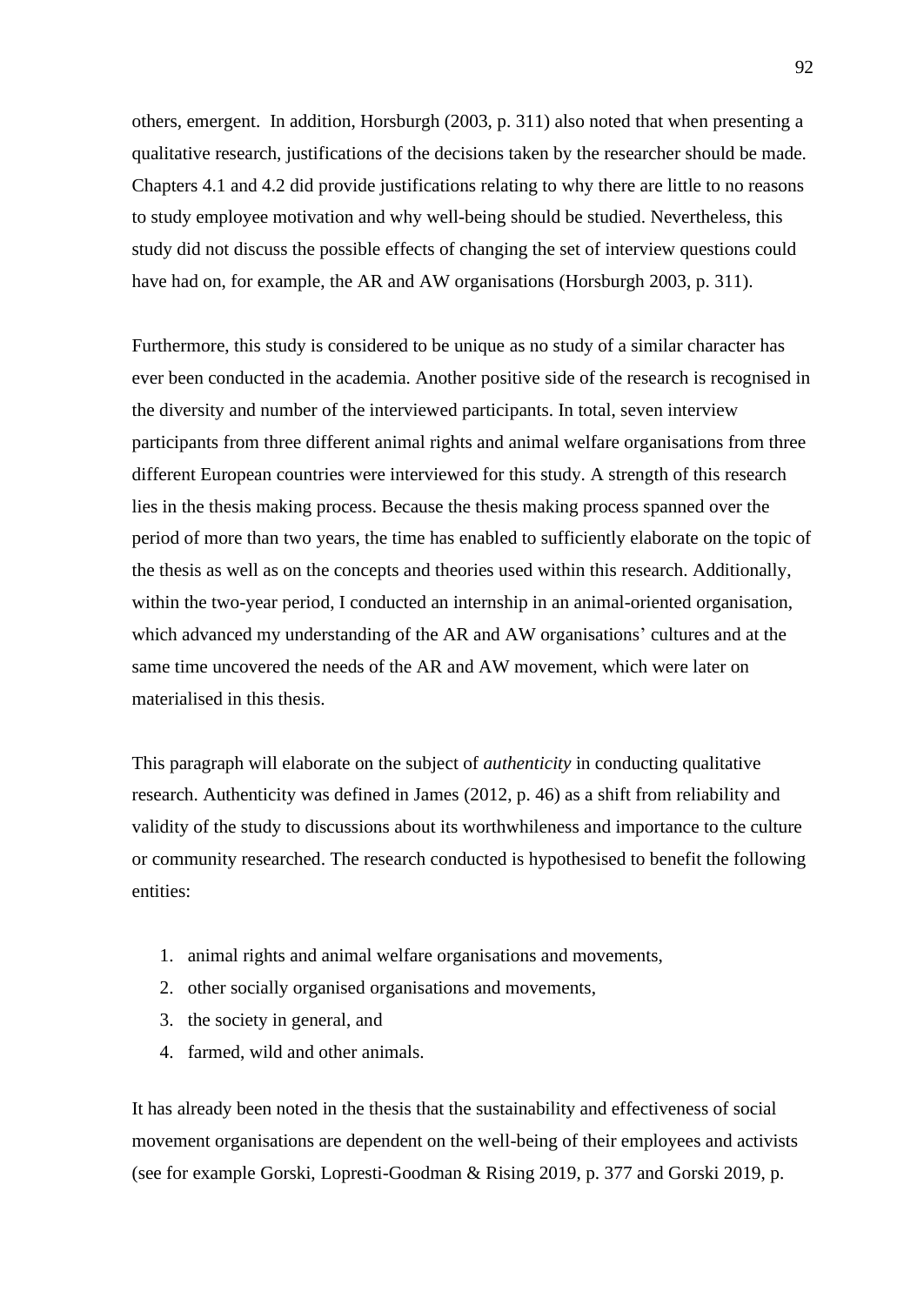668). This makes social movement organisations a beneficiaries from this study. Furthermore, the society in general is considered to benefit from this study too because members of social movement organisations are also members of the public. Once activist burnout takes over the activists and employees, such condition is taxing not only for the country's health care system but also for families, friends and the society as a whole as well. Animals as a group, however, are considered here to be one of the greatest beneficiaries of this study because if activists' and employees' well-being is supported and maintained, it is hypothesised that the two (often) identical groups are capable of improving and saving the lives of large number of animals.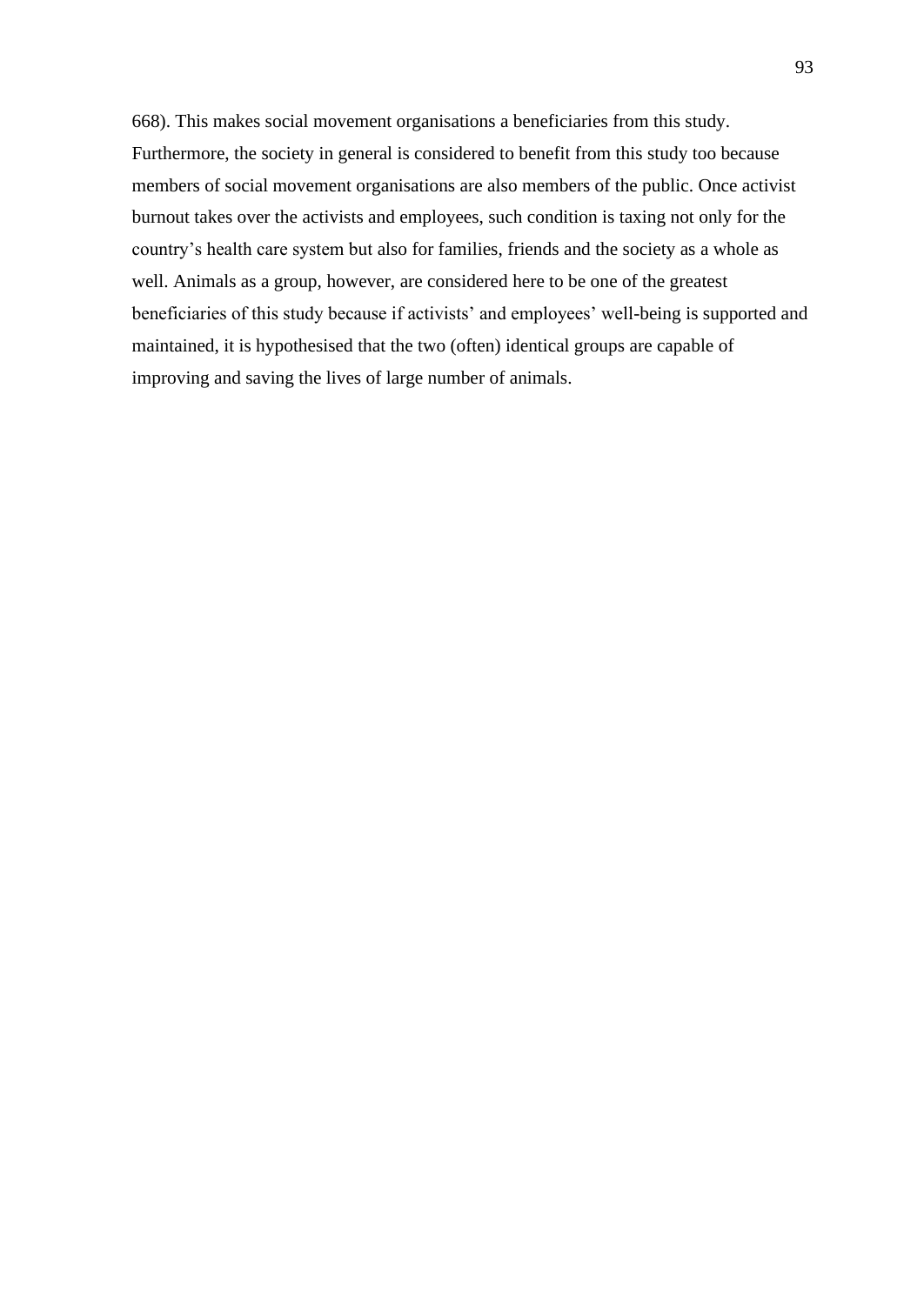### **REFERENCES**

American Heritage® Dictionary of the English Language. (n.d.). Construal. Retrieved April 28, 2020, from <https://www.thefreedictionary.com/construal>

Anderson, C. A., Berkowitz, L., Donnerstein, E., Huesmann, L. R., Johnson, J. D., Linz, D., Malamuth, N. M., Wartella, E. (2003). *The influence of media violence on youth.* SAGE Publications Inc. doi:10.1111/j.1529-1006.2003.pspi\_1433.x

Armstrong, E. A., & Bartley, T. (2007). Social Movement Organizations. *The Blackwell Encyclopedia of Sociology,* doi:10.1002/9781405165518.wbeoss158

Barrera, M., Sandler, I., & Ramsay, T. (1981). Preliminary Development of a Scale of Social Support: Studies of College Students. American journal of community psychology. 9. 435-447. *American Journal of Community Psychology, 9*, 435-447. doi:10.1007/BF00918174

Benford, R. D., & Snow, D. A. (2000). Framing Processes and Social Movements: An overview and assessment. *Annual Review of Sociology, 26*(1), 611-639. doi:10.1146/annurev.soc.26.1.611

Chong, D., & Druckman, J. N. (2007). Framing theory. *Annual Review of Political Science, 10*(1), 103-126. doi:10.1146/annurev.polisci.10.072805.103054

Crossfield, S., Kinman, G., & Jones, F. (2005). Crossover of Occupational Stress in Dual-Career Couples: The role of Work Demands and Supports, Job Commitment and Marital Communication. *Community, Work & Family, 8*(2), 211-232. doi:10.1080/13668800500049779

Dahl, D., Frankenberger, K., & Manchanda, R. (2003). Does it pay to shock? Reactions to Shocking and Nonshocking Advertising Content among University Students. *Journal of Advertising Research, 43*, 268-280. doi:10.1017/S0021849903030332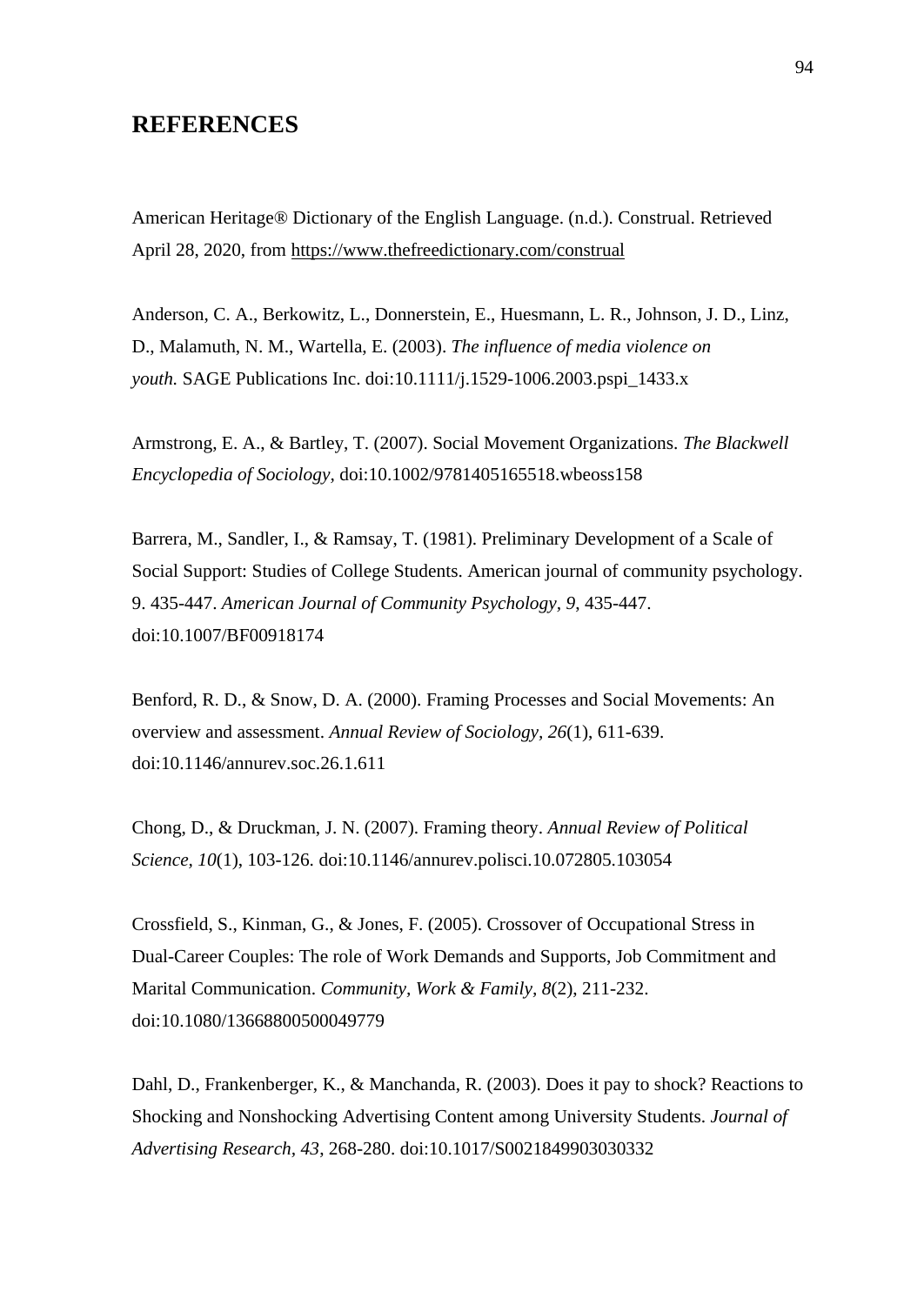Dauvier, B., Pavani, J., Le Vigouroux, S., Kop, J., & Congard, A. (2019). The Interactive Effect of Neuroticism and Extraversion on the Daily Variability of Affective States. *Journal of Research in Personality, 78*, 1-15. doi: https://doi org.ezproxy.jyu.fi/10.1016/j.jrp.2018.10.007

Denzin, N. K., & Lincoln, Y. S. (2005). The Discipline and Practice of Qualitative Research. In N. K. Denzin, & Y. S. Lincoln (Eds.), *The SAGE Handbook of Qualitative Research* (pp. 1-19). United States of America: SAGE Publications, Inc.

Diener, E. (2000). Subjective Well-being: The Science of Happiness and a Proposal for a National Index. *American Psychologist, 55*(1), 34. Retrieved from <https://search.proquest.com/docview/1518296169>

Diener, E., & Biswas-Diener, R. (2008). *Happiness: Unlocking the Mysteries of Psychological Wealth*. Malden: Blackwell Publishing. doi:10.1002/9781444305159

Diener, E., Emmons, R., Larsen, R., & Griffin, S. (1985). The Satisfaction with Life Scale. *Journal of Personality Assessment, 49*, 71-5. doi:10.1207/s15327752jpa4901\_13

Diener, E., & Ryan, K. (2009). Subjective well-being: A General Overview. *South African Journal of Psychology, 39*(4), 391-406. doi:10.1177/008124630903900402

Dillard, J. (2007). A Slaughterhouse Nightmare: Psychological Harm Suffered by Slaughterhouse Employees and the Possibility of Redress through Legal Reform. *Georgetown Journal on Poverty Law & Policy, Forthcoming.* Available at SSRN: <https://ssrn.com/abstract=1016401>

Djurens Rätt. (n.d.). Om Djurens Rätt. Retrieved May 14, 2020, from <https://www.djurensratt.se/om-djurens-ratt>

Djurskyddet Sverige. (2019). About us. Retrieved May 14, 2020, from <https://www.djurskyddet.se/english/>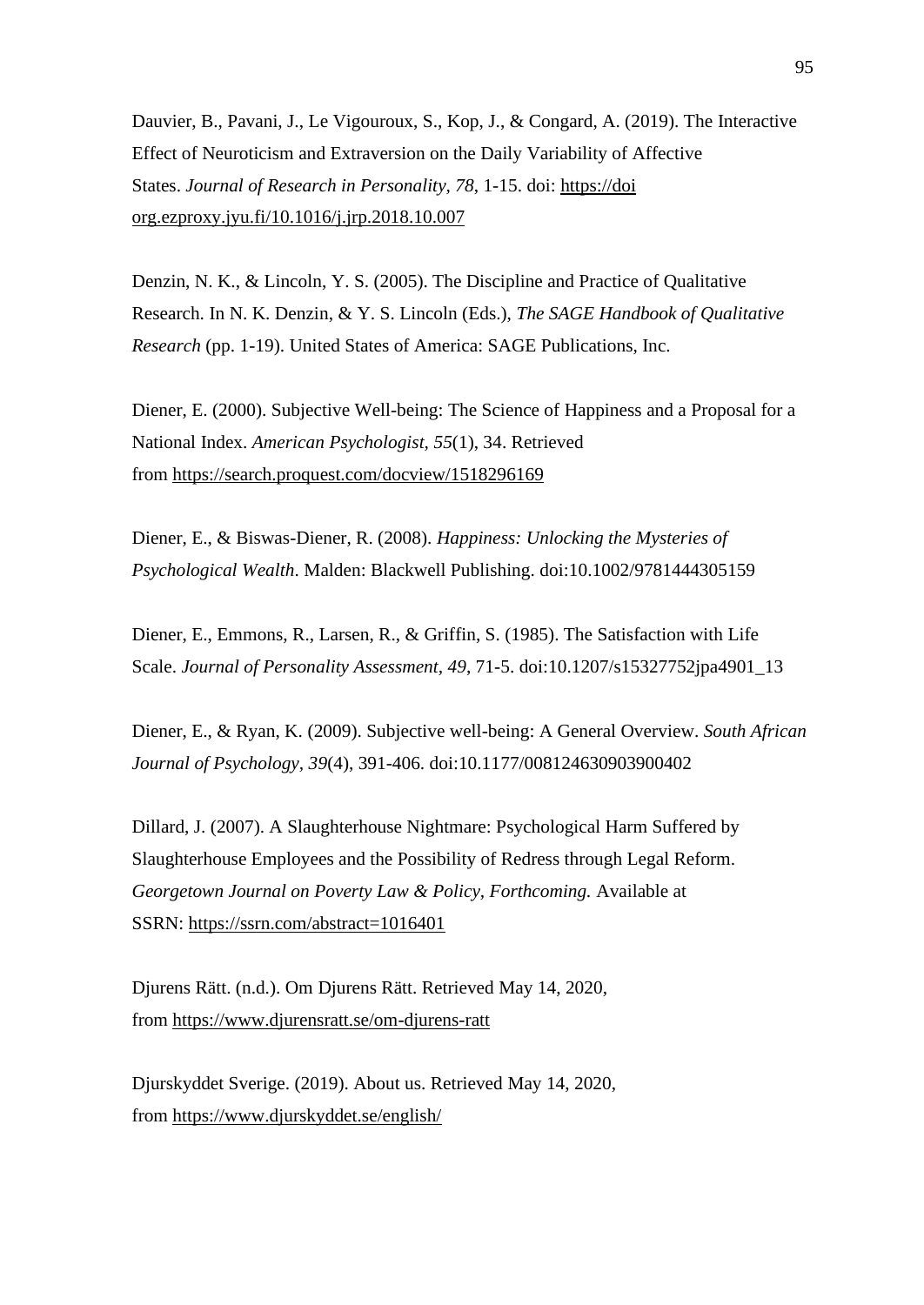Eating Better. (n.d.). Who we are: Eating Better: Less and Better Meat and Dairy. Retrieved May 14, 2020, from <https://www.eating-better.org/who-we-are.html>

Fisher, B., Costanza, R., Ali, S., Beer, C., Bond, L., Boumans, R., Danigelis, N., Dickinson, J., Elliott, C., Farley, J., Gayer, D., Glenn, L., Hudspeth, T., Mahoney, D., Mcintosh, B., McCahill, L., Snapp, R., Simpatico, T., Rizzo, D., Rizvi, S. (2008). An Integrative Approach to Quality of Life Measurement, Research, and Policy. *Sapiens, 1* doi:10.5194/sapiens-1-11-2008

Fitzgerald, A. J., Kalof, L., & Dietz, T. (2009). Slaughterhouses and Increased Crime Rates: An Empirical Analysis of the Spillover from "The jungle" into the Surrounding Community. *Organization & Environment, 22*(2), 158-184. doi:10.1177/1086026609338164

Freeman, C. P. (2014). *Framing Farming: Communication Strategies for Animal Rights*. Leiden: BRILL. Retrieved from [http://ebookcentral.proquest.com/lib/jyvaskyla](http://ebookcentral.proquest.com/lib/jyvaskyla-ebooks/detail.action?docID=4514116)[ebooks/detail.action?docID=4514116](http://ebookcentral.proquest.com/lib/jyvaskyla-ebooks/detail.action?docID=4514116)

Goodman, J. R., & Sanders, C. R. (2011). In Favor of Tipping the Balance: Animal Rights Activists in Defense of Residential Picketing. *Society & Animals, 19*(2), 137-155. doi:10.1163/156853011X562980

Gorski, P. C. (2015). Relieving Burnout and the "Martyr Syndrome" Among Social Justice Education Activists: The Implications and Effects of Mindfulness. *The Urban Review, 47*(4), 696-716. doi:10.1007/s11256-015-0330-0

Gorski, P. C. (2019). Fighting Racism, Battling Burnout: Causes of Activist Burnout in US Racial Justice Activists. *Ethnic and Racial Studies, 42*(5), 667-687. doi:10.1080/01419870.2018.1439981

Gorski, P. C., & Chen, C. (2015). "Frayed All Over:" The Causes and Consequences of Activist Burnout Among Social Justice Education Activists. *Educational Studies: Journal of the American Educational Studies Association, 51*(5), 385-405. doi:10.1080/00131946.2015.1075989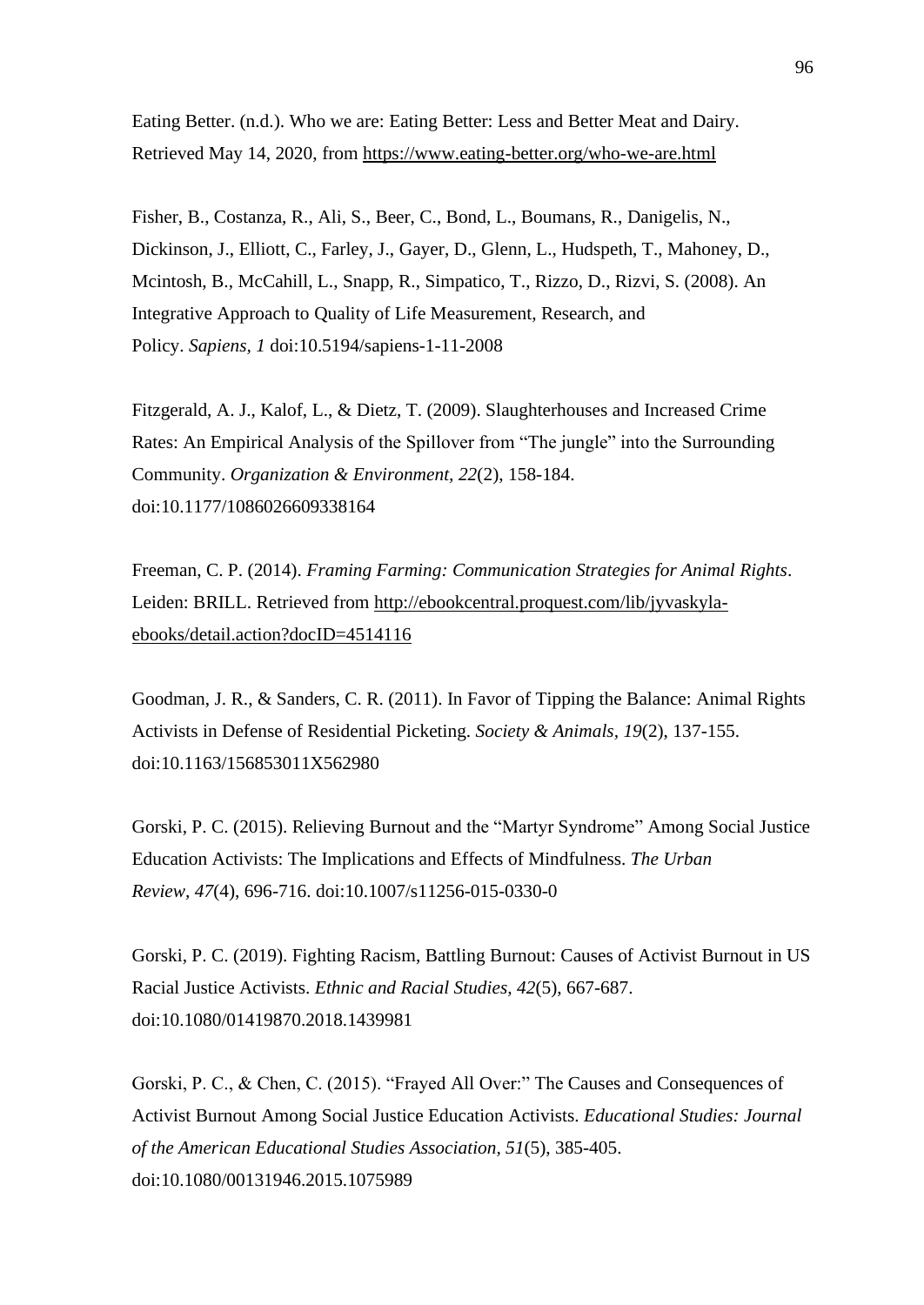Gorski, P., Lopresti-Goodman, S., & Rising, D. (2019). "Nobody's paying me to cry": The causes of activist burnout in united states animal rights activists. *Social Movement Studies, 18*(3), 364-380. doi:10.1080/14742837.2018.1561260

Graham, J. R., & Shier, M. L. (2010). Social Work Practitioners and Subjective Wellbeing: Personal Factors that Contribute to High Levels of Subjective Well-Being. *International Social Work, 53*(6), 757-772. Retrieved from <https://search.proquest.com/docview/817282572>

Herzog, H. A. (1993). "The movement is my life": The psychology of animal rights activism. *Journal of Social Issues, 49*(1), 103-119. doi:10.1111/j.1540- 4560.1993.tb00911.x

Horsburgh, D. (2003). Evaluation of qualitative research. *Journal of Clinical Nursing, 12*(2), 307-312. doi:10.1046/j.1365-2702.2003.00683.x

James, N. (2012). Authenticity. In Given, L. *The SAGE Encyclopedia of Qualitative Research Methods.* Thousand Oaks, California: SAGE Publications, Inc. doi: https://dx.doi.org/10.4135/9781412963909

Joy, M. (n.d.). Sexism in the Vegan Movement. Retrieved May 14, 2020, from <https://proveg.com/sexism-in-the-vegan-movement/>

Kristensen, T. S. (1991). Sickness absence and work strain among Danish slaughterhouse workers: An analysis of absence from work regarded as coping behaviour. *Social Science & Medicine, 32*(1), 15-27. doi: [https://doi.org/10.1016/0277-9536\(91\)90122-S](https://doi.org/10.1016/0277-9536(91)90122-S)

Li, K., Ng, L., Cheng, S., & Fung, H. H. (2017). Reverse Message-Framing Effects on Accelerometer-Assessed Physical Activity Among Older Outpatients With Type 2 Diabetes. *Journal of Sport & Exercise Psychology, 39*(3), 222-227. doi:10.1123/jsep.2016- 0249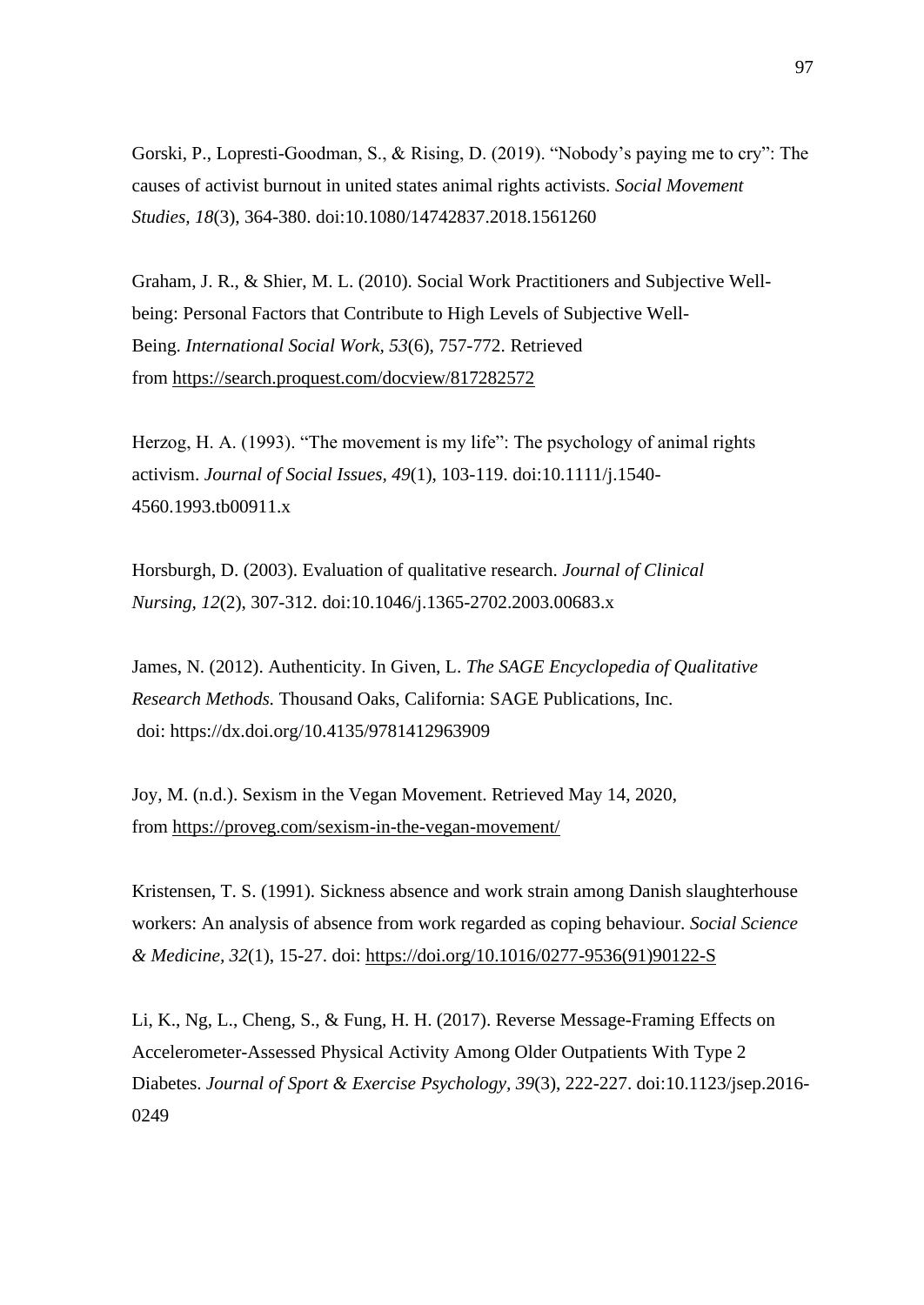Lindlof, T. R., & Taylor, B. C. (2002). *Qualitative Communication Research Methods.* Sage Publications, Inc.

Lioness, A. (2012). Semi-Structured Interview. In Given, L. *The SAGE Encyclopedia of Qualitative Research Methods.* Thousand Oaks, California: SAGE Publications, Inc.

Littlejohn, S. W., & Foss, K. A. (Eds.). (2009). *Encyclopedia of Communication Theory*. Thousand Oaks, Calif.: Sage. Retrieved from [http://search.ebscohost.com/login.aspx?direct=true&scope=site&db=nlebk&AN=495](http://search.ebscohost.com/login.aspx?direct=true&scope=site&db=nlebk&AN=495591) [591](http://search.ebscohost.com/login.aspx?direct=true&scope=site&db=nlebk&AN=495591)

Lucas, R. E., Dyrenforth, P. S., & Diener, E. (2008). Four Myths About Subjective Wellbeing. *Social and Personality Psychology Compass, 2*(5), 2001-2015. doi:10.1111/j.1751- 9004.2008.00140.x

Lyubomirsky, S., King, L., & Diener, E. (2005). The Benefits of Frequent Positive Affect: Does Happiness Lead to Success? *Psychological Bulletin, 131*(6), 803-855. doi:10.1037/0033-2909.131.6.803

Lyubomirsky, S., & Lepper, H. (1999). A Measure of Subjective Happiness: Preliminary Reliability and Construct Validation. *Social Indicators Research, 46*, 137-155. doi:10.1023/A:1006824100041

MacNair, R. M. (2002). *Perpetration-induced traumatic stress: The psychological consequences of killing*. Westport, CT, US: Praeger Publishers/Greenwood Publishing Group

Maslach, C., & Leiter, M. (2005). Reversing burnout: How to rekindle your passion for your work. *Stanford Social Innovation Review, 3*, 42-49.

Merriam-Webster. (n.d.). Cognitive. In *Merriam-Webster.com dictionary*. Retrieved May 14, 2020, from <https://www.merriam-webster.com/dictionary/cognitive>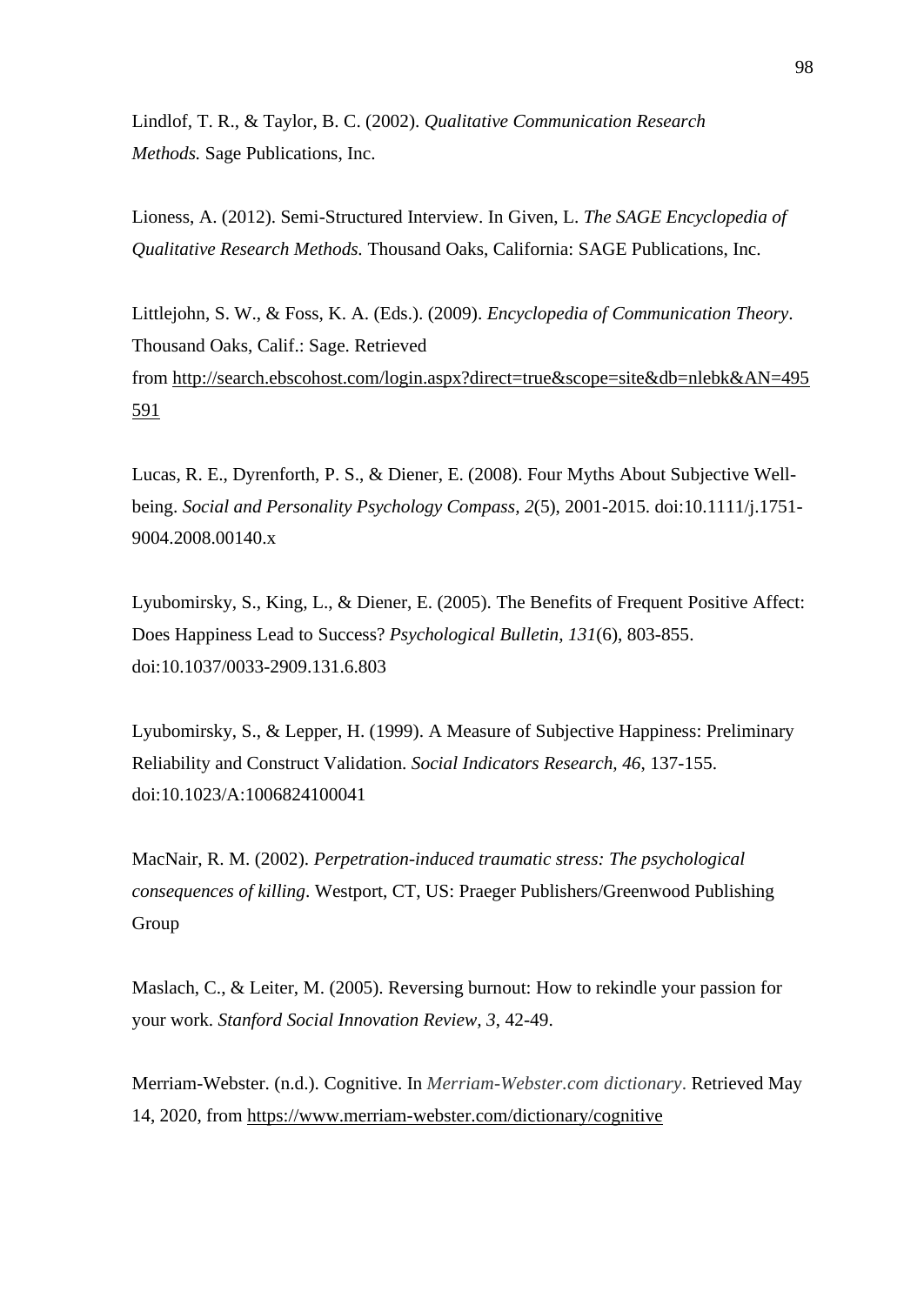Mika, M. (2006). Framing the Issue: Religion, Secular Ethics and the Case of Animal Rights Mobilization. *Social Forces, 85*(2), 915-941. doi:10.1353/sof.2007.0017

Newsom, J. T., & Schulz, R. (1996). Social support as a mediator in the relation between functional status and quality of life in older adults. *Psychology and Aging, 11*(1), 34-44. doi:10.1037/0882-7974.11.1.34

NOAH - For Dyrs Rettigheter. (n.d.). Om NOAH. Retrieved May 14, 2020, from <https://www.dyrsrettigheter.no/om-noah/>

Oikeutta eläimille. (n.d.). Oikeutta eläimille. Retrieved May 14, 2020, from <https://oikeuttaelaimille.fi/oikeutta-elaimille>

Pavot, W., & Diener, E. (1993a). The Affective and Cognitive Context of Self-Reported Measures of Subjective Well-Being. *Social Indicators Research, 28*(1), 1-20. doi:10.1007/BF01086714

Pavot, W., & Diener, E. (1993b). Review of the Satisfaction With Life Scale. *Psychological Assessment, 5*(2), 164-172. doi:10.1037/1040-3590.5.2.164

People for the Ethical Treatment of Animals (PETA) Foundation. (n.d.). About PETA. Retrieved May 14, 2020, from <https://www.peta.org.uk/about/>

Plyler, J. (2009). How to keep on keeping on: Sustaining ourselves in community organizing and social justice struggles. *Upping the Anti,* (3) Retrieved from <https://uppingtheanti.org/journal/article/03-how-to-keep-on-keeping-on>

ProVeg International. (n.d.). About us. Retrieved May 14, 2020, from <https://proveg.com/about/>

Richard D. Ryder, & Peter Singer. (2011). *Speciesism, Painism and Happiness* (2nd ed.). GB: Imprint Academic. Retrieved from [http://search.ebscohost.com.ezproxy.jyu.fi/login.aspx?direct=true&db=nlebk&AN=1](http://search.ebscohost.com.ezproxy.jyu.fi/login.aspx?direct=true&db=nlebk&AN=1203888&site=ehost-live) [203888&site=ehost-live](http://search.ebscohost.com.ezproxy.jyu.fi/login.aspx?direct=true&db=nlebk&AN=1203888&site=ehost-live)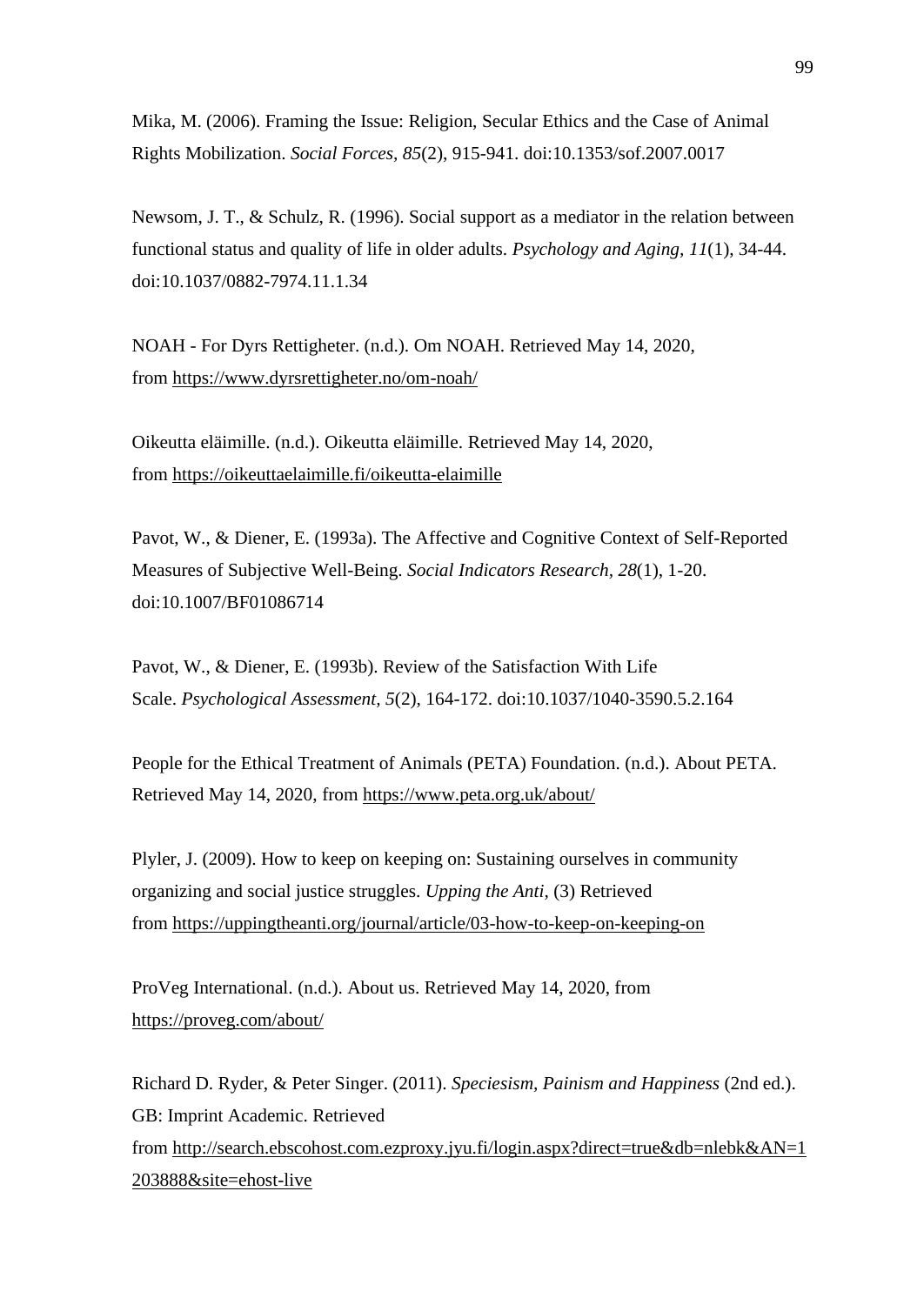Richards, H. M., & Schwartz, L. J. (2002). Ethics of qualitative research: Are there special issues for health services research? *Family Practice, 19*(2), 135-139. doi:10.1093/fampra/19.2.135

Rodgers, K. (2010). 'Anger is Why We're All Here': Mobilizing and Managing Emotions in a Professional Activist Organization. *Social Movement Studies, 9*(3), 273-291. doi:10.1080/14742837.2010.493660

Russell, J. E. A. (2008). Promoting Subjective Well-Being at Work. *Journal of Career Assessment, 16*(1), 117-131. doi:10.1177/1069072707308142

Ryff, C. D., & Singer, B. (2001). *Emotion, Social Relationships, and Health*. GB: Oxford University Press. doi:10.1093/acprof:oso/9780195145410.001.0001. Retrieved from [http://www.oxfordscholarship.com/view/10.1093/acprof:oso/9780195145410.001.00](http://www.oxfordscholarship.com/view/10.1093/acprof:oso/9780195145410.001.0001/acprof-9780195145410) [01/acprof-9780195145410](http://www.oxfordscholarship.com/view/10.1093/acprof:oso/9780195145410.001.0001/acprof-9780195145410)

Sandahl, J. (2015). Preparing for citizenship: The value of second order thinking concepts in social science education. *Journal of Social Science Education, 14*, 19-30. doi:10.2390/jsse-v14-i1-1375

Sandvik, E., Diener, E., & Seidlitz, L. (1993). Subjective Well-Being: The Convergence and Stability of Self-Report and Non-Self-Report Measures. *Journal of Personality, 61*(3), 317-342. doi:10.1111/j.1467-6494.1993.tb00283.x

Sarason, B. R., Sarason, I. G., & Gurung, R. A. R. (2001). Close personal relationships and health outcomes: A key to the role of social support. (pp. 15-41). New York, NY, US: John Wiley & Sons Ltd.

Schaufeli, W., & Buunk, B. (2002). Burnout: An Overview of 25 Years of Research and Theorizing. In Schabracq, M., Winnubst, J., & Cooper, C. (Eds.), The *Handbook of Work and Health Psychology* (p. 383). Hoboken, NJ: Wiley.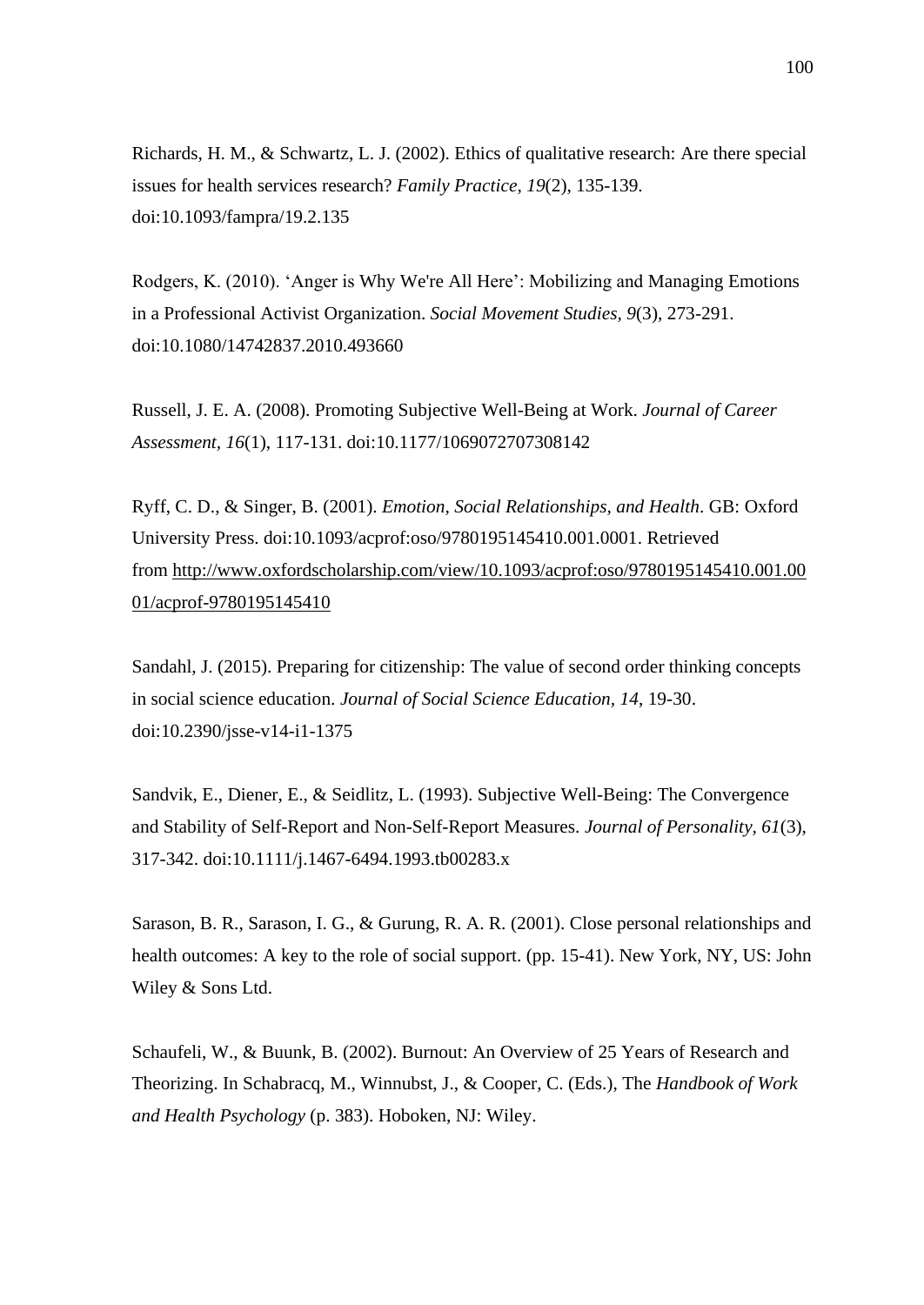Schimmack, U., Radhakrishnan, P., Oishi, S., Dzokoto, V., & Ahadi, S. (2002). Culture, Personality, and Subjective Well-being: Integrating Process Models of Life Satisfaction. *Journal of Personality and Social Psychology, 82*(4), 582-593. doi:10.1037/0022-3514.82.4.582

Schwarz, N., & Strack, F. (1999). Reports of Subjective Well-Being: Judgmental Processes and Their Methodological Implications. In Kahneman, D., Diener, E., & Schwarz, N. (Eds.). *Well-Being: The Foundations of Hedonic Psychology*. (pp. 61-84). New York, NY, US: Russell Sage Foundation.

SEY Suomen Eläinsuojelu. (2020). SEY Animal Welfare Finland. Retrieved May 14, 2020, from <https://sey.fi/en/>

Siedlecki, K. L., Salthouse, T. A., Oishi, S., & Jeswani, S. (2014). The Relationship Between Social Support and Subjective Well-Being Across Age. *Social Indicators Research, 117*(2), 561-576. doi:10.1007/s11205-013-0361-4

Smith, D. W. (2003). Phenomenology. In *The Stanford Encyclopedia of Philosophy* (Summer 2018 Edition), Edward N. Zalta (ed.) Retrieved May 14, 2020, from <https://plato.stanford.edu/entries/phenomenology/>

Snow, D., & Benford, R. (1988). Ideology, Frame Resonance and Participant Mobilization. *International Social Movement Research, 1*, 197-217.

Stanovich, K. E., Toplak, M. E., & West, R. F. (2008). The Development of Rational Thought: A Taxonomy of Heuristics and Biases. *Advances in Child Development and Behavior* (pp. 251-285). United States: Elsevier Science & Technology. doi:10.1016/S0065-2407(08)00006-2. Retrieved from [http://dx.doi.org/10.1016/S0065-](http://dx.doi.org/10.1016/S0065-2407(08)00006-2) [2407\(08\)00006-2](http://dx.doi.org/10.1016/S0065-2407(08)00006-2)

Strobel, M., Tumasjan, A., & Spörrle, M. (2011). Be yourself, believe in yourself, and be happy: Self-efficacy as a mediator between personality factors and subjective wellbeing. *Scandinavian Journal of Psychology, 52*(1), 43-48. doi:10.1111/j.1467- 9450.2010.00826.x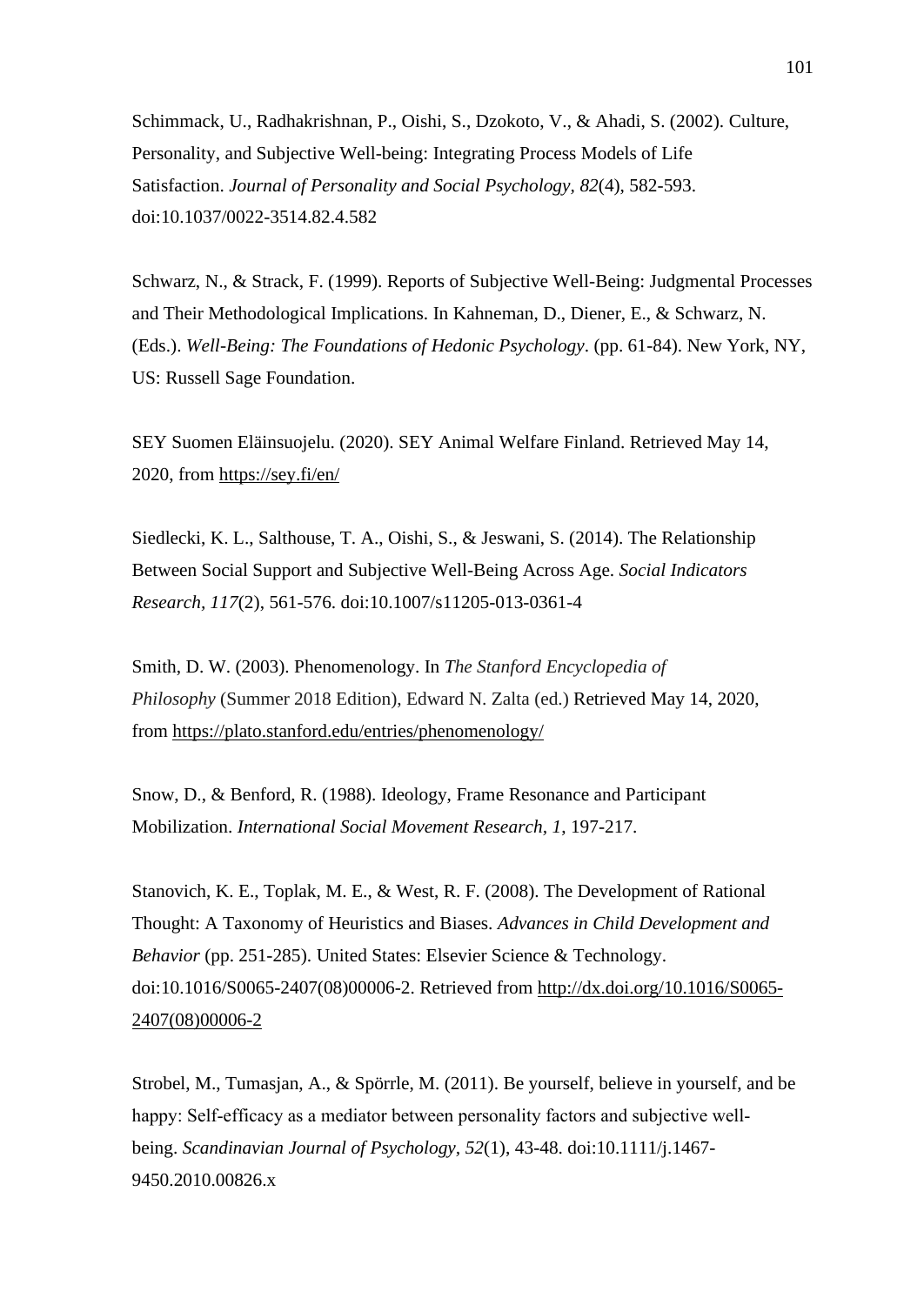Watson, D., Clark, L. A., & Tellegen, A. (1988). Development and validation of brief measures of positive and negative affect: The PANAS scales. *Journal of Personality and Social Psychology, 54*(6), 1063-1070. doi:10.1037/0022-3514.54.6.1063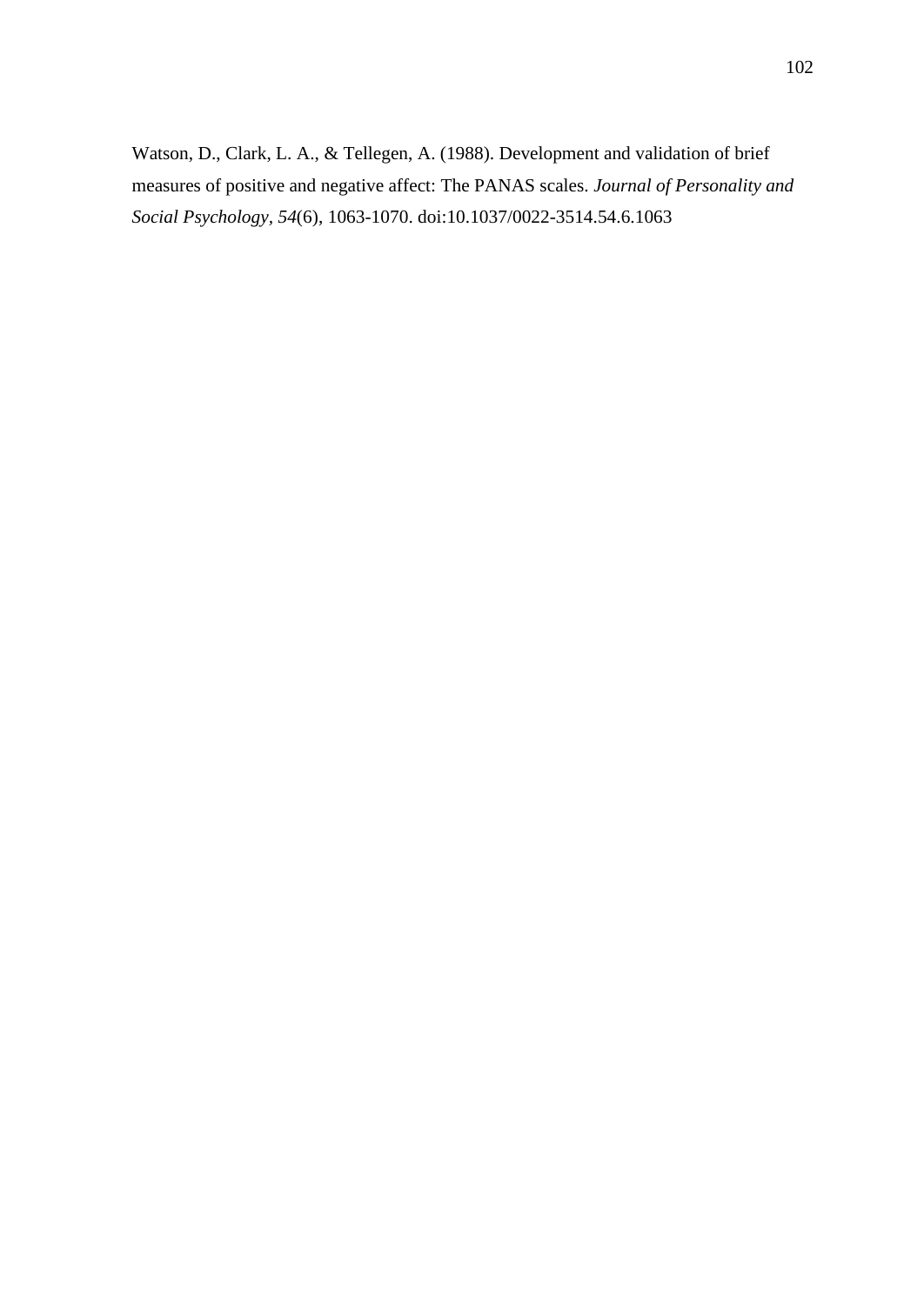# **APPENDICES**

# **APPENDIX 1: Subjective well-being**

Main thematic questions related to the interviews:

- *1. How do AR and AW oriented organisations communicate their messages to the public in their employees' experience?*
- *2. How much influence employees have in message content-making?*
- *3. Well-being related questions*
- *4. How do employees experience that the content and how organisations' messages are communicated to the public affect their overall well-being?*
- *5. Framing related questions*
- *6. How the content and framing of the messages could be developed?*
- *7. Additional remarks to the interview*

Warm-up questions:

- 1) How are you doing and how do you feel at the moment?
- 2) Do you have anything to ask before we begin?

Background information:

- 1. What is your position within the organisation?
- 2. How long have you been working as an employee in your organisation?
- 3. What are your reasons for your participation in the organisation?
- 4. Do you participate in any other organisation?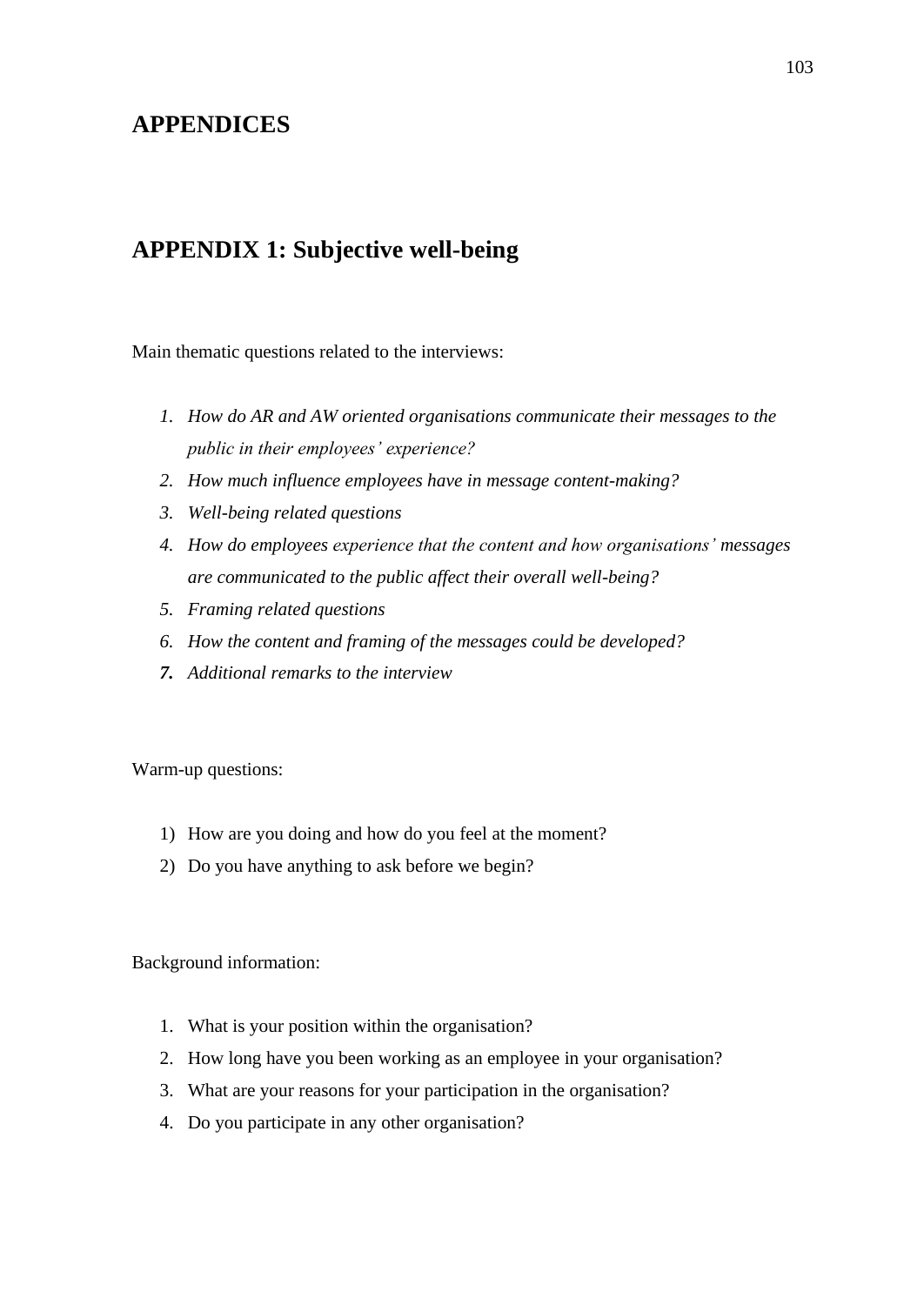*Q: 1. How do AR and AW oriented organisations communicate their messages to the public in their employees' experience?* (Organisation's external communication)

a. Describe me some of the main thoughts or ideas your organisation communicates to the public.

b. How are these main thoughts or ideas communicated to the public in the organisation?

c. Have there been any changes related to what and how your organisation used to communicate and how it currently communicates?

*Q: 2. How much influence employees have in message content?* (Influence on communication of organisation's main ideas or thoughts and how these are communicated)

a. To what extent do you think you can influence the core ideas or thoughts (main goals) communicated to the public?

b. To what extent do you think you can influence how the messages are communicated by your organisation to the public?

*Q: 3. Well-being related questions* (Well-being of organisation's employees)

a. What is well-being to you / how would you define it?

b. Has there been any changes or major shifts in your overall well-being levels before and after you began working for your organisation?

c. What are some of the stressors you are facing at work?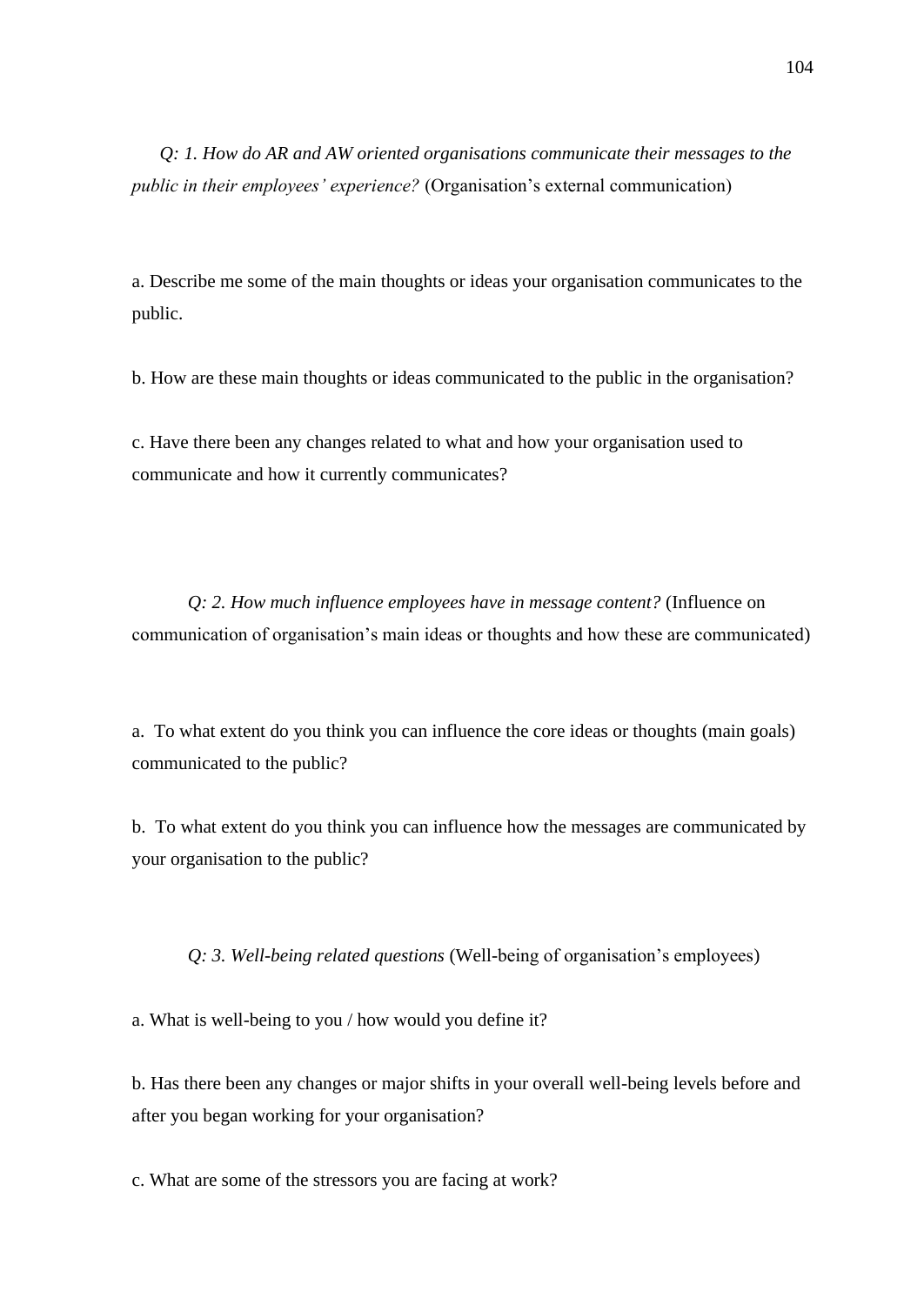*Q: 4. How do the employees experience that the ideas and/thoughts and framing of the organisation's message communicated to the public affect their overall well-being to conduct their job?* (Influence on employee well-being)

a. How do you personally communicate about animal rights/animal welfare issues when you represent your organisation?

a. How would you describe your feelings or emotions when you have communicated a message on behalf of your organisation to the public?

b. How do your colleagues communicate about animal rights/animal welfare issues when they represent your organisation?

b. How would you describe your feelings or emotions when your colleagues have communicated a message on behalf of your organisation to the public?

### *Non-organisational communication:*

c. How do you personally communicate about animal rights/animal welfare issues when you do not represent your organisation?

c. How would you describe your feelings or emotions once you communicated a message when you did not represent your organisation?

d. Have you experienced any internal conflicts within your organisation regarding what you communicate and how you communicate about the issues in question?

e. Are you aware of the level of your organisation's employee turnover? If yes, what reasons for turnover would you identify as being the most relevant?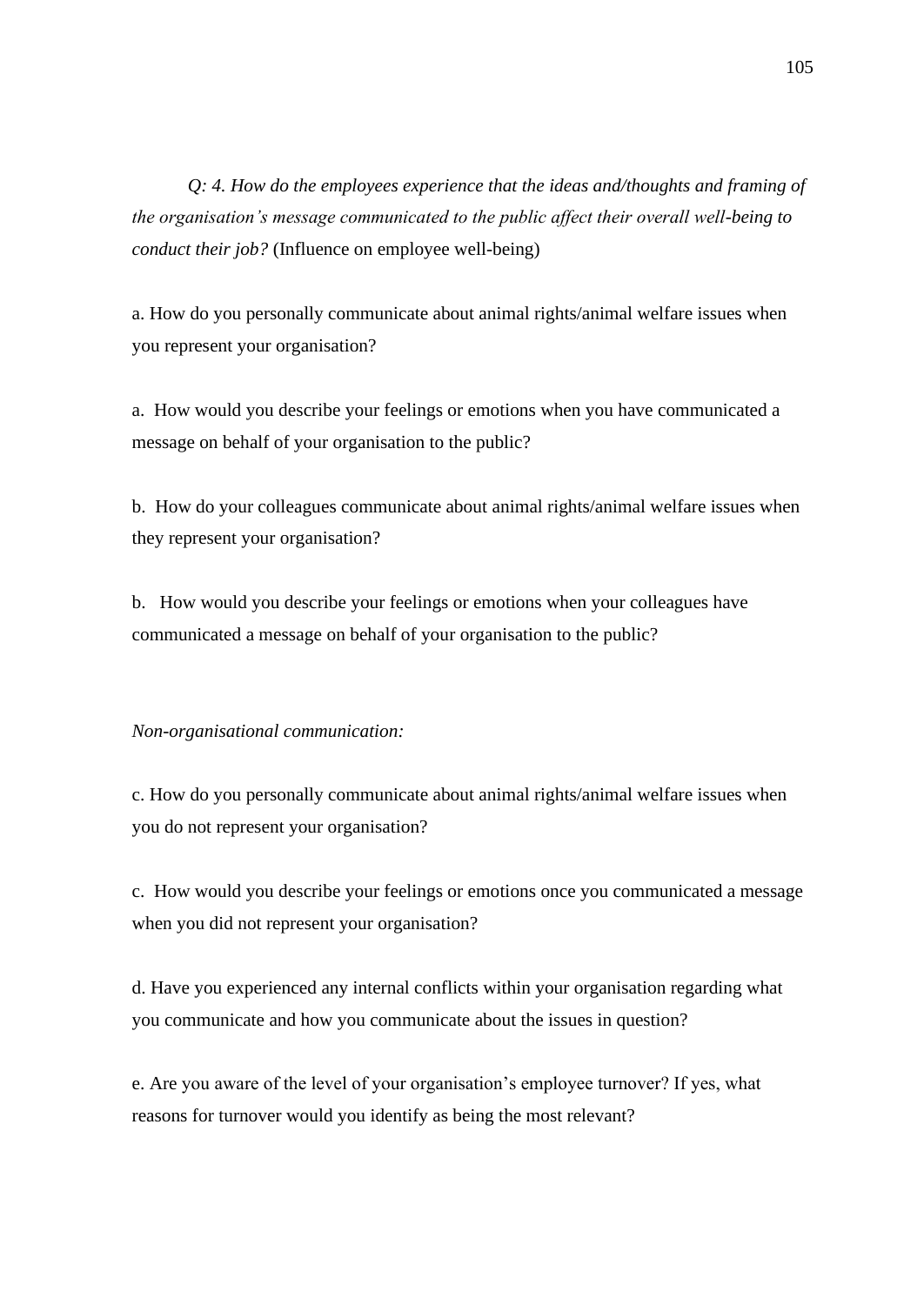*Q: 5. Framing related questions* (Framing of organisation's messages)

a. To what extent are your perceptions of animal rights/animal welfare issues in line with the perceptions of your organisation? What is different and how does it matter to you?

b. Are there any other organisations having similar message framing as you?

*Q: 6. How content and framing of the messages could be developed?* (Development of message content and message framing)

a. Is there anything you would like to change about the ideas or thoughts (main goals) that are being communicated to the public?

b. Is there anything you would like to change about how (the strategy) messages are being communicated to the public? Why and how?

*(Q: 7) Additional remarks to the interview:*

Does anything else come to your mind you would like to mention before we conclude this interview?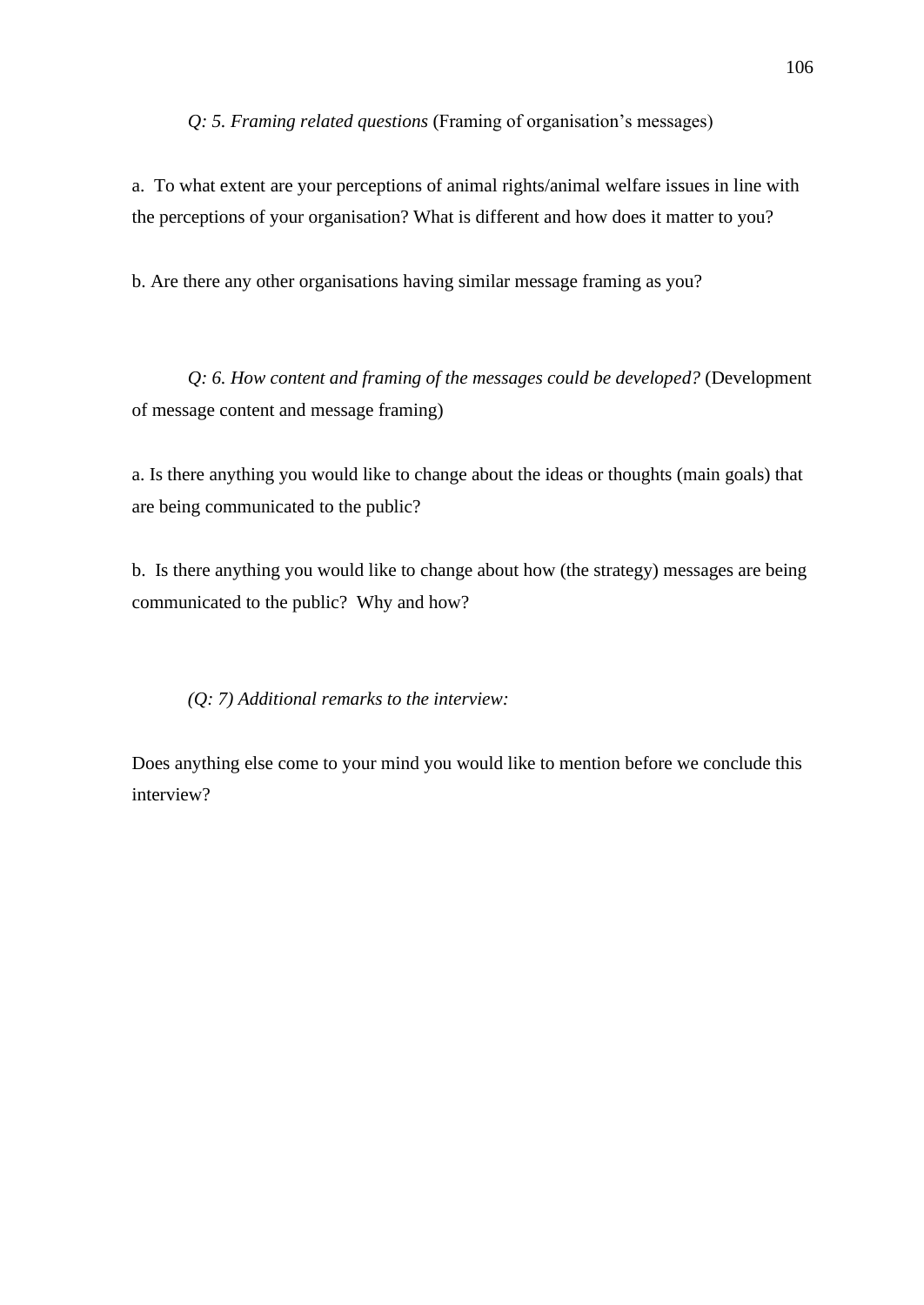# **APPENDIX 2: Motivation**

Main thematic questions related to the interviews:

- 1. *How does the animal rights organisation communicate its message to public in their employee experience?*
- 2. *How much influence do activists/employees have in framing, ways of communicating and channelling organisation's message communicated to public in their experience?*
- 3. *How message framing to wider public can be developed?*
- 4. *Motivation related questions*
- 5. *Additional remarks to the interview*

Background questions:

1) Could you introduce me yourself?

2) What is your age?

3) Since when have you been active in an XY organisation?

4) What is your working position in an XY organisation?

5) Could you very briefly describe your tasks?

6) Being an employee of an XY organisation, do you consider yourself being an animal rights activist too?

*Q: 1 How does the animal rights organisation communicate its message to public in their employee experience?*

a. Could you introduce to me some of your organisation's activities that are directed towards public?

b. How would you describe the content-framing of the messages your organisation communicates to public?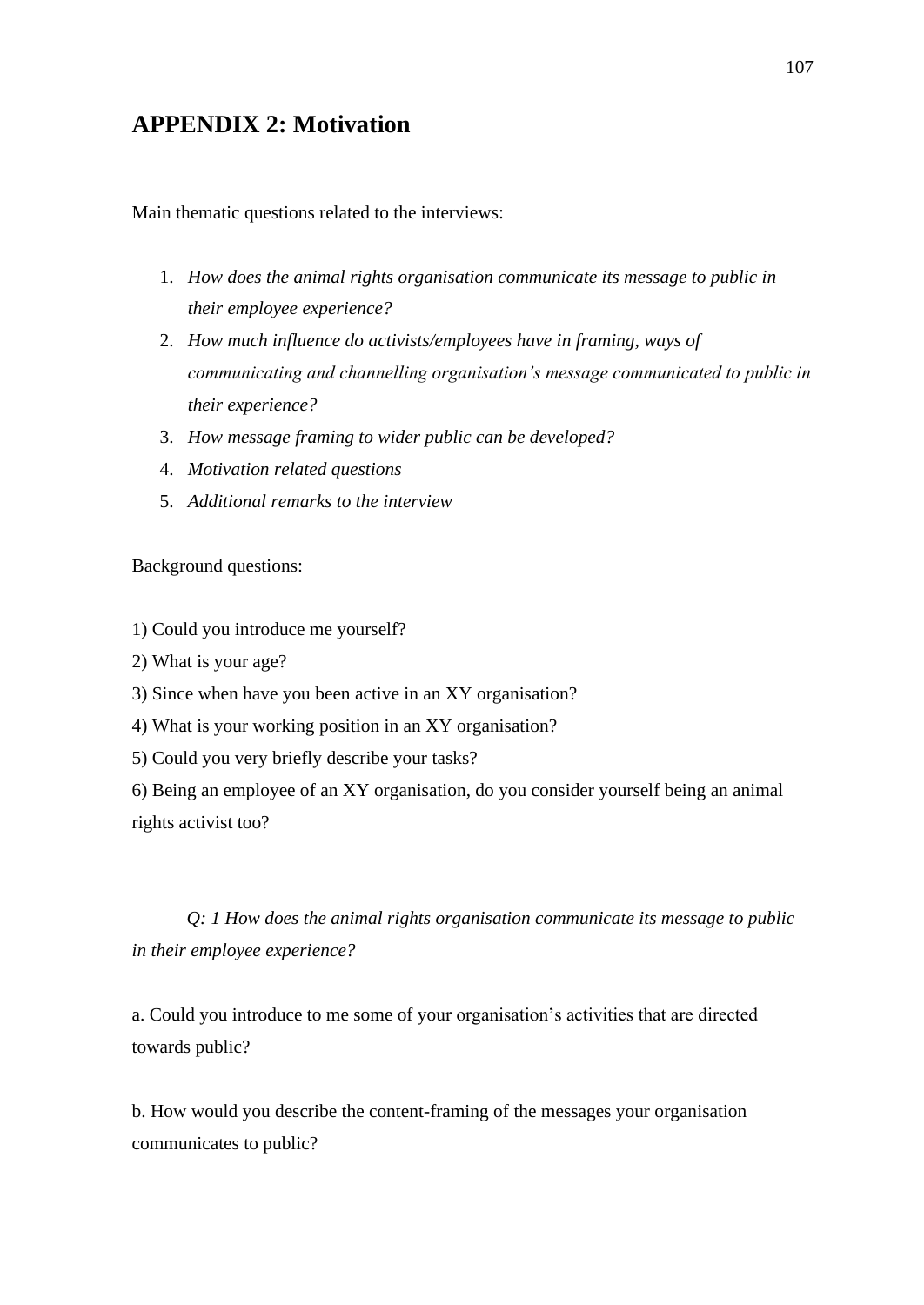c. How would you describe the ways of communicating of the messages your organisation communicates to public, i.e. is the content of a persuasive, confrontational, reformist, supportive, information-based character or neither of those?

d. What is your opinion regarding the content of the messages your organisation communicates to the public?

e. What is your opinion regarding the ways of communicating the messages your organisation communicates to the public?

f. Through what ways (channels) does your organisation communicate its messages to public, i.e. does it use social media, banners, comic strips, videos, music or engage in street activism, through one-to-one talks or other possible ways?

*Q: 2 How much influence do activists/employees have in framing, ways of communicating and channelling organisation's message communicated to public in their experience?* 

a. To what extent can you influence, or how much of a say do you have over the content framing of the messages your organisation communicates to the public?

b. To what extent can you influence, or how much of a say do you have over the ways of communicating the messages your organisation communicates to the public?

c. To what extent can you influence, or how much of a say do you have over what channels (e.g. social media, street activism etc.) is organisation's message communicated to the public?

*Q: 3 How message framing to wider public can be developed?*

a. Is there anything you would like to change about:

1) the content framing of your organisation's message?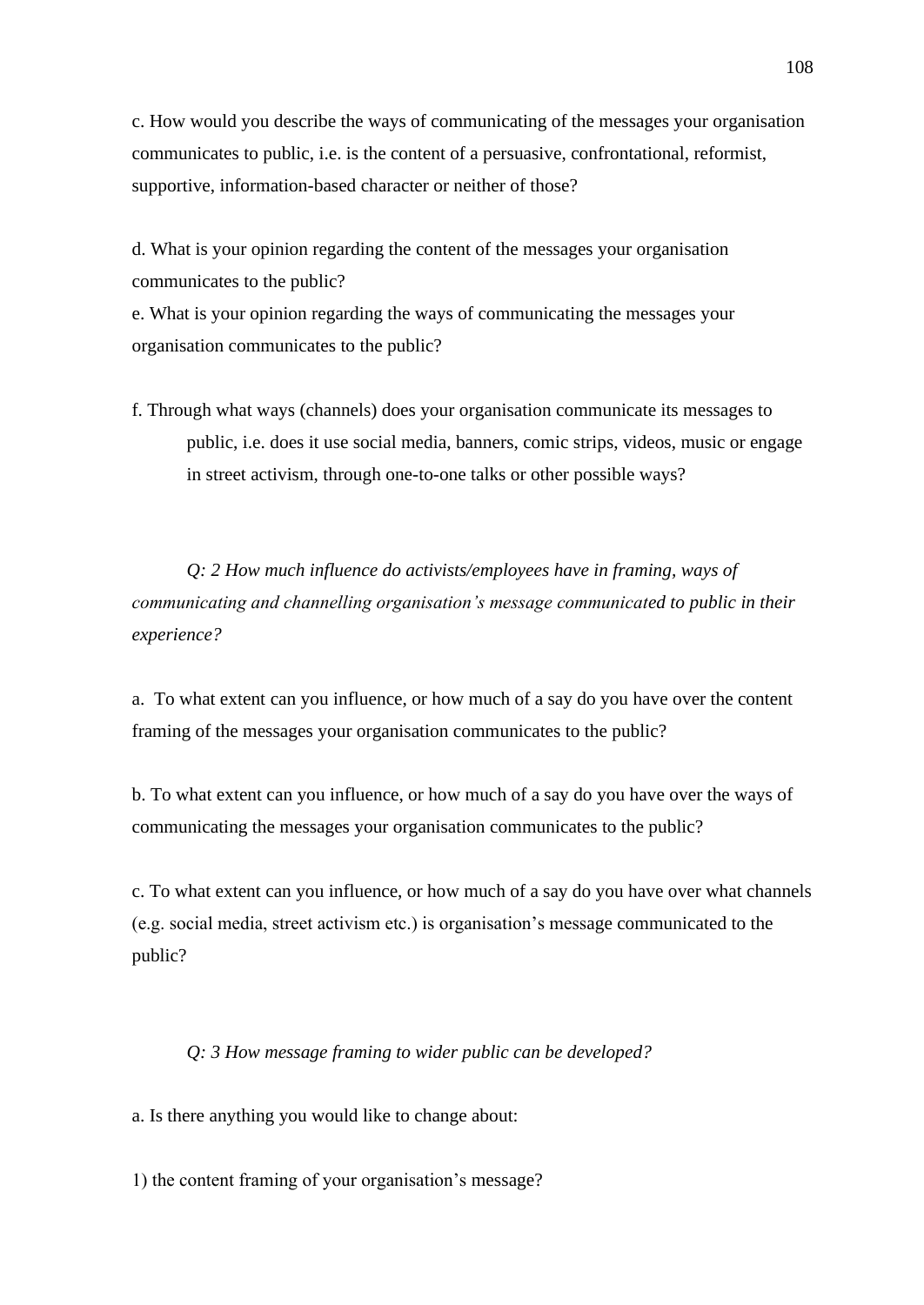2) ways of communicating the message?

3) or channels of communication?

## *Q: 4 Motivation related questions (related to the main question):*

(a.) How would you define motivation in your own words?

a. What factors influence your overall motivation at work?

b. Do you agree with the following statement – the more I know about non-human animaltargeted cruelty, the more motivated I am to put a stop to it?

c. Has there been any changes or major shifts in your overall motivation level before and after your participation in organisation's activities?

d. What is the degree of your motivation when you or your organisation have communicated the organisations' message(s) to the public?

e. To what extent would you be willing to do the same job for the same amount of money if your work did not benefit the animals?

f. To what extent would you be willing to do the same job for a lesser amount of money (with the same number of working hours) if your work has significantly benefited the animals?

g. To what extent would you be willing to do the same job for free (consider voluntarily with a lesser but decent number of working hours) if your work has significantly benefited the animals?

*(Q: 5) Additional remarks to the interview:*